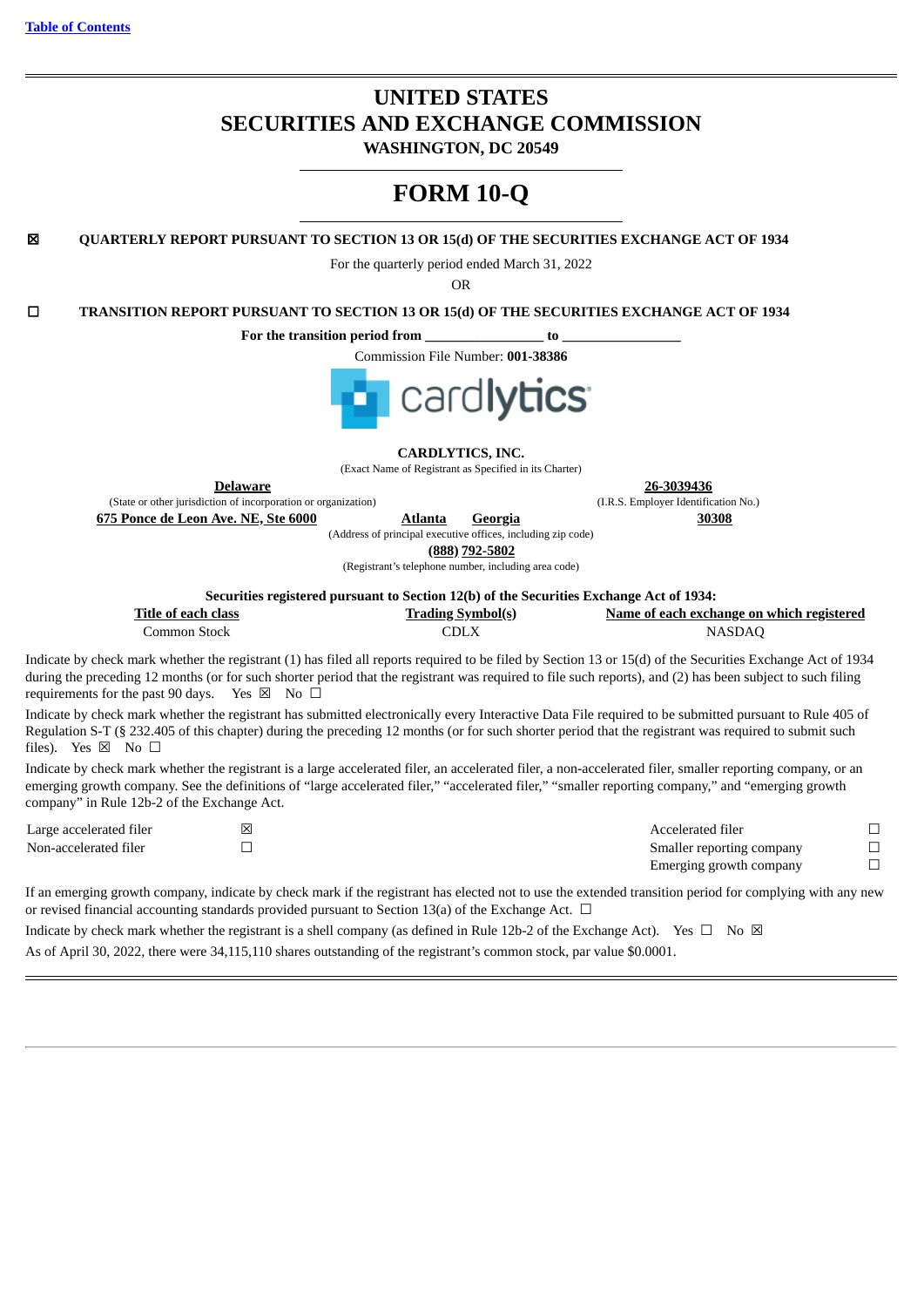# **CARDLYTICS, INC. QUARTERLY REPORT ON FORM 10-Q TABLE OF CONTENTS**

|                   |                                                                                              | Page            |
|-------------------|----------------------------------------------------------------------------------------------|-----------------|
| PART I.           | <b>FINANCIAL INFORMATION</b>                                                                 |                 |
| Item 1.           | <b>Condensed Consolidated Financial Statements</b>                                           |                 |
|                   | <b>Condensed Consolidated Balance Sheets (Unaudited)</b>                                     |                 |
|                   | <b>Condensed Consolidated Statements of Operations (Unaudited)</b>                           |                 |
|                   | <b>Condensed Consolidated Statements of Comprehensive (Loss) Income (Unaudited)</b>          |                 |
|                   | <b>Condensed Consolidated Statements of Stockholders' Equity (Unaudited)</b>                 | $6\overline{6}$ |
|                   | <b>Condensed Consolidated Statements of Cash Flows (Unaudited)</b>                           |                 |
|                   | Notes to Condensed Consolidated Financial Statements (Unaudited)                             | 9               |
| Item 2.           | <b>Management's Discussion and Analysis of Financial Condition and Results of Operations</b> | 30              |
| Item 3.           | <b>Quantitative and Qualitative Disclosures About Market Risk</b>                            | 43              |
| Item 4.           | <b>Controls and Procedures</b>                                                               | 44              |
| PART II.          | <b>OTHER INFORMATION</b>                                                                     |                 |
| Item 1.           | <b>Legal Proceedings</b>                                                                     | <u>44</u>       |
| Item 1A.          | <b>Risk Factors</b>                                                                          | 45              |
| Item 2.           | <b>Unregistered Sales of Equity Securities and Use of Proceeds</b>                           | 72              |
| Item 5.           | <b>Other Information</b>                                                                     | 72              |
| Item 6.           | <b>Exhibits</b>                                                                              | 73              |
| <b>Signatures</b> |                                                                                              | $\overline{74}$ |

#### **RISK FACTORS SUMMARY**

Our business is subject to a number of risks and uncertainties, including those risks discussed at-length in the section below titled "Risk Factors." These risks include, among others, the following:

#### **Risks Related to our Business and Industry**

- The ongoing COVID-19 pandemic could materially and adversely affect our business, results of operations and financial condition.
- Unfavorable conditions in the global economy or the industries we serve could limit our ability to grow our business and negatively affect our operating results.
- Our quarterly operating results have fluctuated and may continue to vary from period to period, which could result in our failure to meet expectations with respect to operating results and cause the trading price of our stock to decline.
- We may not be able to sustain our revenue and billings growth rate in the future.
- We are dependent upon the Cardlytics platform.
- *•* If we fail to identify and respond effectively to rapidly changing technology and industry needs, our solutions may become less competitive or obsolete.
- We are substantially dependent on Chase, Bank of America and a limited number of other FI partners.
- The market in which we participate is competitive, and we may not be able to compete successfully with our current or future competitors.
- If we are unable to successfully integrate Dosh's, Bridg's and Entertainment's businesses and employees, it could have an adverse effect on our future results and the market price of our common stock.
- We have identified a material weakness in our internal control over financial reporting, and if our remediation of such material weakness is not effective, or if we fail to develop and maintain an effective system of disclosure controls and internal control over financial reporting, our ability to produce timely and accurate financial statements or comply with applicable laws and regulations could be impaired.

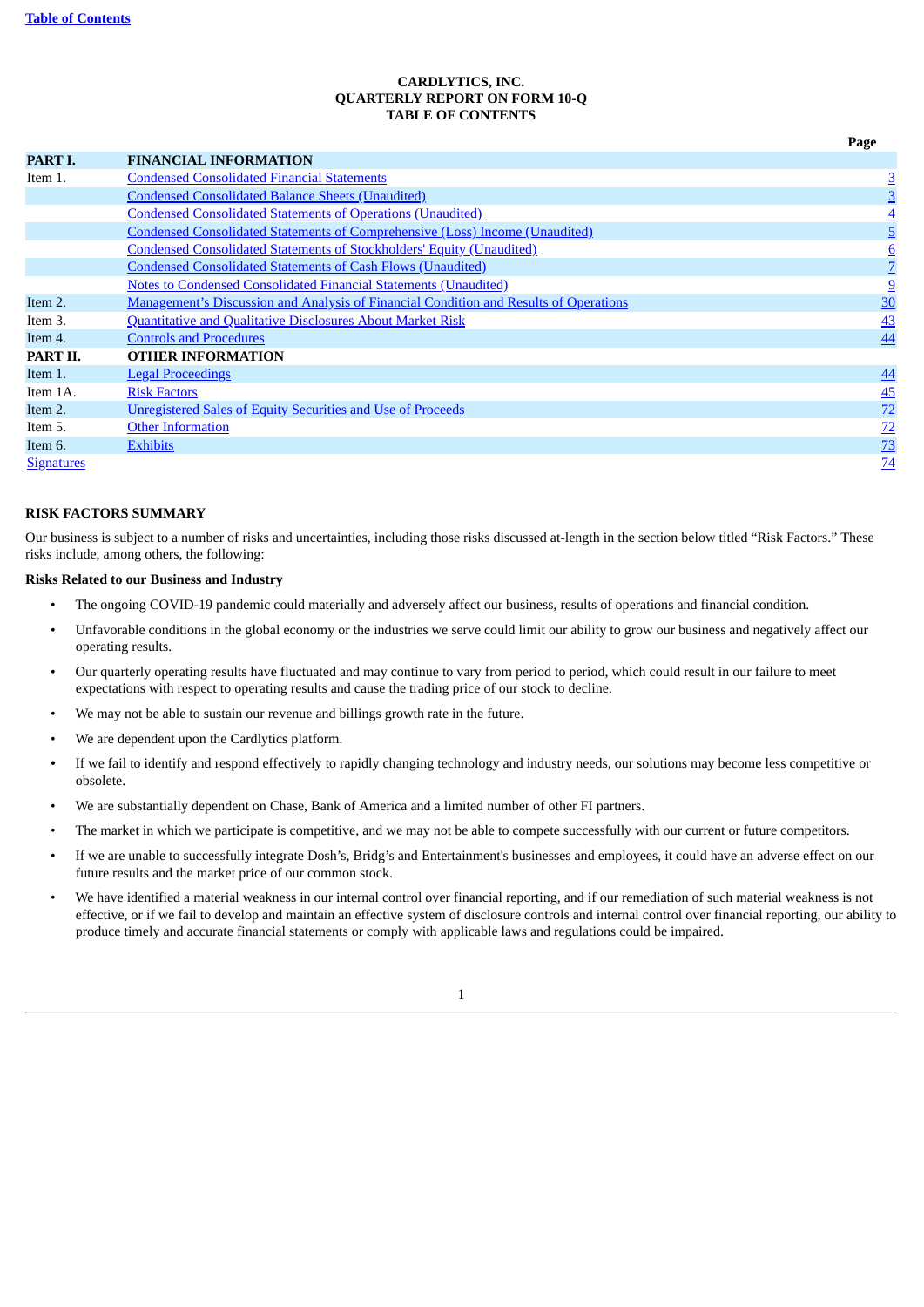# **Risks Related to our Outstanding Convertible Senior Notes**

- Servicing our debt may require a significant amount of cash. We may not have sufficient cash flow from our business to pay our indebtedness, and we may not have the ability to raise the funds necessary to settle for cash conversions of the Notes or to repurchase the Notes for cash upon a fundamental change, which could adversely affect our business and results of operations.
- We are subject to counterparty risk with respect to the Capped Calls.

# **Risks Related to Regulatory and Intellectual Property Matters**

- Legislation and regulation of online businesses, including privacy and data protection regimes, is expansive, not clearly defined and rapidly evolving. Such regulation could create unexpected costs, subject us to enforcement actions for compliance failures, or restrict portions of our business or cause us to change our business model.
- Failure to protect our proprietary technology and intellectual property rights could substantially harm our business, financial condition and operating results.

# **Risks Related to Ownership of our Common Stock**

- The market price of our common stock has been and is likely to continue to be volatile.
- Anti-takeover provisions in our charter documents and under Delaware law could make acquiring us more difficult, limit attempts by our stockholders to replace or remove our current management and limit the market price of our common stock.

# **PART I. FINANCIAL INFORMATION**

# <span id="page-2-1"></span><span id="page-2-0"></span>**ITEM 1. CONDENSED CONSOLIDATED FINANCIAL STATEMENTS**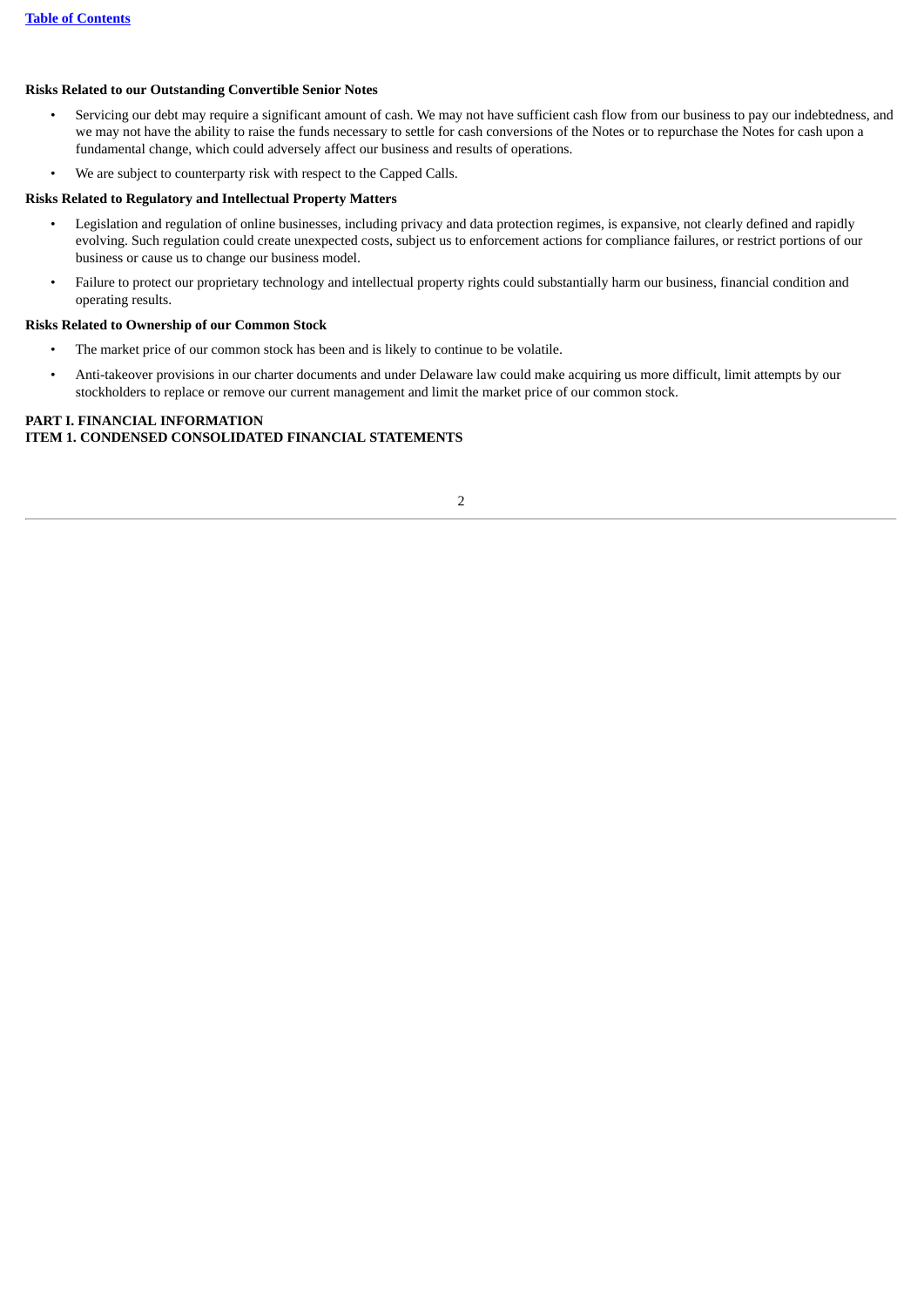# **CARDLYTICS, INC. CONDENSED CONSOLIDATED BALANCE SHEETS (UNAUDITED) (Amounts in thousands, except par value amounts)**

|                                                                                                                                                                             | <b>December 31, 2021</b> |            | <b>March 31, 2022</b> |            |
|-----------------------------------------------------------------------------------------------------------------------------------------------------------------------------|--------------------------|------------|-----------------------|------------|
| <b>Assets</b>                                                                                                                                                               |                          |            |                       |            |
| Current assets:                                                                                                                                                             |                          |            |                       |            |
| Cash and cash equivalents                                                                                                                                                   | \$                       | 233,467    | <b>S</b>              | 208,293    |
| Restricted cash                                                                                                                                                             |                          | 95         |                       | 92         |
| Accounts receivable and contract assets, net                                                                                                                                |                          | 111,085    |                       | 96,529     |
| Other receivables                                                                                                                                                           |                          | 6,097      |                       | 5,717      |
| Prepaid expenses and other assets                                                                                                                                           |                          | 7,981      |                       | 8,809      |
| Total current assets                                                                                                                                                        |                          | 358,725    |                       | 319,440    |
| Long-term assets:                                                                                                                                                           |                          |            |                       |            |
| Property and equipment, net                                                                                                                                                 |                          | 11,273     |                       | 9,909      |
| Right-of-use assets under operating leases, net                                                                                                                             |                          | 10,196     |                       | 9,249      |
| Intangible assets, net                                                                                                                                                      |                          | 125,550    |                       | 128,250    |
| Goodwill                                                                                                                                                                    |                          | 742,516    |                       | 747,578    |
| Capitalized software development costs, net                                                                                                                                 |                          | 13,131     |                       | 14,115     |
| Other long-term assets, net                                                                                                                                                 |                          | 2,406      |                       | 2,638      |
| Total assets                                                                                                                                                                | \$                       | 1,263,797  | \$                    | 1,231,179  |
| Liabilities and stockholders' equity                                                                                                                                        |                          |            |                       |            |
| Current liabilities:                                                                                                                                                        |                          |            |                       |            |
| Accounts payable                                                                                                                                                            | \$                       | 4,619      | -\$                   | 3,839      |
| Accrued liabilities:                                                                                                                                                        |                          |            |                       |            |
| Accrued compensation                                                                                                                                                        |                          | 12,136     |                       | 7,910      |
| Accrued expenses                                                                                                                                                            |                          | 19,620     |                       | 14,631     |
| Partner Share liability                                                                                                                                                     |                          | 46,595     |                       | 36,995     |
| Consumer Incentive liability                                                                                                                                                |                          | 52,602     |                       | 45,098     |
| Deferred revenue                                                                                                                                                            |                          | 3,280      |                       | 3,122      |
| Current operating lease liabilities                                                                                                                                         |                          | 6,028      |                       | 6,249      |
| Current contingent consideration                                                                                                                                            |                          | 182,470    |                       | 128,941    |
| Total current liabilities                                                                                                                                                   |                          | 327,350    |                       | 246,785    |
| Long-term liabilities:                                                                                                                                                      |                          |            |                       |            |
| Convertible senior notes, net                                                                                                                                               |                          | 184,398    |                       | 224,948    |
| Long-term operating lease liabilities                                                                                                                                       |                          | 6,801      |                       | 5,268      |
| Deferred liabilities                                                                                                                                                        |                          | 173        |                       | 167        |
| Long-term contingent consideration                                                                                                                                          |                          | 49,825     |                       | 38,304     |
| Other long-term liabilities                                                                                                                                                 |                          | 4,550      |                       | 4,037      |
| <b>Total liabilities</b>                                                                                                                                                    | \$                       | 573,097    | \$                    | 519,509    |
| Stockholders' equity:                                                                                                                                                       |                          |            |                       |            |
| Common stock, \$0.0001 par value—100,000 shares authorized, and 33,534 and 33,790 shares issued and<br>outstanding as of December 31, 2021 and March 31, 2022, respectively | \$                       | 9          | -\$                   | 9          |
| Additional paid-in capital                                                                                                                                                  |                          | 1,212,823  |                       | 1,188,076  |
| Accumulated other comprehensive income                                                                                                                                      |                          | 486        |                       | 1,853      |
| <b>Accumulated deficit</b>                                                                                                                                                  |                          | (522, 618) |                       | (478, 268) |
| Total stockholders' equity                                                                                                                                                  |                          | 690,700    |                       | 711,670    |
| Total liabilities and stockholders' equity                                                                                                                                  | \$                       | 1,263,797  | \$                    | 1,231,179  |

<span id="page-3-0"></span>See notes to the condensed consolidated financial statements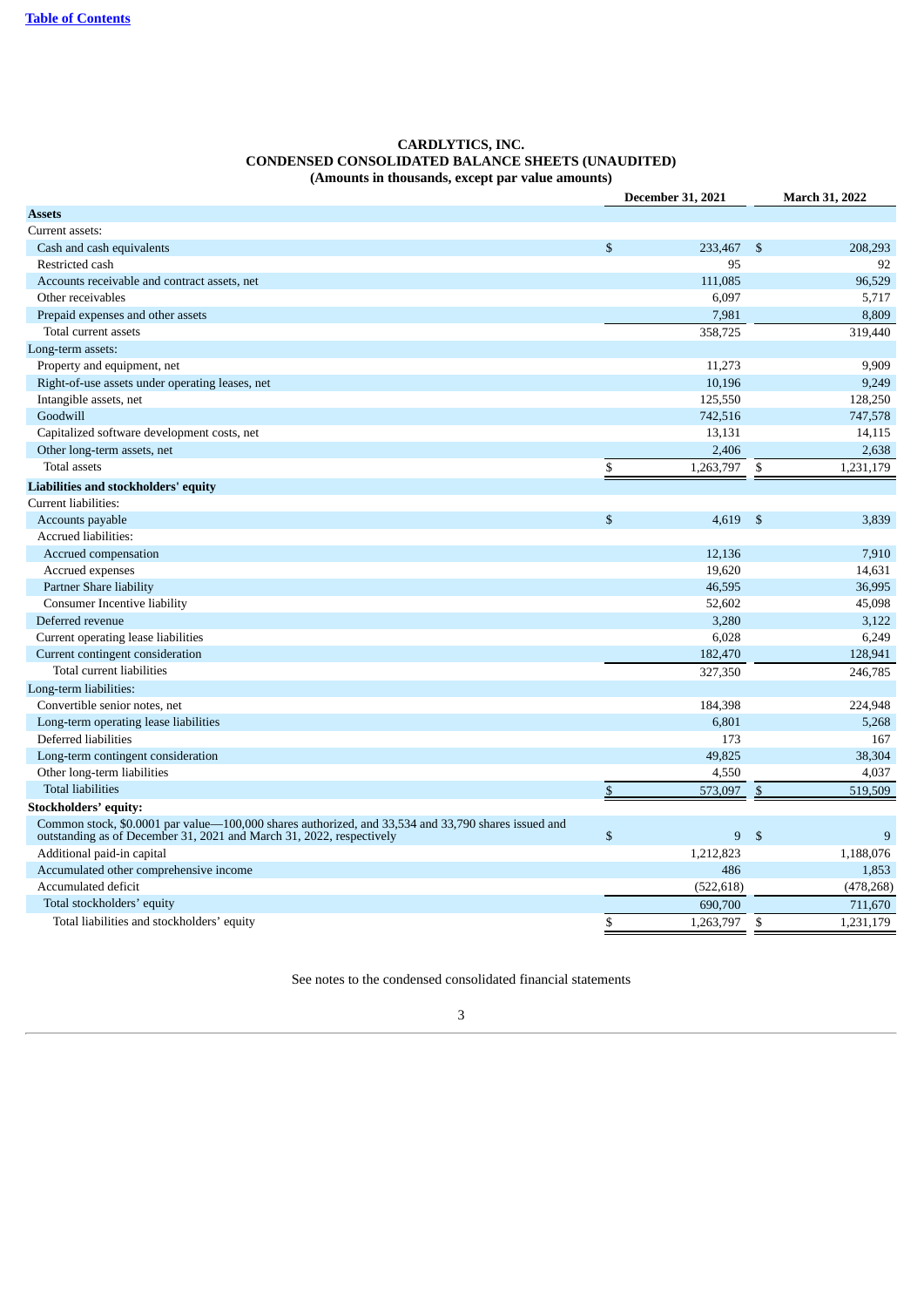# **CARDLYTICS, INC. CONDENSED CONSOLIDATED STATEMENTS OF OPERATIONS (UNAUDITED) (Amounts in thousands, except per share amounts)**

|                                                                  |               | <b>Three Months Ended</b><br>March 31, |      |          |
|------------------------------------------------------------------|---------------|----------------------------------------|------|----------|
|                                                                  |               | 2021                                   |      | 2022     |
| Revenue                                                          | $\mathcal{S}$ | 53,230 \$                              |      | 67,928   |
| Costs and expenses:                                              |               |                                        |      |          |
| Partner Share and other third-party costs                        |               | 29,771                                 |      | 35,153   |
| Delivery costs                                                   |               | 3,938                                  |      | 6,533    |
| Sales and marketing expense                                      |               | 13,202                                 |      | 17,648   |
| Research and development expense                                 |               | 6,218                                  |      | 12,291   |
| General and administration expense                               |               | 12,175                                 |      | 20,425   |
| Acquisition and integration costs (benefit)                      |               | 7,030                                  |      | (4,599)  |
| Change in fair value of contingent consideration                 |               |                                        |      | (65,050) |
| Depreciation and amortization expense                            |               | 3,065                                  |      | 9,871    |
| Total costs and expenses                                         |               | 75,399                                 |      | 32,272   |
| Operating (loss) income                                          |               | (22, 169)                              |      | 35,656   |
| Other (expense) income:                                          |               |                                        |      |          |
| Interest expense, net                                            |               | (3,045)                                |      | (947)    |
| Foreign currency gain (loss)                                     |               | 319                                    |      | (1,671)  |
| Total other expense                                              |               | (2,726)                                |      | (2,618)  |
| (Loss) income before income taxes                                |               | (24, 895)                              |      | 33,038   |
| Income tax benefit                                               |               |                                        |      |          |
| Net (loss) income                                                |               | (24, 895)                              |      | 33,038   |
| Net (loss) income attributable to common stockholders            | \$            | $(24,895)$ \$                          |      | 33,038   |
| Net (loss) income per share attributable to common stockholders: |               |                                        |      |          |
| <b>Basic</b>                                                     | \$            | (0.85)                                 | - \$ | 0.98     |
| <b>Diluted</b>                                                   |               | (0.85)                                 | -S   | 0.91     |
| Weighted-average common shares outstanding:                      |               |                                        |      |          |
| <b>Basic</b>                                                     |               | 29,313                                 |      | 33,741   |
| <b>Diluted</b>                                                   |               | 29,313                                 |      | 37,185   |
|                                                                  |               |                                        |      |          |

<span id="page-4-0"></span>See notes to the condensed consolidated financial statements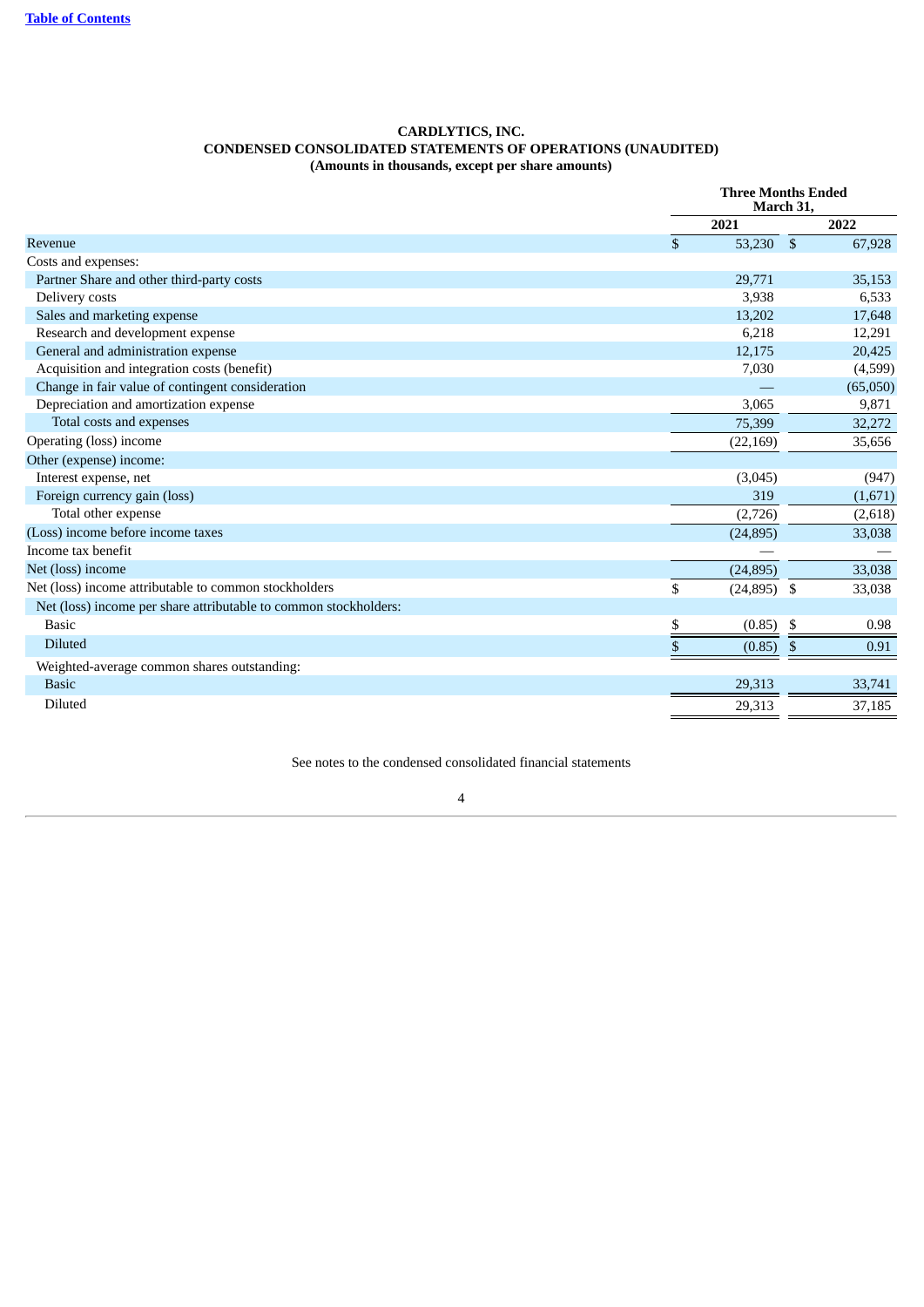# **CARDLYTICS, INC. CONDENSED CONSOLIDATED STATEMENTS OF COMPREHENSIVE (LOSS) INCOME (UNAUDITED) (Amounts in thousands)**

<span id="page-5-0"></span>

|                                          | <b>Three Months Ended</b><br>March 31, |        |
|------------------------------------------|----------------------------------------|--------|
|                                          | 2021                                   | 2022   |
| Net (loss) income                        | $(24,895)$ \$                          | 33,038 |
| Other comprehensive (loss) income:       |                                        |        |
| Foreign currency translation adjustments | (296)                                  | 1,367  |
| Total comprehensive (loss) income        | $(25, 191)$ \$                         | 34,405 |
|                                          |                                        |        |

See notes to the condensed consolidated financial statements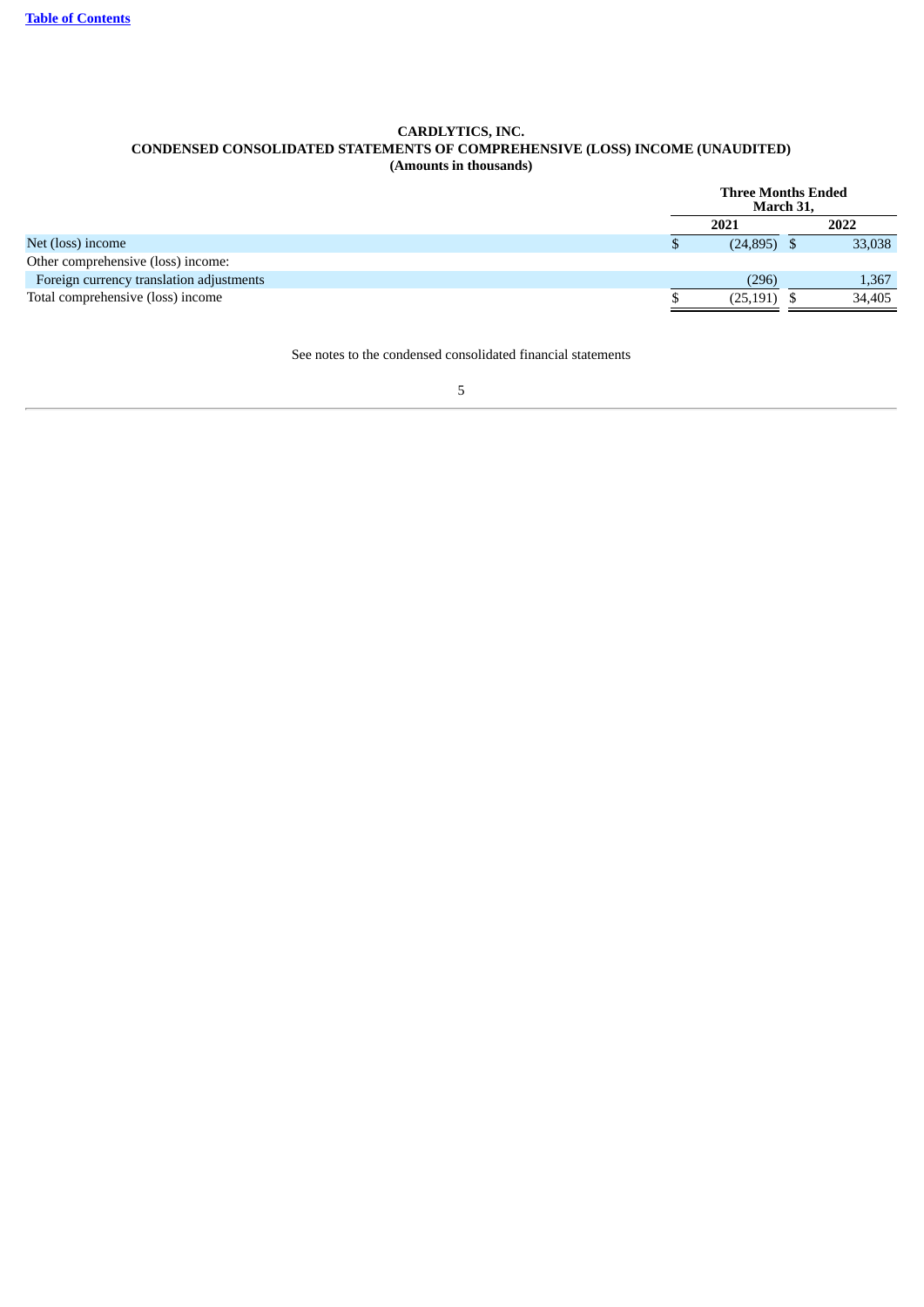# **CARDLYTICS, INC. CONDENSED CONSOLIDATED STATEMENTS OF STOCKHOLDERS' EQUITY (UNAUDITED) (Amounts in thousands)**

# **Three Months Ended March 31, 2022:**

|                                                                             |                         | <b>Common Stock</b> |                | <b>Additional</b><br>Paid-In |  | <b>Accumulated</b><br>Other<br>Comprehensive |  | Accumulated     |           |                |       |
|-----------------------------------------------------------------------------|-------------------------|---------------------|----------------|------------------------------|--|----------------------------------------------|--|-----------------|-----------|----------------|-------|
|                                                                             | Shares<br><b>Amount</b> |                     | <b>Capital</b> |                              |  | Income                                       |  |                 |           | <b>Deficit</b> | Total |
| Balance – December 31, 2021                                                 | 33,534                  | 9<br>S              | \$.            | 1,212,823                    |  | 486                                          |  | $(522, 618)$ \$ | 690,700   |                |       |
| Cumulative effect upon adoption of ASU<br>2020-06                           |                         |                     |                | (51, 417)                    |  |                                              |  | 11,312          | (40, 105) |                |       |
| Exercise of common stock options                                            | 12                      |                     |                | 195                          |  |                                              |  |                 | 195       |                |       |
| Stock-based compensation                                                    |                         |                     |                | 14,538                       |  |                                              |  |                 | 14,538    |                |       |
| Settlement of restricted stock                                              | 71                      |                     |                |                              |  |                                              |  |                 |           |                |       |
| Common stock purchase consideration for<br>the acquisition of Entertainment | 173                     |                     |                | 11,937                       |  |                                              |  |                 | 11,937    |                |       |
| Other comprehensive income                                                  |                         |                     |                |                              |  | 1,367                                        |  |                 | 1,367     |                |       |
| Net income                                                                  |                         |                     |                |                              |  |                                              |  | 33,038          | 33,038    |                |       |
| Balance – March 31, 2022                                                    | 33,790                  | 9                   |                | 1,188,076                    |  | 1,853                                        |  | (478, 268)      | 711,670   |                |       |

# **Three Months Ended March 31, 2021:**

|                                                                               |               | <b>Common Stock</b> | <b>Additional</b><br>Paid-In- | <b>Accumulated Other</b><br>Comprehensive | Accumulated    |              |
|-------------------------------------------------------------------------------|---------------|---------------------|-------------------------------|-------------------------------------------|----------------|--------------|
|                                                                               | <b>Shares</b> | <b>Amount</b>       | <b>Capital</b>                | Loss                                      | <b>Deficit</b> | <b>Total</b> |
| Balance -December 31, 2020                                                    | 27,861        | 8                   | 551,429                       | (192)                                     | (394,053)      | 157,192      |
| Exercise of common stock options                                              | 31            |                     | 507                           |                                           |                | 507          |
| Stock-based compensation                                                      |               |                     | 7,394                         |                                           |                | 7,394        |
| Settlement of restricted stock                                                | 28            |                     |                               |                                           |                |              |
| Issuance of common stock                                                      | 3,850         |                     | 484,043                       |                                           |                | 484,043      |
| Common stock purchase consideration for<br>the acquisition of Dosh            |               |                     | 117,354                       |                                           |                | 117,354      |
| Fair value of assumed Dosh options<br>attributable to pre-combination service |               |                     | 3,593                         |                                           |                | 3,593        |
| Other comprehensive loss                                                      |               |                     |                               | (296)                                     |                | (296)        |
| Net loss                                                                      |               |                     |                               |                                           | (24, 895)      | (24,895)     |
| Balance – March 31, 2021                                                      | 31,770        | 8                   | 1.164.320                     | (488)                                     | (418,948)      | 744.892      |

<span id="page-6-0"></span>See notes to the condensed consolidated financial statements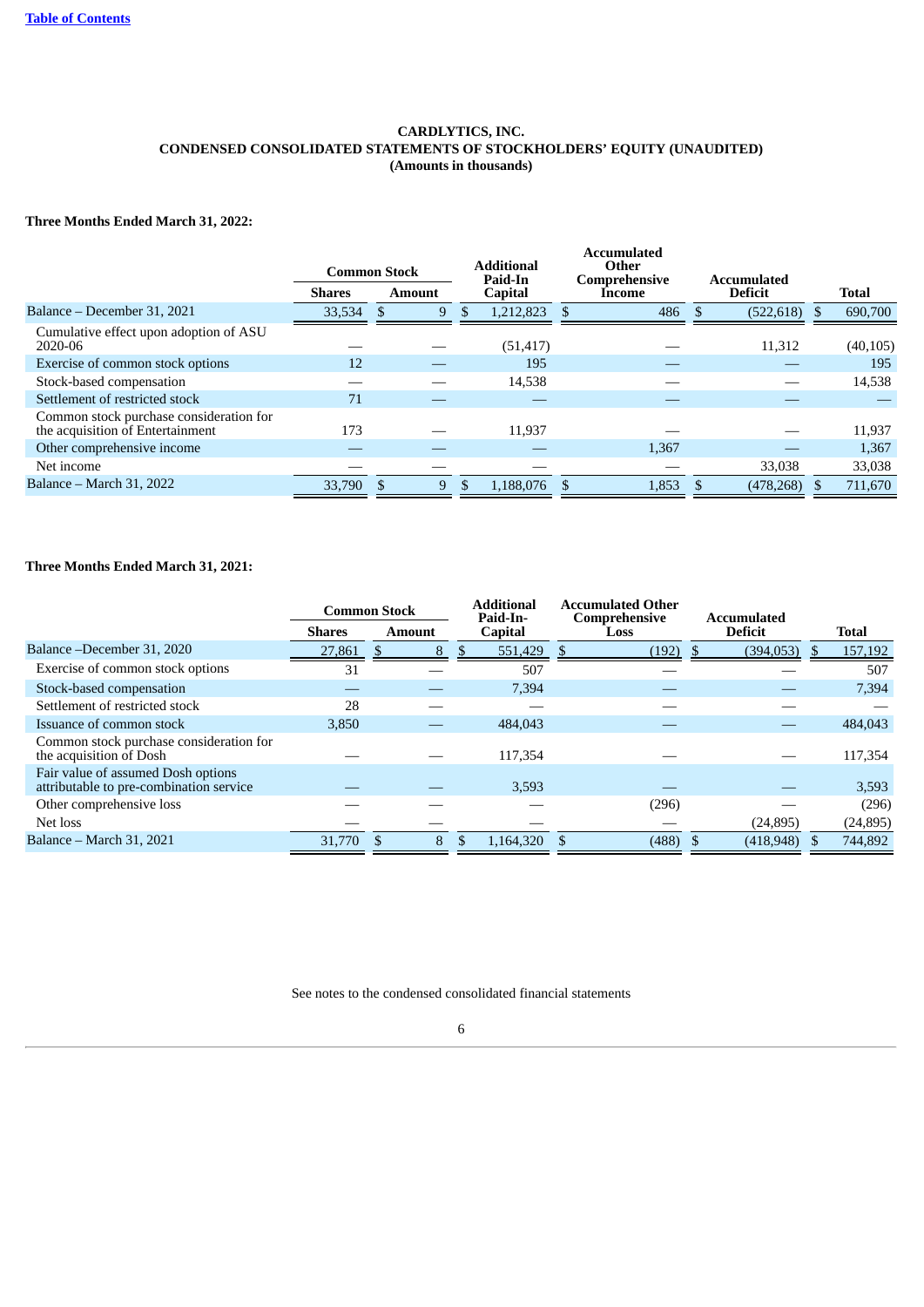# **CARDLYTICS, INC. CONDENSED CONSOLIDATED STATEMENTS OF CASH FLOWS (UNAUDITED) (Amounts in thousands)**

|                                                                                      |                                      | <b>Three Months Ended</b><br>March 31, |  |  |
|--------------------------------------------------------------------------------------|--------------------------------------|----------------------------------------|--|--|
|                                                                                      | 2021                                 | 2022                                   |  |  |
| <b>Operating activities</b>                                                          |                                      |                                        |  |  |
| Net (loss) income                                                                    | \$<br>$(24,895)$ \$                  | 33,038                                 |  |  |
| Adjustments to reconcile net (loss) income to net cash used in operating activities: |                                      |                                        |  |  |
| Credit loss expense                                                                  | 1,004                                | 346                                    |  |  |
| Depreciation and amortization                                                        | 3,065                                | 9,871                                  |  |  |
| Amortization of financing costs charged to interest expense                          | 219                                  | 402                                    |  |  |
| Accretion of debt discount and non-cash interest expense                             | 2,321                                |                                        |  |  |
| Amortization of right-of-use assets                                                  | 1,073                                | 1,516                                  |  |  |
| Stock-based compensation expense                                                     | 7,248                                | 13,585                                 |  |  |
| Change in fair value of contingent consideration                                     |                                      | (65,050)                               |  |  |
| Other non-cash (income) expense, net                                                 | (141)                                | 1,574                                  |  |  |
| Deferred implementation costs                                                        | 882                                  |                                        |  |  |
| Change in operating assets and liabilities:                                          |                                      |                                        |  |  |
| Accounts receivable                                                                  | 7,867                                | 15,279                                 |  |  |
| Prepaid expenses and other assets                                                    | (1, 845)                             | (725)                                  |  |  |
| Accounts payable                                                                     | 495                                  | (855)                                  |  |  |
| Other accrued expenses                                                               | 996                                  | (11, 569)                              |  |  |
| Partner Share liability                                                              | (6,749)                              | (9,600)                                |  |  |
| <b>Consumer Incentive liability</b>                                                  | (4,072)                              | (7,503)                                |  |  |
| Net cash used in operating activities                                                | (12, 532)                            | (19,691)                               |  |  |
| <b>Investing activities</b>                                                          |                                      |                                        |  |  |
| Acquisition of property and equipment                                                | (1, 377)                             | (397)                                  |  |  |
| Acquisition of patents                                                               | (28)                                 | (49)                                   |  |  |
| Capitalized software development costs                                               | (1,923)                              | (2,314)                                |  |  |
| Business acquisition, net of cash acquired                                           | (148, 634)                           | (2, 274)                               |  |  |
| Net cash used in investing activities                                                | (151, 962)                           | (5,034)                                |  |  |
| <b>Financing activities</b>                                                          |                                      |                                        |  |  |
| Principal payments of debt                                                           | (6)                                  | (13)                                   |  |  |
| Proceeds from issuance of common stock                                               | 484,713                              | 195                                    |  |  |
| Debt issuance costs                                                                  | (42)                                 |                                        |  |  |
| Net cash received from financing activities                                          | 484,665                              | 182                                    |  |  |
| Effect of exchange rates on cash, cash equivalents and restricted cash               | 139                                  | (634)                                  |  |  |
| Net increase (decrease) in cash, cash equivalents and restricted cash                | 320,310                              | (25, 177)                              |  |  |
| Cash, cash equivalents, and restricted cash — Beginning of period                    | 293,349                              | 233,562                                |  |  |
| Cash, cash equivalents, and restricted cash - End of period                          | $\boldsymbol{\mathsf{S}}$<br>613,659 | $\sqrt{5}$<br>208,385                  |  |  |

See notes to the condensed consolidated financial statements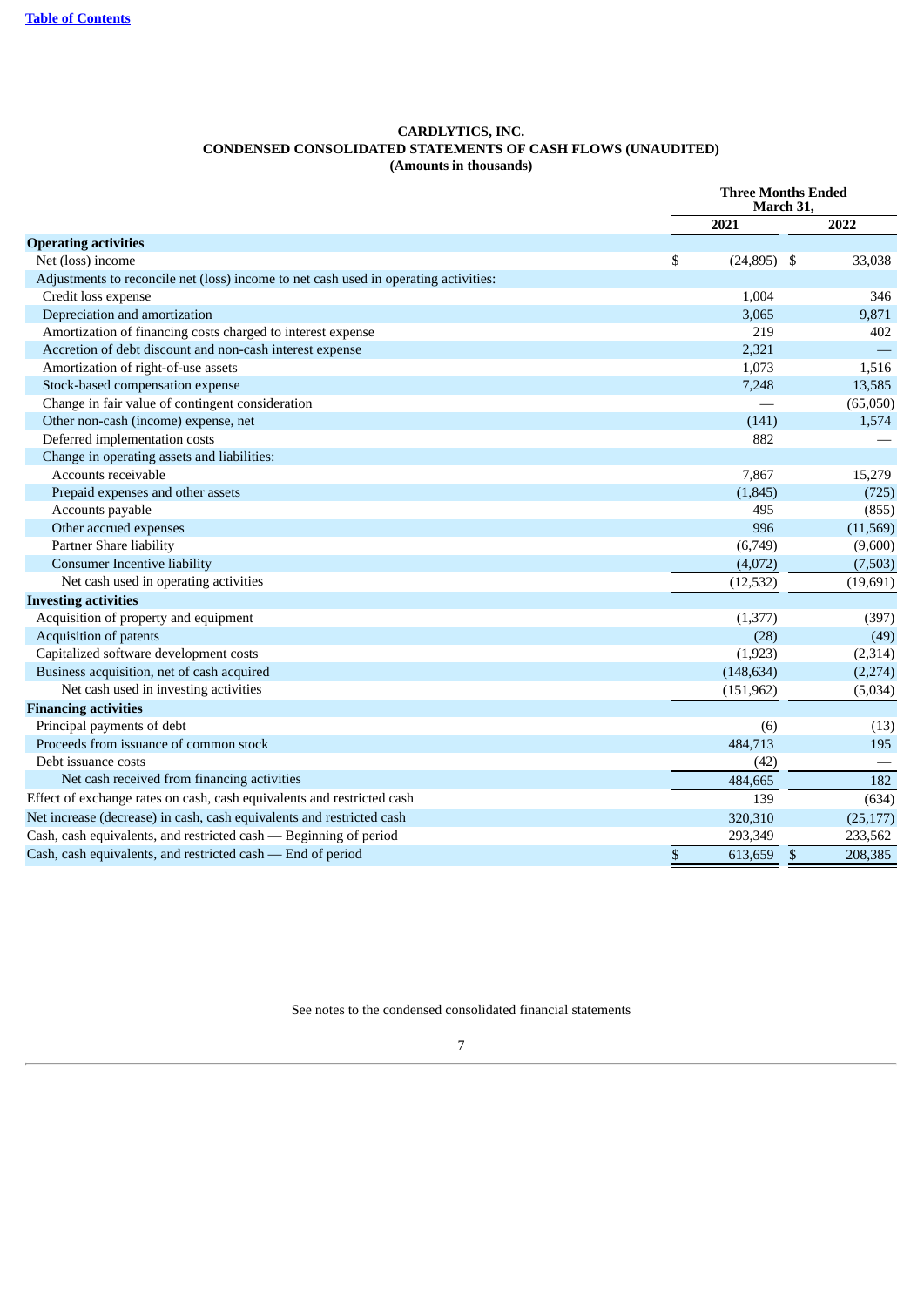# **CARDLYTICS, INC. CONDENSED CONSOLIDATED STATEMENTS OF CASH FLOWS (UNAUDITED) (Amounts in thousands)**

|                                                                                                              | <b>Three Months Ended</b><br>March 31, |    |         |
|--------------------------------------------------------------------------------------------------------------|----------------------------------------|----|---------|
|                                                                                                              | 2021                                   |    | 2022    |
| Reconciliation of cash, cash equivalents and restricted cash to the condensed consolidated<br>balance sheet: |                                        |    |         |
| Cash and cash equivalents                                                                                    | \$<br>613,548 \$                       |    | 208,293 |
| Restricted cash                                                                                              | 111                                    |    | 92      |
| Total cash, cash equivalents and restricted cash — End of period                                             | 613.659                                |    | 208,385 |
|                                                                                                              |                                        |    |         |
| Supplemental schedule of non-cash investing and financing activities:                                        |                                        |    |         |
| Cash paid for interest                                                                                       | \$<br>$1,120$ \$                       |    | 1,169   |
| Amounts accrued for issuance costs of equity                                                                 | 190 \$                                 |    |         |
| Common stock purchase consideration for the acquisition of Dosh                                              | \$<br>117,354 \$                       |    |         |
| Common stock purchase consideration for acquisition of Entertainment                                         |                                        | S. | 11,937  |
| Amounts accrued for property and equipment and capitalized software development costs                        | 102                                    |    | 29      |

<span id="page-8-0"></span>See notes to the condensed consolidated financial statements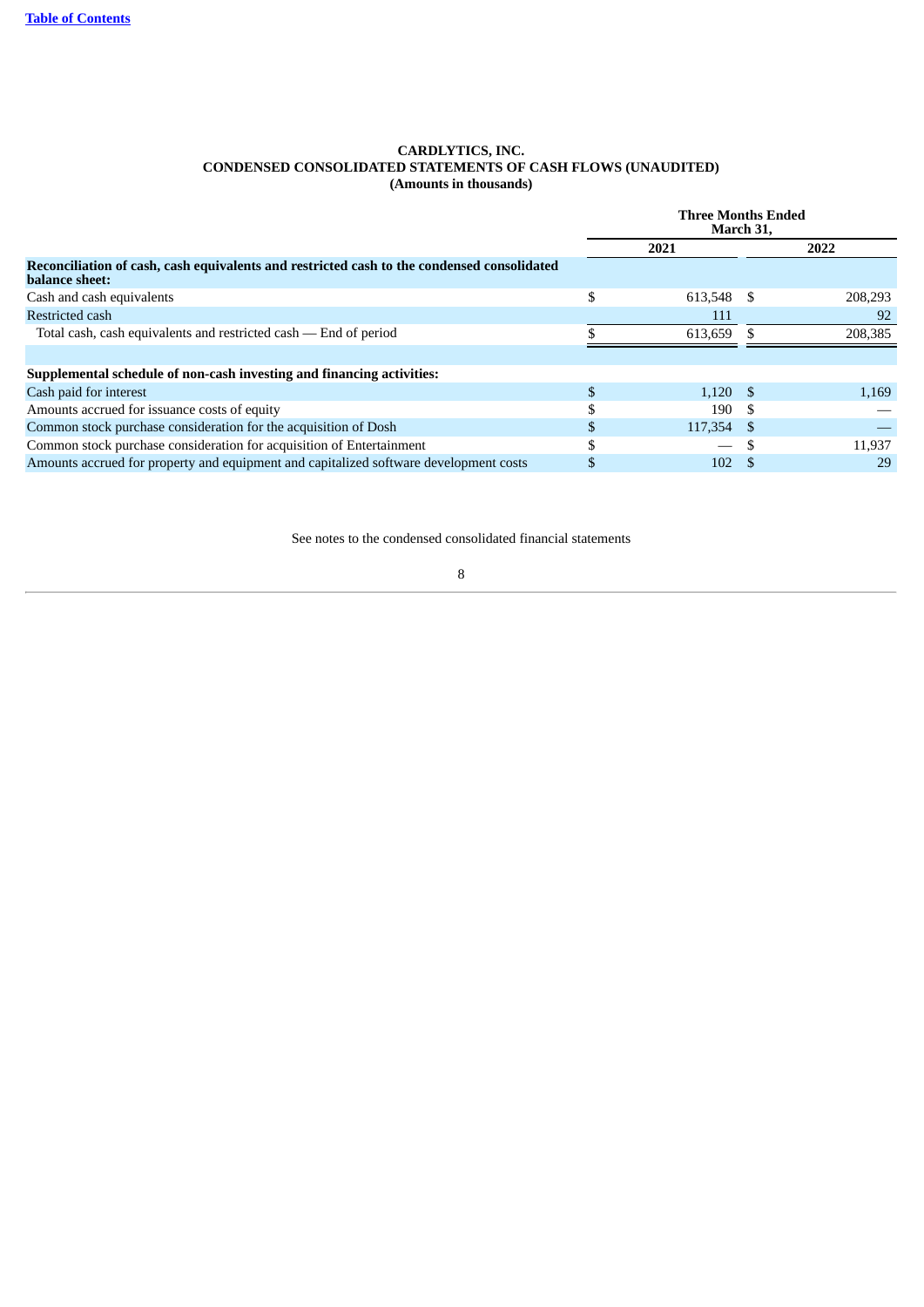# **CARDLYTICS, INC.**

# **NOTES TO CONDENSED CONSOLIDATED FINANCIAL STATEMENTS (UNAUDITED)**

# **1. OVERVIEW OF BUSINESS AND BASIS OF PRESENTATION**

Cardlytics, Inc. ("we," "our," "us," the "Company," or "Cardlytics") is a Delaware corporation and was formed on June 26, 2008. We operate an advertising platform within our own and our partners' digital channels, which includes online, mobile applications, email, and various real-time notifications (the "Cardlytics platform"). We also operate a customer data platform which utilizes point-of-sale data, including product-level purchase data, to enable marketers, in a privacy-protective manner, to perform analytics and targeted loyalty marketing and to measure the impact of their marketing (the "Bridg platform"). The partners for the Cardlytics platform are predominantly financial institutions ("FI partners") who provide us with access to their anonymized purchase data and digital banking customers. The partners for the Bridg platform are merchants ("merchant data partners") who provide us with access to their point-of-sale data, including product-level purchase data. By applying advanced analytics to the purchase data we receive, we make it actionable, helping marketers identify, reach and influence likely buyers at scale, and measure the true sales impact of their marketing spend. We have strong relationships with leading marketers across a variety of industries, including retail, restaurant, travel and entertainment, direct-to-consumer, and grocery and gas. Using our purchase intelligence, we present customers with offers to save money at a time when they are thinking of their finances.

We also operate through (1) Dosh Holdings, LLC, a wholly owned and operated subsidiary in the United States, (2) HSP EPI Acquisition, LLC ("Entertainment"), a wholly owned and operated subsidiary in the United States, (3) Cardlytics UK Limited, a wholly owned and operated subsidiary registered as a private limited company in England and Wales, and (4) Cardlytics Services India Private Limited, a wholly owned and operated subsidiary registered as a private limited company in India.

#### *Unaudited Interim Results*

The accompanying unaudited interim condensed consolidated financial statements and information have been prepared in accordance with generally accepted accounting principles in the United States ("GAAP") and in accordance with the rules and regulations of the Securities and Exchange Commission. Accordingly, they do not include all of the information and disclosures required by GAAP for complete financial statements. In the opinion of management, these financial statements contain all normal and recurring adjustments considered necessary to present fairly the financial position, results of operations, and cash flows for the periods presented. The results for interim periods presented are not necessarily indicative of the results to be expected for the full year due to the seasonality of our business, which has been historically impacted by higher consumer spending during the fourth quarter. These condensed consolidated financial statements should be read in conjunction with the consolidated financial statements and related notes thereto included on our Annual Report on Form 10-K ("Annual Report") and Form 10-K/A for the fiscal year ended December 31, 2021.

# *Acquisitions*

On January 7, 2022, we purchased Entertainment for \$13.0 million in equity at an agreed-upon price of \$66.52 per share, subject to \$1.1 million of fair value adjustments based on the acquisition close date, and \$2.3 million in cash, subject to \$0.4 million of adjustments, for an acquisition date fair value of \$14.6 million.

On May 5, 2021, we completed the acquisition of Bridg for purchase consideration of \$578.9 million. The purchase consideration consisted of a \$350.0 million cash purchase price, subject to \$2.8 million of adjustments and escrows, and contingent consideration with a fair value of \$230.9 million at the time of the acquisition related to additional potential future payments. At least 30% of the potential future payments will be in cash, with the remainder to be paid in cash or our common stock, at our option.

On March 5, 2021, we completed the acquisition of Dosh for purchase consideration of \$277.6 million in a combination of cash and common stock. The total purchase consideration consisted of a \$150.0 million cash purchase price, subject to \$6.6 million of adjustments and escrows, and \$125.0 million of shares of our common stock at an agreed-upon price of \$136.33 per share, subject to \$7.6 million of fair value adjustments based upon our close date, for an acquisition date fair value of \$117.4 million.

Refer to Note 3 - Business Combinations for further information.

#### *Public Offering of Common Stock*

On March 5, 2021, we closed a public equity offering in which we sold 3,850,000 shares of common stock at a public offering price of \$130.00 per share for total gross proceeds of \$500.5 million. We received total net proceeds of \$484.0 million after deducting underwriting discounts and commissions of \$16.3 million and offering costs of \$0.2 million.

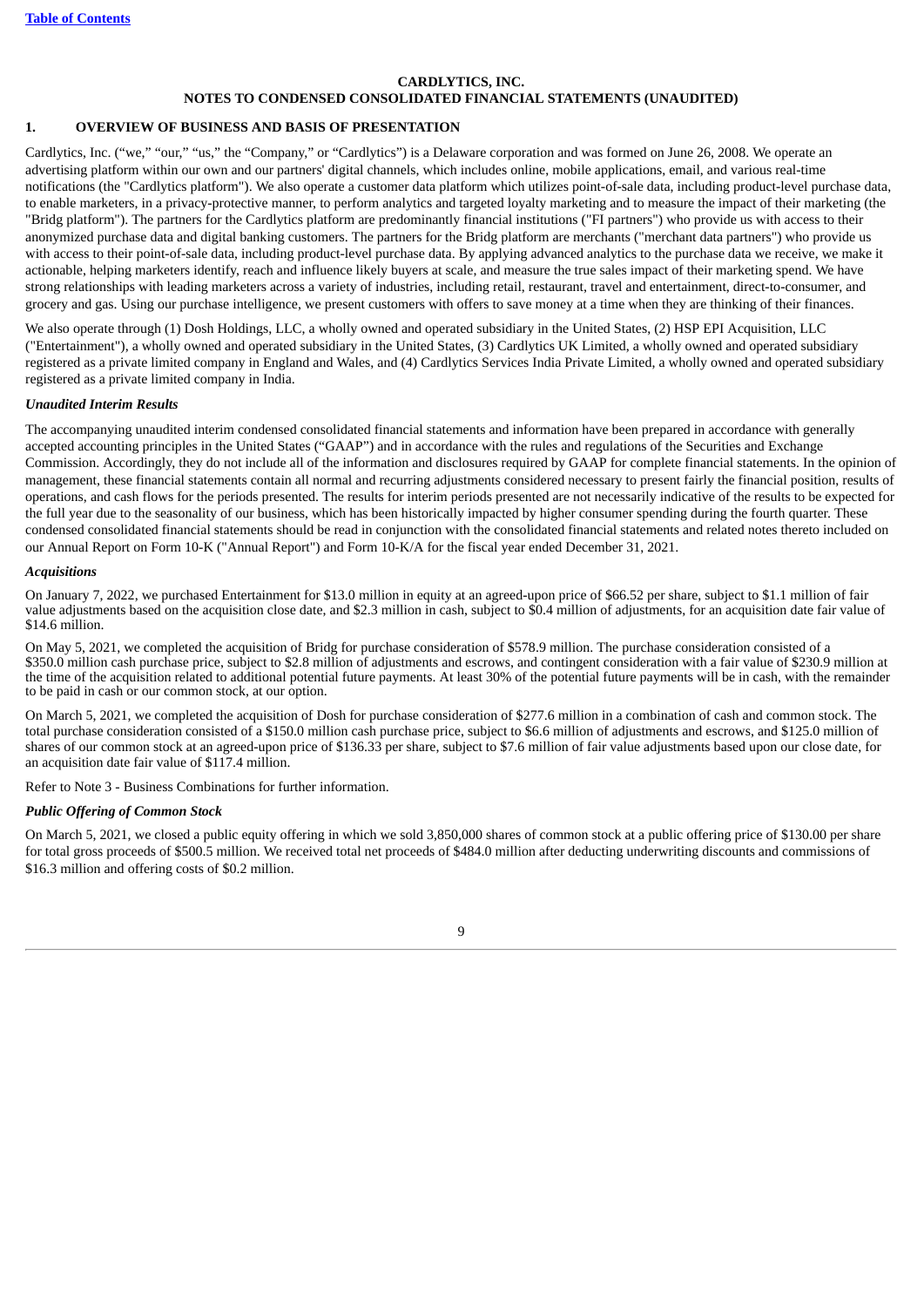# *Use of Estimates*

The preparation of financial statements in conformity with GAAP requires management to make estimates and assumptions that affect the reported amounts of assets and liabilities and disclosure of contingent assets and liabilities at the date of the consolidated financial statements. Significant items subject to such estimates and assumptions include revenue recognition, internal-use software development costs, stock-based compensation, allowance for doubtful accounts, valuation of acquired intangible assets, valuation of contingent consideration for Bridg, income tax including valuation allowance and contingencies. We base our estimates on historical experience and on assumptions that we believe are reasonable. Changes in facts or circumstances may cause us to change our assumptions and estimates in future periods and it is possible that actual results could differ from our current or revised future estimates.

# *Leases*

We have various non-cancellable operating and finance leases for our office spaces, data centers and operational assets with lease periods expiring between 2022 and 2025.

Lease assets and liabilities, net, are as follows (in thousands):

| <b>Lease Type</b>                      | <b>Consolidated Balance Sheets Location</b>     | <b>December 31, 2021</b> |     | <b>March 31, 2022</b> |
|----------------------------------------|-------------------------------------------------|--------------------------|-----|-----------------------|
| <b>Operating lease assets</b>          | Right-of-use assets under operating leases, net | \$<br>10,196             | - S | 9,249                 |
| Finance lease assets                   | Property and equipment, net                     | 86                       |     | 75                    |
| Total lease assets                     |                                                 | 10,282                   |     | 9,324                 |
|                                        |                                                 |                          |     |                       |
| Operating lease liabilities, current   | Current operating lease liabilities             | 6.028                    |     | 6.249                 |
| Operating lease liabilities, long-term | Long-term operating lease liabilities           | 6.801                    |     | 5,268                 |
| Finance lease liabilities, current     | Accrued expenses                                | 36                       |     | 36                    |
| Finance lease liabilities, long-term   | Other long-term liabilities                     | 50                       |     | 36                    |
| Total lease liabilities                |                                                 | 12,915                   |     | 11,589                |

# *Impacts of COVID-19 Pandemic*

The COVID-19 pandemic resulted in a global slowdown of economic activity that disrupted supply and demand for a broad variety of goods and services and consumer discretionary spending, including spending by consumers with our marketers. Estimates and assumptions about future events and their effects cannot be determined with certainty and therefore require the exercise of judgment. Actual results could differ from those estimates and any such differences may be material to our financial statements. Due to continuing uncertainty regarding the severity and duration of the impacts of COVID-19 on the global economy, we will continue to monitor this situation and the potential impacts to our business.

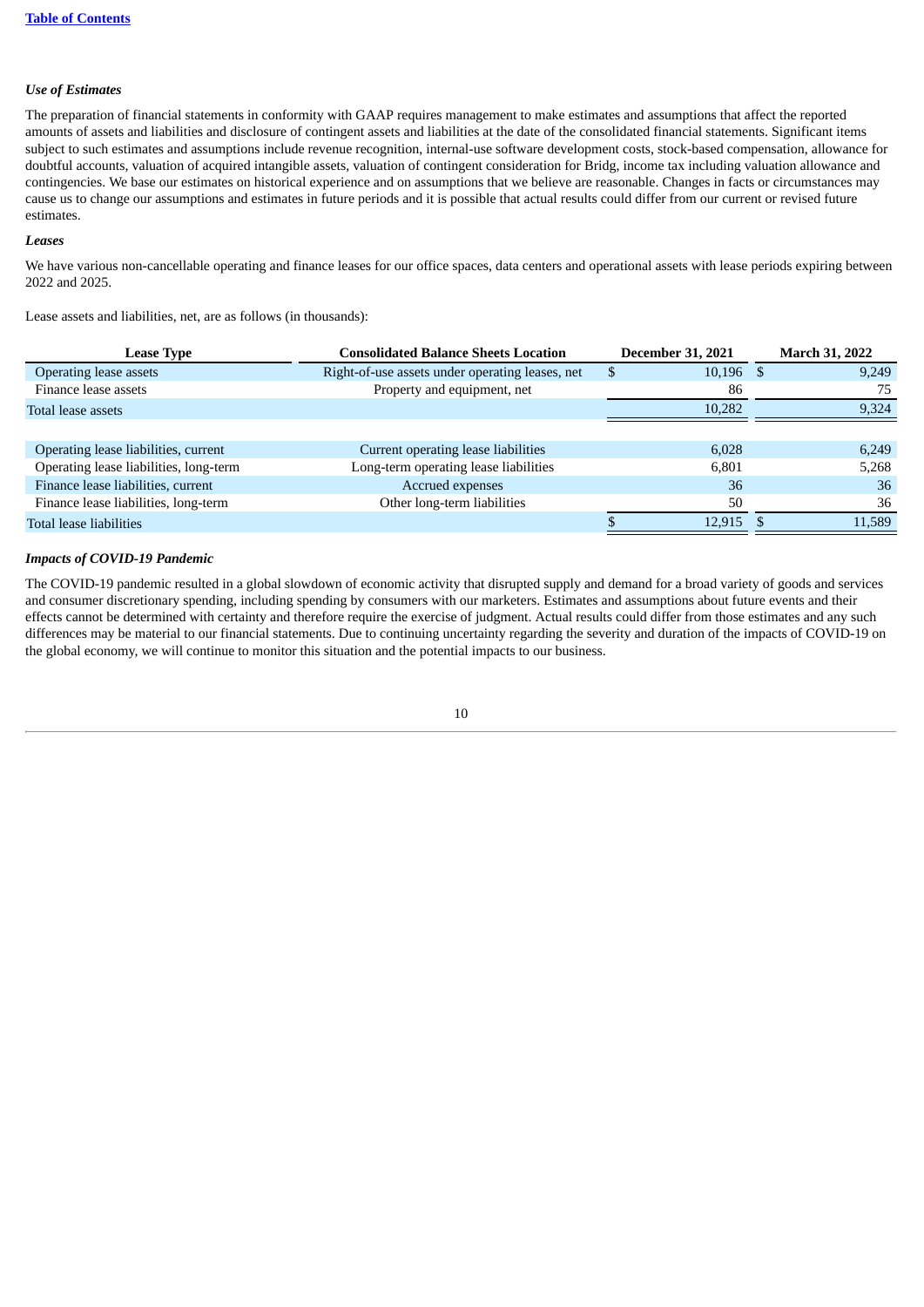# **2. SIGNIFICANT ACCOUNTING POLICIES AND RECENT ACCOUNTING STANDARDS**

#### *Significant Accounting Policies*

There have been no changes to our significant accounting policies, other than the standards adopted below. These unaudited interim condensed consolidated financial statements have been prepared on a basis consistent with that used to prepare our audited annual consolidated financial statements for the year ended December 31, 2021, and include, in the opinion of management, all adjustments, consisting of normal recurring items, necessary for the fair statement of the condensed consolidated financial statements.

# *Recently Adopted Accounting Pronouncements*

In August 2020, the FASB issued ASU 2020-06, *Debt—Debt with Conversion Options ("Subtopic 470-20") and Derivatives and Hedging—Contracts in Entity's Own Equity ("Subtopic 815-40")*, which simplifies the accounting for certain financial instruments with characteristics of liabilities and equity, including convertible instruments and contracts on an entity's own equity. ASU 2020-06 also improves and amends the related Earnings Per Share guidance for both Subtopics. The ASU is part of the FASB's simplification initiative, which aims to reduce unnecessary complexity in U.S. GAAP, as it removes the requirement to bifurcate our Convertible Senior Notes (the "Notes") into a separate liability and equity component. As a result, it more closely aligns the effective interest rate with the coupon rate of the Notes. ASU 2020-06 is effective for annual reporting periods beginning after December 15, 2021. On January 1, 2022, we adopted this standard using the modified retrospective method which allowed for a cumulative-effect adjustment to the opening balance sheet without restating prior periods. As we did not elect the fair value option in the process, the Notes, net of issuance costs, are accounted for as a single liability measured at amortized cost. Upon adoption, we recorded a decrease in accumulated deficit of \$11.3 million, an increase to convertible senior notes, net of \$40.2 million and a decrease to additional paid in capital of \$51.5 million. Refer to Note 6, "Debt and Financing Arrangements" for further information about the Notes.

In October 2021, the FASB issued ASU 2021-08, Business Combinations (Topic 805): Accounting for Contract Assets and Contract Liabilities from *Contracts with Customers*, which require an entity (acquirer) to recognize and measure contract assets and contract liabilities acquired in a business combination in accordance with Topic 606. At the acquisition date, an acquirer should account for the related revenue contracts in accordance with Topic 606 as if it had originated the contracts. Under current GAAP, an acquirer generally recognizes assets acquired and liabilities assumed in a business combination, including contract assets and contract liabilities arising from revenue contracts with customers and other similar contracts that are accounted for in accordance with Topic 606, at fair value on the acquisition date. ASU 2020-08 will be effective for annual reporting periods beginning after December 15, 2022, including interim periods within those fiscal years. Early adoption of the amendments is permitted, including adoption in an interim period. On January 1, 2022 we early adopted this standard with no material impact to our financial statements.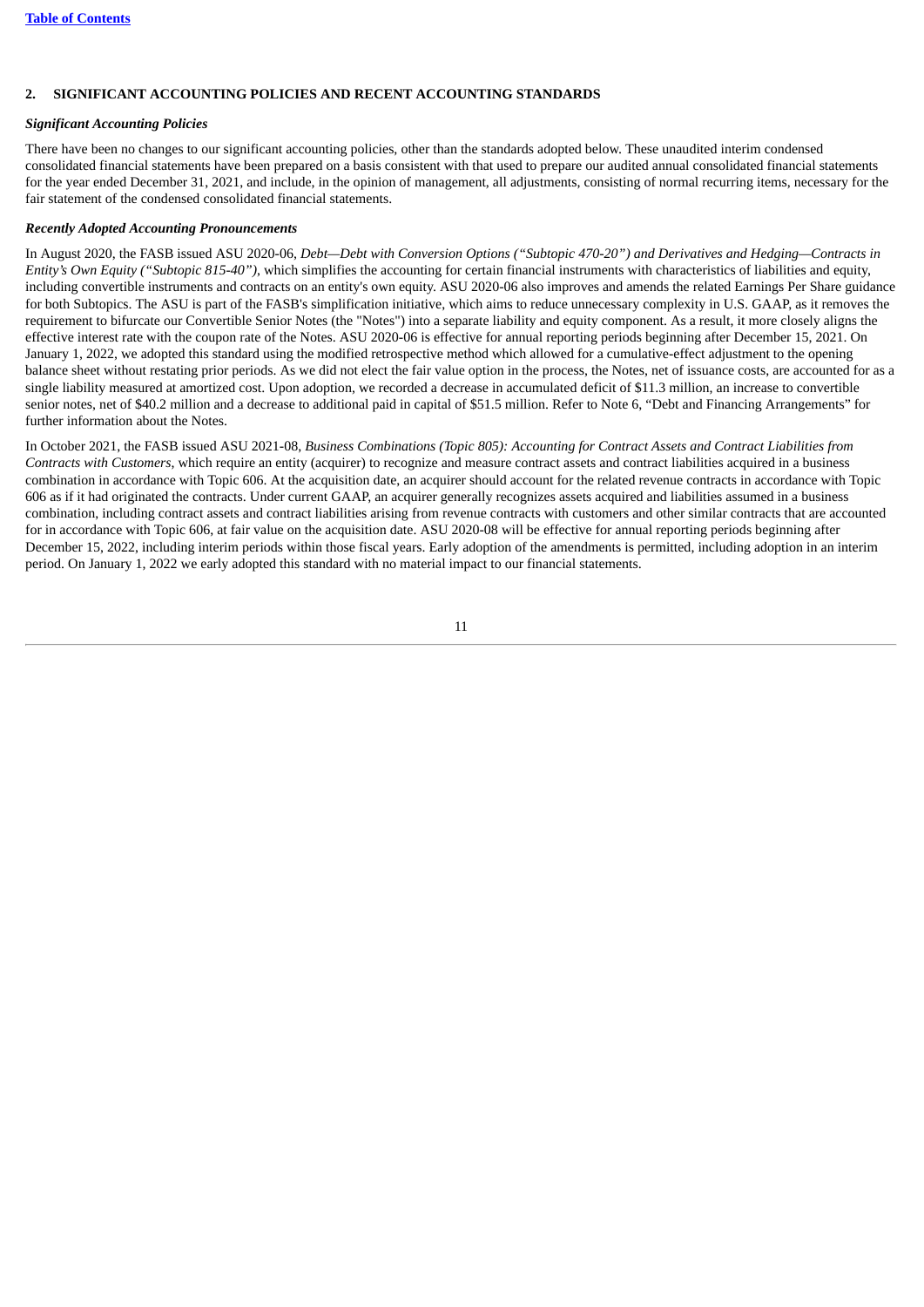# **3. BUSINESS COMBINATIONS**

Our acquisitions were accounted for as business combinations and the total purchase consideration of each was allocated to the net tangible and intangible assets and liabilities acquired based on their fair values on the acquisition dates with the remaining amounts recorded as goodwill. The values assigned to the assets acquired and liabilities assumed are based on preliminary estimates of fair value available as of the date of this Quarterly Report on Form 10-Q may be adjusted during the measurement period for each acquisition of up to 12 months from the dates of acquisition as further information becomes available. Any changes in the fair values of the assets acquired and liabilities assumed during the measurement period may result in adjustments to goodwill.

During the three months ended March 31, 2021 and 2022, respectively, we incurred \$7.0 million of costs and \$4.6 million of benefit in connection with the acquisitions of Dosh, Bridg and Entertainment, respectively. These costs are included in acquisition and integration costs (benefit) on our condensed consolidated statements of operations and primarily represent legal fees. The results of Entertainment have been included in the consolidated financial statements since its date of acquisition. For the three months ended March 31, 2022, Entertainment's combined revenue included in the consolidated statement of operations was approximately 3% of consolidated revenue. Due to the continued integration of the combined businesses, it was impractical to determine the earnings.

For the acquisitions of Dosh, Bridg and Entertainment, as applicable, the estimated fair values of merchant relationships, partner relationships, and the card-linked subscriber base was determined using the replacement cost method and lost profits, as applicable, which required us to estimate the costs to recreate an asset of equivalent utility at prices available at the time of the valuation analysis and the lost profits over the period of time to recreate the asset. Trade names were valued using the "relief-from-royalty" approach. This method assumes that trademarks and trade names have value to the extent that their owner is relieved of the obligation to pay royalties for the benefits received from them. This method required us to estimate the future revenues for the related brands, the appropriate royalty rates and the weighted-average costs of capital. Developed technology for Entertainment was valued using the replacement cost method, which required us to estimate the costs to recreate an asset of equivalent utility at prices available at the time of the valuation analysis. Developed technology for Dosh and Bridg was valued using the excess earnings method, an income approach. Under the excess earnings method, the fair value of an intangible asset is equal to the present value of the asset's projected incremental after-tax cash flows (excess earnings) remaining after deducting the market rates of return on the estimated value of contributory assets (contributory charge) over its remaining useful life.

#### *Acquisition of Entertainment*

On January 7, 2022, we completed the acquisition of Entertainment for purchase consideration of \$14.6 million, as presented below (in thousands):

|                                                                                 | <b>January 7, 2022</b> |
|---------------------------------------------------------------------------------|------------------------|
| Fair value of common stock transferred                                          | 11,937                 |
| Cash paid to extinguish acquiree debt                                           | 2,053                  |
| Cash paid to settle pre-acquisition liabilities and acquiree deal-related costs | 624                    |
| Cash paid to membership interest holders                                        |                        |
| Total purchase consideration                                                    | 14,638                 |

The following table presents the preliminary purchase consideration allocation recorded on our condensed consolidated balance sheet as of the acquisition date (in thousands):

|                                        | <b>January 7, 2022</b> |
|----------------------------------------|------------------------|
| Cash and cash equivalents              | 376                    |
| Accounts receivable and other assets   | 1,259                  |
| Intangible assets                      | 9,800                  |
| Goodwill                               | 5,063                  |
| Accounts payable and other liabilities | (1,860)                |
| Total purchase consideration           | 14,638                 |

The goodwill was primarily attributed to the value of future synergies created with our current and future offerings. Goodwill is not expected to be deductible for income tax purposes.

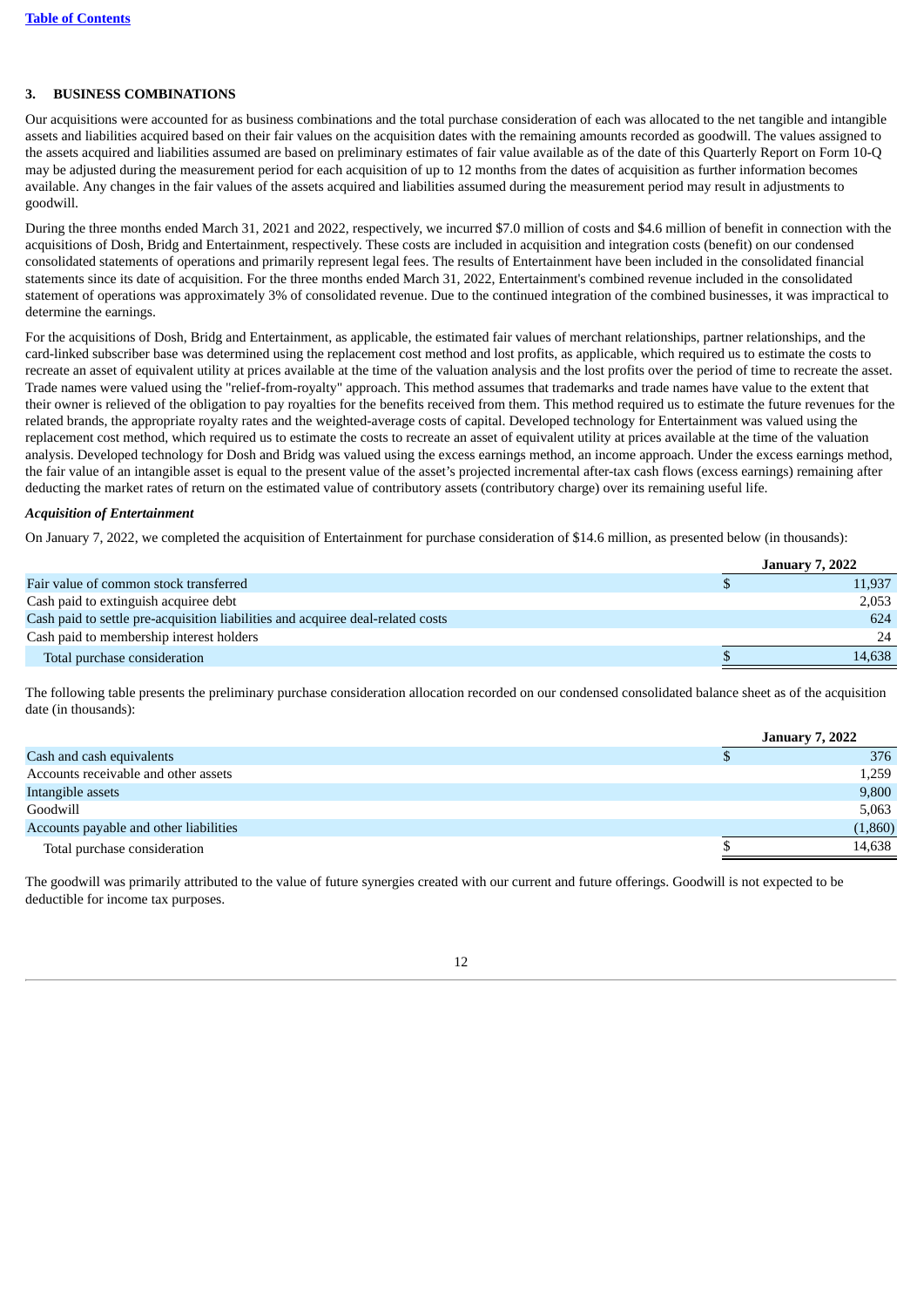The following table presents the components of identifiable intangible assets acquired and their estimated useful lives as of the date of acquisition (dollars in thousands):

|                        | <b>Fair Value</b> | Useful life (in years) |
|------------------------|-------------------|------------------------|
| Trade name             | 800               | ח כ<br>.JU             |
| Developed technology   | 700               | 3.0                    |
| Merchant relationships | 8,300             | 4.0                    |

# *Acquisition of Bridg*

On May 5, 2021, we completed the acquisition of Bridg for purchase consideration of \$578.9 million, as presented below (in thousands):

|                                                                                           | May 5, 2021 |
|-------------------------------------------------------------------------------------------|-------------|
| Cash paid to common and preferred stockholders, warrant holders and vested option holders | 337,166     |
| Cash paid to extinguish acquiree debt                                                     | 1.949       |
| Cash paid to settle pre-acquisition liabilities and acquiree deal-related costs           | 8,012       |
| Fair value of contingent consideration                                                    | 230,921     |
| Fair value of assumed options attributable to pre-combination service                     | 841         |
| Total purchase consideration                                                              | 578,889     |

The following table presents the preliminary purchase consideration allocation recorded on our condensed consolidated balance sheet as of the acquisition date (in thousands):

|                                        | May 5, 2021 |
|----------------------------------------|-------------|
| Cash and cash equivalents              | 1,630       |
| Accounts receivable and other assets   | 1,989       |
| Intangible assets                      | 64,700      |
| Goodwill                               | 536,826     |
| Accounts payable and other liabilities | (20, 694)   |
| Deferred tax liabilities               | (5, 562)    |
| Total purchase consideration           | 578,889     |

The goodwill was primarily attributed to the value of future growth expected for the Bridg platform and of synergies created with our current and future offerings. Goodwill is not expected to be deductible for income tax purposes.

As a part of this acquisition, we have agreed to make a First Anniversary Payment equal to 20 times the ARR based on the month preceding the anniversary, less \$12.5 million, and a Second Anniversary Payment equal to 15 times the ARR for customers as of the first anniversary based on the month preceding the second anniversary, less the prior ARR at the first anniversary. The Second Anniversary Payment is subject to a specified cap. We have agreed to pay at least 30% of the First Anniversary Payment and the Second Anniversary Payment in cash, with the remainder to be paid in cash or our common stock, at our option. As of March 31, 2022, the brokerage fee of the First Anniversary Payment is expected to be \$7.6 million, reflected in accrued expenses on our condensed consolidated balance sheet, and the brokerage fee of the Second Anniversary Payment is expected to be \$4.0 million, reflected in other long-term liabilities on our condensed consolidated balance sheet.

The following table presents the components of identifiable intangible assets acquired and their estimated useful lives as of the date of acquisition (dollars in thousands):

|                        | <b>Fair Value</b> | Useful life (in years) |
|------------------------|-------------------|------------------------|
| Trade name             | 200               | 2.0                    |
| Developed technology   | 53.500            | 6.0                    |
| Merchant relationships | 11.000            | 5.0                    |

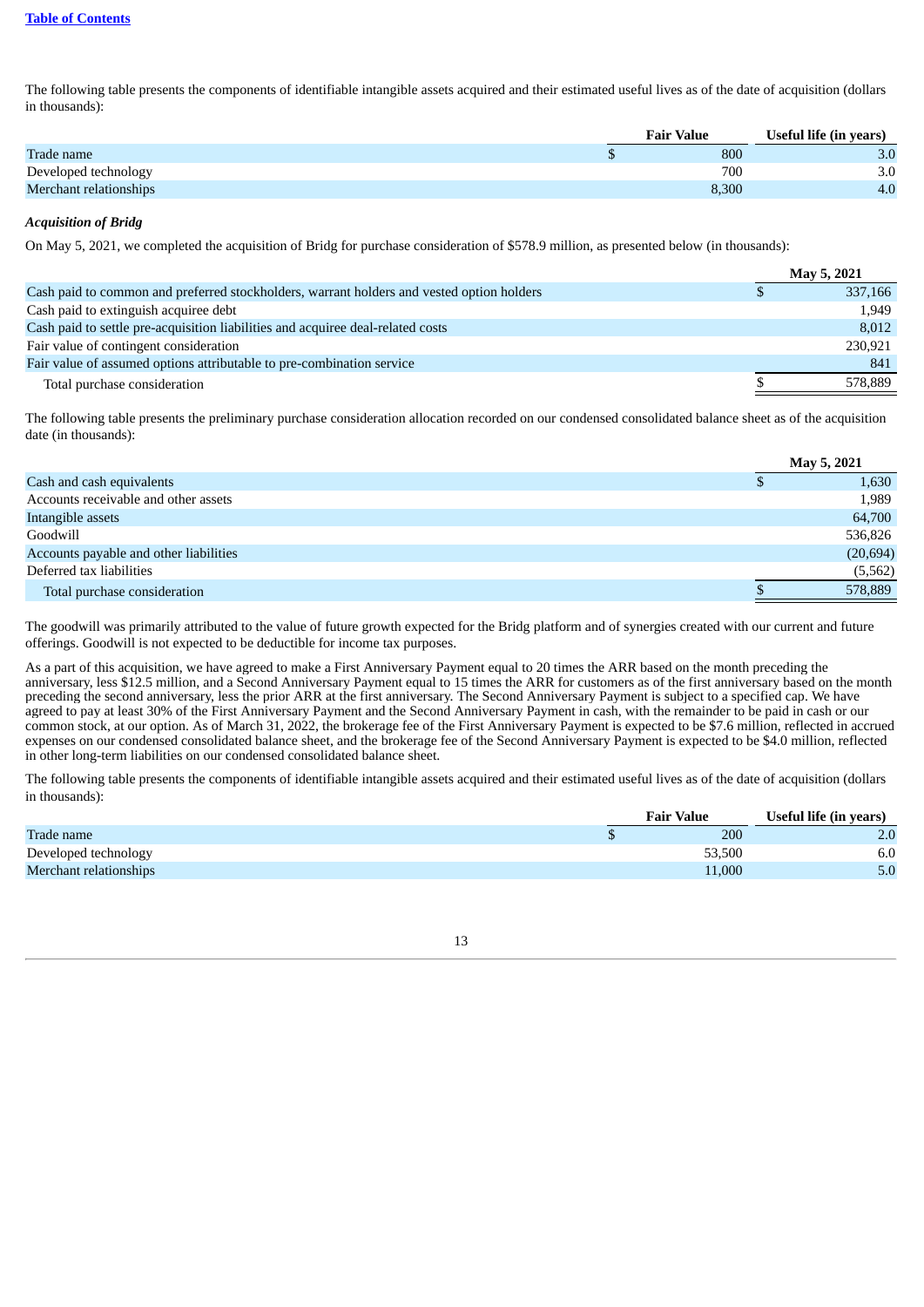# *Acquisition of Dosh*

On March 5, 2021, we completed our acquisition of Dosh for purchase consideration of \$277.6 million, as presented below (in thousands):

| <b>March 5, 2021</b> |  |
|----------------------|--|
| 136,626              |  |
| 16,574               |  |
| 3,463                |  |
| 117,354              |  |
| 3,593                |  |
| 277,610              |  |
|                      |  |

The following table presents the purchase consideration allocation recorded on our condensed consolidated balance sheet as of the acquisition date (in thousands):

|                                        | <b>March 5, 2021</b> |
|----------------------------------------|----------------------|
| Cash and cash equivalents              | 7,323                |
| Accounts receivable and other assets   | 6.146                |
| Intangible assets                      | 80,000               |
| Goodwill                               | 205,690              |
| Accounts payable and other liabilities | (4, 146)             |
| Consumer Incentive liability           | (15, 101)            |
| Deferred tax liabilities               | (2,302)              |
| Total purchase consideration           | 277,610              |

The goodwill was primarily attributed to the value of synergies created with the Company's current and future offerings and of future growth expected from the labor force of Dosh. Goodwill is not expected to be deductible for income tax purposes.

The following table presents the components of identifiable intangible assets acquired and their estimated useful lives as of the date of acquisition (dollars in thousands):

|                                  |   | <b>Fair Value</b> | Useful life (in years) |
|----------------------------------|---|-------------------|------------------------|
| Trade name                       | Φ | 2,500             | 3.0                    |
| Developed technology             |   | 37.500            | 6.0                    |
| Merchant relationships           |   | 21,000            | 5.0                    |
| Partner relationships            |   | 2,000             | 7.0                    |
| Card-linked subscriber user base |   | 17,000            | 5.0                    |

#### *Pro forma consolidated results of operations*

The following unaudited pro forma financial information presents combined results of operations for the period presented as if the acquisition of Entertainment had been completed on January 1, 2021 and the acquisitions of Dosh and Bridg had been completed on January 1, 2020. The pro forma information includes adjustments to depreciation expense for property and equipment acquired, to amortize expense for the intangible assets acquired, and to eliminate the acquisition transaction expenses recognized in the period. The pro forma financial information is for informational purposes only and is not necessarily indicative of the consolidated results of operations of the combined business had the acquisitions actually occurred on January 1, 2021 and January 1, 2020, respectively, or the results of future operations of the combined business. For instance, planned or expected operational synergies following the acquisition are not reflected in the pro forma information. Consequently, actual results will differ from the unaudited pro forma information presented below.

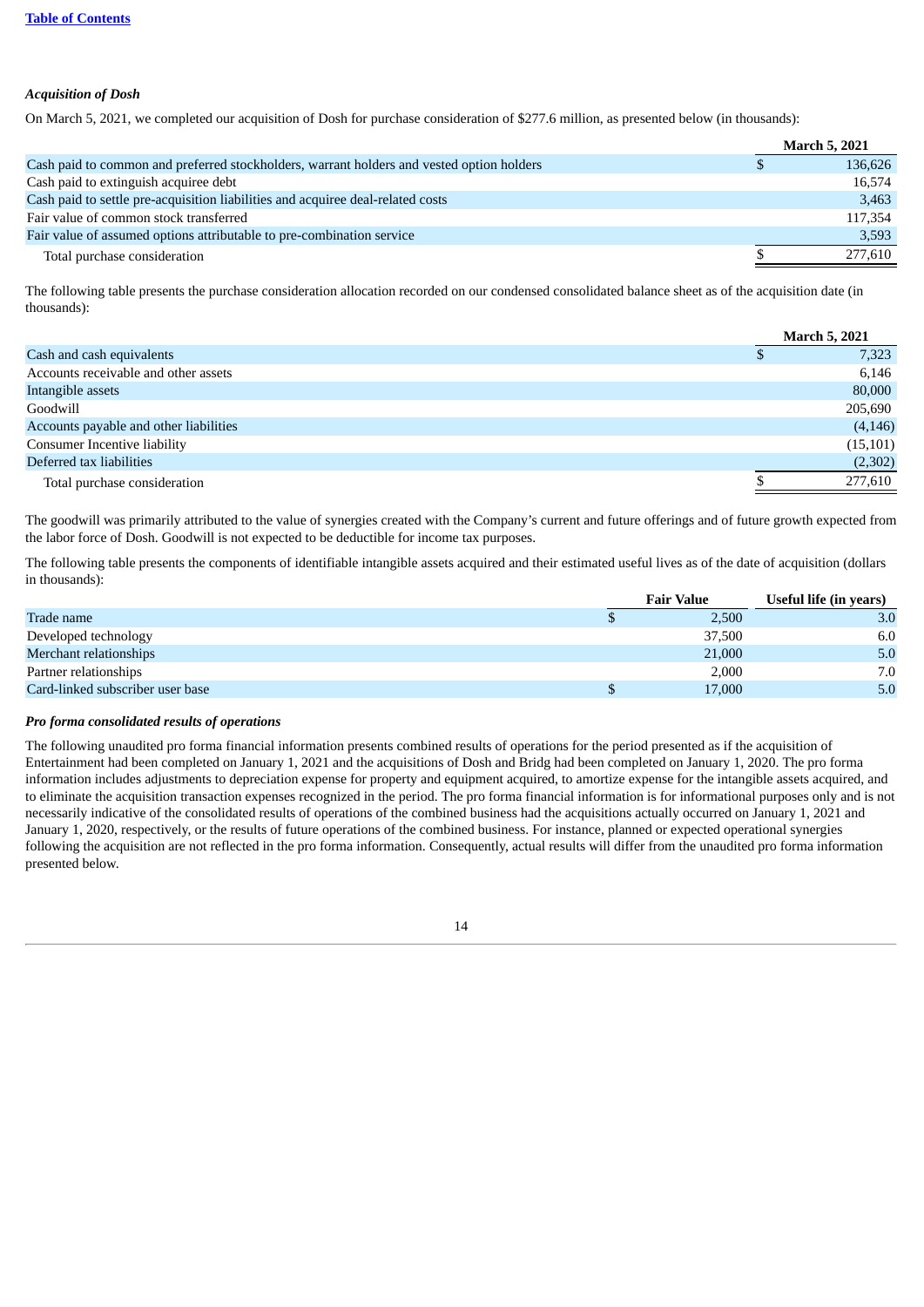|          | Three Months Ended March 31, |        |  |
|----------|------------------------------|--------|--|
|          | 2021                         | 2022   |  |
|          | (in thousands)               |        |  |
| Revenue  | 63,132                       | 67,949 |  |
| Net loss | (33, 819)                    | 32,766 |  |

# **4. GOODWILL AND ACQUIRED INTANGIBLES**

The changes in the carrying amount of goodwill for the three months ended March 31, 2022 are as follows (in thousands):

|                                 | <b>Cardivtics Platform</b> | <b>Bridg Platform</b> | Consolidated |
|---------------------------------|----------------------------|-----------------------|--------------|
| Balance as of December 31, 2021 | 205,690                    | 536,826               | 742,516      |
| Goodwill additions              | 5.062                      | __                    | 5,062        |
| Balance as of March 31, 2022    | 210,752                    | 536,826               | 747.578      |

Acquired intangible assets subject to amortization as of March 31, 2022 were as follows:

|                                  | Cost       | <b>Accumulated</b><br>Amortization | <b>Net</b> | <b>Weighted Average</b><br><b>Remaining Useful Life</b> |
|----------------------------------|------------|------------------------------------|------------|---------------------------------------------------------|
|                                  |            | (in thousands)                     |            | (in years)                                              |
| Trade name                       | $3,500$ \$ | $(1,048)$ \$                       | 2,452      | 2.1                                                     |
| Developed technology             | 91,700     | (14, 876)                          | 76,824     | 5.0                                                     |
| Merchant relationships           | 40,300     | (6, 976)                           | 33,324     | 3.9                                                     |
| Partner relationships            | 2.000      | (307)                              | 1,693      | 5.9                                                     |
| Card-linked subscriber user base | 17,000     | (3,650)                            | 13,350     | 3.9                                                     |
| Total other intangible assets    | 154,500 \$ | (26, 857)                          | 127,643    |                                                         |

Amortization expense of acquired intangibles for the three months ended March 31, 2022 was \$7.1 million.

As of March 31, 2022, we expect amortization expense in future periods to be as follows (in thousands):

|                                            | <b>Amount</b> |
|--------------------------------------------|---------------|
| 2022 (remainder of year)                   | 21,571        |
| 2023                                       | 28,695        |
| 2024                                       | 27,976        |
| 2025                                       | 27,336        |
| 2026                                       | 17,596        |
| Thereafter                                 | 4,469         |
| Total expected future amortization expense | 127,643       |
|                                            |               |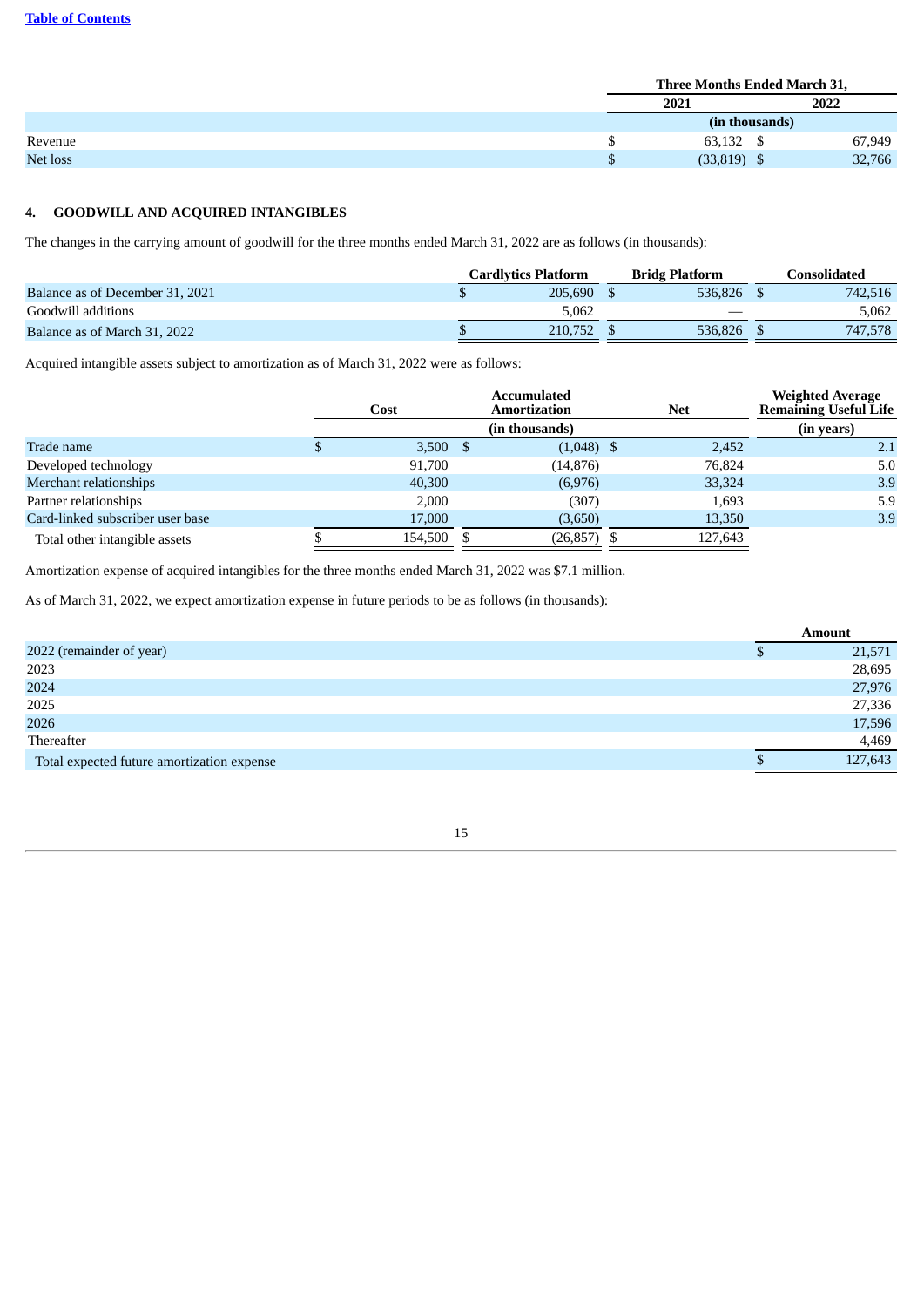# **5. REVENUE**

#### *The Cardlytics Platform*

The Cardlytics platform is our proprietary native bank advertising channel that enables marketers to reach consumers through the FIs' trusted and frequently visited digital banking channels. Working with the marketer, we design a campaign that targets customers based on their purchase history. The consumer is offered an incentive to make a purchase from the marketer within a specified period. We use a portion of the fees that we collect from marketers to provide these consumer incentives to our FIs' customers after they make qualifying purchases ("Consumer Incentives"). Leveraging our powerful purchase intelligence platform, we are able to create compelling Consumer Incentives that have the potential to increase return on advertising spend for marketers and measure the effectiveness of the advertising. Consumer Incentives totaled \$23.1 million and \$30.3 million during the three months ended March 31, 2021 and 2022, respectively. We pay certain partners a negotiated and fixed percentage of our billings to marketers less any Consumer Incentives that we pay to partners' customers and certain third-party data costs ("Partner Share"). Revenue on our consolidated statements of operation is presented net of Consumer Incentives and gross of Partner Share.

We price our advertising campaigns predominantly in two ways: (1) Cost per Served Sale ("CPS"), and (2) Cost per Redemption ("CPR").

- **• CPS.** Our primary pricing model is CPS, which we created to meet the media-buying preferences of marketers. We generate revenue by charging a percentage of all purchases from the marketer by consumers who (1) are served marketing, and (2) subsequently make a purchase from the marketer during the campaign period, regardless of whether consumers select the marketing and thereby becomes eligible to earn the applicable Consumer Incentive. We set CPS rates for marketers based on our expectation of the marketer's return on advertising spend for the relevant campaign. Additionally, we set the amount of the Consumer Incentives payable for each campaign based on our estimation of our ability to drive incremental sales for the marketer.
- **CPR.** Under our CPR pricing model, marketers generally specify and fund the Consumer Incentive and pay us a separate negotiated, fixed marketing fee for each purchase that we generate. We generally generate revenue if the consumer (1) is served marketing, (2) selects the marketing and thereby becomes eligible to earn the applicable Consumer Incentive, and (3) makes a qualifying purchase from the marketer during the campaign period. We set the CPR fee for marketers based on our estimation of the marketers' return on spend for the relevant campaign.

The following table summarizes revenue from the Cardlytics platform by pricing model (in thousands):

|                             |   | <b>Three Months Ended</b><br>March 31, |  |        |
|-----------------------------|---|----------------------------------------|--|--------|
|                             |   | 2021                                   |  | 2022   |
| Cost per Served Sale        | D | 37,572 \$                              |  | 38,715 |
| Cost per Redemption         |   | 15,307                                 |  | 23,019 |
| Other                       |   | 351                                    |  | 2,249  |
| Cardlytics platform revenue |   | 53,230                                 |  | 63,983 |

#### *The Bridg platform*

The Bridg platform generates revenue through the sale of subscriptions to our cloud-based customer-data platform and the delivery of professional services, such as implementation, onboarding and technical support in connection with each subscription. We recognize subscription revenue on a ratable basis over the contract term beginning on the date that our service is made available to the customer. For non-recurring services or transactional based fees dependent on system usage, revenue is recognized as services are delivered. Our subscription contracts are generally 6 to 36 months in duration and are generally billed in advance on a monthly, quarterly or annual basis.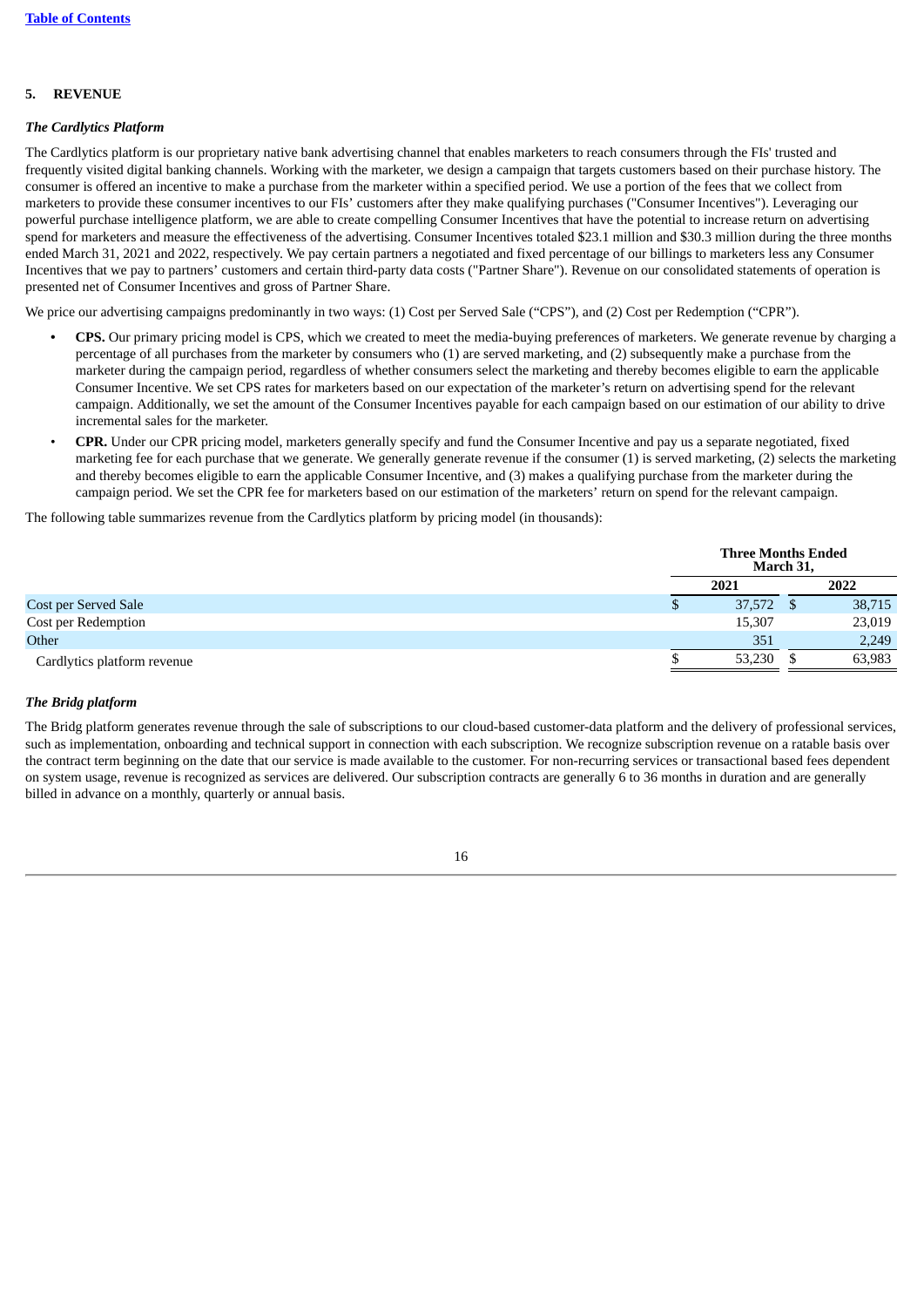The following table summarizes revenue from the Bridg platform (in thousands):

|                                       | <b>Three Months Ended</b><br>March 31, |      |       |  |  |
|---------------------------------------|----------------------------------------|------|-------|--|--|
|                                       | 2021                                   | 2022 |       |  |  |
| Subscription revenue                  |                                        |      | 3,915 |  |  |
| Other revenue                         |                                        |      | 30    |  |  |
| Bridg platform revenue <sup>(1)</sup> |                                        |      | 3,945 |  |  |
|                                       |                                        |      |       |  |  |

(1) Bridg was acquired May 5, 2021, Refer to Note 3 - Business Combinations for more information.

The following table summarizes contract balances from the Bridg platform (in thousands):

| <b>Contract Balance Type</b>    | Consolidated Balance Sheets Location         | <b>December 31, 2021</b> |       |  | <b>March 31, 2022</b> |
|---------------------------------|----------------------------------------------|--------------------------|-------|--|-----------------------|
| Contract assets, current        | Accounts receivable and contract assets, net |                          | 52    |  | 52                    |
| Contract assets, long-term      | Other long-term assets, net                  |                          | 26    |  | 13                    |
| Total contract assets           |                                              |                          | 78    |  | -65                   |
|                                 |                                              |                          |       |  |                       |
| Contract liabilities, current   | Deferred revenue                             |                          | 1.627 |  | 1,300                 |
| Contract liabilities, long-term | Long-term deferred revenue                   |                          | 173   |  | 167                   |
| Total contract liabilities      |                                              |                          | 1,800 |  | 1,467                 |

During the three months ended March 31, 2022, we recognized \$0.4 million of revenue related to amounts that were included in deferred revenue as of December 31, 2021.

The following information represents the total transaction price for the remaining performance obligations as of March 31, 2022 related to contracts expected to be recognized over future periods. This includes deferred revenue on our consolidated balance sheets and contracted amounts that will be invoiced and recognized as revenue in future periods. As of March 31, 2022, we had \$18.0 million of remaining performance obligations, of which \$10.2 million is expected to be recognized in the next twelve months, with the remaining amount recognized thereafter. The remaining performance obligations exclude future transaction revenue of variable consideration that are allocated to wholly unsatisfied distinct services that form part of a single performance obligation and meets certain variable allocation criteria.

# **6. DEBT AND FINANCING ARRANGEMENTS**

# *2020 Convertible Senior Notes*

On September 22, 2020, we issued convertible senior notes with an aggregate principal amount of \$230.0 million bearing an interest rate of 1.00% due in 2025 (the "Notes"), including the exercise in full of the initial purchasers' option to purchase up to an additional \$30.0 million principal amount of the Notes. The Notes were issued pursuant to an indenture, dated September 22, 2020 (the "Indenture"), between us and U.S. Bank National Association, as trustee.

The net proceeds from this offering were \$222.7 million, after deducting the initial purchasers' discounts and commissions and the offering expenses payable by us. We used \$26.5 million of the net proceeds to pay the cost of the capped call transactions described below.

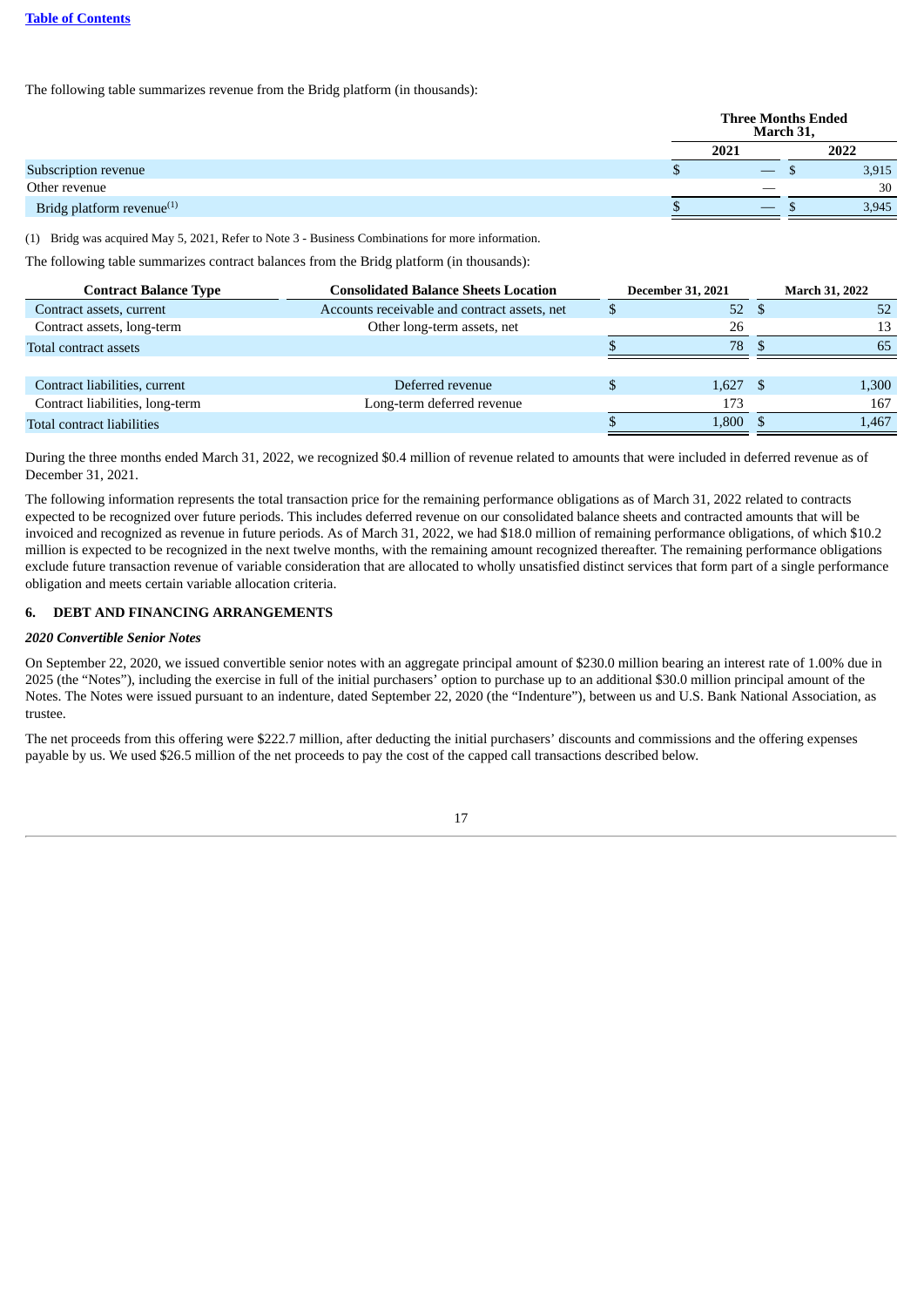The Notes are general senior, unsecured obligations and will mature on September 15, 2025, unless earlier converted, redeemed or repurchased. The Notes bear interest at a rate of 1.00% per year, payable semiannually in arrears on March 15 and September 15 of each year, which began on March 15, 2021. The Notes are convertible at the option of the holders at any time prior to the close of business on the business day immediately preceding June 15, 2025, only under the following circumstances: (1) during any calendar quarter commencing after the calendar quarter ending on December 31, 2020 (and only during such calendar quarter), if the last reported sale price of our common stock, for at least 20 trading days (whether or not consecutive) during a period of 30 consecutive trading days ending on, and including, the last trading day of the immediately preceding calendar quarter is greater than or equal to 130% of the conversion price for the Notes on each applicable trading day; (2) during the five business day period after any ten consecutive trading day period (the "measurement period") in which the trading price (as defined in the Indenture) per \$1,000 principal amount of the Notes for each trading day of the measurement period was less than 98% of the product of the last reported sale price of common stock and the conversion rate for the Notes on each such trading day; (3) if we call such Notes for redemption, at any time prior to the close of business on the scheduled trading day immediately preceding the redemption date; or (4) upon the occurrence of specified corporate events as set forth in the Indenture. The closing trading price of our common stock was not in excess of 130% of the conversion price for more than 20 trading days during the preceding 30 consecutive trading days as of March 31, 2022, thus the Notes are not convertible at the option of the holders during the quarter ending June 30, 2022. The Notes may be convertible thereafter if one or more of the conversion conditions is satisfied during future measurement periods. On or after June 15, 2025 until the close of business on the second scheduled trading day immediately preceding the maturity date, holders of the Notes may convert all or any portion of their Notes at any time, regardless of the foregoing circumstances. Upon conversion, we may satisfy our conversion obligation by paying and/or delivering, as the case may be, cash, shares of common stock or a combination of cash and shares of common stock, at our election, in the manner and subject to the terms and conditions provided in the Indenture. We currently intend to settle the principal amount of the Notes with cash.

The conversion rate for the Notes will initially be 11.7457 shares of common stock per \$1,000 principal amount of Notes, which is equivalent to an initial conversion price of approximately \$85.14 per share of common stock. The conversion rate for the Notes is subject to adjustment under certain circumstances in accordance with the terms of the Indenture. In addition, following certain corporate events that occur prior to the maturity date of the Notes or if we deliver a notice of redemption in respect of the Notes, we will, in certain circumstances, increase the conversion rate of the Notes for a holder who elects to convert its Notes in connection with such a corporate event or convert its notes called for redemption during the related redemption period (as defined in the Indenture), as the case may be.

We may not redeem the Notes prior to September 20, 2023. We may redeem for cash all or any portion of the Notes, at our option, on or after September 20, 2023 and prior to the 36th scheduled trading day immediately preceding the maturity date, if the last reported sale price of our common stock has been at least 130% of the conversion price for the Notes then in effect for at least 20 trading days (whether or not consecutive) during any 30 consecutive trading day period (including the last trading day of such period) ending on, and including, the trading day immediately preceding the date on which we provide notice of redemption at a redemption price equal to 100% of the principal amount of the Notes to be redeemed, plus accrued and unpaid interest to, but excluding, the redemption date. No sinking fund is provided for the Notes. If we elect to redeem less than all of the Notes, at least \$75.0 million aggregate principal amount of Notes must be outstanding and not subject to redemption as of the relevant redemption notice date.

If we undergo a Fundamental Change (as defined in the Indenture), then, except as set forth in the Indenture, holders may require, subject to certain exceptions, us to repurchase for cash all or any portion of their Notes at a fundamental change repurchase price equal to 100% of the principal amount of the Notes to be repurchased, plus accrued and unpaid interest to, but excluding, the fundamental change repurchase date.

The Indenture includes customary covenants and sets forth certain events of default after which the Notes may be declared immediately due and payable and sets forth certain types of bankruptcy or insolvency events of default involving us after which the Notes become automatically due and payable. The following events are considered "events of default" under the Indenture:

- default in any payment of interest on any Note when due and payable and the default continues for a period of 30 days;
- default in the payment of principal of any Note when due and payable at its stated maturity, upon optional redemption, upon any required repurchase, upon declaration of acceleration or otherwise;
- failure by us to comply with our obligation to convert the Notes in accordance with the Indenture upon exercise of a holder's conversion right, and such failure continues for three business days;
- failure by us to give a fundamental change notice, notice of a make-whole fundamental change or notice of a specified corporate event, in each case when due and such failure continues for one business day;
- failure by us to comply with its obligations in respect of any consolidation, merger or sale of assets;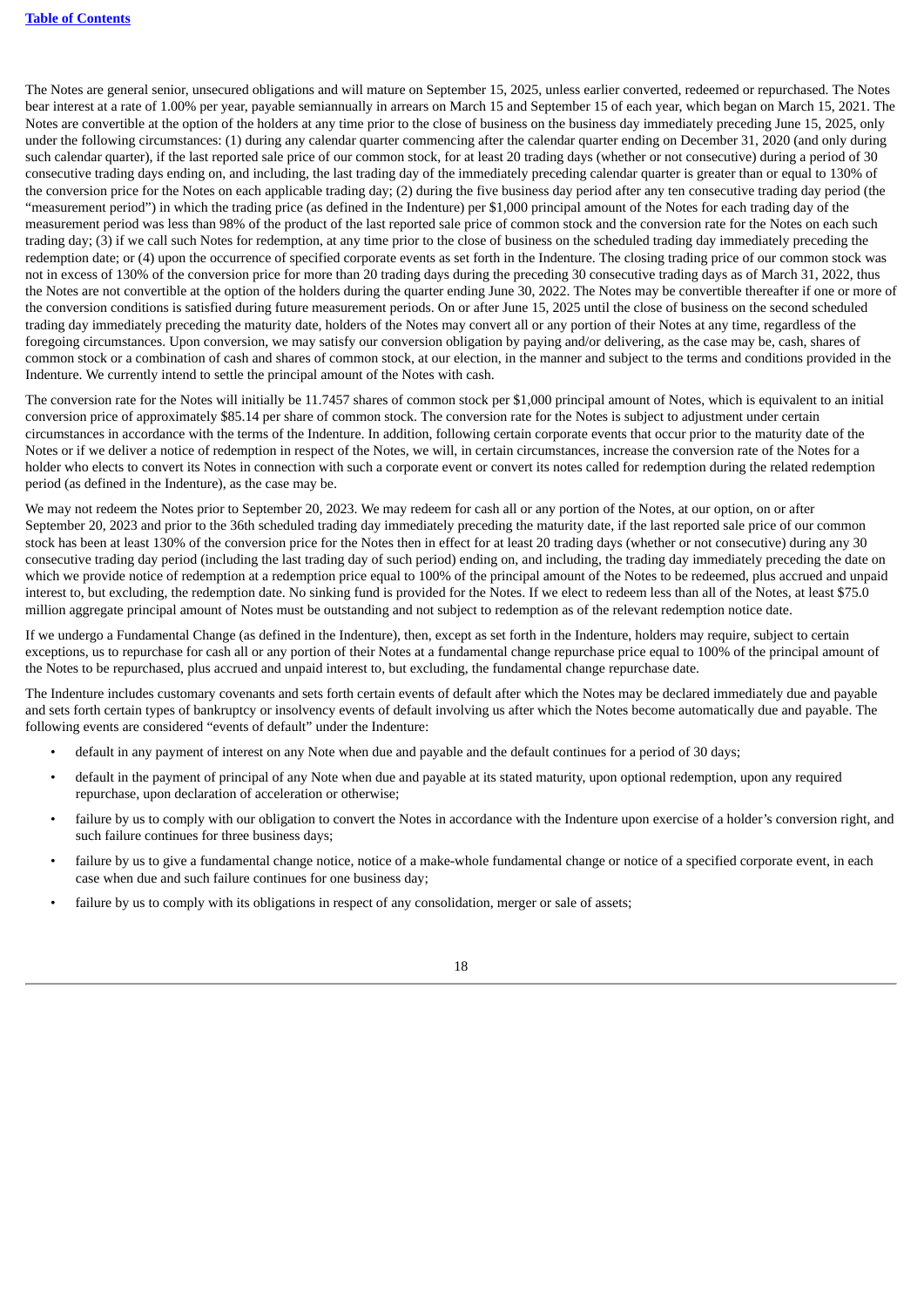- failure by us to comply with any of our other agreements in the Notes or the Indenture for 60 days after written notice of such failure from the trustee or the holders of at least 25% in principal amount of the Notes then outstanding;
- default by us or any of our significant subsidiaries (as defined in the Indenture) with respect to any mortgage, agreement or other instrument under which there may be outstanding, or by which there may be secured or evidenced, any indebtedness for money borrowed in excess of \$35,000,000 (or its foreign currency equivalent), in the aggregate of us and/or any such significant subsidiary, whether such indebtedness now exists or shall hereafter be created, (i) resulting in such indebtedness becoming or being declared due and payable prior to its stated maturity date or (ii) constituting a failure to pay the principal of any such indebtedness when due and payable (after the expiration of all applicable grace periods) at its stated maturity, upon required repurchase, upon declaration of acceleration or otherwise, and in the cases of clauses (i) and (ii), such acceleration shall not have been rescinded or annulled or such failure to pay or default shall not have been cured or waived, or such indebtedness is not paid or discharged, as the case may be, within 30 days after written notice to us by the trustee or to us and the trustee by holders of at least 25% in aggregate principal amount of the Notes then outstanding in accordance with the Indenture; and
- certain events of bankruptcy, insolvency or reorganization of us or any of our significant subsidiaries.

If certain bankruptcy and insolvency-related events of default with respect to us occur, the principal of, and accrued and unpaid interest on, all of the then outstanding Notes shall automatically become due and payable. If an event of default with respect to the Notes, other than certain bankruptcy and insolvency-related events of default with respect to us, occurs and is continuing, the trustee by notice to us or the holders of at least 25% in principal amount of the outstanding Notes by notice to us and the trustee, may, and the trustee at the request of such holders shall, declare the principal of, and accrued and unpaid interest on, all of the then-outstanding Notes to be due and payable. Notwithstanding the foregoing, the Indenture provides that, to the extent we so elect, the sole remedy for an event of default relating to certain failures by us to comply with certain reporting covenants in the Indenture will, for the first 365 days after the occurrence of such event of default, consist exclusively of the right to receive additional interest on the Notes at a rate equal to 0.25% per annum of the principal amount of the Notes outstanding for each day during the first 180 days after the occurrence of such an event of default and 0.50% per annum of the principal amount of the Notes outstanding from the 181st day to, and including, the 365th day following the occurrence of such event of default, as long as such event of default is continuing (in addition to any additional interest that may accrue as a result of a registration default (as set forth in the Indenture).

The Indenture provides that we shall not consolidate with or merge with or into, or sell, convey, transfer or lease all or substantially all of the consolidated properties and assets of our subsidiaries, taken as a whole, to, another person (other than any such sale, conveyance, transfer or lease to one or more of our direct or indirect wholly owned subsidiaries), unless: (i) the resulting, surviving or transferee person (if not us) is a corporation organized and existing under the laws of the United States of America, any State thereof or the District of Columbia, and such corporation (if not us) expressly assumes by supplemental indenture all of our obligations under the Notes and the Indenture; and (ii) immediately after giving effect to such transaction, no default or event of default has occurred and is continuing under the Indenture.

The Notes were historically accounted for in accordance with FASB ASC Subtopic 470-20, *Debt with Conversion and Other Options*. Pursuant to ASC Subtopic 470-20, issuers of certain convertible debt instruments, such as the Notes, that have a net settlement feature and may be settled wholly or partially in cash upon conversion are required to separately account for the liability (debt) and equity (conversion option) components of the instrument. The carrying amount of the liability component of the instrument was computed using a discount rate of 6.50%, which was determined by estimating the fair value of a similar liability without the conversion option. The amount of the equity component is then calculated by deducting the fair value of the liability component from the principal amount of the instrument. The difference between the principal amount and the liability component represents a debt discount that is amortized to interest expense over the respective term of the Notes using the effective interest rate method. The equity component is not remeasured as long as it continues to meet the conditions for equity classification. In accounting for the issuance costs related to the Notes, the allocation of issuance costs incurred between the liability and equity components was based on their relative values.

On January 1, 2022, we adopted ASU 2020-06, *Debt—Debt with Conversion Options ("Subtopic 470-20") and Derivatives and Hedging—Contracts in Entity's Own Equity ("Subtopic 815-40")*, which removes the requirement to bifurcate the Notes into a separate liability and equity component, using the modified retrospective method which allowed for a cumulative-effect adjustment to the opening balance sheet without restating prior periods. As we did not elect the fair value option in the process, the Notes, net of issuance costs, are accounted for as a single liability measured at amortized cost. Upon adoption, we recorded a decrease in accumulated deficit of \$11.3 million, an increase to convertible senior notes of \$40.2 million and a decrease to additional paid in capital of \$51.5 million.

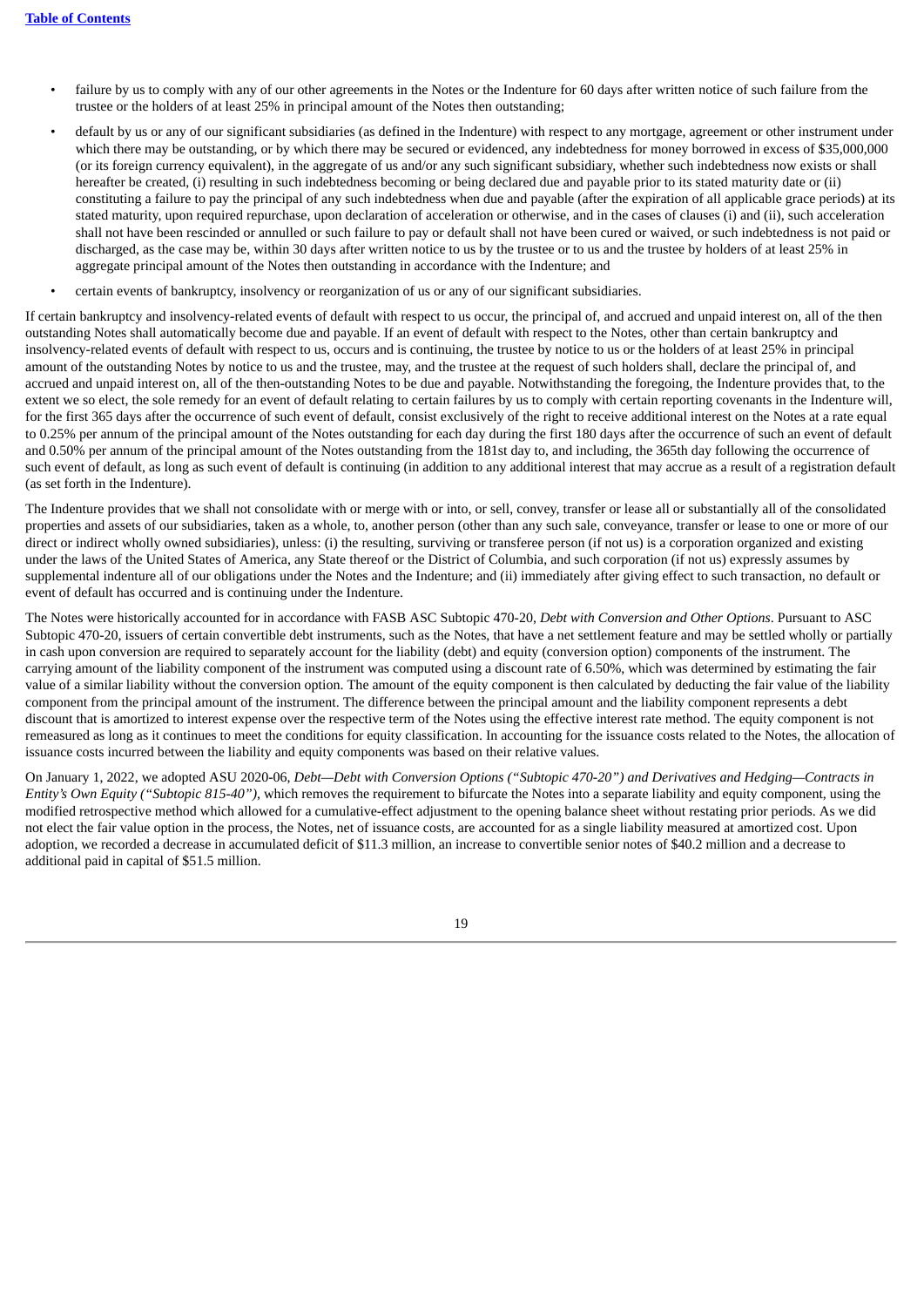The net carrying amount of the liability component of the Notes was as follows (in thousands), giving effect to the adoption of ASU 2020-06 on January 1, 2022:

|                                                | <b>December 31, 2021</b> |          |  | March 31, 2022 |
|------------------------------------------------|--------------------------|----------|--|----------------|
| Principal                                      |                          | 230,000  |  | 230,000        |
| Minus: Unamortized debt discount               |                          | (41,098) |  |                |
| Minus: Unamortized issuance costs              |                          | (4,504)  |  | (5,052)        |
| Net carrying amount of the liability component |                          | 184.398  |  | 224,948        |

Prior to the adoption of ASU 2020-06, the net carrying amount of the equity component of the Notes was as follows (in thousands):

|                                                              | <b>December 31, 2021</b> |         |
|--------------------------------------------------------------|--------------------------|---------|
| Proceeds allocated to the conversion options (debt discount) |                          | 53.096  |
| Minus: Issuance costs                                        |                          | (1,680) |
| Net carrying amount of the equity component                  |                          | 51.416  |

Interest expense recognized related to the Notes is as follows (in thousands):

|                                             | <b>Three Months Ended</b><br>March 31, |  |        |  |  |  |
|---------------------------------------------|----------------------------------------|--|--------|--|--|--|
|                                             | 2021                                   |  |        |  |  |  |
| Contractual interest expense (due in cash)  | 575                                    |  | 575    |  |  |  |
| Amortization of debt discount               | 2,321                                  |  |        |  |  |  |
| Amortization of debt issuance costs         | 207                                    |  | 365    |  |  |  |
| Total interest expense related to the Notes | 3.103                                  |  | 940    |  |  |  |
| Effective interest rate                     | 5.40 %                                 |  | 1.64 % |  |  |  |

#### *Capped Call Transactions*

In connection with the issuance of the Notes, we entered into privately negotiated capped call transactions (the "Capped Calls") with an affiliate of one of the initial Note purchasers and certain other financial institutions. The Capped Calls are intended to reduce potential dilution to our common stock upon any conversion of Notes and/or offset any cash payments we are required to make in excess of the principal amount of converted Notes, as the case may be. The Capped Calls are recorded in stockholders' equity and are not accounted for as derivatives. The cost of \$26.5 million incurred to purchase the Capped Calls was recorded as a reduction to additional paid-in capital in the accompanying condensed consolidated balance sheet.

The Capped Calls each have an initial strike price of \$85.14 per share, subject to certain adjustments, which corresponds to the initial conversion price of the Notes. The Capped Calls have an initial cap price of \$128.51 per share, subject to certain adjustments.

# *2018 Loan Facility*

In April 2022, we amended our loan facility with Pacific Western Bank (the "2018 Loan Facility") to increase the capacity of our asset-backed revolving line of credit (the "2018 Line of Credit") from \$50.0 million to \$60.0 million upon the completion of the bank's audit and an option to increase to \$75.0 million upon syndication. This amendment also extended the maturity date of the 2018 Loan Facility from December 31, 2022 to April 29, 2024. As part of this amendment, the former cash covenant, as described below, was removed and was replaced with a requirement to maintain a minimum level of adjusted contribution and a \$25.0 million adjusted cash minimum.

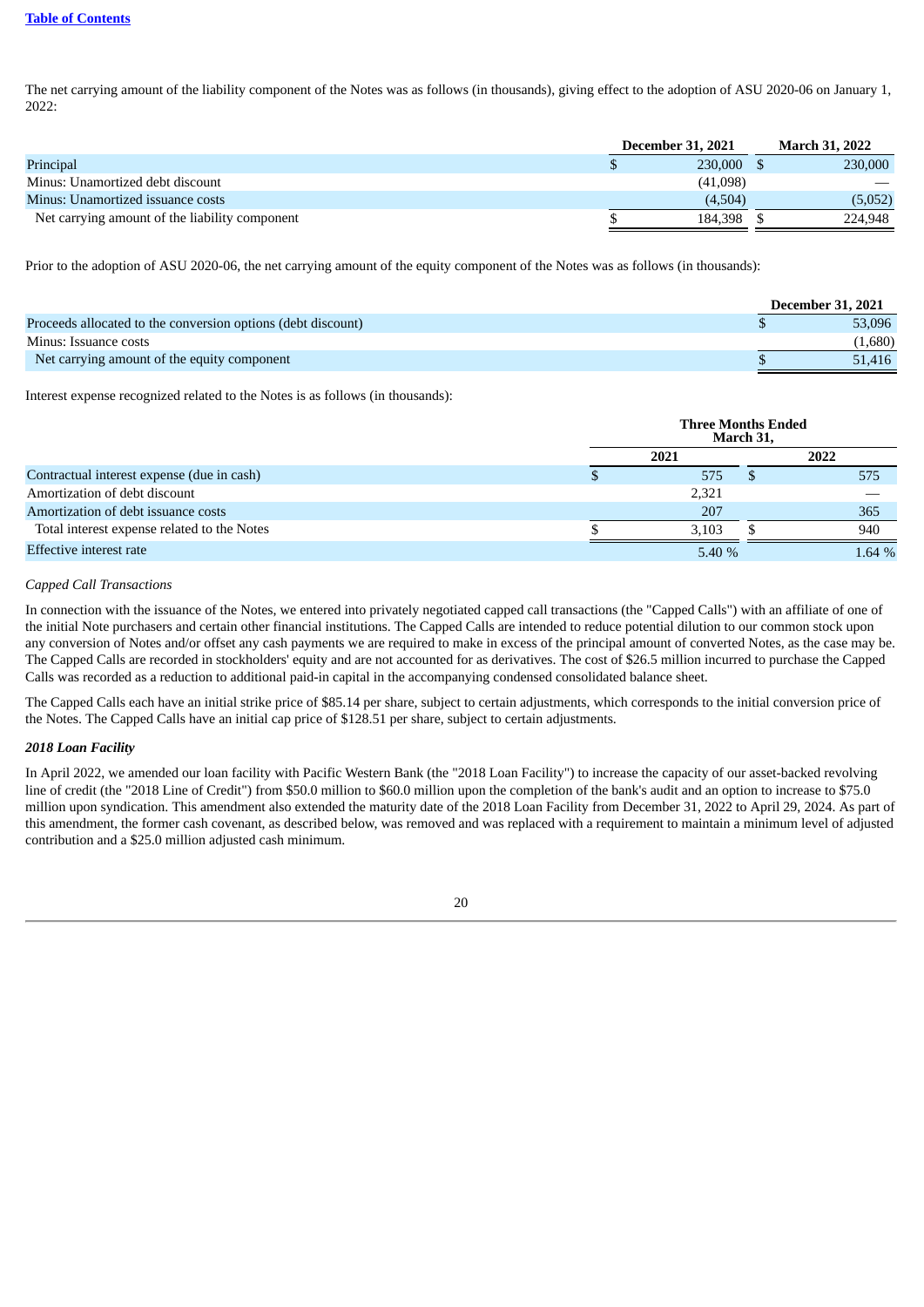In December 2020, we amended our 2018 Loan Facility to increase the capacity of our 2018 Line of Credit from \$40.0 million to \$50.0 million. This amendment also extended the maturity date of the 2018 Loan Facility from May 14, 2021 to December 31, 2022. Prior to the December 2020 amendment, the 2018 Loan Facility contained moving trailing 12-month billing covenants, which ranged from \$210.0 million to \$255.0 million, during the term of the facility. The former terms of the 2018 Loan Facility also required us to maintain a total cash balance plus liquidity under the 2018 Line of Credit of not less than \$5.0 million. Effective with the December 2020 amendment, the former billings and liquidity covenants were removed and were replaced with a requirement to maintain a cash to funded senior debt ratio under the 2018 Line of Credit of 1.25:1.00.

We have made no borrowings or repayments on the 2018 Line of Credit during the three months ended March 31, 2022. As of March 31, 2022, we had no outstanding borrowings on our 2018 Line of Credit and had \$50.0 million of unused borrowings available. Under the terms of the 2018 Line of Credit, we are able to borrow up to the lesser of \$50.0 million or 85% of the amount of our eligible accounts receivable. Interest on advances bears an interest rate equal to the prime rate minus 0.50%, or 3.00% as of March 31, 2022. In addition, we are required to pay an unused line fee of 0.15% per annum on the average daily unused amount of the \$50.0 million revolving commitment. We believe that we are compliant with all financial covenants as of March 31, 2022.

#### **7. STOCK-BASED COMPENSATION**

Our 2018 Equity Incentive Plan ("2018 Plan") became effective in February 2018. Prior to the 2018 Plan, we granted awards under our 2008 Stock Plan ("2008 Plan"). Any awards granted under the 2008 Plan remain subject to the terms of our 2008 Plan and applicable award agreements, and shares subject to awards granted under our 2008 Plan that are forfeited, canceled or expired prior to vesting become available for use under our 2018 Plan. As of December 31, 2021, there were 2,033,227 shares of our common stock reserved for issuance under our 2018 Plan. The number of shares of our common stock reserved for issuance under our 2018 Plan will automatically increase on January 1 of each year, beginning on January 1, 2019 and continuing through and including January 1, 2028, by 5% of the total number of shares of our capital stock outstanding on December 31 of the preceding calendar year or a lesser number of shares determined by our board of directors. Accordingly, the number of shares of our common stock reserved for issuance under our 2018 Plan increased by 1,676,682 shares on January 1, 2022.

The following table summarizes the allocation of stock-based compensation in the condensed consolidated statements of operations (in thousands):

|                                        | <b>Three Months Ended</b><br>March 31, |       |  |        |
|----------------------------------------|----------------------------------------|-------|--|--------|
|                                        |                                        | 2021  |  | 2022   |
| Delivery costs                         |                                        | 309   |  | 582    |
| Sales and marketing expense            |                                        | 2,432 |  | 3,704  |
| Research and development expense       |                                        | 1,514 |  | 3,204  |
| General and administration expense     |                                        | 2,993 |  | 6,095  |
| Total stock-based compensation expense |                                        | 7,248 |  | 13,585 |

During the three months ended March 31, 2021 and 2022, we capitalized \$0.1 million and \$0.2 million of stock-based compensation expense for software development, respectively.

#### *Common Stock Options*

Options to purchase shares of common stock generally vest over four years and expire 10 years following the date of grant. The following table summarizes changes in common stock options:

|                                                      | <b>Shares</b><br>(in thousands) | Weighted-Average<br><b>Exercise Price</b> | <b>Weighted Average</b><br>Contractual Life (in<br>vears) | <b>Aggregate Intrinsic</b><br>Value <sup>(1)</sup><br>(in thousands) |
|------------------------------------------------------|---------------------------------|-------------------------------------------|-----------------------------------------------------------|----------------------------------------------------------------------|
| Options outstanding — December 31, 2021              | 406                             | 25.17                                     |                                                           |                                                                      |
| Exercised                                            | (8)                             | 23.41                                     |                                                           | 267                                                                  |
| Options outstanding and exercisable — March 31, 2022 | 398                             | 25.20                                     | 4.59                                                      | 11.872                                                               |

(1) For options exercised during the period, the aggregate intrinsic value represents the total pre-tax intrinsic value received by option holders based on the closing price of our common stock as reported on the Nasdaq Global Market on the exercise date. For options outstanding and exercisable at March 31, 2022, the aggregate intrinsic value represents the total pre-tax intrinsic value based on the \$54.98 per share closing price of our common stock as reported on the Nasdaq Global Market on March 31, 2022, that would have been received by option holders had all in-the-money options been exercised on that date.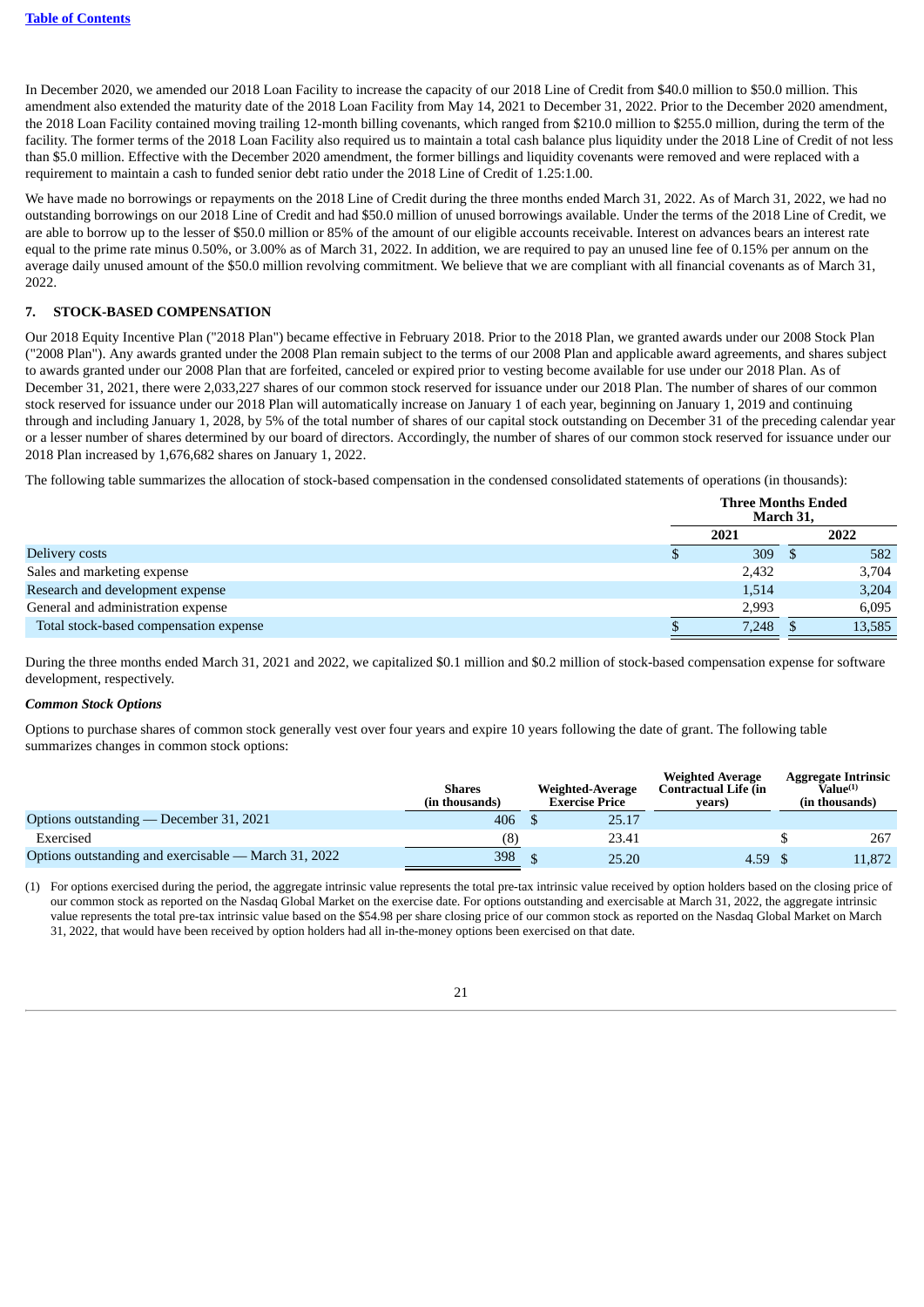As of March 31, 2022, all options were fully vested, and there is no unamortized stock-based compensation expense.

#### *Common Stock Options from Bridg Acquisition*

In connection with the acquisition of Bridg, each unvested option to purchase shares of Bridg common stock outstanding as of the acquisition date was converted to unvested options to purchase shares of our common stock. These awards were granted under the Ecinity, Inc. 2012 Equity Incentive Plan ("Bridg Plan") and were separately registered with the Securities and Exchange Commission on Form S-8 on August 3, 2021. The maximum aggregate number of shares of our common stock that may be issued upon exercise of these awards is 21,797 shares, and we do not expect to grant any additional awards under the Bridg Plan. The converted awards retain the same terms and conditions as the awards granted by Bridg prior to the acquisition. The awards have remaining vesting periods ranging from less than one year to four years.

The following table summarizes changes in common stock options from the Bridg acquisition:

|                                         | <b>Shares</b><br>(in thousands) | Weighted-Average<br><b>Exercise Price</b> | <b>Weighted Average</b><br><b>Contractual Life (in</b><br>years) | <b>Aggregate Intrinsic</b><br>Value<br>(in thousands) <sup>(1)</sup> |
|-----------------------------------------|---------------------------------|-------------------------------------------|------------------------------------------------------------------|----------------------------------------------------------------------|
| Options outstanding — December 31, 2021 | 18                              | 8.45                                      |                                                                  |                                                                      |
| Exercised                               | (2)                             | 8.49                                      |                                                                  | 86                                                                   |
| Forfeited                               | (11)                            | 8.37                                      |                                                                  |                                                                      |
| Options outstanding — March 31, 2022    |                                 | 8.64                                      | 7.28                                                             | 202                                                                  |
| Exercisable — March 31, 2022            | $3 \cdot$                       | 8.54                                      |                                                                  |                                                                      |

(1) For options exercised during the period, the aggregate intrinsic value represents the total pre-tax intrinsic value received by option holders based on the closing price of our common stock as reported on the Nasdaq Global Market on the exercise date. For options outstanding and exercisable at March 31, 2022, the aggregate intrinsic value represents the total pre-tax intrinsic value based on the \$54.98 per share closing price of our common stock as reported on the Nasdaq Global Market on March 31, 2022, that would have been received by option holders had all in-the-money options been exercised on that date.

The total fair value of options vested during the three months ended March 31, 2022 was less than \$0.1 million. As of March 31, 2022, unamortized stockbased compensation expense related to unvested common stock options was \$0.1 million, and the weighted-average period over which such stock-based compensation expense will be recognized was 1.8 years.

# *Common Stock Options from Dosh Acquisition*

In connection with the acquisition of Dosh, each unvested option to purchase shares of Dosh common stock outstanding as of the acquisition date was converted to unvested options to purchase shares of our common stock. These awards were granted under the Dosh Holdings, Inc. 2017 Stock Incentive Plan ("Dosh Plan") and were separately registered with the Securities and Exchange Commission on Form S-8 on April 9, 2021. The maximum aggregate number of shares of our common stock that may be issued upon exercise of these awards is 104,098 shares, and we do not expect to grant any additional awards under the Dosh Plan. The converted awards retain the same terms and conditions as the awards granted by Dosh prior to the acquisition. The awards have remaining vesting periods ranging from less than one year to four years.

The following table summarizes changes in common stock options from the Dosh acquisition:

|                                         | <b>Shares</b><br>(in thousands) | Weighted-Average<br><b>Exercise Price</b> |      | <b>Weighted Average</b><br><b>Contractual Life (in</b><br>years) | <b>Aggregate Intrinsic</b><br>Value<br>(in thousands) <sup>(1)</sup> |
|-----------------------------------------|---------------------------------|-------------------------------------------|------|------------------------------------------------------------------|----------------------------------------------------------------------|
| Options outstanding — December 31, 2021 | 30                              |                                           | 3.06 |                                                                  |                                                                      |
| Assumed                                 |                                 |                                           |      |                                                                  |                                                                      |
| Exercised                               | (3)                             |                                           | 3.06 |                                                                  | 188                                                                  |
| Forfeited                               | (2)                             |                                           | 3.06 |                                                                  |                                                                      |
| Options outstanding — March 31, 2022    | 25                              |                                           | 3.06 | 8.93 <sup>5</sup>                                                | 1,219                                                                |
| Exercisable — March 31, 2022            | 24                              |                                           | 3.06 |                                                                  |                                                                      |

(1) For options exercised during the period, the aggregate intrinsic value represents the total pre-tax intrinsic value received by option holders based on the closing price of our common stock as reported on the Nasdaq Global Market on the exercise date. For options outstanding and exercisable at March 31, 2022, the aggregate intrinsic value represents the total pre-tax intrinsic value based on the \$54.98 per share closing price of our common stock as reported on the Nasdaq Global Market on March 31, 2022, that would have been received by option holders had all in-the-money options been exercised on that date.

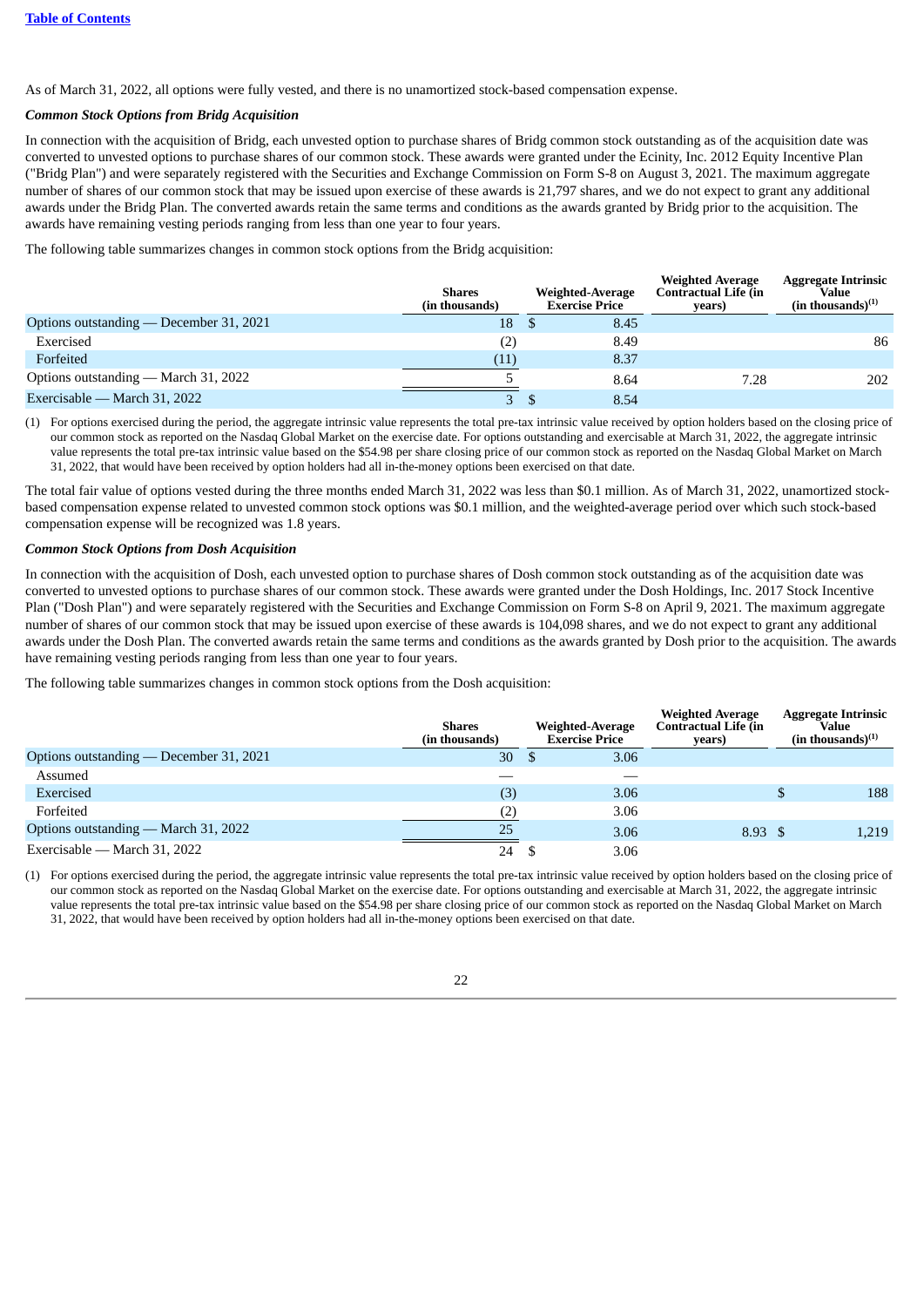The total fair value of options vested during the three months ended March 31, 2022 was \$0.3 million. As of March 31, 2022, unamortized stock-based compensation expense related to unvested common stock options was \$1.9 million, and the weighted-average period over which such stock-based compensation expense will be recognized was 2.0 years.

# *Restricted Stock Units*

We grant restricted stock units ("RSUs") to employees and our non-employee directors. The following table summarizes changes in RSUs, inclusive of performance-based RSUs:

|                              | Shares<br>(in thousands) |     | Weighted-Average<br><b>Grant Date Fair</b><br><b>Value</b> | Weighted-Average<br><b>Remaining</b><br><b>Contractual Term</b><br>(in years) | Unamortized<br><b>Compensation Costs</b><br>(in thousands) |
|------------------------------|--------------------------|-----|------------------------------------------------------------|-------------------------------------------------------------------------------|------------------------------------------------------------|
| Unvested — December 31, 2021 | 2,294                    | - S | 60.58                                                      |                                                                               |                                                            |
| Granted                      | 1,557                    |     | 58.96                                                      |                                                                               |                                                            |
| <b>Vested</b>                | (71)                     |     | 62.45                                                      |                                                                               |                                                            |
| Forfeited                    | (88)                     |     | 71.72                                                      |                                                                               |                                                            |
| Unvested — March 31, 2022    | 3,694                    |     | 59.60                                                      | 3.27                                                                          | 178.193                                                    |

During the three months ended March 31, 2022, we granted 1,287,601 RSUs to employees and executives, which have vesting periods ranging from immediately vesting to four years.

Subsequent to March 31, 2022, we granted 202,508 RSUs to employees, which have vesting periods of two to four years. Unamortized stock-based compensation expense related to these RSUs totaled \$0.7 million.

# *Performance-based RSUs*

In April 2019, we granted 1,252,500 performance-based restricted stock units ("2019 PSUs"). The 2019 PSUs are composed of four equal tranches, each of which have an independent performance-based vesting condition. The vesting criteria for the four tranches are as follows:

- a minimum growth rate in adjusted contribution over a trailing 12-month period ("Adjusted Contribution target"),
- a minimum number of advertisers that are billed above a specified amount over a trailing 12-month period ("Number of Advertisers target"),
- a minimum cumulative adjusted EBITDA target over a trailing 12-month period ("Adjusted EBITDA target"), and
- a minimum trailing 30-day average closing price of our common stock ("Stock Price target").

The vesting conditions of each of the four tranches must be achieved within four years of the grant date. Upon a vesting event, 50% of the related tranche vests immediately, 25% of the related tranche vests six months after the achievement date and 25% of the related tranche vests 12 months after the achievement date. Adjusted EBITDA and adjusted contribution are performance metrics defined within Item 2. "Management's Discussion and Analysis of Financial Condition and Results of Operations." The compensation committee of our board of directors certified the attainment of the Stock Price target, Adjusted EBITDA target, Number of Advertisers target and Adjusted Contribution target in August 2019, November 2019, October 2021 and December 2021, respectively, resulting in a vesting of 50% of each respective tranche upon the certifications. 25% of each respective tranche has vested or will vest upon the six month anniversary of the achievement date, and 25% of each respective tranche has vested or will vest upon the 12 month anniversary of the achievement date, subject to the continued service of the participant.

In April 2020, we granted 476,608 performance-based restricted stock units ("2020 PSUs"), of which 443,276 units have a performance-based vesting condition based on a minimum average revenue per user ("ARPU") target over a trailing 12-month period and 33,332 units have the same performancebased vesting conditions as the 2019 PSUs described above that were unmet at the time. ARPU is a performance metric defined within Item 2. "Management's Discussion and Analysis of Financial Condition and Results of Operations." The ARPU vesting condition must be achieved within four years of the grant date. Upon the vesting event, 50% of the award vests immediately, 25% of the award vests six months after achievement date and 25% of the award vests 12 months after the achievement date.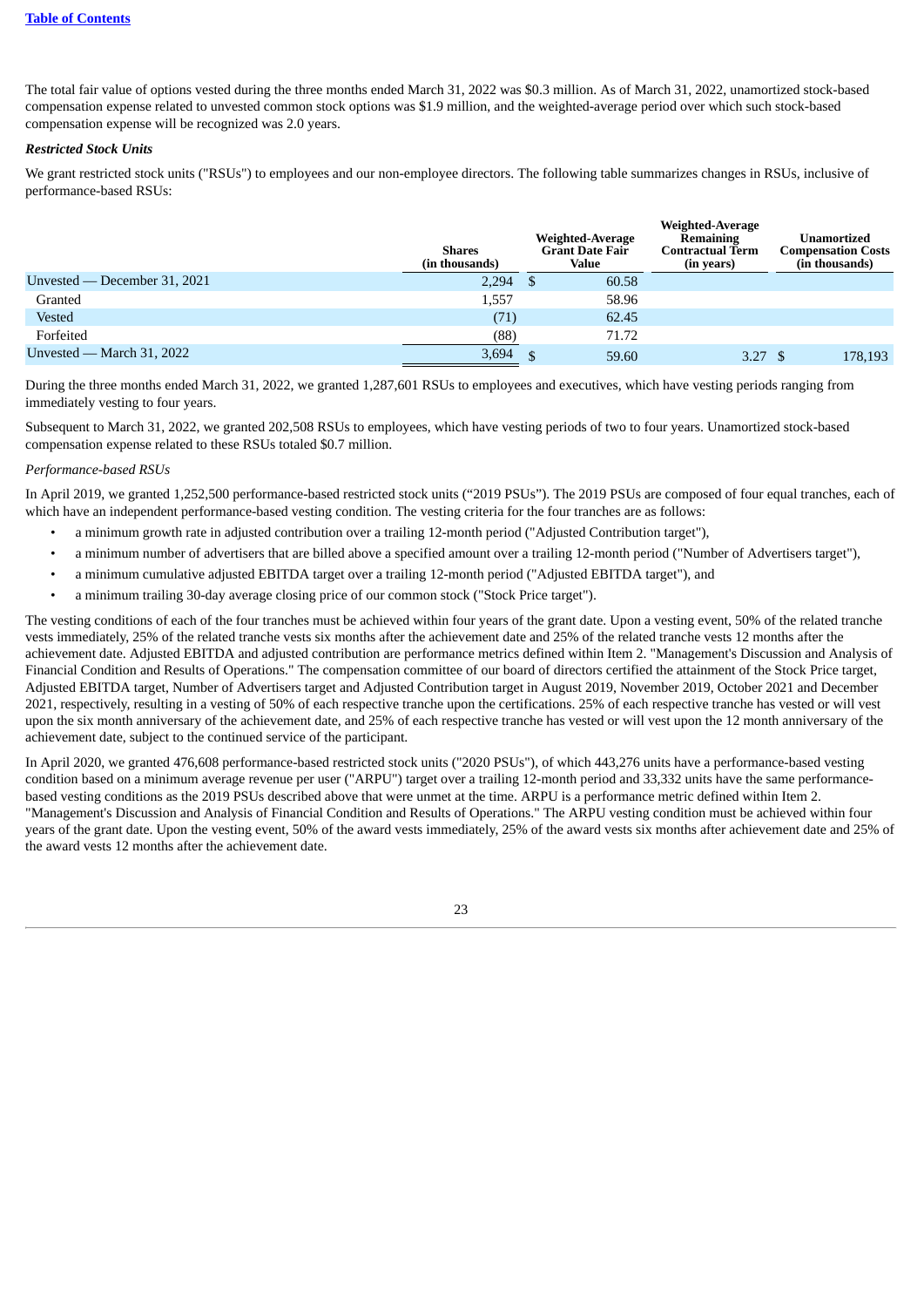In April 2021, we granted 110,236 performance-based restricted stock units ("2021 PSUs") consisting of two tranches. The first tranche consists of 55,118 units that have a performance-based vesting condition based on a minimum revenue target over a trailing 12-month period. The units in this first tranche fully vest upon achievement. The second tranche consists of 55,118 units with a performance-based vesting condition based on a different minimum revenue target over a trailing 12-month period. Half of the units in the second tranche vest upon achievement and the remaining units vest six months after the achievement date, subject to continued service. Each performance-based vesting condition within the two tranches must be achieved within four years of the grant date and are subject to certification by the compensation committee of our board of directors. Additionally, in April 2021, we granted 10,000 performance-based restricted stock units which have the same unmet vesting condition as the 2020 PSUs based on a minimum ARPU target over a trailing 12-month period as described above.

In July 2021, we granted 34,344 performance-based restricted stock units ("Bridg PSUs") which have performance-based vesting conditions based on the achievement of a minimum ARR target by the first anniversary of the Bridg acquisition. Vesting is tied to the percentage of the ARR target achieved during the specified period with 50% of the units vesting between 80% - 99.999% achievement and 100% of the units vesting upon 100% achievement. If these percentages are not met, no Bridg PSUs will vest.

In September 2021, we granted 6,666 PSUs which have the same unmet vesting condition of the 2020 PSUs, 6,667 PSUs which have the same unmet revenue target vesting condition of the 2021 PSUs and 6,667 PSUs which have the same unmet different revenue target vesting condition of the 2021 PSUs as described above.

In March 2022, we granted 269,202 performance-based restricted stock units ("2022 PSUs") consisting of three tranches. The first two tranches each represent 25% of the grant, and each vest upon the achievement of certain milestones related to the installation of our Ad Server at our FI Partners. 50% of the third tranche vests upon the achievement of a certain number of advertisers purchasing both the Cardlytics and Bridg platforms at a target incremental billings amount over 2021, and the remaining 50% of the tranche vests six months after this target is achieved.

We believe that the achievement of all of the above referenced performance-based vesting conditions are probable before the awards' respective expiration dates.

#### *Employee Stock Purchase Plan*

Our 2018 Employee Stock Purchase Plan ("2018 ESPP") enables eligible employees to purchase shares of our common stock at a discount. Purchases are accomplished through participation in discrete offering periods. On each purchase date, participating employees purchase our common stock at a price per share equal to 85% of the lesser of the fair market value of our common stock on the first trading day of the offering period or the date of purchase.

As of December 31, 2021, 711,255 shares of common stock were reserved for issuance pursuant to our 2018 ESPP. Additionally, the number of shares of our common stock reserved for issuance under our 2018 ESPP will automatically increase on January 1 of each year, which began on January 1, 2019 and will continue through and including January 1, 2026, by the lesser of (i) 1% of the total number of shares of our common stock outstanding on December 31 of the preceding calendar year, (ii) 500,000 shares of our common stock or (iii) such lesser number of shares of common stock as determined by our board of directors. Accordingly, the number of shares of our common stock reserved for issuance under our 2018 ESPP increased by 335,336 shares on January 1, 2022. Shares subject to purchase rights granted under our 2018 ESPP that terminate without having been issued in full will not reduce the number of shares available for issuance under our 2018 ESPP. During the three months ended March 31, 2022, we issued no shares under the 2018 ESPP.

#### **8. FAIR VALUE MEASUREMENTS**

We record the fair value of assets and liabilities in accordance with ASC 820, Fair Value Measurement ("ASC 820"). ASC 820 defines fair value as the price received to sell an asset or paid to transfer a liability in an orderly transaction between market participants at the measurement date and in the principal or most advantageous market for that asset or liability. The fair value should be calculated based on assumptions that market participants would use in pricing the asset or liability, not on assumptions specific to the entity.

In addition to defining fair value, ASC 820 expands the disclosure requirements around fair value and establishes a fair value hierarchy for valuation inputs. The hierarchy prioritizes the inputs into three levels based on the extent to which inputs used in measuring fair value are observable in the market. Each fair value measurement is reported in one of the three levels, which is determined by the lowest level input that is significant to the fair value measurement in its entirety.

These levels are:

• Level 1 - quoted prices (unadjusted) in active markets for identical assets or liabilities.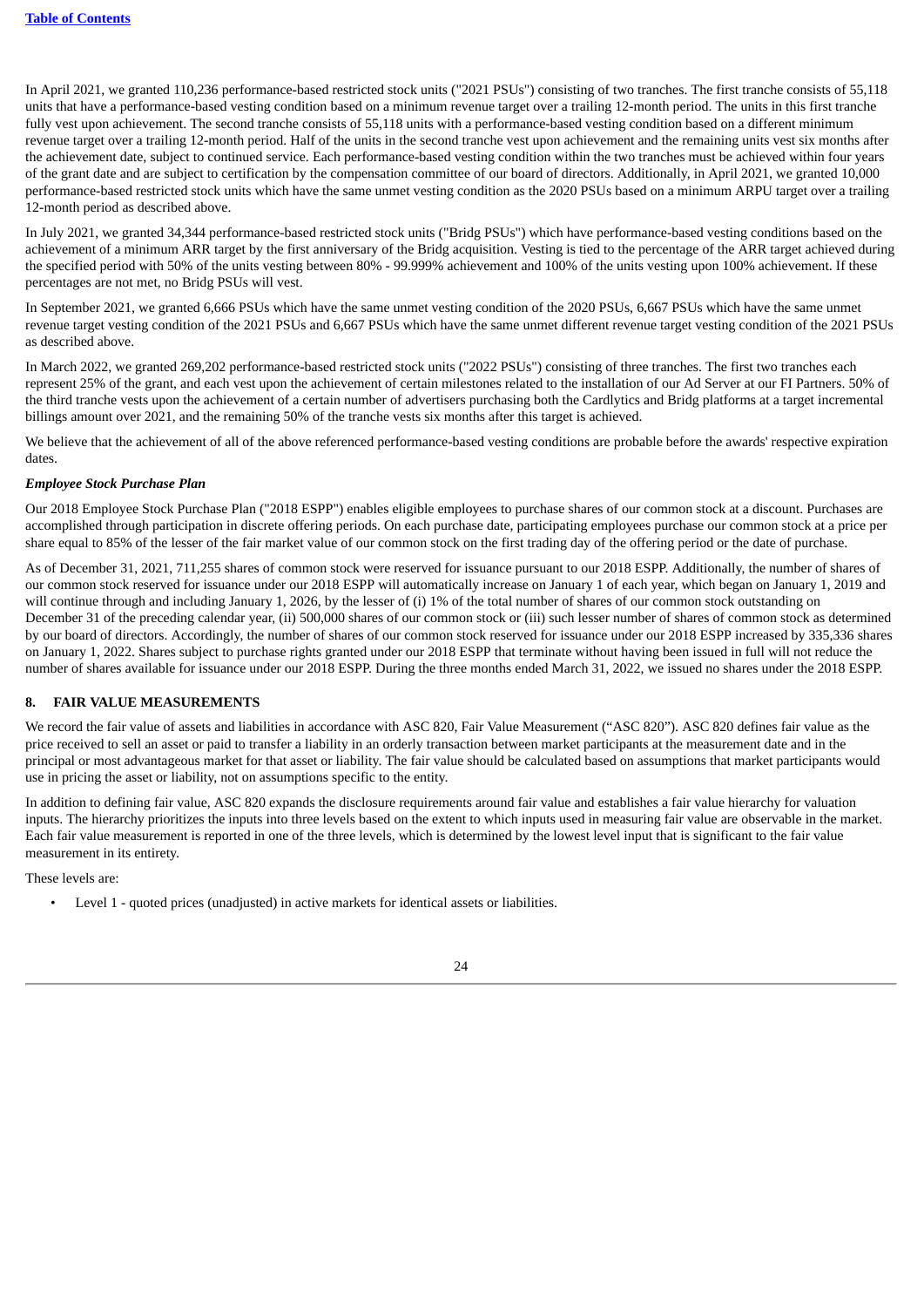- Level 2 quoted prices for similar assets and liabilities in active markets or inputs that are observable for the asset or liability, either directly or indirectly through market corroboration, for substantially the full term of the financial instrument.
- Level 3 unobservable inputs reflecting management's own assumptions about the inputs used in pricing the asset or liability at fair value.

#### *Contingent consideration for the acquisition of Bridg*

The contingent consideration for the acquisition of Bridg is composed of the First Anniversary Payment and the Second Anniversary Payment. The fair value of contingent consideration in connection with the Bridg acquisition is as follows (in thousands):

|                                    | <b>March 31, 2022</b> |                                 |  |                          |  |                |  |              |  |
|------------------------------------|-----------------------|---------------------------------|--|--------------------------|--|----------------|--|--------------|--|
|                                    |                       | Level 1                         |  | Level 2                  |  | <b>Level</b> 3 |  | <b>Total</b> |  |
| Liabilities:                       |                       |                                 |  |                          |  |                |  |              |  |
| Current contingent consideration   |                       | $\hspace{0.1mm}-\hspace{0.1mm}$ |  | $\overline{\phantom{m}}$ |  | 128,941        |  | 128,941      |  |
| Long-term contingent consideration |                       | _                               |  |                          |  | 38,304         |  | 38,304       |  |
| Total liabilities                  |                       | $\hspace{0.1mm}-\hspace{0.1mm}$ |  | $\hspace{0.05cm}$        |  | 167,245        |  | 167,245      |  |

The following table shows a reconciliation of the beginning and ending fair value measurements of our contingent consideration, which we have valued using level 3 inputs:

|                                                    | <b>Three Months Ended</b><br><b>March 31, 2022</b> |
|----------------------------------------------------|----------------------------------------------------|
| Beginning balance                                  | 232,295                                            |
| Unrealized loss (gain) due to change in fair value | (65,050)                                           |
| Ending balance                                     | 167,245                                            |

In order to determine the fair value of the First and Second Anniversary Payments, we simulated forecasted revenue using a revenue volatility assumption from comparable market data. We then determined the appropriate discount rate for the assumed cash component and used a Monte Carlo simulation for the assumed stock component. The assumptions used in preparing these models include estimates such as revenue volatility, revenue discount rate, weighted average cost of capital, and our common stock volatility. These valuation models use unobservable market inputs, and therefore the liabilities are classified as Level 3.

The following table summarizes key assumptions used for estimating the fair value of the contingent consideration:

|                                  | <b>March 31, 2022</b> |
|----------------------------------|-----------------------|
| Revenue volatility               | $20.0\%$              |
| Revenue discount rate            | 6.8 $%$               |
| Weighted average cost of capital | 16.0 %                |
| Common stock volatility          | 77.0 %                |
| Portion to be paid in cash       | 60.0 %                |

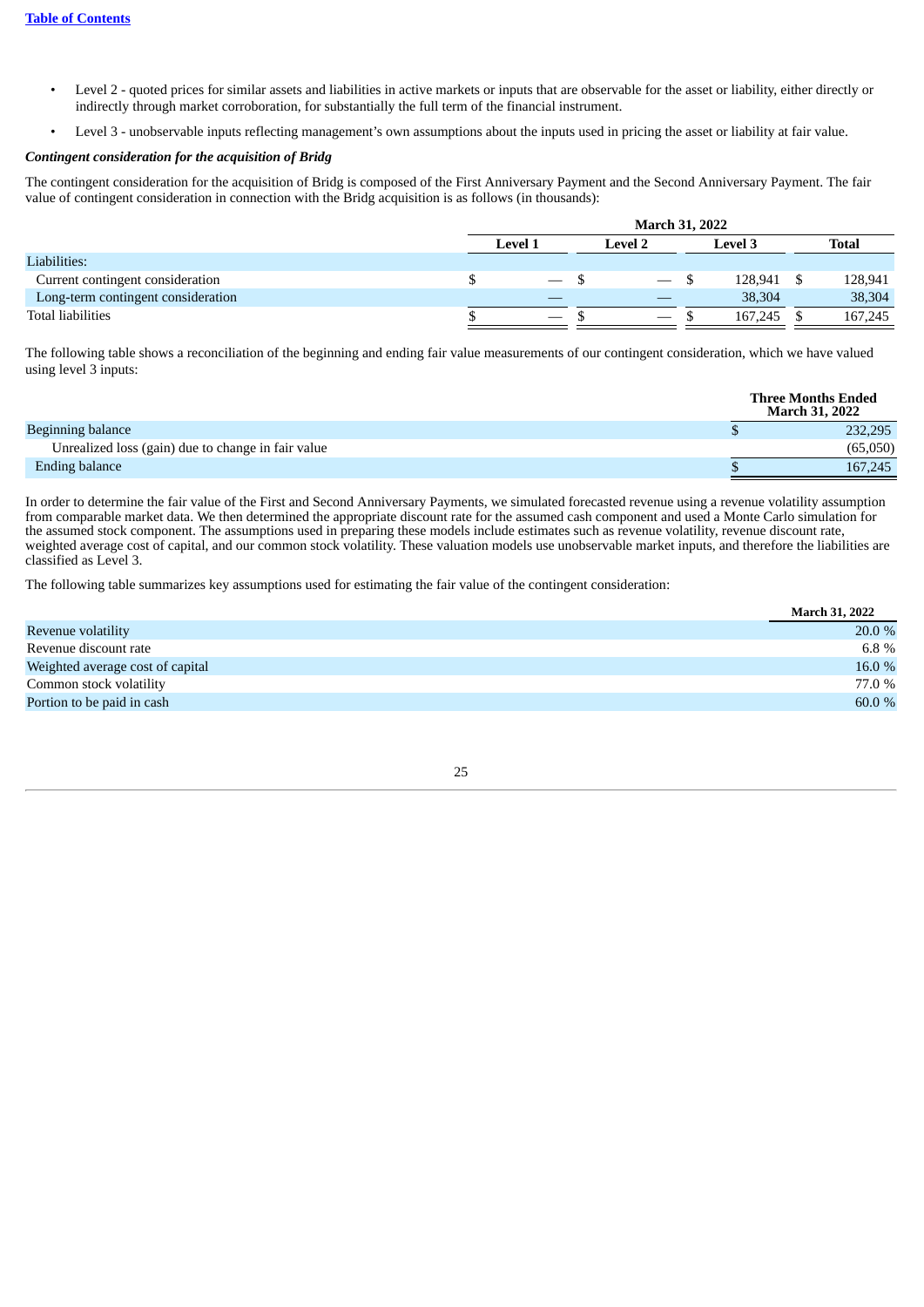# **9. COMMITMENTS AND CONTINGENCIES**

#### *Implementation Costs*

Agreements with certain partners have historically required us to fund the development of specific enhancements, pay for certain implementation fees, or make milestone payments upon the deployment of our solution. Amounts paid to our partners are included in deferred implementation costs on our condensed consolidated balance sheets the earlier of when paid or earned and are amortized over the remaining term of the related contractual arrangements. Amortization is included in Partner Share and other third-party costs on our condensed consolidated statements of operations and is presented in deferred implementation costs on our condensed consolidated statement of cash flows.

The following table summarizes changes in deferred implementation costs (in thousands):

|                          |   | <b>Three Months Ended</b> | March 31, |      |
|--------------------------|---|---------------------------|-----------|------|
|                          |   | 2021                      |           | 2022 |
| <b>Beginning balance</b> | D | 3,785                     |           |      |
| Amortization             |   | (882)                     |           |      |
| <b>Ending balance</b>    | D | 2,903                     |           |      |

We have a minimum Partner Share commitment to a certain FI partner totaling \$10.0 million over a 12-month period which begins on April 1, 2022.

#### *Other Commitments*

In connection with our acquisition of Bridg, we will owe a brokerage fee derived from the amount of the First Anniversary Payment and the Second Anniversary Payment, if any. Refer to Note 3 - Business Combinations for further details. In March 2022, we entered into a cloud hosting arrangement guaranteeing an aggregate spend of \$7.2 million over the first twelve months of the arrangement.

#### *Litigation*

From time to time, we may become involved in legal actions arising in the ordinary course of business including, but not limited to, intellectual property infringement and collection matters. We make assumptions and estimates concerning the likelihood and amount of any potential loss relating to these matters using the latest information available. We record a liability for litigation if an unfavorable outcome is probable and the amount of loss or range of loss can be reasonably estimated. If an unfavorable outcome is probable and a reasonable estimate of the loss is a range, we accrue the best estimate within the range. If no amount within the range is a better estimate than any other amount, we accrue the minimum amount within the range. If an unfavorable outcome is probable but the amount of the loss cannot be reasonably estimated, we disclose the nature of the litigation and indicates that an estimate of the loss or range of loss cannot be made. If an unfavorable outcome is reasonably possible and the estimated loss is material, we disclose the nature and estimate of the possible loss of the litigation. We do not disclose information with respect to litigation where an unfavorable outcome is considered to be remote or where the estimated loss would not be material. Based on current expectations, such matters, both individually and in the aggregate, are not expected to have a material adverse effect on our liquidity, results of operations, business or financial condition.

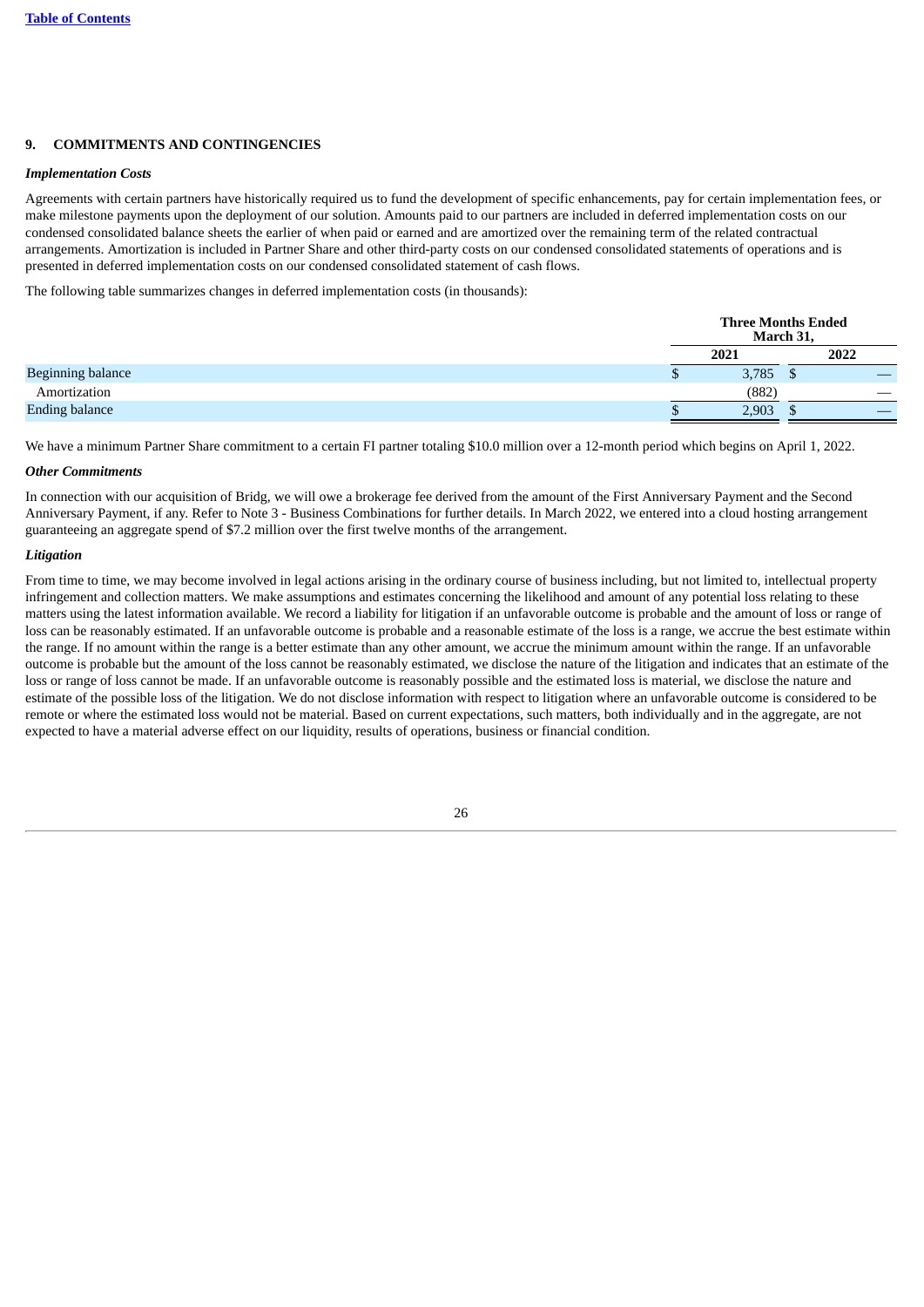# **10. EARNINGS PER SHARE**

The computations of the numerators and denominators of diluted net (loss) income per share attributable to common stockholders are as follows (in thousands, except per share amounts):

|                                                                                                   | <b>Three Months Ended</b><br>March 31, |               |  |        |  |  |  |
|---------------------------------------------------------------------------------------------------|----------------------------------------|---------------|--|--------|--|--|--|
|                                                                                                   |                                        | 2021          |  | 2022   |  |  |  |
| Numerator:                                                                                        |                                        |               |  |        |  |  |  |
| Net (loss) income attributable to common stockholders, basic                                      | \$                                     | $(24,895)$ \$ |  | 33,038 |  |  |  |
| Plus: interest expense, net of tax attributable to assumed conversion of Convertible Senior Notes |                                        |               |  | 940    |  |  |  |
| Net (loss) income attributable to common stockholders, diluted                                    |                                        | (24, 895)     |  | 33,978 |  |  |  |
| Denominator:                                                                                      |                                        |               |  |        |  |  |  |
| Weighted-average common shares outstanding, basic                                                 |                                        | 29,313        |  | 33,741 |  |  |  |
| Plus: dilutive effect of assumed conversion of Convertible Senior Notes                           |                                        |               |  | 2,701  |  |  |  |
| Plus: dilutive effect of assumed conversion of restricted stock units                             |                                        |               |  | 512    |  |  |  |
| Plus: dilutive effect of assumed conversion of common stock options                               |                                        |               |  | 208    |  |  |  |
| Plus: dilutive effect of assumed issuance of common stock pursuant to the ESPP                    |                                        |               |  | 23     |  |  |  |
| Weighted-average common shares outstanding, diluted                                               |                                        | 29,313        |  | 37,185 |  |  |  |
|                                                                                                   |                                        |               |  |        |  |  |  |
| Net (loss) income per share attributable to common stockholders, diluted                          |                                        | (0.85)        |  | 0.91   |  |  |  |
|                                                                                                   |                                        |               |  |        |  |  |  |

The following securities as of March 31, 2021 have been excluded from the calculation of diluted weighted-average common shares outstanding because the effect is anti-dilutive (in thousands):

|                                            | <b>March 31, 2021</b> |
|--------------------------------------------|-----------------------|
| Common stock options                       | 578                   |
| Convertible Senior Notes                   | 2.701                 |
| Unvested restricted stock units            | 2,453                 |
| Common stock issuable pursuant to the ESPP |                       |

# **11. SEGMENTS**

As of March 31, 2022, we have three operating segments: the Cardlytics platform in the U.S., the Cardlytics platform in the U.K. and the Bridg platform, as determined by the information that our Chief Executive Officer, who we consider our chief operating decision-maker ("CODM"), uses to make strategic goals and operating decisions. Our Cardlytics platform operating segments in the U.S. and U.K. represent our proprietary advertising channels and are aggregated into one reportable segment given their similar economic characteristics, nature of service, types of customers and method of distribution. Subsequent to the acquisition of Bridg, our CODM began reviewing Bridg's revenue and operating expenses. Therefore, we consider the Bridg platform to be a separate operating segment. Our CODM allocates resources to, and evaluates the performance of, our operating segments based on revenue and adjusted contribution. Our CODM does not review assets by operating segment for the purposes of evaluating performance or allocating resources.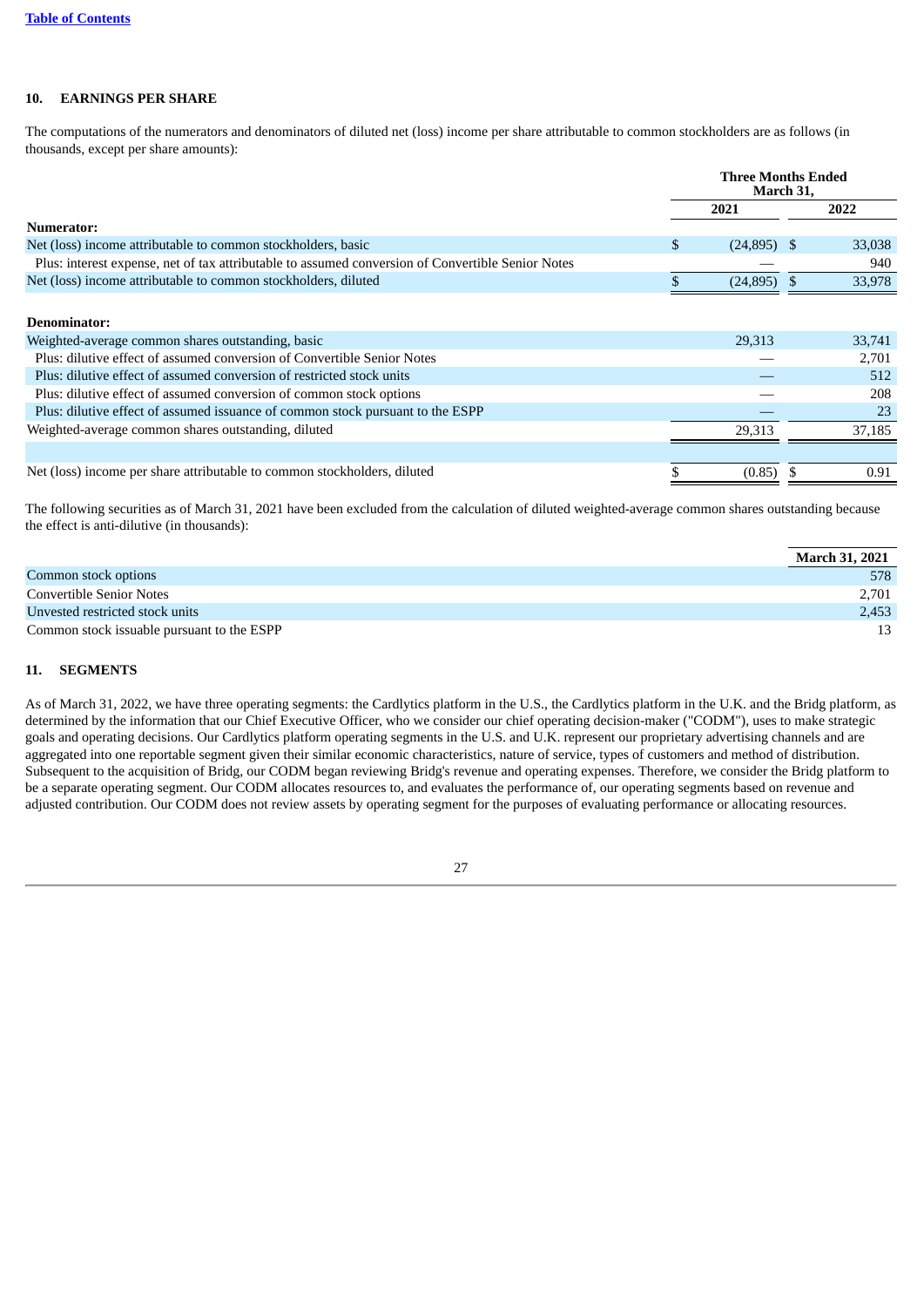The following tables provide information regarding the Cardlytics platform and the Bridg platform reportable segments (in thousands):

|                                                                         | <b>Three Months Ended</b><br>March 31, |           |  |        |  |  |  |  |
|-------------------------------------------------------------------------|----------------------------------------|-----------|--|--------|--|--|--|--|
|                                                                         |                                        | 2021      |  | 2022   |  |  |  |  |
| <b>Cardlytics platform</b>                                              |                                        |           |  |        |  |  |  |  |
| Adjusted contribution                                                   | \$                                     | 24,341 \$ |  | 28,956 |  |  |  |  |
| Plus: Adjusted Partner Share and other third-party $costs^{(1)}$        |                                        | 28,889    |  | 35,027 |  |  |  |  |
| Revenue                                                                 |                                        | 53,230    |  | 63,983 |  |  |  |  |
| <b>Bridg platform</b>                                                   |                                        |           |  |        |  |  |  |  |
| Adjusted contribution                                                   | \$                                     |           |  | 3,819  |  |  |  |  |
| Plus: Adjusted Partner Share and other third-party $costs^{(1)}$        |                                        |           |  | 126    |  |  |  |  |
| Revenue                                                                 |                                        |           |  | 3,945  |  |  |  |  |
| <b>Total</b>                                                            |                                        |           |  |        |  |  |  |  |
| Adjusted contribution                                                   | \$.                                    | 24,341 \$ |  | 32,775 |  |  |  |  |
| Plus: Adjusted Partner Share and other third-party costs <sup>(1)</sup> |                                        | 28,889    |  | 35,153 |  |  |  |  |
| Revenue                                                                 |                                        | 53,230    |  | 67,928 |  |  |  |  |

(1) Adjusted Partner Share and other third-party costs presented above represents GAAP Partner Share and other third-party data costs less deferred implementation costs, which is detailed below in our reconciliation of GAAP (loss) income before income taxes to adjusted contribution.

#### *Adjusted Contribution*

Adjusted contribution measures the degree by which revenue generated from our marketers exceeds the cost to obtain the purchase data and the digital advertising space from our partners. Adjusted contribution demonstrates how incremental marketing spend on our platforms generates incremental amounts to support our sales and marketing, research and development, general and administration and other investments. Adjusted contribution is calculated by taking our total revenue less our Partner Share and other third-party costs exclusive of deferred implementation costs, which is a non-cash cost. Adjusted contribution does not take into account all costs associated with generating revenue from advertising campaigns, including sales and marketing expenses, research and development expenses, general and administrative expenses and other expenses, which we do not take into consideration when making decisions on how to manage our advertising campaigns.

The following table presents a reconciliation of (loss) income before income taxes presented in accordance with GAAP to adjusted contribution (in thousands):

|                                                  | <b>Three Months Ended</b> | March 31, |          |
|--------------------------------------------------|---------------------------|-----------|----------|
|                                                  | 2021                      |           | 2022     |
| Adjusted contribution                            | 24,341 \$<br>\$.          |           | 32,775   |
| Minus:                                           |                           |           |          |
| Deferred implementation $costs^{(1)}$            | 882                       |           |          |
| Delivery costs                                   | 3,938                     |           | 6,533    |
| Sales and marketing expense                      | 13,202                    |           | 17,648   |
| Research and development expense                 | 6,218                     |           | 12,291   |
| General and administration expense               | 12,175                    |           | 20,425   |
| Acquisition and integration costs (benefit)      | 7,030                     |           | (4,599)  |
| Change in fair value of contingent consideration |                           |           | (65,050) |
| Depreciation and amortization expense            | 3,065                     |           | 9,871    |
| Total other expense                              | 2,726                     |           | 2,618    |
| (Loss) income before income taxes                | (24, 895)                 |           | 33,038   |

(1) Deferred implementation costs is excluded from adjusted Partner Share and other third-party costs, which is shown above in our reconciliation of GAAP revenue to adjusted contribution.

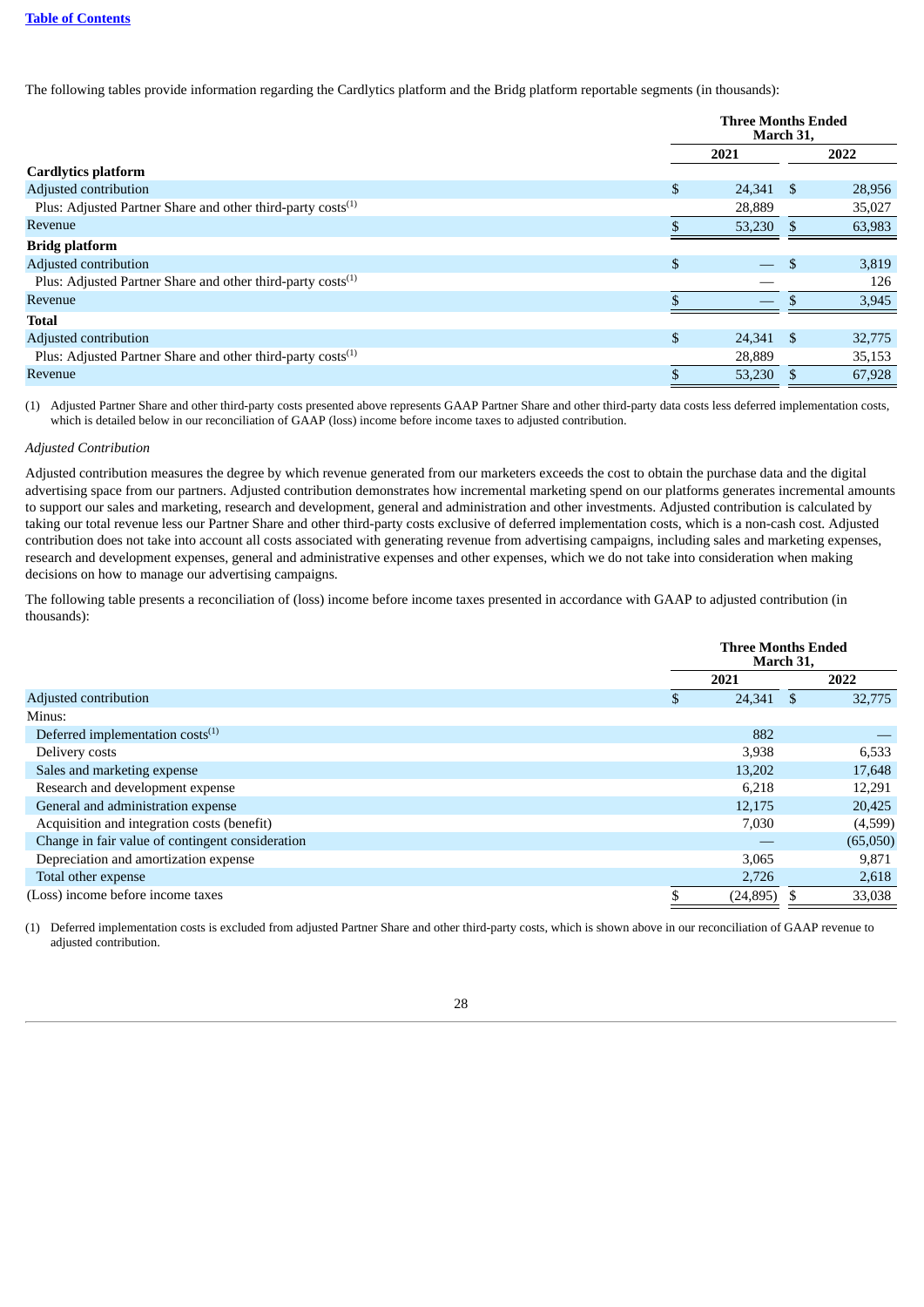The following tables provide geographical information (in thousands):

|                              | <b>Three Months Ended</b> | March 31, |                       |
|------------------------------|---------------------------|-----------|-----------------------|
|                              | 2021                      |           | 2022                  |
| Revenue:                     |                           |           |                       |
| <b>United States</b>         | \$<br>49,117 \$           |           | 61,653                |
| <b>United Kingdom</b>        | 4,113                     |           | 6,275                 |
| Total                        | 53,230                    | S.        | 67,928                |
|                              | December 31,<br>2021      |           | <b>March 31, 2022</b> |
| Property and equipment, net: |                           |           |                       |
| <b>United States</b>         | \$<br>7,750 \$            |           | 6,866                 |
| <b>United Kingdom</b>        | 3,423                     |           | 2,950                 |
| India                        | 100                       |           | 93                    |
| <b>Total</b>                 | 11,273                    | \$.       | 9,909                 |

Capital expenditures within the United Kingdom and India totaled \$0.6 million and less than \$0.1 million during the three months ended March 31, 2021 and 2022, respectively.

#### *Concentrations of Risk*

#### *Cash and Cash Equivalents*

Financial instruments that potentially subject us to concentrations of credit risk consist primarily of cash and cash equivalents and accounts receivable. A significant portion of our cash and cash equivalents are held in fully FDIC-insured demand deposit accounts that distribute funds, and credit risk, over a vast number of financial institutions. Our remaining cash and cash equivalents are held with eight financial institutions, which we believe are of high credit quality.

#### *Marketers*

Our revenue and accounts receivable are diversified among a large number of marketers segregated by both geography and industry. During each of the three months ended March 31, 2021 and 2022, our top five marketers accounted for 38% and 25% of our revenue, respectively, with one marketer accounting for over 10% during each period. As of March 31, 2021, our top five marketers accounted for 32% of our accounts receivable, with one marketer representing over 10%. As of March 31, 2022, our top five marketers accounted for 23% of our accounts receivable, with one marketer representing over 10%.

# *FI Partners*

Our business is substantially dependent on a limited number of FI partners. We require participation from our FI partners in the Cardlytics platform and access to their purchase data in order to offer our solutions to marketers and their agencies. We must have FI partners with a sufficient number of customers and levels of customer engagement to ensure that we have robust purchase data and marketing space to support a broad array of incentive programs for marketers. Our agreements with a substantial majority of our FI partners have terms of three to seven years but are generally terminable by the FI partner on 90 days or less prior notice. The agreements will automatically renew for 12-month periods thereafter, unless terminated earlier in accordance with the terms of the agreement. If an FI partner terminates its agreement with us, we would lose that FI as a source of purchase data and online banking customers.

<span id="page-29-0"></span>During both the three months ended March 31, 2021 and 2022, Bank of America, National Association ("Bank of America") and JPMorgan Chase Bank, National Association ("Chase") combined to account for over 75% of the total Partner Share we paid to all partners, with each representing over 20%. No other partner accounted for over 10% of Partner Share during these periods.

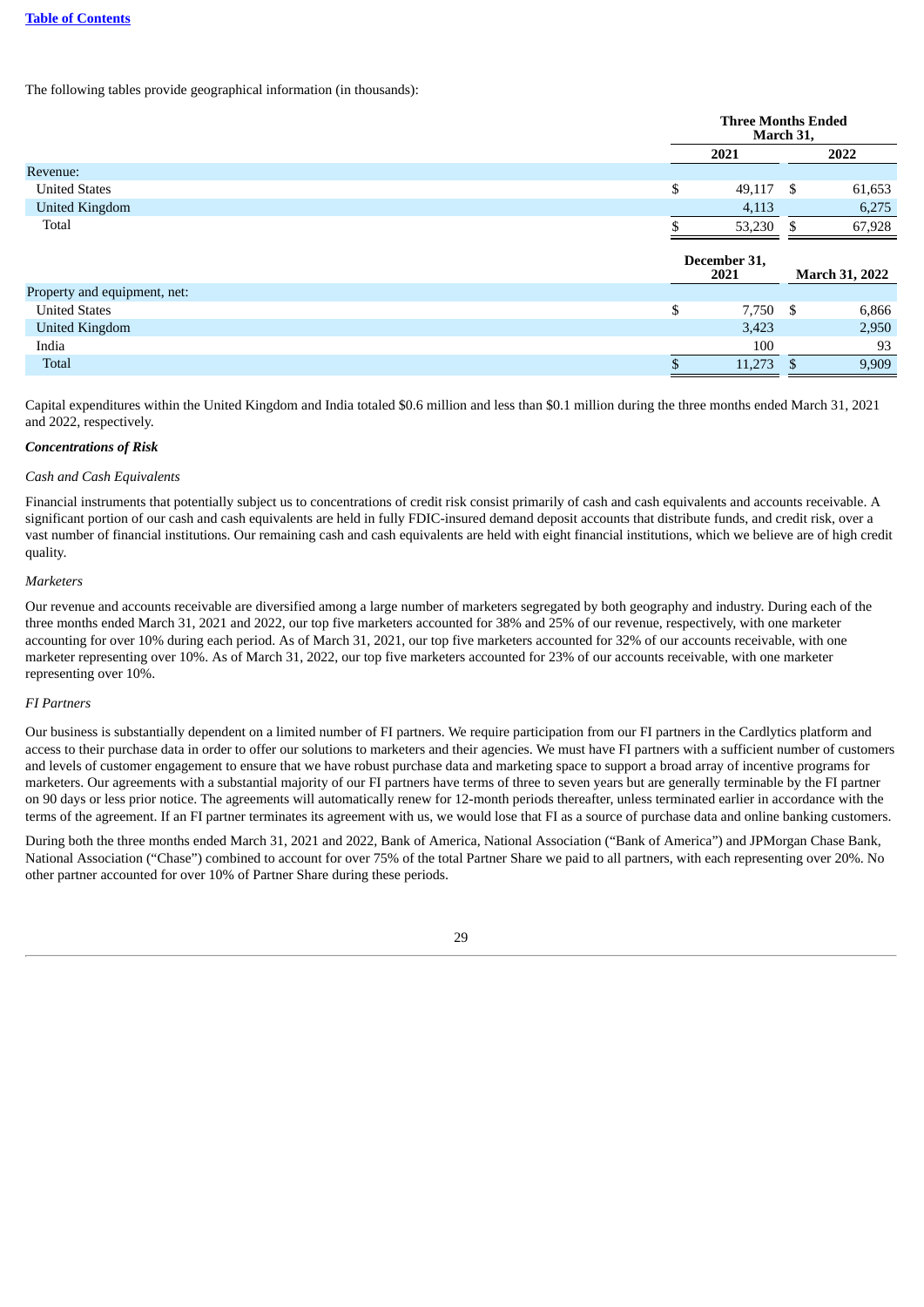# **ITEM 2. MANAGEMENT'S DISCUSSION AND ANALYSIS OF FINANCIAL CONDITION AND RESULTS OF OPERATIONS**

The following discussion and analysis of our financial condition and results of operations should be read in conjunction with (1) our consolidated financial statements and related notes appearing elsewhere in this Quarterly Report on Form 10-Q and (2) the audited consolidated financial statements and the related notes and management's discussion and analysis of financial condition and results of operations for the fiscal year ended December 31, 2021 *included in our Annual Report on Form 10-K, filed with the SEC on March 1, 2022.*

This Quarterly Report on Form 10-Q contains "forward-looking statements" within the meaning of Section 27A of the Securities Act of 1933, as amended, or the Securities Act, and Section 21E of the Securities Exchange Act of 1934, as amended, or the Exchange Act. These statements are often identified by the use of words such as "anticipate," "believe," "continue," "could," "estimate," "expect," "intend," "may," "plan," "project," "will," "would" or the negative or plural of these words or similar expressions or variations, and such forward-looking statements include, but are not limited to, statements with respect to our business strategy, plans and objectives for future operations, including our expectations regarding our expenses; continued enhancements of our platform and new product offerings; our future financial and business performance; anticipated benefits of our acquisitions of Dosh, Bridg and Entertainment; potential payments under the Merger Agreement with Bridg; anticipated Partner Share commitment shortfall penalty; and the uncertain negative impacts that COVID-19 may have on our business, financial condition, results of operations and changes in overall level of spending and volatility in the global economy. The events described in these forward-looking statements are subject to a number of risks, uncertainties, assumptions and other factors that could cause actual results and the timing of certain events to differ materially from future results expressed or implied by the forward-looking statements. Factors that could cause or contribute to such differences include, but are not limited to, those identified herein, and those discussed in the section titled "Risk Factors," set forth in Part II, Item 1A of this Quarterly Report on Form 10-Q and in our other SEC filings. You should not rely upon forward-looking statements as predictions of future events. Furthermore, such forward-looking statements speak only as of the date of this report. Except as required by law, we undertake no obligation to update any forward-looking statements to reflect events or circumstances after the date of *such statements.*

#### **Overview**

Our company's mission is to redefine marketing by using data for good. We work to accomplish this mission by operating an advertising platform within our own and our partners' digital channels, which include online, mobile applications, email, and various real-time notifications (the "Cardlytics platform"). We also operate a customer data platform which utilizes point-of-sale ("POS") data, including product-level purchase data, to enable marketers, in a privacy-protective manner, to perform analytics and target loyalty marketing and also enable marketers to measure the impact of their marketing (the "Bridg platform"). The partners for the Cardlytics platform are predominantly financial institutions ("FI partners") who provide us with access to their anonymized purchase data and digital banking customers. The partners for the Bridg platform are merchants ("merchant data partners") who provide us with access to their POS data, including product-level purchase data. By applying advanced analytics to the purchase data we receive, we make it actionable, helping marketers identify, reach and influence likely buyers at scale, and measure the true sales impact of their marketing spend. We have strong relationships with leading marketers across a variety of industries, including retail, restaurant, travel and entertainment, direct-to-consumer, and grocery and gas.

Working with a marketer, we design a campaign that targets consumers based on their purchase history. The consumer is offered an incentive to make a purchase from the marketer within a specified period. We use a portion of the fees that we collect from marketers to provide these consumer incentives to customers after they make qualifying purchases ("Consumer Incentives"). We report our revenue on our consolidated statements of operations net of Consumer Incentives since we do not provide the goods or services that are purchased by customers from the marketers to which the Consumer Incentives relate.

We pay certain partners a negotiated and fixed percentage of our billings to marketers less any Consumer Incentives that we pay to customers and certain third-party data costs ("Partner Share"). We report our revenue gross of Partner Share. Partner Share costs are included in Partner Share and other thirdparty costs in our consolidated statements of operations, rather than as a reduction of revenue, because we and not our partners act as the principal in our arrangements with marketers.

We run campaigns offering compelling Consumer Incentives to drive an expected rate of return on advertising spend for marketers. At times, we may collaborate with a partner to enhance the level of Consumer Incentives to their respective customers, funded by their Partner Share. We believe that these investments by our partners positively impact our platforms by making their customers more highly engaged with our platforms. However, these investments negatively impact our GAAP revenue, which is reported net of Consumer Incentives.

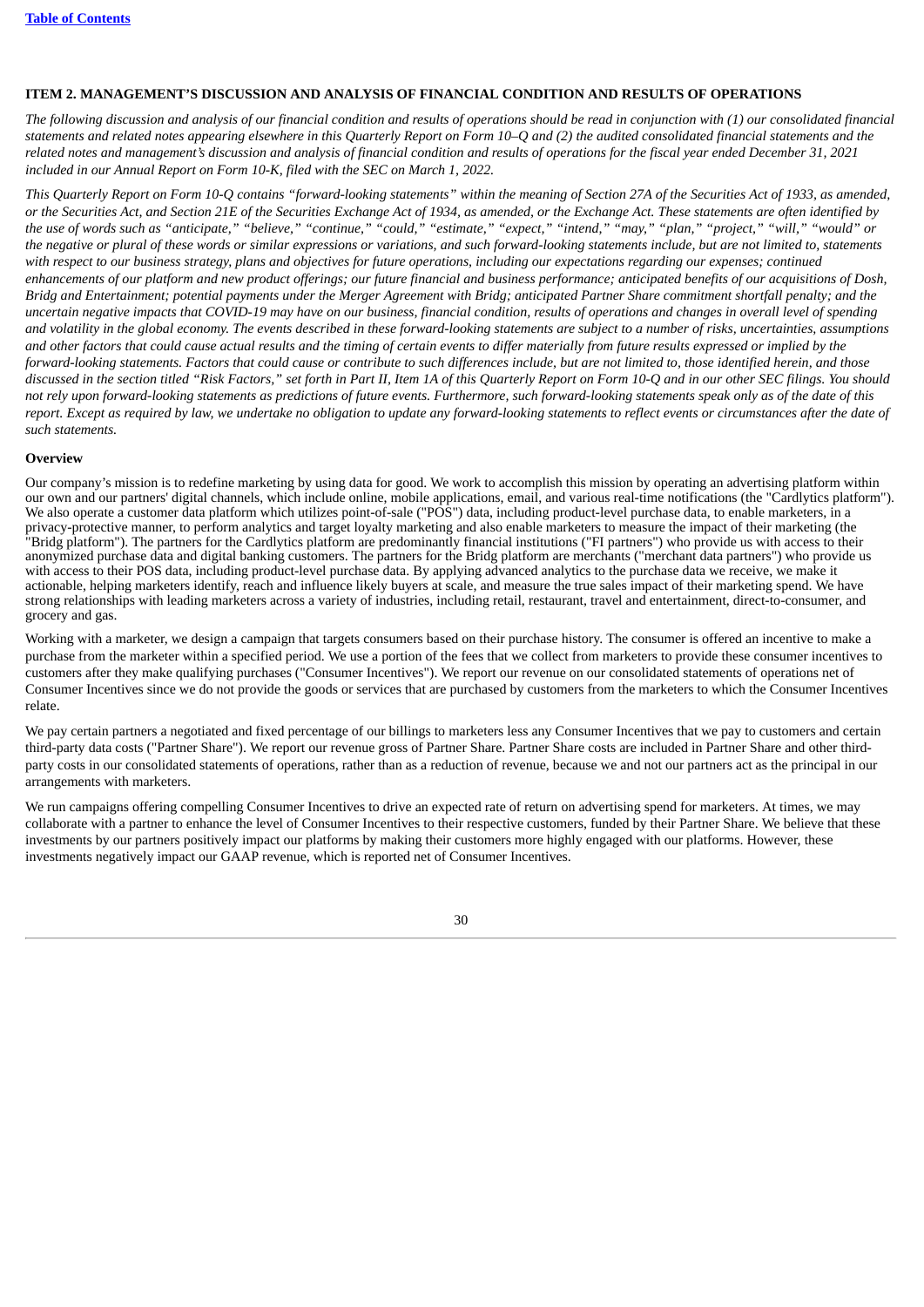Revenue, which is reported net of Consumer Incentives and gross of Partner Share and other third-party costs, was \$53.2 million and \$67.9 million during the three months ended March 31, 2021 and 2022, respectively, representing an increase of 28%. Billings, a non-GAAP measure that represents the gross amount billed to marketers and is reported gross of both Consumer Incentives and Partner Share, was \$76.3 million and \$98.2 million during the three months ended March 31, 2021 and 2022, respectively, representing an increase of 29%. Gross profit, which represents revenue less Partner Share and other third-party costs and less delivery costs, was \$19.5 million and \$26.2 million during the three months ended March 31, 2021 and 2022, respectively, representing an increase of 34%. Adjusted contribution, a non-GAAP measure that represents our revenue less our adjusted Partner Share and other thirdparty costs, was \$24.3 million and \$32.8 million during the three months ended March 31, 2021 and 2022, respectively, representing an increase of 35%.

Billings and adjusted contribution are further defined under the heading "Non-GAAP Measures and Other Performance Metrics" below. We believe these non-GAAP measures, alongside our GAAP revenue and GAAP gross profit, provide useful information to investors for period-to-period comparisons of our core business and in understanding and evaluating our results of operations in the same manner as our management and board of directors.

The following table summarizes our results (dollars in thousands):

|                                                                   |   | <b>Three Months Ended</b><br>March 31, |    |           |     |         | <b>Change</b> |  |
|-------------------------------------------------------------------|---|----------------------------------------|----|-----------|-----|---------|---------------|--|
|                                                                   |   | 2021                                   |    | 2022      |     |         | $\%$          |  |
| Billings <sup>(1)</sup>                                           | Ъ | 76,317                                 | -S | 98,225    | S   | 21,908  | 29 %          |  |
| <b>Consumer Incentives</b>                                        |   | 23,087                                 |    | 30,297    |     | 7,210   | 31            |  |
| Revenue                                                           |   | 53,230                                 |    | 67,928    |     | 14,698  | 28            |  |
| Adjusted Partner Share and other third-party costs <sup>(1)</sup> |   | 28,889                                 |    | 35,153    |     | 6,264   | 22            |  |
| Adjusted contribution <sup>(1)</sup>                              |   | 24,341                                 |    | 32,775    |     | 8,434   | 35            |  |
| Delivery costs                                                    |   | 3,938                                  |    | 6,533     |     | 2,595   | 66            |  |
| Deferred implementation costs                                     |   | 882                                    |    |           |     | (882)   | (100)         |  |
| Gross profit                                                      |   | 19,521                                 |    | 26,242    |     | 6,721   | 34 %          |  |
| Net (loss) income                                                 |   | (24, 895)                              | -S | 33,038    | \$. | 57,933  | (233)%        |  |
| Adjusted EBITDA <sup>(1)</sup>                                    |   | (3,944)                                |    | (10, 537) |     | (6,593) | (167)%        |  |

(1) Billings, adjusted Partner Share and other third-party costs, adjusted contribution and adjusted EBITDA are non-GAAP measures, as detailed below in our reconciliations of GAAP revenue to billings, GAAP gross profit to adjusted contribution and GAAP net (loss) income to adjusted EBITDA.

During the three months ended March 31, 2021 our net loss was \$24.9 million and during the three months ended March 31, 2022 our net income was \$33.0 million. Our historical losses have been driven by our substantial investments in our purchase intelligence platform and infrastructure, which we believe will enable us to expand the use of our platform by both our partners and marketers. During the three months ended March 31, 2022 we received a benefit due a reduction of the estimated contingent consideration and brokerage fee related to our Bridg acquisition. On March 5, 2021, we acquired Dosh Holdings, Inc., on May 5, 2021, we acquired Bridg, Inc. and on January 7, 2022, we acquired HSP EPI Acquisition LLC ("Entertainment"). During the three months ended March 31, 2021 and 2022, we incurred \$7.0 million of costs and \$4.6 million of benefit in connection with these acquisitions, respectively. During the three months ended March 31, 2021 and 2022, our net (loss) income included stock-based compensation expense of \$7.2 million and \$13.6 million, respectively.

#### *FI Partners*

Our FI partners include Bank of America, National Association ("Bank of America"), JPMorgan Chase Bank, National Association ("Chase") and Wells Fargo Bank, National Association ("Wells Fargo"), as well as many other national and regional financial institutions, including several of the largest bank processors and digital banking providers to reach customers of small and mid-sized FIs.

For the three months ended March 31, 2021 and 2022, our average monthly active users ("MAUs") were 168.6 million and 178.5 million, respectively, and our average revenue per user ("ARPU") for each period was \$0.32 and \$0.36, respectively. MAUs and ARPU are performance metrics defined under the heading "Non-GAAP Measures and Other Performance Metrics" below.

#### *Partner Commitments*

We have a minimum Partner Share commitment to a certain FI partner totaling \$10.0 million over a 12-month period which began on April 1, 2022.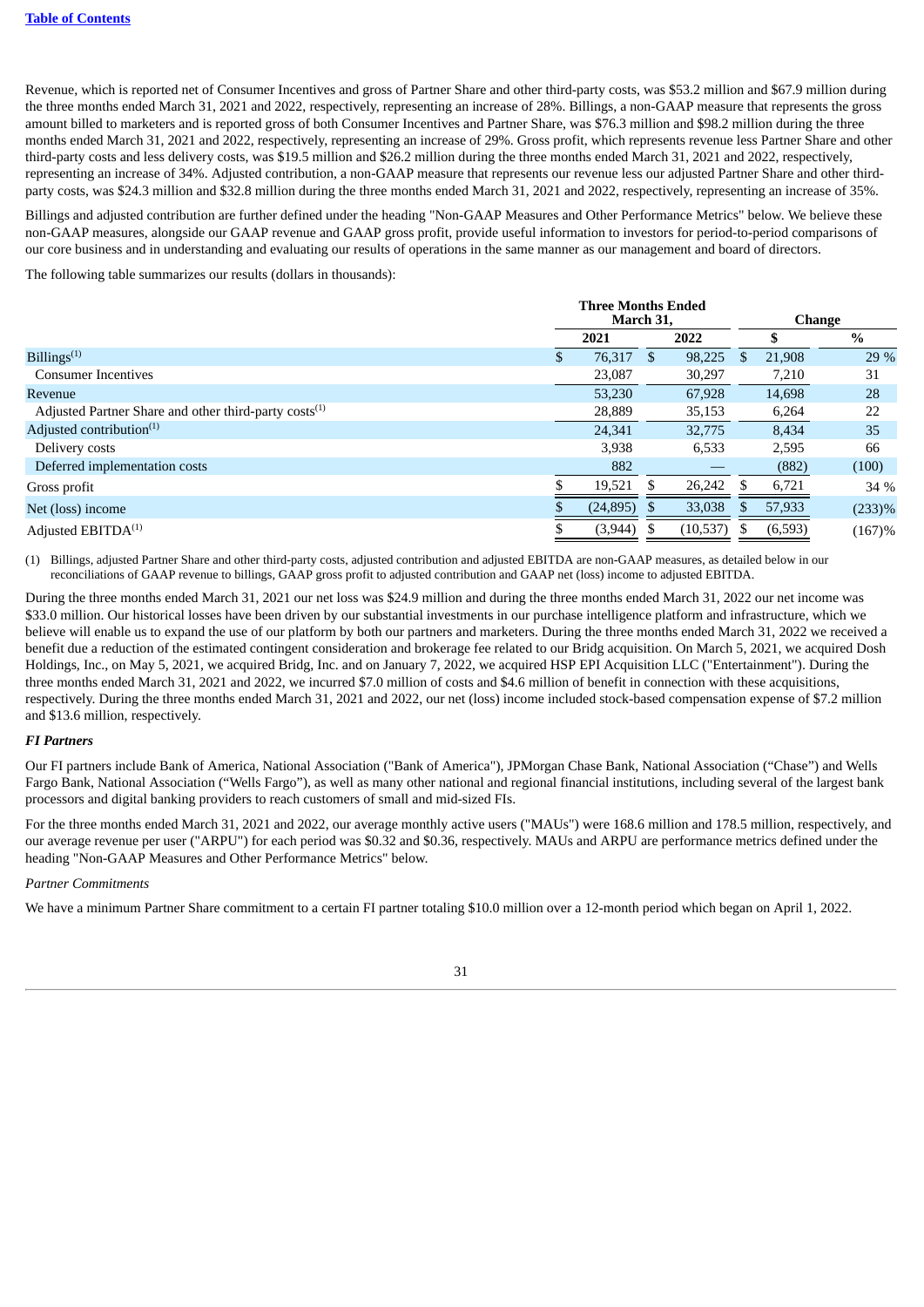#### *Impacts of COVID-19 Pandemic*

The COVID-19 pandemic resulted in a global slowdown of economic activity that disrupted supply and demand for a broad variety of goods and services and consumer discretionary spending, including spending by consumers with our marketers. Estimates and assumptions about future events and their effects cannot be determined with certainty and therefore require the exercise of judgment. Actual results could differ from those estimates and any such differences may be material to our financial statements. Due to continuing uncertainty regarding the severity and duration of the impacts of COVID-19 on the global economy, we will continue to monitor this situation and the potential impacts to our business.

#### *Acquisitions*

On January 7, 2022, we purchased Entertainment for \$13.0 million in equity at an agreed-upon price of \$66.52 per share, subject to \$1.1 million of fair value adjustments based upon our close date, and \$2.3 million in cash, subject to \$0.4 million of adjustments, for an acquisition date fair value of \$14.6 million.

On May 5, 2021, we completed the acquisition of Bridg for purchase consideration of \$578.9 million. The purchase consideration consisted of a \$350.0 million cash purchase price, subject to \$2.8 million of adjustments and escrows, and contingent consideration with a fair value of \$230.9 million at the time of the acquisition related to additional potential future payments. At least 30% of the potential future payments will be in cash, with the remainder to be paid in cash or our common stock, at our option.

On March 5, 2021, we completed the acquisition of Dosh for purchase consideration of \$277.6 million in a combination of cash and common stock. The total purchase consideration consisted of a \$150.0 million cash purchase price, subject to \$6.6 million of adjustments and escrows, and \$125.0 million of shares of our common stock at an agreed-upon price of \$136.33 per share, subject to \$7.6 million of fair value adjustments based upon our close date, for an acquisition date fair value of \$117.4 million.

Refer to Note 3 - Business Combinations to our consolidated financial statements for further information.

#### *Public Offering of Common Stock*

On March 5, 2021, we closed a public equity offering in which we sold 3,850,000 shares of common stock at a public offering price of \$130.00 per share for total gross proceeds of \$500.5 million. We received total net proceeds of \$484.0 million after deducting underwriting discounts and commissions of \$16.3 million and offering costs of \$0.2 million.

#### **Non-GAAP Measures and Other Performance Metrics**

We regularly monitor a number of financial and operating metrics in order to measure our current performance and estimate our future performance. Our metrics may be calculated in a manner different than similar metrics used by other companies.

|                        | <b>Three Months Ended</b><br>March 31, |          |           |  |  |
|------------------------|----------------------------------------|----------|-----------|--|--|
|                        | 2022<br>2021                           |          |           |  |  |
|                        | (in thousands, except ARPU)            |          |           |  |  |
| <b>Cardlytics MAUs</b> | 168,621                                |          | 178,510   |  |  |
| <b>Cardlytics ARPU</b> | \$<br>$0.32 \quad$ \$                  |          | 0.36      |  |  |
| <b>Bridg ARR</b>       | \$<br>$\overline{\phantom{0}}$         | <b>S</b> | 14,017    |  |  |
| <b>Billings</b>        | \$<br>76,317 \$                        |          | 98,225    |  |  |
| Adjusted contribution  | \$<br>24,341 \$                        |          | 32,775    |  |  |
| Adjusted EBITDA        | \$<br>$(3,944)$ \$                     |          | (10, 537) |  |  |

#### *Cardlytics Monthly Active Users*

We define MAUs as targetable customers or accounts that have logged in and visited online or mobile applications containing offers, opened an email containing an offer, or redeemed an offer from the Cardlytics platform during a monthly period. We then calculate a monthly average of these MAUs for the periods presented. We believe that MAUs is an indicator of the Cardlytics platform's ability to drive engagement and is reflective of the marketing base that we offer to marketers.

# *Cardlytics Average Revenue per User*

We define ARPU as the total revenue generated in the applicable period calculated in accordance with generally accepted accounting principles in the United States ("GAAP"), divided by the average number of MAUs in the applicable period. We believe that ARPU is an indicator of the value of our relationships with our partners with respect to the Cardlytics platform.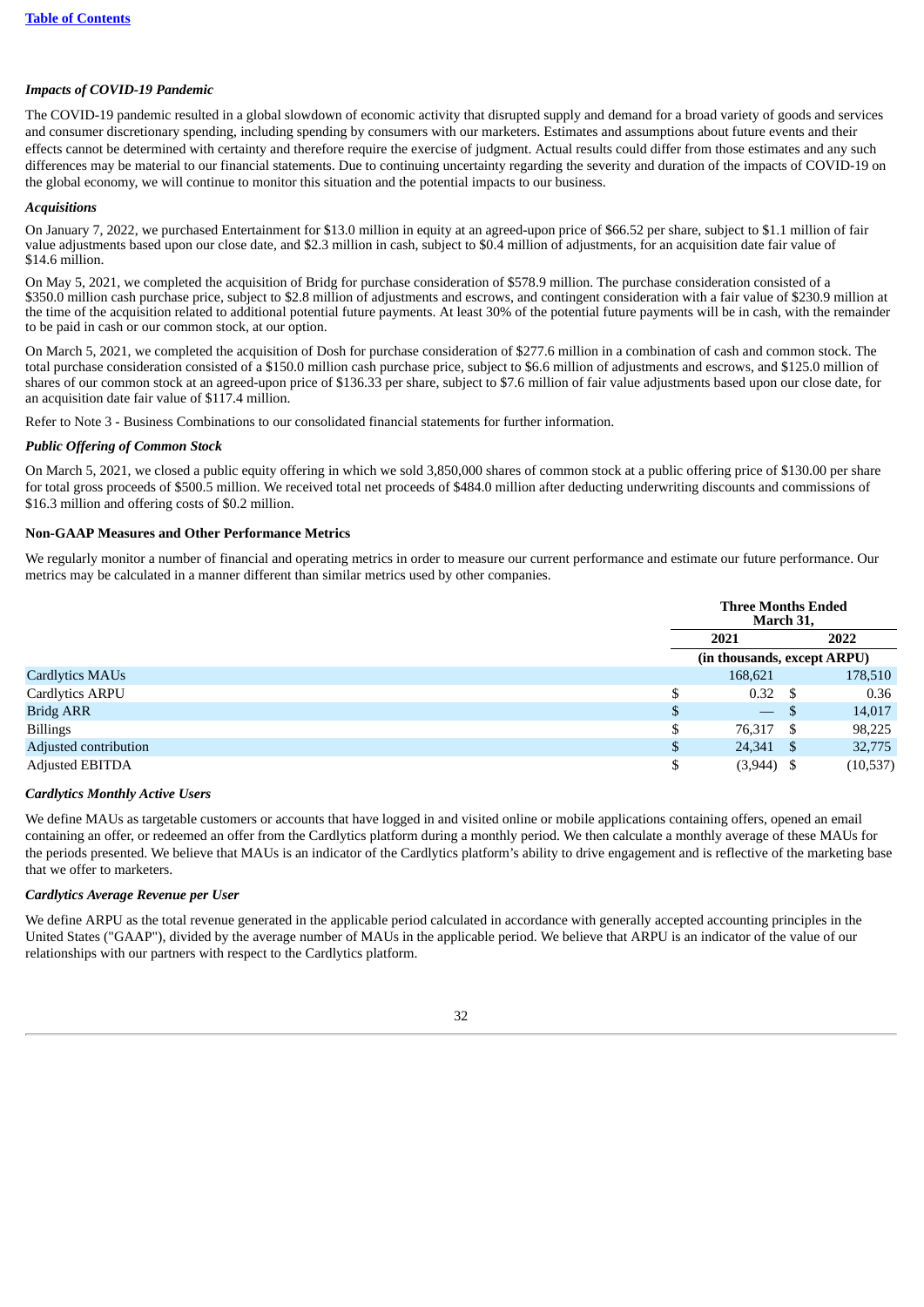# *Bridg Annualized Recurring Revenue*

Consistent with the Bridg merger agreement, we define ARR as the annualized GAAP revenue of the final month in the period presented for the Bridg platform. ARR should not be considered in isolation from, or as an alternative to, revenue prepared in accordance with GAAP. We believe that ARR is an indicator of the Bridg platform's ability to generate future revenue from existing clients.

### *Billings*

Billings represents the gross amount billed to customers and marketers for advertising campaigns in order to generate revenue. Cardlytics platform billings is recognized gross of both Consumer Incentives and Partner Share. Cardlytics platform GAAP revenue is recognized net of Consumer Incentives and gross of Partner Share. Bridg platform billings is the same as Bridg platform GAAP revenue.

We review billings for internal management purposes. We believe that billings provides useful information to investors for period-to-period comparisons of our core business and in understanding and evaluating our results of operations in the same manner as our management and board of directors. Nevertheless, our use of billings has limitations as an analytical tool, and you should not consider it in isolation or as a substitute for analysis of our financial results as reported under GAAP. Other companies, including companies in our industry that have similar business arrangements, may address the impact of Consumer Incentives differently. You should consider billings alongside our other GAAP financial results.

The following table presents a reconciliation of billings to revenue, the most directly comparable GAAP measure, for each of the periods indicated (in thousands):

|                            |                                                                        |  | <b>Three Months Ended</b><br><b>March 31, 2021</b> |  |                                      |                       |        | <b>Three Months Ended</b> |  |        |
|----------------------------|------------------------------------------------------------------------|--|----------------------------------------------------|--|--------------------------------------|-----------------------|--------|---------------------------|--|--------|
|                            | Cardlytics<br><b>Platform</b><br><b>Bridg Platform</b><br>Consolidated |  |                                                    |  | <b>Cardlytics</b><br><b>Platform</b> | <b>Bridg Platform</b> |        | <b>Consolidated</b>       |  |        |
| Revenue                    | 53,230                                                                 |  | $\hspace{0.1mm}-\hspace{0.1mm}$                    |  | 53,230                               |                       | 63,983 | $3,945$ \$                |  | 67,928 |
| Plus:                      |                                                                        |  |                                                    |  |                                      |                       |        |                           |  |        |
| <b>Consumer Incentives</b> | 23,087                                                                 |  |                                                    |  | 23,087                               |                       | 30.297 |                           |  | 30,297 |
| <b>Billings</b>            | 76,317                                                                 |  | $\hspace{0.05cm}$                                  |  | 76,317                               |                       | 94,280 | 3,945                     |  | 98,225 |

# *Adjusted Contribution*

Adjusted contribution measures the degree by which revenue generated from our marketers exceeds the cost to obtain the purchase data and the digital advertising space from our partners. Adjusted contribution demonstrates how incremental marketing spend on our platforms generates incremental amounts to support our sales and marketing, research and development, general and administration and other investments. Adjusted contribution is calculated by taking our total revenue less our Partner Share and other third-party costs exclusive of deferred implementation costs, which is a non-cash cost. Adjusted contribution does not take into account all costs associated with generating revenue from advertising campaigns, including sales and marketing expenses, research and development expenses, general and administrative expenses and other expenses, which we do not take into consideration when making decisions on how to manage our advertising campaigns.

We use adjusted contribution extensively to measure the efficiency of our advertising platform, make decisions to manage advertising campaigns and evaluate our operational performance. Adjusted contribution is also used to determine the vesting of performance-based equity awards and is used to determine the achievement of quarterly and annual bonuses across our entire global employee base, including executives. We view adjusted contribution as an important operating measure of our financial results. We believe that adjusted contribution provides useful information to investors and others in understanding and evaluating our results of operations in the same manner as our management and board of directors. Adjusted contribution should not be considered in isolation from, or as an alternative to, measures prepared in accordance with GAAP. Adjusted contribution should be considered together with other operating and financial performance measures presented in accordance with GAAP. Also, adjusted contribution may not necessarily be comparable to similarly titled measures presented by other companies. Refer to Note 11 - Segments to our condensed consolidated financial statements for further details on our adjusted contribution by segment.

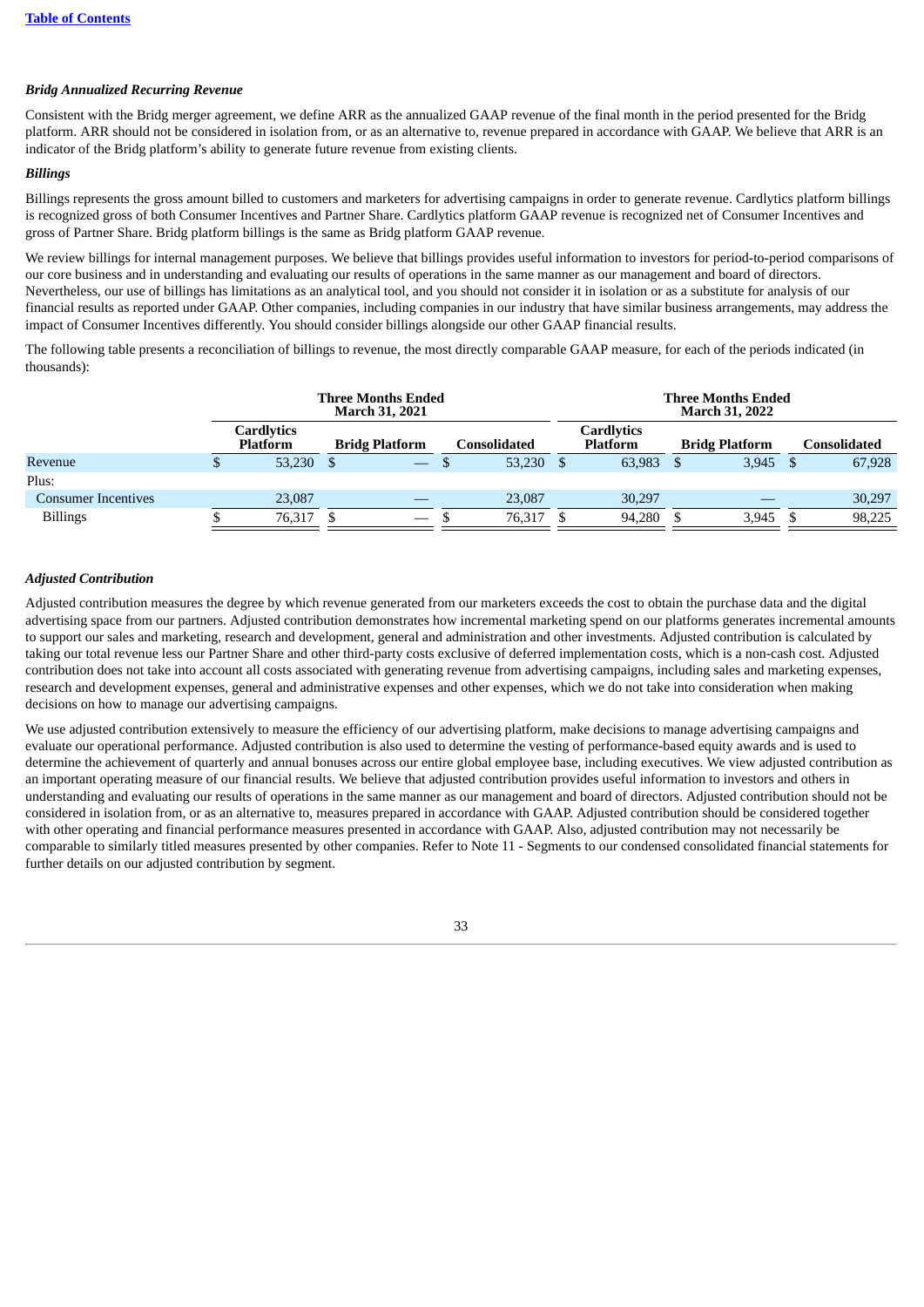The following table presents a reconciliation of adjusted contribution to gross profit, the most directly comparable GAAP measure, for each of the periods indicated (in thousands):

|                                              | <b>Three Months Ended</b><br><b>March 31, 2021</b> |                                      |     |                       |  |                     |     | <b>Three Months Ended</b><br><b>March 31, 2022</b> |                       |            |  |                     |  |  |  |  |
|----------------------------------------------|----------------------------------------------------|--------------------------------------|-----|-----------------------|--|---------------------|-----|----------------------------------------------------|-----------------------|------------|--|---------------------|--|--|--|--|
|                                              |                                                    | <b>Cardlytics</b><br><b>Platform</b> |     | <b>Bridg Platform</b> |  | <b>Consolidated</b> |     | <b>Cardlytics</b><br><b>Platform</b>               | <b>Bridg Platform</b> |            |  | <b>Consolidated</b> |  |  |  |  |
| Revenue                                      | \$                                                 | 53,230                               | -\$ |                       |  | 53,230              | -\$ | 63,983                                             | -S                    | $3,945$ \$ |  | 67,928              |  |  |  |  |
| Minus:                                       |                                                    |                                      |     |                       |  |                     |     |                                                    |                       |            |  |                     |  |  |  |  |
| Partner Share and other third-party<br>costs |                                                    | 29,771                               |     |                       |  | 29,771              |     | 35,027                                             |                       | 126        |  | 35,153              |  |  |  |  |
| Delivery $costs^{(1)}$                       |                                                    | 3,938                                |     |                       |  | 3,938               |     | 4,907                                              |                       | 1,626      |  | 6,533               |  |  |  |  |
| Gross profit                                 |                                                    | 19,521                               |     |                       |  | 19,521              |     | 24.049                                             |                       | 2,193      |  | 26,242              |  |  |  |  |
| Plus:                                        |                                                    |                                      |     |                       |  |                     |     |                                                    |                       |            |  |                     |  |  |  |  |
| Delivery $costs^{(1)}$                       |                                                    | 3,938                                |     |                       |  | 3,938               |     | 4,907                                              |                       | 1,626      |  | 6,533               |  |  |  |  |
| Deferred implementation $costs^{(2)}$        |                                                    | 882                                  |     |                       |  | 882                 |     |                                                    |                       |            |  |                     |  |  |  |  |
| Adjusted contribution                        |                                                    | 24,341                               |     |                       |  | 24,341              | -\$ | 28,956                                             |                       | 3,819      |  | 32,775              |  |  |  |  |

(1) Stock-based compensation expense recognized in consolidated delivery costs totaled \$0.3 million and \$0.6 million for the three months ended March 31, 2021 and 2022, respectively.

(2) Deferred implementation costs is excluded from adjusted Partner Share and other third-party costs as follows (in thousands):

|                                                        |                                      |                       | <b>Three Months Ended</b><br><b>March 31, 2021</b> |              |        | <b>Three Months Ended</b><br><b>March 31, 2022</b> |                               |  |                       |  |              |  |  |
|--------------------------------------------------------|--------------------------------------|-----------------------|----------------------------------------------------|--------------|--------|----------------------------------------------------|-------------------------------|--|-----------------------|--|--------------|--|--|
|                                                        | <b>Cardlytics</b><br><b>Platform</b> | <b>Bridg Platform</b> |                                                    | Consolidated |        |                                                    | <b>Cardlytics</b><br>Platform |  | <b>Bridg Platform</b> |  | Consolidated |  |  |
| Partner Share and other third-party<br><b>COStS</b>    | \$<br>29,771                         | - \$                  |                                                    | - \$         | 29.771 | -S                                                 | 35,027                        |  | 126S                  |  | 35,153       |  |  |
| Minus:                                                 |                                      |                       |                                                    |              |        |                                                    |                               |  |                       |  |              |  |  |
| Deferred implementation costs                          | 882                                  |                       |                                                    |              | 882    |                                                    |                               |  |                       |  |              |  |  |
| Adjusted Partner Share and other third-<br>party costs | 28,889                               |                       |                                                    |              | 28,889 |                                                    | 35.027                        |  | 126                   |  | 35,153       |  |  |

# *Adjusted EBITDA*

Adjusted EBITDA represents our (loss) income before income taxes; interest expense, net; depreciation and amortization expense; stock-based compensation expense; foreign currency gain (loss); deferred implementation costs; restructuring costs, acquisition and integration costs (benefit) and change in fair value of contingent consideration. We do not consider these excluded items to be indicative of our core operating performance. The items that are non-cash include foreign currency (gain) loss, deferred implementation costs, depreciation and amortization expense and stock-based compensation expense. Notably, any impacts related to minimum Partner Share commitments in connection with agreements with certain partners are not added back to net (loss) income in order to calculate adjusted EBITDA. Adjusted EBITDA is a key measure used by management to understand and evaluate our core operating performance and trends and to generate future operating plans, make strategic decisions regarding the allocation of capital and invest in initiatives that are focused on cultivating new markets for our solution. In particular, the exclusion of certain expenses in calculating adjusted EBITDA facilitates comparisons of our operating performance on a period-to-period basis. Adjusted EBITDA is not a measure calculated in accordance with GAAP.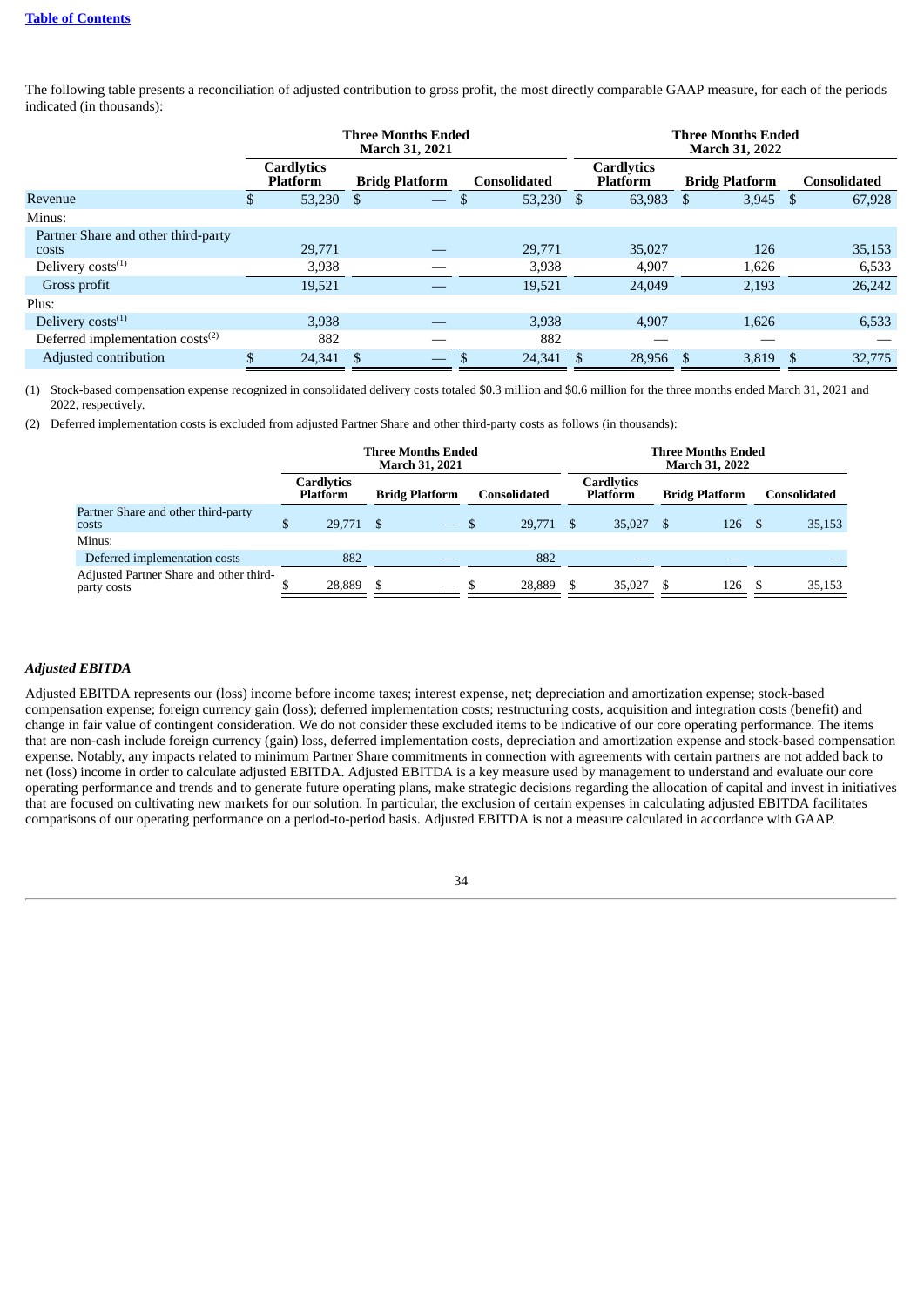We believe that adjusted EBITDA provides useful information to investors and others in understanding and evaluating our operating results in the same manner as our management and board of directors. Nevertheless, use of adjusted EBITDA has limitations as an analytical tool, and you should not consider it in isolation or as a substitute for analysis of our financial results as reported under GAAP. Some of these limitations are: (1) adjusted EBITDA does not reflect changes in, or cash requirements for, our working capital needs; (2) adjusted EBITDA does not reflect the potentially dilutive impact of stock-based compensation and equity instruments issued to our partners; (3) adjusted EBITDA does not reflect tax payments or receipts that may represent a reduction or increase in cash available to us; and (4) other companies, including companies in our industry, may calculate adjusted EBITDA or similarly titled measures differently, which reduces the usefulness of the metric as a comparative measure. Because of these and other limitations, you should consider adjusted EBITDA alongside our net (loss) income and other GAAP financial results.

The following table presents a reconciliation of adjusted EBITDA to net (loss) income, the most directly comparable GAAP measure (in thousands):

|                                                     | <b>Three Months Ended</b><br>March 31, 2021 |     |                       |  |                     |    | Three Months Ended<br><b>March 31, 2022</b> |    |                       |   |                     |  |
|-----------------------------------------------------|---------------------------------------------|-----|-----------------------|--|---------------------|----|---------------------------------------------|----|-----------------------|---|---------------------|--|
|                                                     | <b>Cardlytics</b><br><b>Platform</b>        |     | <b>Bridg Platform</b> |  | <b>Consolidated</b> |    | <b>Cardlytics</b><br><b>Platform</b>        |    | <b>Bridg Platform</b> |   | <b>Consolidated</b> |  |
| Net (loss) income                                   | \$<br>$(24,895)$ \$                         |     |                       |  | $(24,895)$ \$       |    | 32,853                                      | \$ | 185                   |   | 33,038              |  |
| Plus:                                               |                                             |     |                       |  |                     |    |                                             |    |                       |   |                     |  |
| Interest expense, net                               | 3,045                                       |     |                       |  | 3,045               |    | 947                                         |    |                       |   | 947                 |  |
| Depreciation and amortization<br>expense            | 3,065                                       |     |                       |  | 3,065               |    | 7,044                                       |    | 2,827                 |   | 9,871               |  |
| Stock-based compensation<br>expense                 | 7,248                                       |     |                       |  | 7,248               |    | 11,935                                      |    | 1,650                 |   | 13,585              |  |
| Foreign currency (gain) loss                        | (319)                                       |     |                       |  | (319)               |    | 1,671                                       |    |                       |   | 1,671               |  |
| Deferred implementation costs                       | 882                                         |     |                       |  | 882                 |    |                                             |    |                       |   |                     |  |
| Acquisition and integration<br>costs (benefit)      | 7,030                                       |     |                       |  | 7,030               |    | 508                                         |    | (5,107)               |   | (4,599)             |  |
| Change in fair value of<br>contingent consideration |                                             |     |                       |  |                     |    | (65,050)                                    |    |                       |   | (65,050)            |  |
| <b>Adjusted EBITDA</b>                              | (3,944)                                     | -\$ |                       |  | (3,944)             | -S | (10,092)                                    | S  | (445)                 | S | (10, 537)           |  |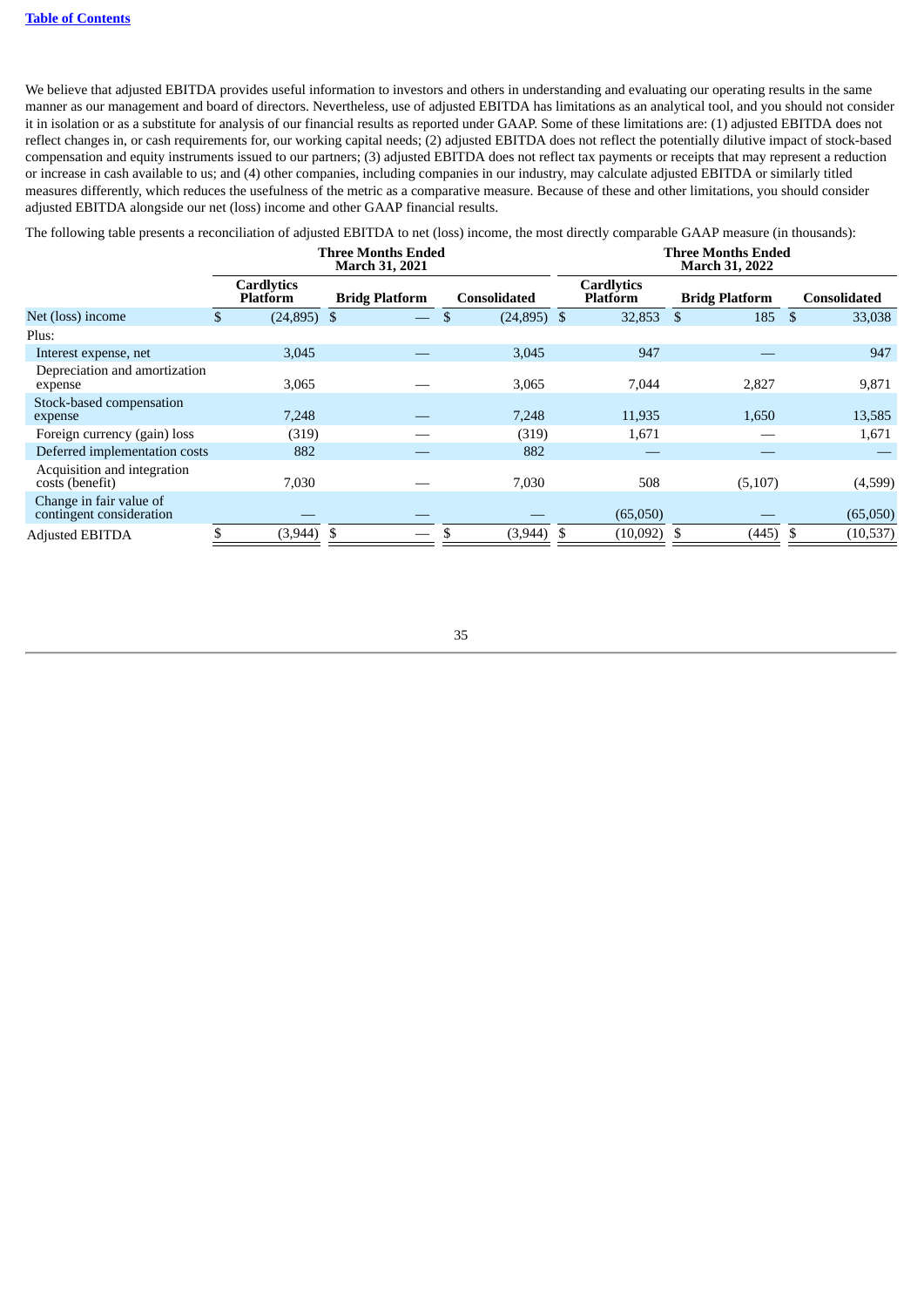# **Results of Operations**

The following table presents our condensed consolidated statements of operations (in thousands):

|                                                  |                     | <b>Three Months Ended</b><br>March 31, |
|--------------------------------------------------|---------------------|----------------------------------------|
|                                                  | 2021                | 2022                                   |
| Revenue                                          | 53,230 \$<br>\$     | 67,928                                 |
| Costs and expenses:                              |                     |                                        |
| Partner Share and other third-party costs        | 29,771              | 35,153                                 |
| Delivery costs                                   | 3,938               | 6,533                                  |
| Sales and marketing expense                      | 13,202              | 17,648                                 |
| Research and development expense                 | 6,218               | 12,291                                 |
| General and administrative expense               | 12,175              | 20,425                                 |
| Acquisition and integration costs (benefit)      | 7,030               | (4,599)                                |
| Change in fair value of contingent consideration |                     | (65,050)                               |
| Depreciation and amortization expense            | 3,065               | 9,871                                  |
| Total costs and expenses                         | 75,399              | 32,272                                 |
| Operating (loss) income                          | (22, 169)           | 35,656                                 |
| Other (expense) income:                          |                     |                                        |
| Interest expense, net                            | (3,045)             | (947)                                  |
| Foreign currency gain (loss)                     | 319                 | (1,671)                                |
| Total other expense                              | (2,726)             | (2,618)                                |
| (Loss) income before income taxes                | (24, 895)           | 33,038                                 |
| Net (loss) income                                | \$<br>$(24,895)$ \$ | 33,038                                 |

## **Comparison of Three Months Ended March 31, 2021 and 2022**

*Revenue*

|                     | Three Months Ended March 31, |  |        |  | <b>Change</b> |      |  |  |  |  |
|---------------------|------------------------------|--|--------|--|---------------|------|--|--|--|--|
|                     | 2021                         |  | 2022   |  |               | %    |  |  |  |  |
|                     | (dollars in thousands)       |  |        |  |               |      |  |  |  |  |
| <b>Billings</b>     | 76,317                       |  | 98,225 |  | 21,908        | 29 % |  |  |  |  |
| Consumer Incentives | 23.087                       |  | 30.297 |  | 7,210         | 31   |  |  |  |  |
| Revenue             | 53.230                       |  | 67,928 |  | 14.698        | 28 % |  |  |  |  |
| % of billings       | 70 %                         |  | 69 %   |  |               |      |  |  |  |  |

The \$14.7 million increase in revenue during the three months ended March 31, 2022 compared to the three months ended March 31, 2021 was comprised of a \$21.9 million increase in billings, offset by a \$7.2 million increase in Consumer Incentives. The billings increase was comprised of \$18.5 million increase in sales to existing marketers and \$3.4 million in sales to new marketers in 2022. Consumer Incentives grew at a lower rate than billings during the three months ended March 31, 2022 compared to the three months ended March 31, 2021 primarily as a result of changes in advertiser mix.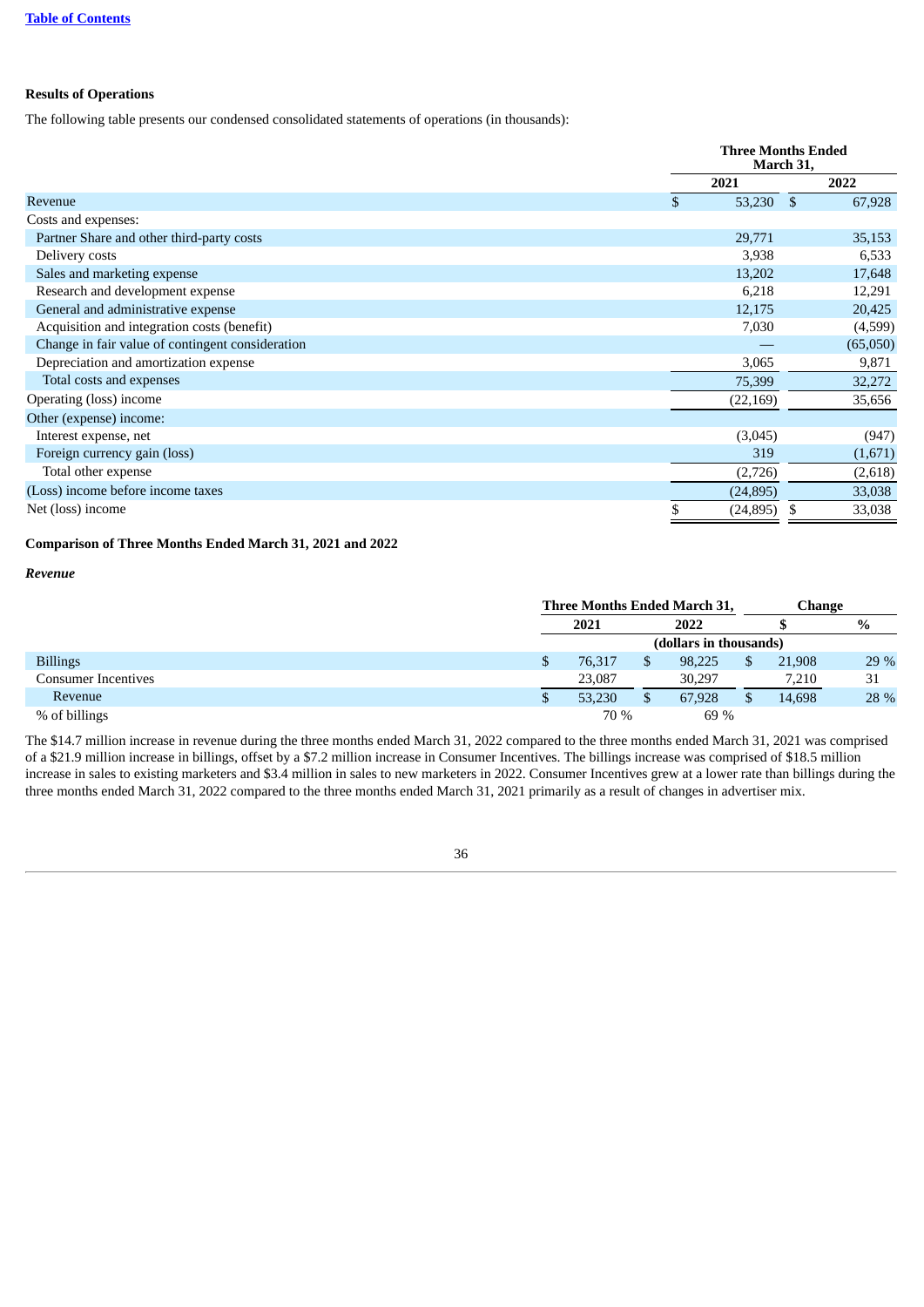## *Costs and Expenses*

*Partner Share and Other Third-Party Costs*

|                                                    | Three Months Ended March 31, |  |        |  | Change |           |  |  |  |
|----------------------------------------------------|------------------------------|--|--------|--|--------|-----------|--|--|--|
|                                                    | 2021                         |  | 2022   |  |        | $\%$      |  |  |  |
|                                                    | (dollars in thousands)       |  |        |  |        |           |  |  |  |
| Partner Share and other third-party costs:         |                              |  |        |  |        |           |  |  |  |
| Adjusted Partner Share and other third-party costs | \$<br>28,889                 |  | 35.153 |  | 6.264  | 22 %      |  |  |  |
| Deferred implementation costs                      | 882                          |  |        |  | (882)  | $(100)\%$ |  |  |  |
| Total Partner Share and other third-party costs    | 29.771                       |  | 35.153 |  | 5.382  | 18 %      |  |  |  |
| % of revenue                                       | 56 $%$                       |  | $52\%$ |  |        |           |  |  |  |

Adjusted Partner Share and other third-party costs increased by \$6.3 million during the three months ended March 31, 2022 compared to the three months ended March 31, 2021 primarily due to increased revenue from sales of the Cardlytics platform and was offset by an increase in Consumer Incentives funded by partners through a reduction in Partner Share. Deferred implementation costs decreased by \$0.9 million during the three months ended March 31, 2022 compared to the three months ended March 31, 2021 due to the end of the useful lives of certain platform enhancements.

#### *Delivery Costs*

|  | Three Months Ended March 31, |  |                        | Change |      |  |
|--|------------------------------|--|------------------------|--------|------|--|
|  | 2021                         |  | 2022                   |        | $\%$ |  |
|  |                              |  | (dollars in thousands) |        |      |  |
|  | 3.938                        |  | 6.533                  | 2.595  | 66 % |  |
|  | $7\%$                        |  | $10\%$                 |        |      |  |

Delivery costs increased by \$2.6 million during the three months ended March 31, 2022 compared to the three months ended March 31, 2021, primarily due to a \$1.5 million increase of costs from our acquired businesses, a \$0.4 million increase in personnel costs associated with headcount, a \$0.4 million increase in costs associated with hosting the Cardlytics platform for certain partners and a \$0.3 million increase in stock-based compensation expense.

## *Sales and Marketing Expense*

|                             | Three Months Ended March 31, |  |                        | $\cap$ hange |      |  |
|-----------------------------|------------------------------|--|------------------------|--------------|------|--|
|                             | 2021                         |  | 2022                   |              | $\%$ |  |
|                             |                              |  | (dollars in thousands) |              |      |  |
| Sales and marketing expense | 13.202                       |  | 17.648                 | \$<br>4.446  | 34 % |  |
| % of revenue                | 25%                          |  | 26 %                   |              |      |  |

Sales and marketing expense increased by \$4.4 million during the three months ended March 31, 2022 compared to the three months ended March 31, 2021 primarily due a \$2.1 million increase of costs from our acquired businesses, inclusive of \$0.7 million of stock-based compensation for employees of our acquired businesses. The remaining increase relates to a \$0.8 million increase in personnel costs associated with additional headcount, a \$0.6 million increase in stock-based compensation expense, a \$0.3 million increase in marketing expense, a \$0.3 million increase in travel expense, a \$0.2 million increase in personnel training expense and a \$0.1 million increase in software licenses.

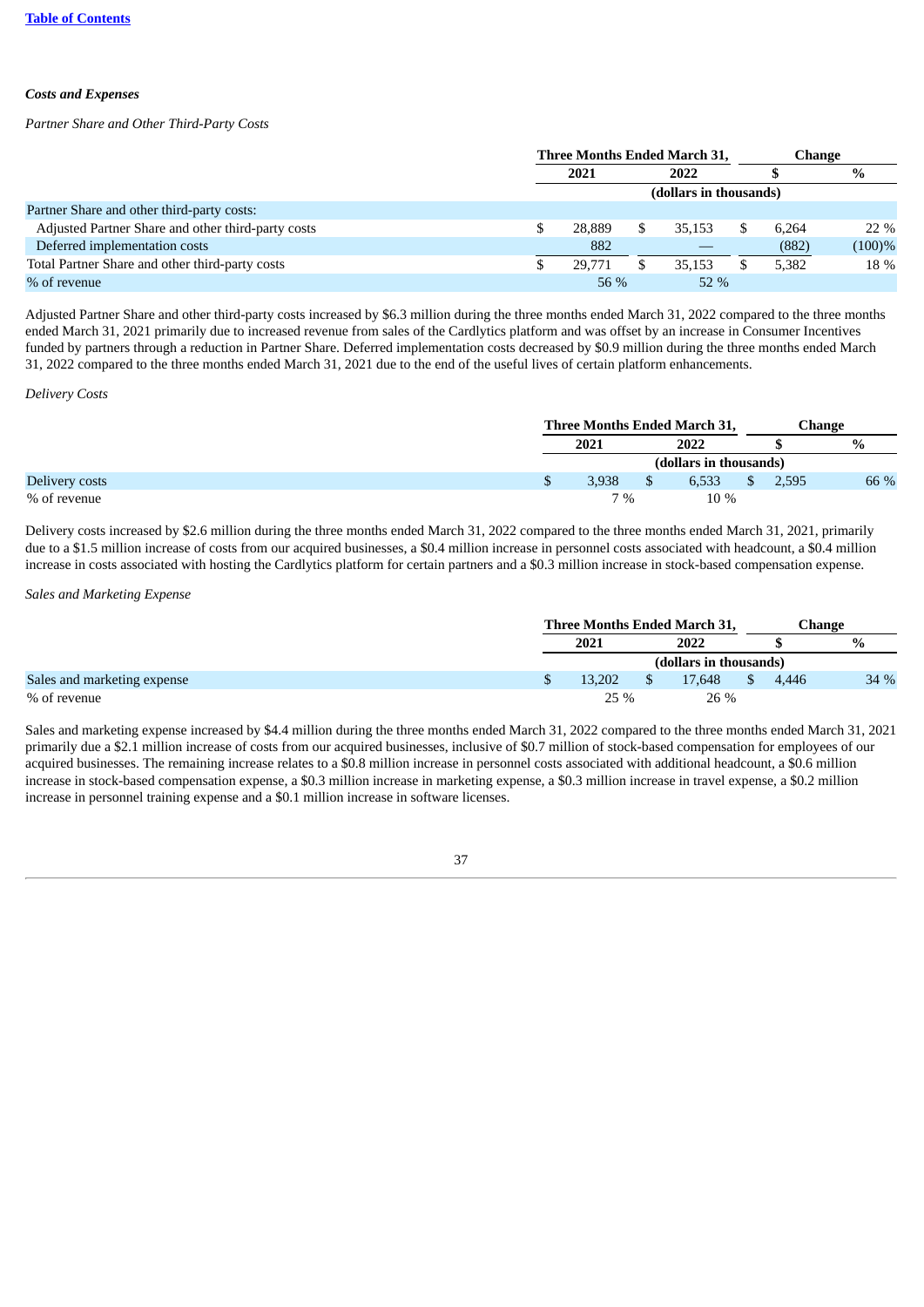## *Research and Development Expense*

|                                  | Three Months Ended March 31, |  |                        | Change |      |  |
|----------------------------------|------------------------------|--|------------------------|--------|------|--|
|                                  | 2021                         |  | 2022                   |        | $\%$ |  |
|                                  |                              |  | (dollars in thousands) |        |      |  |
| Research and development expense | 6.218                        |  | 12.291                 | 6.073  | 98 % |  |
| % of revenue                     | $12\%$                       |  | 18 %                   |        |      |  |

Research and development expense increased by \$6.1 million during the three months ended March 31, 2022 compared to the three months ended March 31, 2021 primarily due a \$3.5 million increase in personnel costs due to additional headcount, a \$1.7 million increase in stock-based compensation expense, a \$0.8 million increase of costs from our acquired businesses, inclusive of \$0.1 million of stock-based compensation for employees of our acquired businesses and a \$0.4 million increase in software licenses, partially offset by a \$0.3 million decrease in professional fees.

*General and Administrative Expense*

|                                    | Three Months Ended March 31, |  |                        | Change |      |  |
|------------------------------------|------------------------------|--|------------------------|--------|------|--|
|                                    | 2022<br>2021                 |  |                        |        | %    |  |
|                                    |                              |  | (dollars in thousands) |        |      |  |
| General and administrative expense | 12.175                       |  | 20,425                 | 8.250  | 68 % |  |
| % of revenue                       | 23 %                         |  | 30%                    |        |      |  |

General and administrative expense increased by \$8.3 million during the three months ended March 31, 2022 compared to the three months ended March 31, 2021 primarily due to a \$2.5 million increase of costs from our acquired businesses, inclusive of \$0.6 million of stock-based compensation for employees of our acquired businesses. The remaining increase relates to a \$2.5 million increase in stock-based compensation expense, a \$1.2 million increase in personnel costs associated with additional headcount, a \$1.1 million increase in professional fees, a \$0.7 million increase in software licensing cost, a \$0.2 million increase related to events and a \$0.1 million increase related to travel costs.

#### *Stock-based Compensation Expense*

The following table summarizes the allocation of stock-based compensation in the condensed consolidated statements of operations (in thousands):

|                                        |   | Three Months Ended March 31, |  |        |  | Change |      |  |
|----------------------------------------|---|------------------------------|--|--------|--|--------|------|--|
|                                        |   | 2021                         |  | 2022   |  |        | $\%$ |  |
| Delivery costs                         | S | 309                          |  | 582    |  | 273    | 88 % |  |
| Sales and marketing expense            |   | 2.432                        |  | 3.704  |  | 1,272  | 52   |  |
| Research and development expense       |   | 1,514                        |  | 3.204  |  | 1,690  | 112  |  |
| General and administrative expense     |   | 2.993                        |  | 6.095  |  | 3,102  | 104  |  |
| Total stock-based compensation expense | Φ | 7.248                        |  | 13,585 |  | 6,337  | 87 % |  |
| % of revenue                           |   | 32 %                         |  | 20 %   |  |        |      |  |

Stock-based compensation expense increased by \$6.3 million during the three months ended March 31, 2022 compared to the three months ended March 31, 2021 primarily due to \$6.1 million expense related to our assumption of unvested options from our acquired businesses and RSU and PSU grants to employees of our acquired businesses, a \$1.7 million increase related to our 2021 PSUs and other RSUs granted in April 2021, partially offset by a \$2.5 million decrease of stock-based compensation for bonus and commissions in lieu of cash incentive compensation.

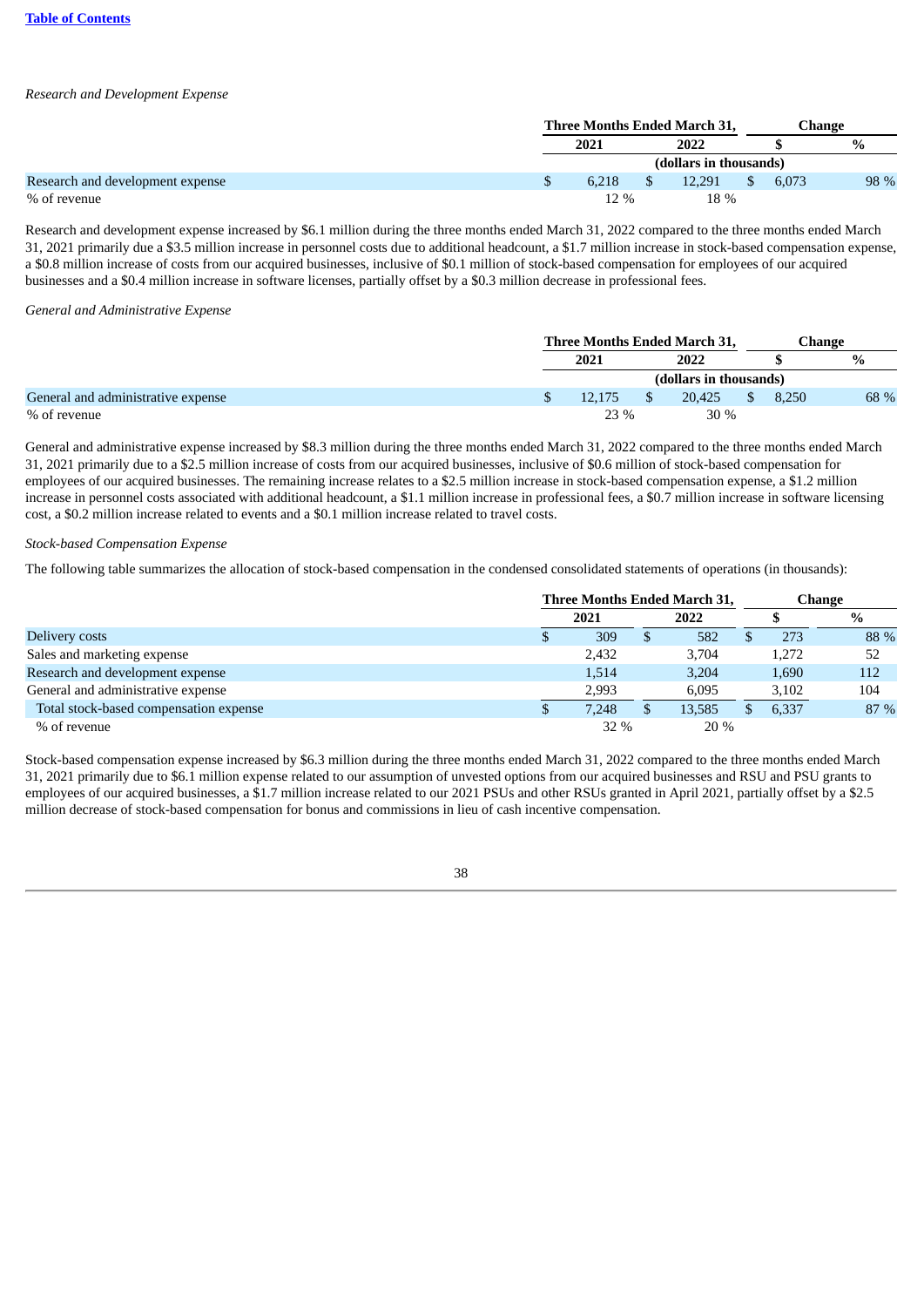#### *Acquisition and integration costs (benefit)*

|                                             | Three Months Ended March 31, |                        | Change   |       |  |  |  |  |  |
|---------------------------------------------|------------------------------|------------------------|----------|-------|--|--|--|--|--|
|                                             | 2021                         | 2022                   |          | %     |  |  |  |  |  |
|                                             |                              | (dollars in thousands) |          |       |  |  |  |  |  |
| Acquisition and integration costs (benefit) | 7.030                        | (4.599)                | (11.629) | (165) |  |  |  |  |  |
| % of revenue                                | 13 %                         | (7)%                   |          |       |  |  |  |  |  |

During the three months ended March 31, 2021 we recognized \$7.0 million of expense primarily due to the acquisitions of Dosh and Bridg. During the three months ended March 31, 2022 we recognized a \$4.6 million benefit primarily due to a reduction in our estimated broker fee related to the contingent consideration for the Bridg acquisition, partially offset by costs incurred by the acquisition of Entertainment. Refer to Note 3 - Business Combinations to our condensed consolidated financial statements for additional information regarding these acquisitions.

*Change in fair value of contingent consideration*

|                                                  | <b>Three Months Ended March 31.</b> |  |                        | Change   |      |  |
|--------------------------------------------------|-------------------------------------|--|------------------------|----------|------|--|
|                                                  | 2021                                |  | 2022                   |          | $\%$ |  |
|                                                  |                                     |  | (dollars in thousands) |          |      |  |
| Change in fair value of contingent consideration |                                     |  | (65.050)               | (65.050) | n/a  |  |
| % of revenue                                     | $-$ %                               |  | $(96)$ %               |          |      |  |

During the three months ended March 31, 2022, we recognized \$65.1 million in the fair value of contingent consideration related to our acquisition of Bridg. Refer to Note 8—Fair Value Measurement to our condensed consolidated financial statements for additional information regarding the contingent consideration.

*Depreciation and Amortization Expense*

|                                       | Three Months Ended March 31, |  |                        | Change |       |  |
|---------------------------------------|------------------------------|--|------------------------|--------|-------|--|
|                                       | 2021                         |  | 2022                   |        | $\%$  |  |
|                                       |                              |  | (dollars in thousands) |        |       |  |
| Depreciation and amortization expense | 3.065                        |  | 9.871                  | 6.806  | 222 % |  |
| % of revenue                          | 6 %                          |  | 15 %                   |        |       |  |

Depreciation and amortization expense increased \$6.8 million during the three months ended March 31, 2022 compared to the three months ended March 31, 2021, driven by the increase of amortization of intangible assets related to the Dosh, Bridg and Entertainment acquisitions.

#### *Interest Expense, Net*

|                  | <b>Three Months Ended March</b><br>31, |  |         |    | Change |       |  |  |  |  |
|------------------|----------------------------------------|--|---------|----|--------|-------|--|--|--|--|
|                  | 2021                                   |  | 2022    |    |        | $\%$  |  |  |  |  |
|                  | (dollars in thousands)                 |  |         |    |        |       |  |  |  |  |
| Interest expense | (3, 135)                               |  | (996)   | \$ | 2,139  | (68)% |  |  |  |  |
| Interest income  | 90                                     |  | 49      |    | (41)   | (46)% |  |  |  |  |
| Interest expense | (3,045)                                |  | (947)   |    | 2,098  | (69)% |  |  |  |  |
| % of revenue     | $(6)$ %                                |  | $(1)\%$ |    |        |       |  |  |  |  |

Interest expense decreased by \$2.1 million during the three months ended March 31, 2022 compared to the three months ended March 31, 2021, driven by reduced amortization of debt discount reflected as interest expense related to the Notes upon the adoption of ASU 2020-06 on January 1, 2022.

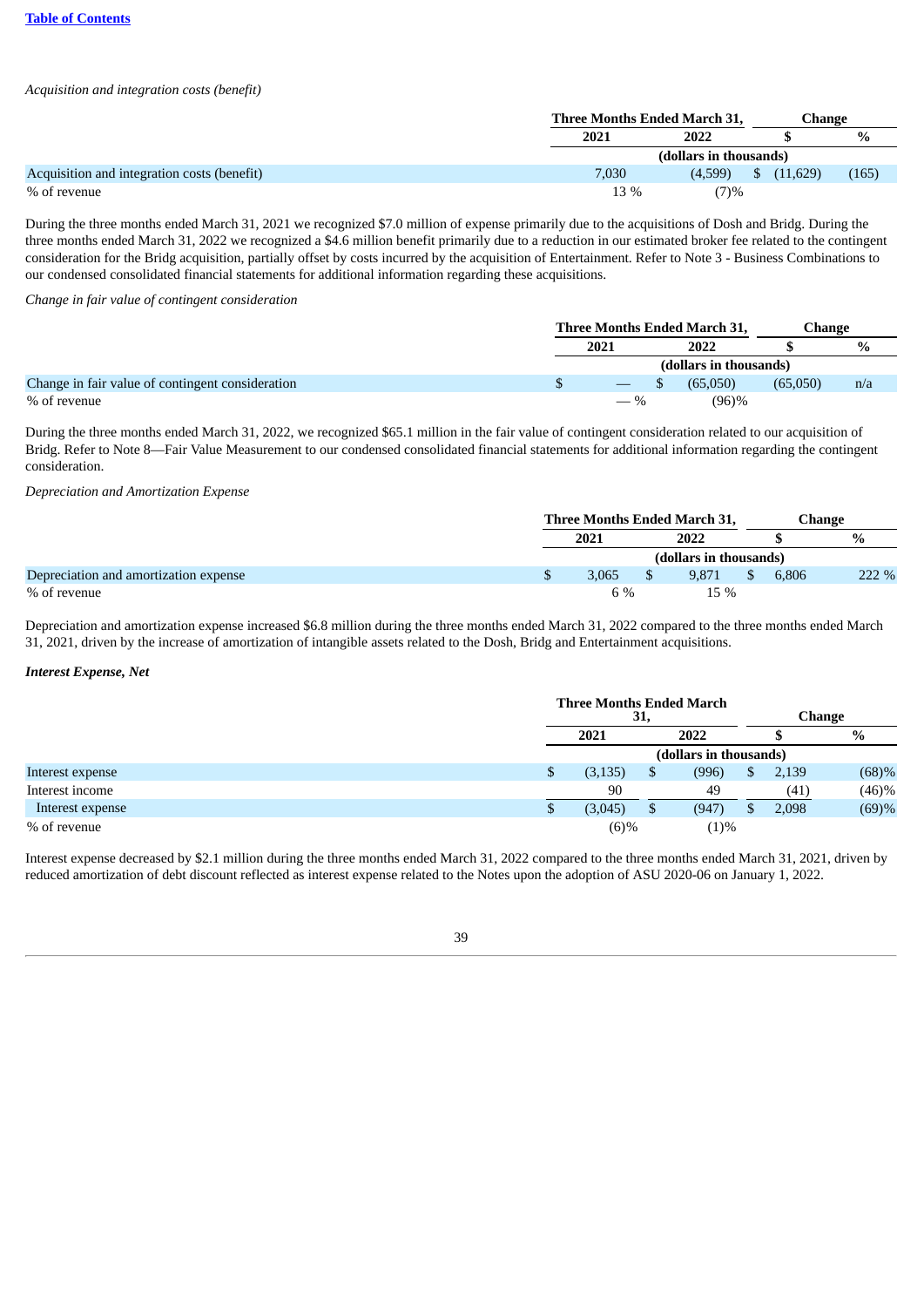# *Foreign Currency Gain (Loss)*

|                              | Three Months Ended March 31, |  |         |  | Change  |      |  |
|------------------------------|------------------------------|--|---------|--|---------|------|--|
|                              | 2021                         |  | 2022    |  |         | $\%$ |  |
|                              | (dollars in thousands)       |  |         |  |         |      |  |
| Foreign currency gain (loss) | 319                          |  | (1.671) |  | (1,990) | n/a  |  |
| % of revenue                 | $\frac{9}{6}$                |  | $(2)\%$ |  |         |      |  |

Foreign currency gain (loss) deteriorated by \$2.0 million during the three months ended March 31, 2022 compared to the three months ended March 31, 2021 primarily due to a decrease in the value of the British pound relative to the U.S. dollar.

## **Liquidity and Capital Resources**

The following table summarizes our cash and cash equivalents, accounts receivable, working capital and unused available borrowings (in thousands):

|                                              | <b>December 31, 2021</b> | <b>March 31, 2022</b> |         |  |
|----------------------------------------------|--------------------------|-----------------------|---------|--|
| Cash and cash equivalents                    | 233,467                  |                       | 208,293 |  |
| Restricted cash                              | 95                       |                       | 92      |  |
| Working capital $(1)$                        | 31,375                   |                       | 72,655  |  |
| Accounts receivable and contract assets, net | 111.085                  |                       | 96,529  |  |
| Unused available borrowings                  | 50,000                   |                       | 50,000  |  |

(1) We define working capital as current assets less current liabilities. See our consolidated financial statements for further details regarding our current assets and current liabilities.

Our cash and cash equivalents are available for working capital purposes. We do not enter into investments for trading purposes, and our investment policy is to invest any excess cash in short-term, highly liquid investments that limit the risk of principal loss. Currently, a significant portion of our cash and cash equivalents are held in money market accounts and fully FDIC-insured demand deposit accounts. As of March 31, 2022, our demand deposit accounts earned up to a 0.50% annual rate of interest. As of March 31, 2022, \$3.0 million of our cash and cash equivalents were in the United Kingdom. While our investment in Cardlytics UK Limited is not considered indefinitely invested, we do not plan to repatriate these funds.

Through March 31, 2022, we have incurred accumulated net losses of \$478.3 million since inception, including net loss of \$24.9 million for the three months ended March 31, 2021. While we recorded a net income of \$33.0 million for the three months ended March 31, 2022, we expect to incur additional operating losses as we continue our efforts to grow our business. We have historically financed our operations and capital expenditures through convertible note financings, private placements of preferred stock, public offerings of our common stock, lines of credit, term loans and convertible senior notes. Through March 31, 2022, we have received net proceeds of \$222.7 million from the issuance of convertible senior notes, net proceeds of \$196.2 million from the issuance of preferred stock and convertible promissory notes and net proceeds of \$611.1 million from public equity offerings.

On May 5, 2021, we completed the acquisition of Bridg. As a part of this acquisition, we have agreed to make a First Anniversary Payment equal to 20 times the ARR based on the month preceding the anniversary, less \$12.5 million, and a Second Anniversary Payment equal to 15 times the ARR for customers as of the first anniversary based on the month preceding the second anniversary, less the prior ARR at the first anniversary. The Second Anniversary Payment is subject to a specified cap. We have agreed to pay at least 30% of the First Anniversary Payment and the Second Anniversary Payment in cash, with the remainder to be paid in cash or our common stock, at our option.

Our other future capital requirements will depend on many factors, including our growth rate, the timing and extent of spending to support research and development efforts, our merger and acquisition efforts, the continued expansion of sales and marketing activities, the enhancement of our platforms, the introduction of new solutions, the continued market acceptance of our solutions and the extent of the impact of COVID-19 on our operational and financial performance. We expect to continue to incur operating losses for the foreseeable future and may require additional capital resources to continue to grow our business. We believe that current cash and cash equivalents will be sufficient to fund our operations and capital requirements for at least the next 12 months following the date our consolidated financial statements were issued. However, if our access to capital is restricted or our borrowing costs increase, our operations and financial condition could be materially and adversely impacted. In the event that additional financing is required from outside sources, we may not be able to raise such financing on terms acceptable to us or at all.

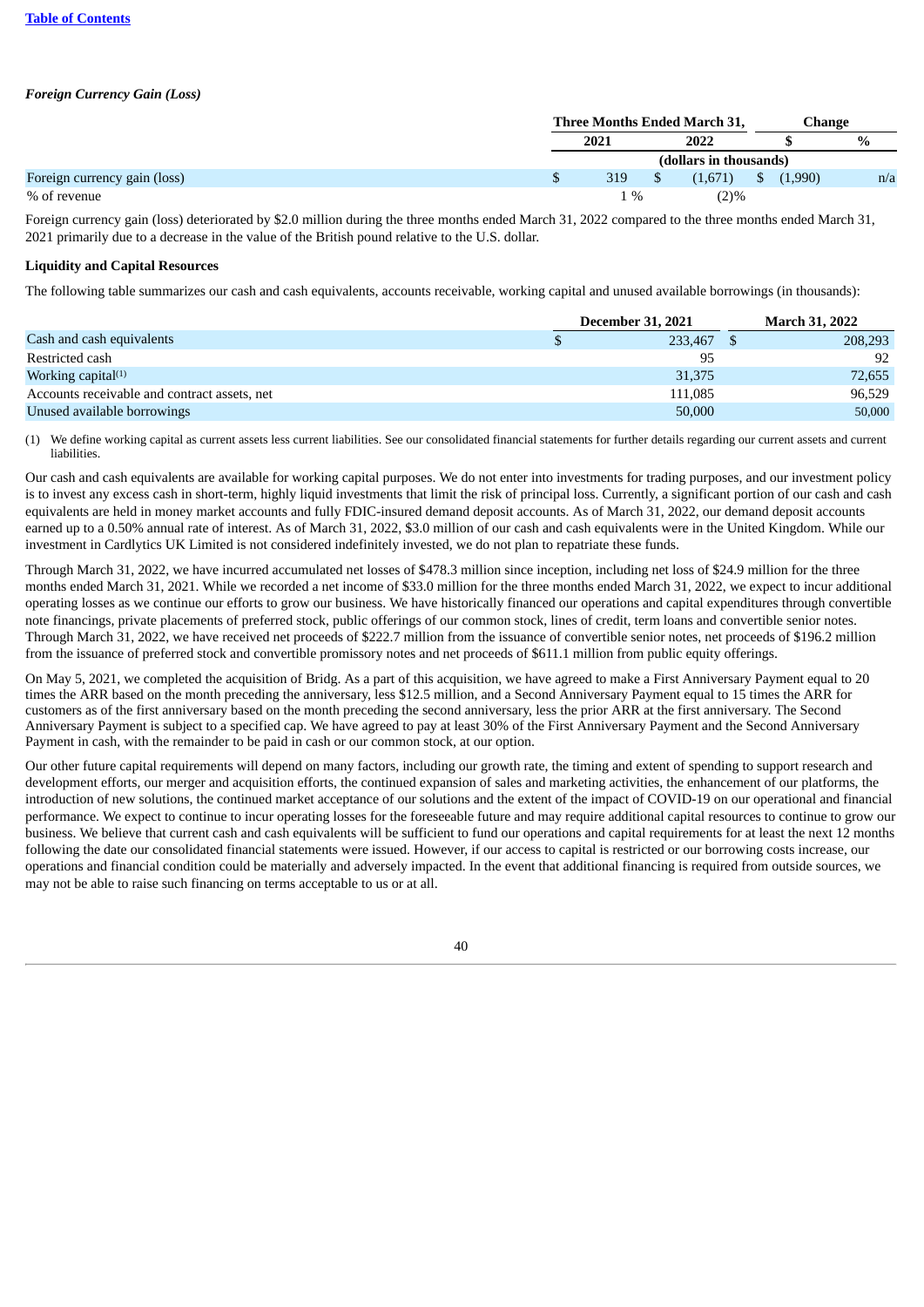# *Sources of Material Cash Requirements*

In March 2022, we entered into a cloud hosting arrangement guaranteeing an aggregate spend of \$7.2 million over the first twelve months of the arrangement. Besides this arrangement, there were no material changes outside of the ordinary course of business in our material cash requirements for the three months ended March 31, 2022 from the material cash requirements disclosed in "Management's Discussion and Analysis of Financial Condition and Results of Operations" set forth in our Annual Report on Form 10-K.

# *Sources of Funds*

# *Proceeds from Issuance of Common Stock*

On March 5, 2021, we closed a public equity offering in which we sold 3,850,000 shares of common stock at a public offering price of \$130.00 per share. We received total net proceeds of \$484.0 million after deducting underwriting discounts and commissions of \$16.3 million and offering costs of \$0.2 million.

# *2020 Convertible Senior Notes*

In September 2020, we issued convertible senior notes with an aggregate principal amount of \$230.0 million bearing an interest rate of 1.00% due in 2025 (the "Notes"). The net proceeds from this offering were \$222.7 million, after deducting the initial purchasers' discounts and commissions and the estimated offering expenses payable by us. We used \$26.5 million of the net proceeds to pay the cost of capped call transactions. We intend to use the remainder of the net proceeds for working capital or other general corporate purposes, which may include potential acquisitions and strategic transactions.

# *2018 Loan Facility*

In April 2022, we amended our loan facility with Pacific Western Bank (the "2018 Loan Facility") to increase the capacity of our asset-backed revolving line of credit (the "2018 Line of Credit") from \$50.0 million to \$60.0 million upon the completion of the bank's audit and an option to increase to \$75.0 million upon syndication. This amendment also extended the maturity date of the 2018 Loan Facility from December 31, 2022 to April 29, 2024. As part of this amendment, the former cash covenant, as described below, was removed and was replaced with a requirement to maintain a minimum level of adjusted contribution and a \$25.0 million adjusted cash minimum.

In December 2020, we amended our loan facility with Pacific Western Bank ("2018 Loan Facility") to increase the capacity of our asset-backed revolving line of credit ("2018 Line of Credit") from \$40.0 million to \$50.0 million. This amendment also extended the maturity date of the 2018 Loan Facility from May 14, 2021 to December 31, 2022. Effective with the December 2020 amendment, we are required to maintain a cash to funded senior debt ratio under the 2018 Line of Credit of 1.25:1.00.

We have made no borrowings or repayments on the 2018 Line of Credit during the three months ended March 31, 2022. As of March 31, 2022, we had no outstanding borrowings on our 2018 Line of Credit and had \$50.0 million of unused borrowings available. Under the terms of the 2018 Line of Credit, we are able to borrow up to the lesser of \$50.0 million or 85% of the amount of our eligible accounts receivable. Interest on advances bears an interest rate equal to the prime rate minus 0.50%, or 3.00% as of March 31, 2022. In addition, we are required to pay an unused line fee of 0.15% per annum on the average daily unused amount of the \$50.0 million revolving commitment. We believe that we were in compliance with all financial covenants as of March 31, 2022.

## *Uses of Funds*

Our collection cycles can vary from period to period based on the payment practices of our marketers and their agencies. We are generally obligated to pay Consumer Incentives with respect to the Cardlytics platform between one and three months following redemption, regardless of whether we have collected payment from a marketer or its agency. We are generally obligated to pay Partner Share either three months following marketer billings, regardless of whether we have collected payment from a marketer or its agency, or by the end of the month following our collection of payment from the applicable marketer or its agency. As a result, timing of cash receipts from our marketers can significantly impact our operating cash flows for any period. Further, the timing of payment of commitments and implementation fees to our partners may also result in variability of our operating cash flows for any period.

Our operating cash flows also vary from quarter to quarter due to the seasonal nature of our marketers' advertising spending. Many marketers tend to devote a significant portion of their marketing budgets to the fourth quarter of the calendar year to coincide with consumer holiday spending and reduce marketing spend in the first quarter of the calendar year. Any lag between the timing of our payment of Consumer Incentives and our receipt of payment from marketers and their agencies can exacerbate our need for working capital during the first quarter of the calendar year.

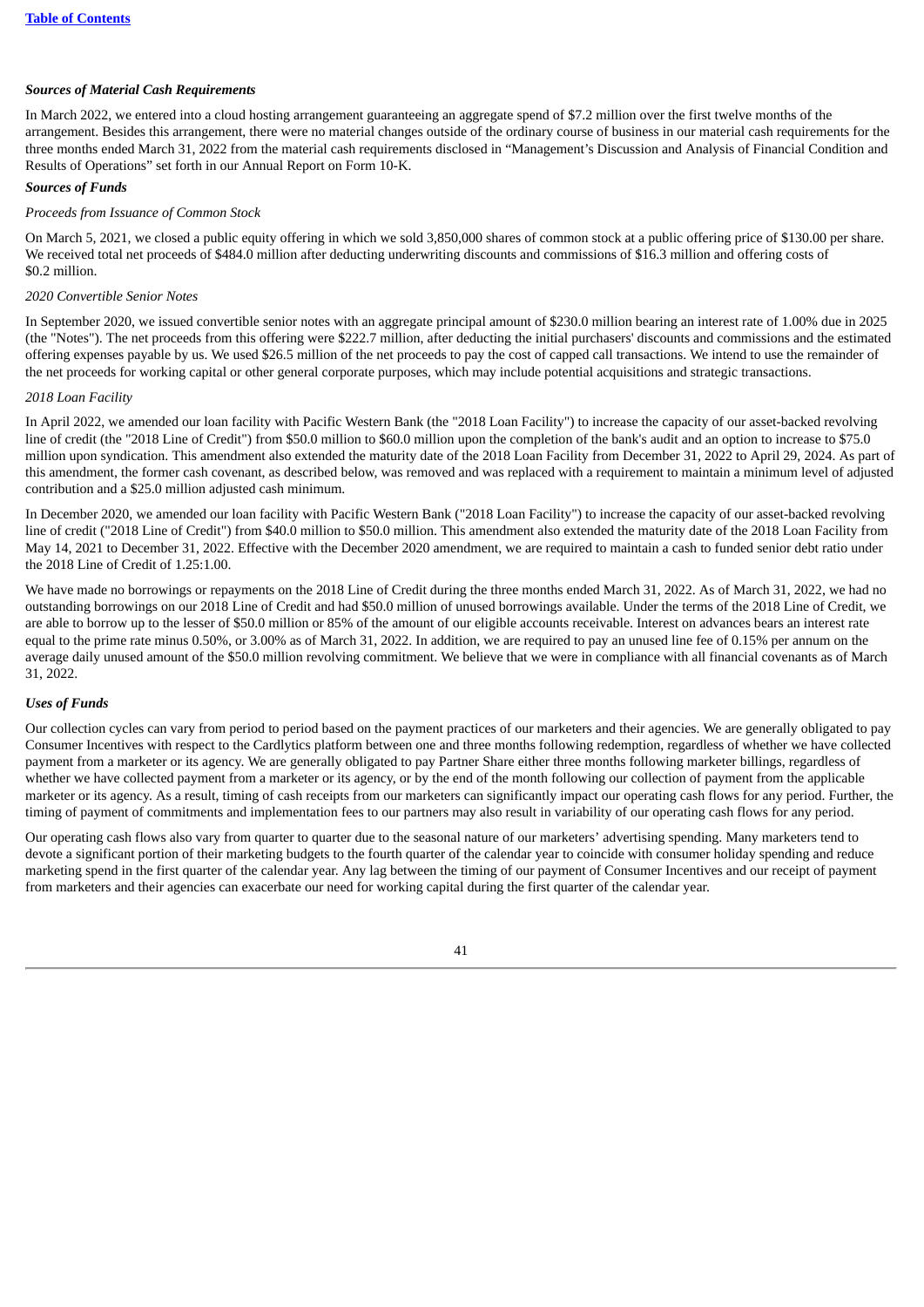The following table summarizes our cash flows for the periods presented (in thousands):

|                                                                        | <b>Three Months Ended</b><br>March 31, |            |  |           |  |
|------------------------------------------------------------------------|----------------------------------------|------------|--|-----------|--|
|                                                                        | 2021                                   |            |  | 2022      |  |
| Cash, cash equivalents and restricted cash — Beginning of period       |                                        | 293.349 \$ |  | 233,562   |  |
| Net cash used in operating activities                                  |                                        | (12,532)   |  | (19, 691) |  |
| Net cash used in investing activities                                  |                                        | (151,962)  |  | (5,034)   |  |
| Net cash received from financing activities                            |                                        | 484,665    |  | 182       |  |
| Effect of exchange rates on cash, cash equivalents and restricted cash |                                        | 139        |  | (634)     |  |
| Cash, cash equivalents and restricted cash — End of period             |                                        | 613.659    |  | 208,385   |  |

## *Operating Activities*

Cash used in operating activities is primarily driven by our changes in working capital and for the three months ended March 31, 2021, our operating loss. We expect that we will continue to use cash in operating activities in 2022 as we invest in our business.

Operating activities used \$19.7 million of cash during the three months ended March 31, 2022, which reflected our net income of \$33.0 million, which included \$27.3 million of non-cash charges offset by a \$65.1 million change in estimated contingent consideration, and a \$15.0 million change in our net operating assets and liabilities. The non-cash charges primarily related to stock-based compensation expense, depreciation and amortization expense, amortization of right–of–use assets, deferred implementation costs and credit losses expense. The change in our net operating assets and liabilities was primarily due to a \$11.6 million decrease in other accrued expenses, a \$9.6 million decrease in Partner Share liability and a \$7.5 million decrease in our Consumer Incentive liability, partially offset by a \$15.3 million decrease in accounts receivable. These fluctuations are primarily driven by the quarterly seasonality of our business.

Operating activities used \$12.5 million of cash during the three months ended March 31, 2021, which reflected our net loss of \$24.9 million and a \$3.3 million change in our net operating assets and liabilities, partially offset by \$15.7 million of non-cash charges. The non-cash charges primarily related to stock-based compensation expense, depreciation and amortization expense, amortization of right–of–use assets, deferred implementation costs and credit losses expense. The change in our net operating assets and liabilities was primarily due to a \$7.9 million decrease in accounts receivable, partially offset by a \$6.7 million decrease in Partner Share liability and a \$4.1 million decrease in our Consumer Incentive liability. These decreases were primarily a result of significantly lower sales during the first quarter of 2021, primarily caused by seasonality, compared to the fourth quarter of 2020.

### *Investing Activities*

Our cash flows from investing activities are primarily driven by our investments in, and purchases of, property and equipment and costs to develop internal-use software. We expect that we will continue to use cash for investing activities in 2022 as we continue to invest in and grow our business.

Investing activities used \$152.0 million and \$5.0 million in cash during the three months ended March 31, 2021 and 2022, respectively. Our investing cash flows during the three months ended March 31, 2022 primarily consisted of funds used for the acquisition of Entertainment, purchases of technology hardware and the capitalization of costs to develop internal-use software. Our investing cash flows during three months ended March 31, 2021 primarily consisted of funds used for the acquisition of Dosh, purchases of technology hardware and the capitalization of costs to develop internal-use software.

## *Financing Activities*

Our cash flows from financing activities have primarily been composed of net proceeds from our borrowings under our debt facilities, the issuance of the Notes and the issuance of common stock.

Financing activities provided \$0.2 million in cash during the three months ended March 31, 2022, consisting of proceeds received in connection with the exercise of stock options.

Financing activities provided \$484.7 million in cash during the three months ended March 31, 2021. During the three months ended March 31, 2021, we raised total gross proceeds of \$500.5 million, or net proceeds of \$484.0 million after deducting underwriting discounts and commissions of \$16.3 million and offering costs of \$0.2 million from our public equity offering in which we sold 3,850,000 shares of common stock at a public offering price of \$130.00 per share.

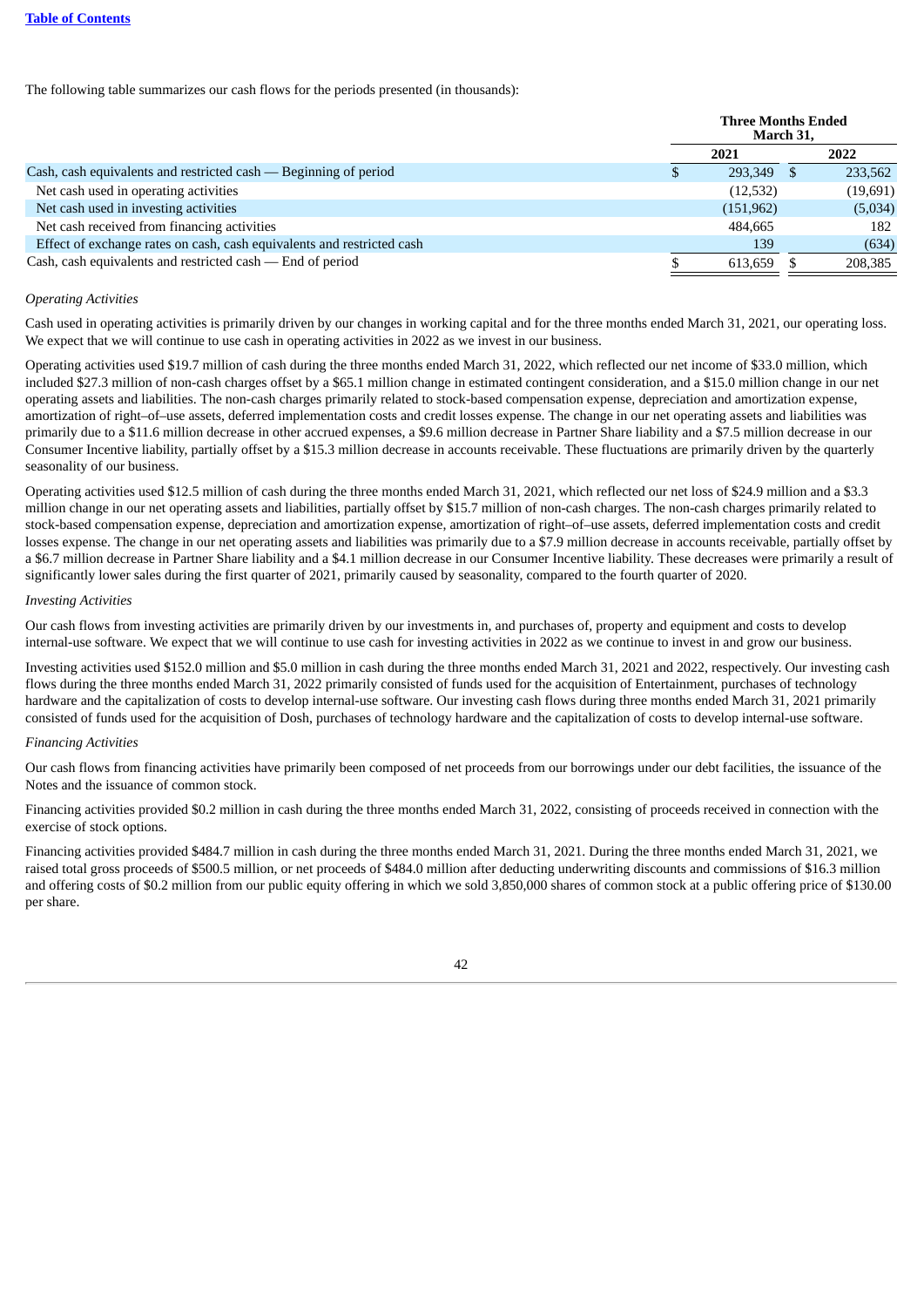## **Off-Balance Sheet Arrangements**

We did not have any off-balance sheet arrangements as defined in Item 303(a)(4)(ii) of Regulation S-K.

## **Critical Accounting Policies and Estimates**

Our condensed consolidated financial statements are prepared in accordance with GAAP. The preparation of these condensed consolidated financial statements requires us to make estimates and assumptions that affect the reported amounts of assets, liabilities, revenue, expenses and related disclosures. We evaluate our estimates and assumptions on an ongoing basis.

We believe that the assumptions and estimates associated with the evaluation of revenue recognition criteria, including the determination of revenue recognition as net versus gross in our revenue arrangements, the assumptions used in the valuation models to determine the fair value of equity awards and stock-based compensation expense, the assumptions used in the valuation of acquired intangible assets of Dosh, Bridg and Entertainment, the assumptions used in the valuation of contingent consideration related to Bridg's potential first and second anniversary payments, and the assumptions required in determining any valuation allowance recorded against deferred tax assets have the greatest potential impact on our condensed consolidated financial statements.

Therefore, we consider these to be our critical accounting policies and estimates. By their nature, estimates are subject to an inherent degree of uncertainty. Actual results could differ materially from these estimates. There have been no material changes to our critical accounting policies and estimates from those disclosed in our Annual Report on Form 10-K for the year ended December 31, 2021, except as it relates to our adoption of ASU 2020-06. Refer to Note 2 - Significant Account Policies and Recent Accounting Standards to our condensed consolidated financial statements for a description of the impact of our adoption of ASU 2020-06.

## **ITEM 3. QUALITATIVE AND QUANTITATIVE DISCLOSURES ABOUT MARKET RISK**

Market risk represents the risk of loss that may impact our financial position due to adverse changes in financial market prices and rates. Our market risk exposure is primarily the result of fluctuations in interest rates and foreign exchange rates.

### **Interest Rate Risk**

The interest rates under the 2018 Line of Credit are variable. Interest on advances under the 2018 Line of Credit bears an interest rate of the prime rate minus 0.50%, or 3.00%. As of March 31, 2022, the prime rate was 3.50% and a 10% increase in the current prime rate would, for example, result in a \$0.2 million annual increase in interest expense if the maximum amount under the 2018 Line of Credit was outstanding for an entire year. The interest rate on the 2020 Convertible Senior Notes is fixed at 1.00%.

### **Foreign Currency Exchange Risk**

Both revenue and operating expense of Cardlytics UK Limited are denominated in British pounds, and we bear foreign currency risks related to these amounts. For example, if the average value of the British pound had been 10% higher relative to the U.S. dollar during the three months ended March 31, 2021 and 2022, our operating expense would have increased by \$0.2 million each period. Our foreign currency risks related to expenses denominated in Indian rupees are insignificant.

## **Inflation Risk**

Historically, we do not believe that inflation has had a material effect on our business, financial condition or results of operations. During the last year our partners have been faced with inflationary pressure. This could potentially impact our current business products and strategy. We continue to monitor the impact of inflation in order to reduce its effects through pricing strategies, productivity improvements, and cost reductions. If our costs were to become subject to significant inflationary pressures, we may not be able to fully offset such higher costs through price increases. Our inability or failure to do so could harm our business, financial condition and results of operations.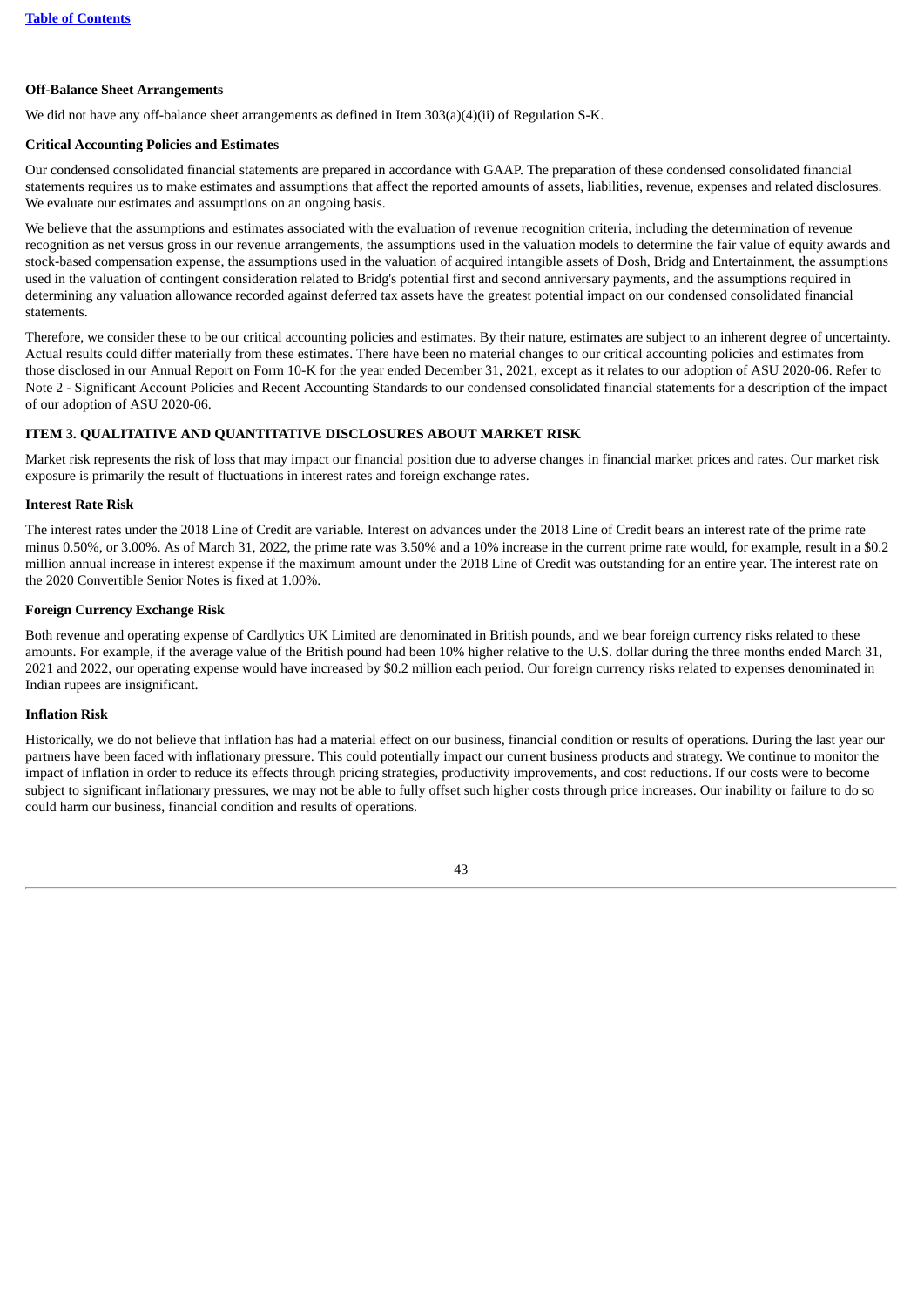# **ITEM 4. CONTROLS AND PROCEDURES**

### **Evaluation of Disclosure Controls and Procedures**

Our management, with the participation of our principal executive officer and principal financial officer, has evaluated the effectiveness of our disclosure controls and procedures (as defined in Rules 13a-15(e) and 15d-15(e)) under the Securities Exchange Act of 1934, as amended ("Exchange Act"), as of the end of the period covered by this Quarterly Report on Form 10-Q. Based upon that evaluation, our Chief Executive Officer and Chief Financial Officer have concluded that as of March 31, 2022, due to the identification of a material weakness in our internal control over financial reporting, as further described in Item 9A of our Annual Report on Form 10-K filed with the SEC on March 1, 2022, the Company's disclosure controls and procedures were not effective with regards to its design and implementation of internal controls related to significant acquisitions, including the oversight of third-party valuation specialists and sufficiently precise reviews of the related valuation reports for our goodwill and acquired intangible assets, contingent consideration and liabilities assumed.

## **Changes in Internal Control Over Financial Reporting**

Aside from our remediation efforts as described below, there was no change in our internal control over financial reporting (as defined in Rules 13a-15(f) and 15d-15(f) under the Exchange Act) that occurred during the period covered by this Quarterly Report on Form  $10$ -Q that has materially affected, or is reasonably likely to materially affect, our internal control over financial reporting. We completed our acquisition of Dosh on March 5, 2021, our acquisition of Bridg on May 5, 2021, and our acquisition of Entertainment on January 7, 2022. As a result of the acquisitions, we have incorporated internal controls over significant processes specific to the acquisitions that we believe to be appropriate and necessary in consideration of the level of related integration. In accordance with our integration efforts, we have incorporated Dosh's operations and plan to incorporate Bridg's and Entertainment's operations into our internal control over financial reporting program within the time provided by the applicable rules and regulations of the U.S. Securities and Exchange Commission.

During the three months ended March 31, 2022, we have taken, and continue to take, the actions described below to remediate the material weakness identified regarding our internal controls related to our review of the reports of third-party valuation specialists, as further described in Item 9A of our Annual Report on Form 10-K filed with the SEC on March 1, 2022. Management performed the following remediation actions during the three months ended March 31, 2022:

- Identified the root cause of the material weakness as the design of the level of precision of the review of third-party valuation specialists.
- Enhanced level of precision of the review of third-party valuation specialists.

Our remediation efforts were ongoing during the three months ended March 31, 2022. To remediate our existing material weakness, we require additional time to complete the implementation of our remediation plans and demonstrate the effectiveness of our remediation efforts. The material weakness cannot be considered remediated until the applicable remedial controls operate for a sufficient period of time and management as concluded, through testing, that these controls are operating effectively.

## **PART II. OTHER INFORMATION**

# **ITEM 1. LEGAL PROCEEDINGS**

From time to time we may become involved in legal proceedings or be subject to claims arising in the ordinary course of our business. We are not presently a party to any legal proceedings that, if determined adversely to us, would individually or taken together have a material adverse effect on our business, operating results, financial condition or cash flows. Regardless of the outcome, litigation can have an adverse impact on us because of defense and settlement costs, diversion of management resources and other factors.

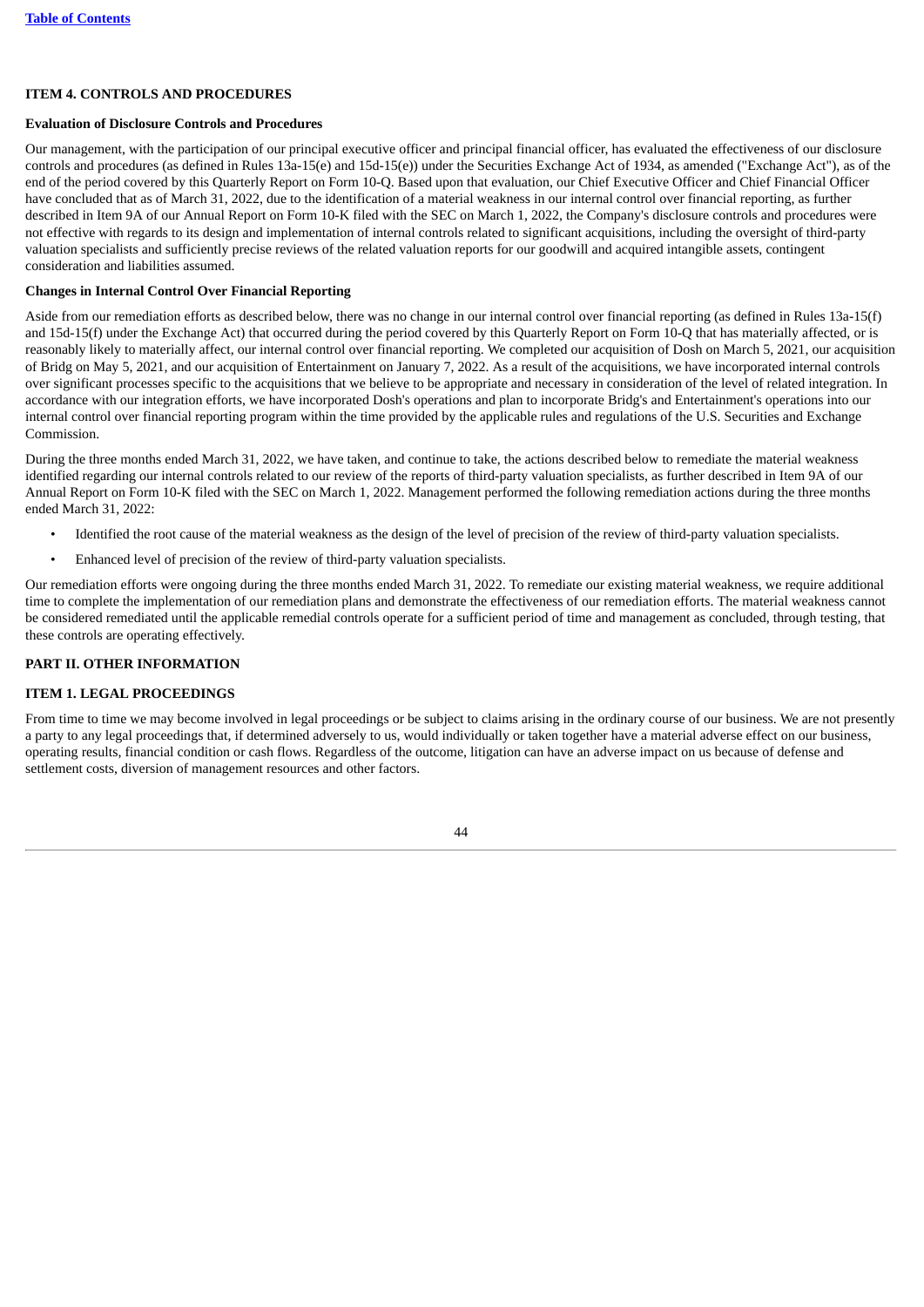# **ITEM 1A. RISK FACTORS**

Investing in our common stock involves a high degree of risk. You should carefully consider the risks and uncertainties described below, together with all of the other information contained in this report, and in our other public filings in evaluating our business. Our business, financial condition, operating results, cash flow, and prospects could be materially and adversely affected by any of these risks or uncertainties. In that event, the market price of our *common stock could decline, and you could lose part or all of your investment.*

### **Risks Related to our Business and Industry**

#### The ongoing COVID-19 pandemic could materially and adversely affect our business, results of operations and financial condition.

In March 2020, the World Health Organization declared the outbreak of COVID-19 a pandemic, which continues to spread throughout the United States and the world and has resulted in authorities, implementing numerous measures to contain the virus. While we are unable to accurately predict the full impact that COVID-19 will have on our results from operations, financial condition, liquidity and cash flows due to numerous uncertainties, including the duration and severity of the pandemic and containment measures, our compliance with these measures has impacted our day-to-day operations and could disrupt our business and operations, as well as that of our marketers, partners, suppliers and others with whom we work, for an indefinite period of time. To support the health and well-being of our employees, marketers, partners and communities, our employees began working remotely in March 2020 and are still largely working from home. In addition, many of our marketers and prospective marketers, as well as our partners, are working remotely. The disruptions to our operations caused by COVID-19 may result in inefficiencies, delays and additional costs that we cannot fully mitigate through remote or other alternative work arrangements. In addition, given the economic uncertainty created by COVID-19, including supply-chain disruptions and inflationary pressures, we have and may continue to see delays in our sales cycle, failures of marketers to renew at all or to renew at a reduced scope their agreements with us, requests from marketers for payment term deferrals as well as pricing concessions, which, if significant, could materially and adversely affect our business, results of operations and financial condition. The extent of the impact of COVID-19 on our operational and financial performance will depend on certain developments, including the duration and spread of the outbreak, its impact on industry events, and its effect on consumer spending, our marketers, partners, suppliers and vendors and other parties with whom we do business, all of which are uncertain and cannot be predicted at this time. To the extent possible, we are conducting business as usual, with necessary or advisable modifications to employee work locations. We will continue to actively monitor the rapidly evolving situation related to COVID-19 and may take actions that alter our business operations, including those that may be required by federal, foreign, state or local authorities, or that we determine are in the best interests of our employees, marketers, partners, suppliers, vendors and stockholders. At this point, the extent to which the COVID-19 pandemic may impact our business, results of operations and financial condition is uncertain.

More generally, the pandemic raises the possibility of an extended global economic downturn and has caused volatility in financial markets, which could materially and adversely affect demand for our solution and materially and adversely impact our results and financial condition even after the pandemic is contained and remaining shelter-in-place orders are lifted. The pandemic may also have the effect of heightening many of the other risks described in this "Risk Factors" section, including risks associated with our guidance, our marketers, our potential marketers, our market opportunity, renewals and sales cycle, among others. We will continue to evaluate the nature and extent of the impact of COVID-19 on our business.

The full extent of COVID-19's impact on our operations and financial performance depends on future developments that are uncertain and unpredictable, including the duration and spread of the pandemic, the resurgence or additional mutations of the virus, the effectiveness of the vaccines or effective therapeutics for the virus, the virus' impact on capital and financial markets, the timing of an economic recovery and any new information that may emerge concerning the severity of the virus, its spread to other regions as well as the actions taken to contain it, among others. Any of these impacts could have a material adverse impact on our business, results of operations and financial condition and ability to execute and capitalize on our strategies. Due to the current uncertainty regarding the severity and duration of the COVID-19 pandemic, we cannot predict whether our response to date or the actions we may take in the future will be effective in mitigating the effects of COVID-19 on our business, results of operations or financial condition.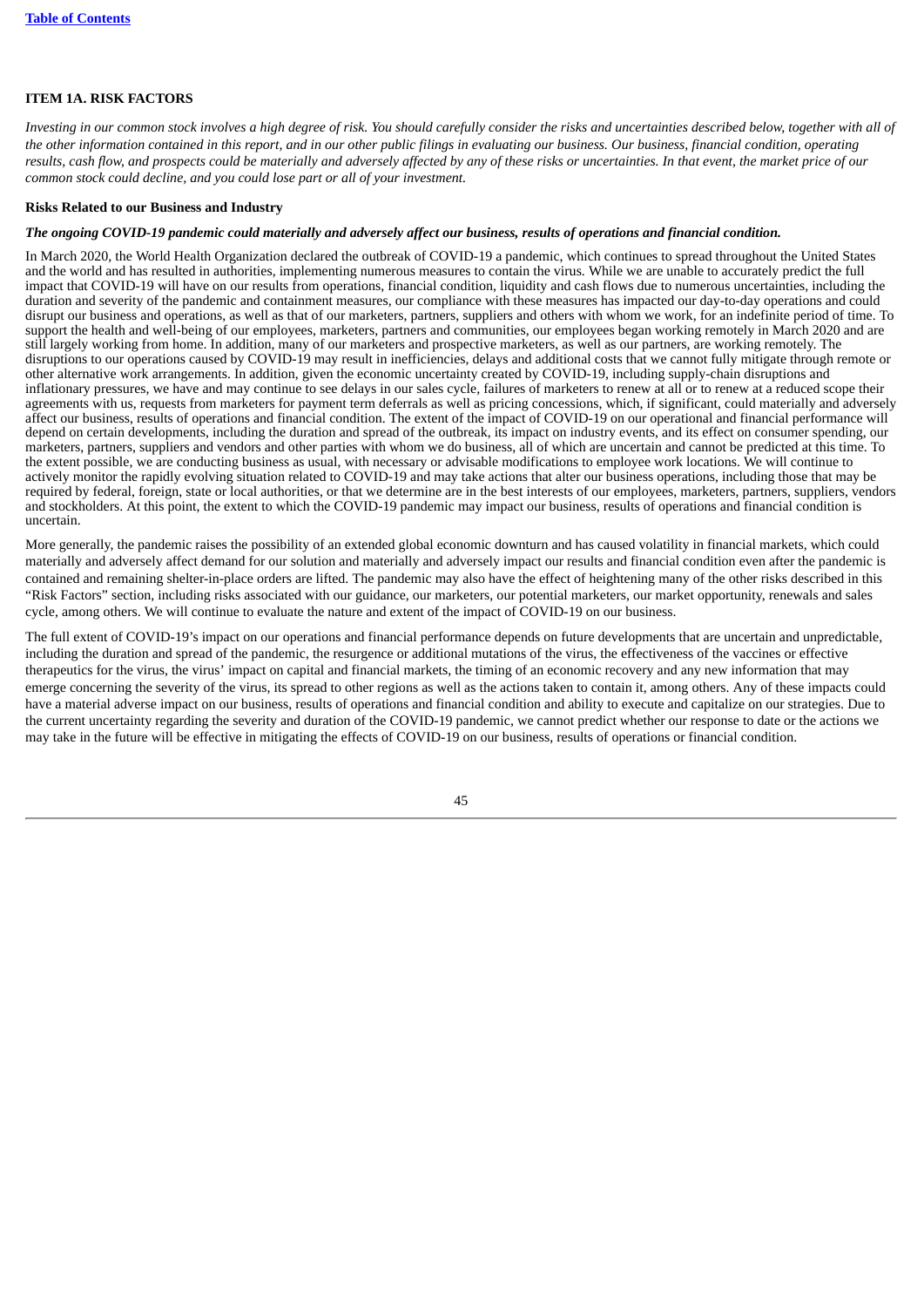## Unfavorable conditions in the global economy or the industries we serve could limit our ability to grow our business and negatively affect our operating *results.*

General worldwide economic conditions have experienced significant instability in recent years including the recent global economic uncertainty and financial market conditions caused by the COVID-19 pandemic and the current hostilities between Russia and Ukraine. These conditions make it extremely difficult for marketers and us to accurately forecast and plan future business activities and could cause marketers to continue to reduce or delay their marketing spending. For example, there has been an impact from the COVID-19 pandemic on spending by our marketers. We have also seen disruption in consumer spending in our data and it is impossible to predict the duration of the disruption. At this time, the potential impact on marketer spend and consumer spending from the COVID-19 pandemic is difficult to predict and, therefore, it is not possible to fully determine the impact on our future results. Historically, economic downturns have resulted in overall reductions in marketing spending. Alternatively, as the market recovers from the pandemic, marketing spend may be volatile and unpredictable as certain industries recover at different speeds. If macroeconomic conditions deteriorate or are characterized by uncertainty or volatility, marketers may curtail or freeze spending on marketing in general and for services such as ours specifically, which could have a material and adverse impact on our business, financial condition and operating results.

In addition, our business may be materially and adversely affected by weak economic conditions in the industries that we serve. We have historically generated a substantial majority of our revenue from marketers in the restaurant, brick and mortar retail, telecommunications and cable industries, and have recently entered new industries such as travel and entertainment, direct-to-consumer, grocery and gas. All of these industries have been negatively impacted by the pandemic and certain precautions taken to control the pandemic. We cannot predict the timing, strength or duration of any economic slowdown or recovery. In addition, we cannot predict the timing, strength or duration of any economic slowdown or recovery. In addition, even if the overall economy is robust, we cannot assure you that the market for services such as ours will experience growth or that we will experience growth.

### Our quarterly operating results have fluctuated and may continue to vary from period to period, which could result in our failure to meet *expectations with respect to operating results and cause the trading price of our stock to decline.*

Our operating results have historically fluctuated, and our future operating results may vary significantly from quarter to quarter due to a variety of factors, many of which are beyond our control. Period-to-period comparisons of our operating results should not be relied upon as an indication of our future performance. Given our relatively short operating history and the rapidly evolving purchase intelligence industry, our historical operating results may not be useful in predicting our future operating results.

Factors that may impact our quarterly operating results include the factors set forth in this "Risk Factors" section, as well as the following:

- our ability to maintain and grow our business in light of the global COVID-19 pandemic and precautions taken to reduce the risk of this virus;
- our ability to attract and retain marketers and partners;
- the amount and timing of revenue, operating costs and capital expenditures related to the operations and expansion of our business, particularly with respect to our efforts to attract new marketers and partners to our network;
- the revenue mix revenue generated from our operations in the U.S. and U.K.;
- the revenue mix generated from the operations of Cardlytics, Inc. and its subsidiaries;
- decisions made by our FI partners to increase Consumer Incentives or use their Partners Share to fund their Consumer Incentives;

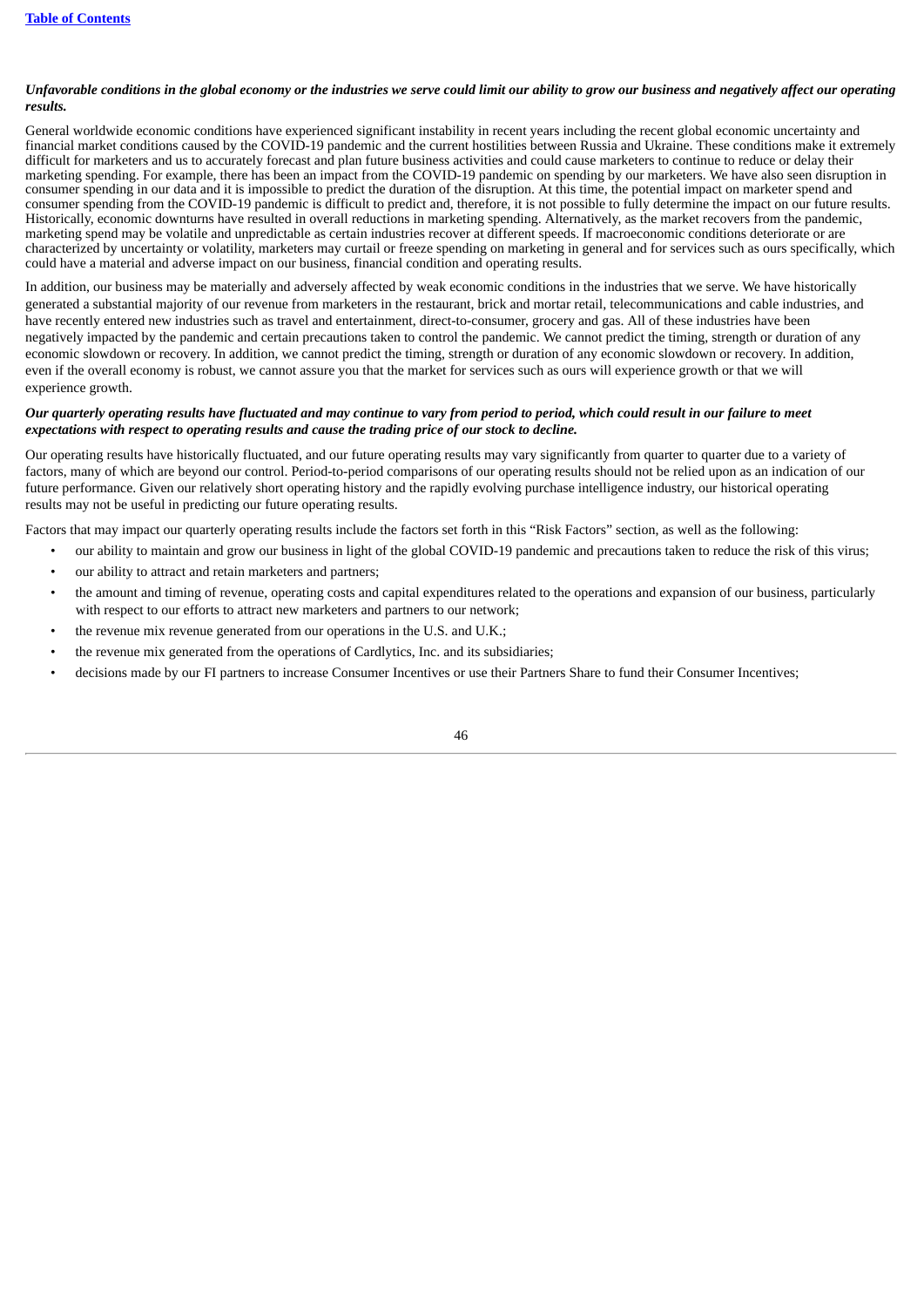- changes in the economic prospects of marketers, the industries that we primarily serve, or the economy generally, which could alter marketers' spending priorities or budgets;
- the termination or alteration of relationships with our partners in a manner that impacts ongoing or future marketing campaigns;
- reputational harm;
- the amount and timing of expenses required to grow our business, including the timing of our payments of Partner Share and Partner Share commitments as compared to the timing of our receipt of payments from our marketers;
- changes in demand for our solutions or similar solutions;
- seasonal trends in the marketing industry;
- competitive market position, including changes in the pricing policies of our competitors;
- exposure related to our international operations and foreign currency exchange rates;
- quarantine, private travel limitation, or business disruption in regions affecting our operations, stemming from actual, imminent or perceived outbreak of contagious disease, including the COVID-19 pandemic;
- volatile recovery from the pandemic;
- other events or factors, including those resulting from war, such as the current hostilities between Russia and Ukraine or incidents of terrorism; and
- expenses associated with items such as litigation, regulatory changes, cyberattacks or security breaches;
- the introduction of new technologies, products or solution offerings by competitors; and
- costs related to acquisitions of other businesses or technologies.

Fluctuations in our quarterly operating results, non-GAAP metrics and other metrics and the price of our common stock may be particularly pronounced in the current economic environment due to the uncertainty caused by and the unprecedented nature of the current COVID-19 pandemic. Each factor above or discussed elsewhere in this "Risk Factors" section or the cumulative effect of some of these factors may result in fluctuations in our operating results. This variability and unpredictability could result in our failure to meet expectations with respect to operating results, or those of securities analysts or investors, for a particular period. If we fail to meet or exceed expectations for our operating results for these or any other reasons, the market price of our stock could fall and we could face costly lawsuits, including securities class action suits.

# *We may not be able to sustain our revenue and billings growth rate in the future.*

Our revenue increased 28% from \$53.2 million during the three months ended March 31, 2021 to \$67.9 million during three months ended March 31, 2022. Our billings increased 29% from \$76.3 million during the three months ended March 31, 2021 to \$98.2 million during three months ended March 31, 2022. We may not be able to maintain year-over-year revenue and billings growth in the near term or at all. We expect revenue and billings growth rates will continue to be negatively impacted by the COVID-19 pandemic, and you should not consider our revenue and billings growth in any specific historical periods as indicative of our future performance. Our revenue and billings may be negatively impacted in future periods due to a number of factors, including slowing demand for our solutions, increasing competition, decreasing growth of our overall market, our inability to engage and retain a sufficient number of marketers or partners, or our failure, for any reason, to capitalize on growth opportunities. If we are unable to maintain consistent revenue, revenue growth or billings growth, our stock price could be volatile, and it may be difficult for us to achieve and maintain profitability.

## *We are dependent upon the Cardlytics platform.*

Substantially all of our revenue and billings during the three months ended March 31, 2021 and 2022 were derived from sales of advertising via the Cardlytics platform. We have historically derived substantially all of our revenue and billings from our Cardlytics platform. Our operating results could suffer due to:

- lack of continued participation by FI partners in our network or our failure to attract new FI partners;
- any decline in demand for the Cardlytics platform by marketers or their agencies;
- failure by our FI partners to increase engagement with our solutions within their customer bases, improve their customers' user experience, increase customer awareness, leverage additional customer outreach channels like email or otherwise promote our incentive programs on their websites and mobile applications, including by making the programs difficult to access or otherwise diminishing their prominence;
- our failure to offer compelling incentives to our FI partners' customers;
- FI partners may elect to use their Partner Share to fund their Consumer Incentives;
- the introduction by competitors of products and technologies that serve as a replacement or substitute for, or represent an improvement over, the Cardlytics platform;

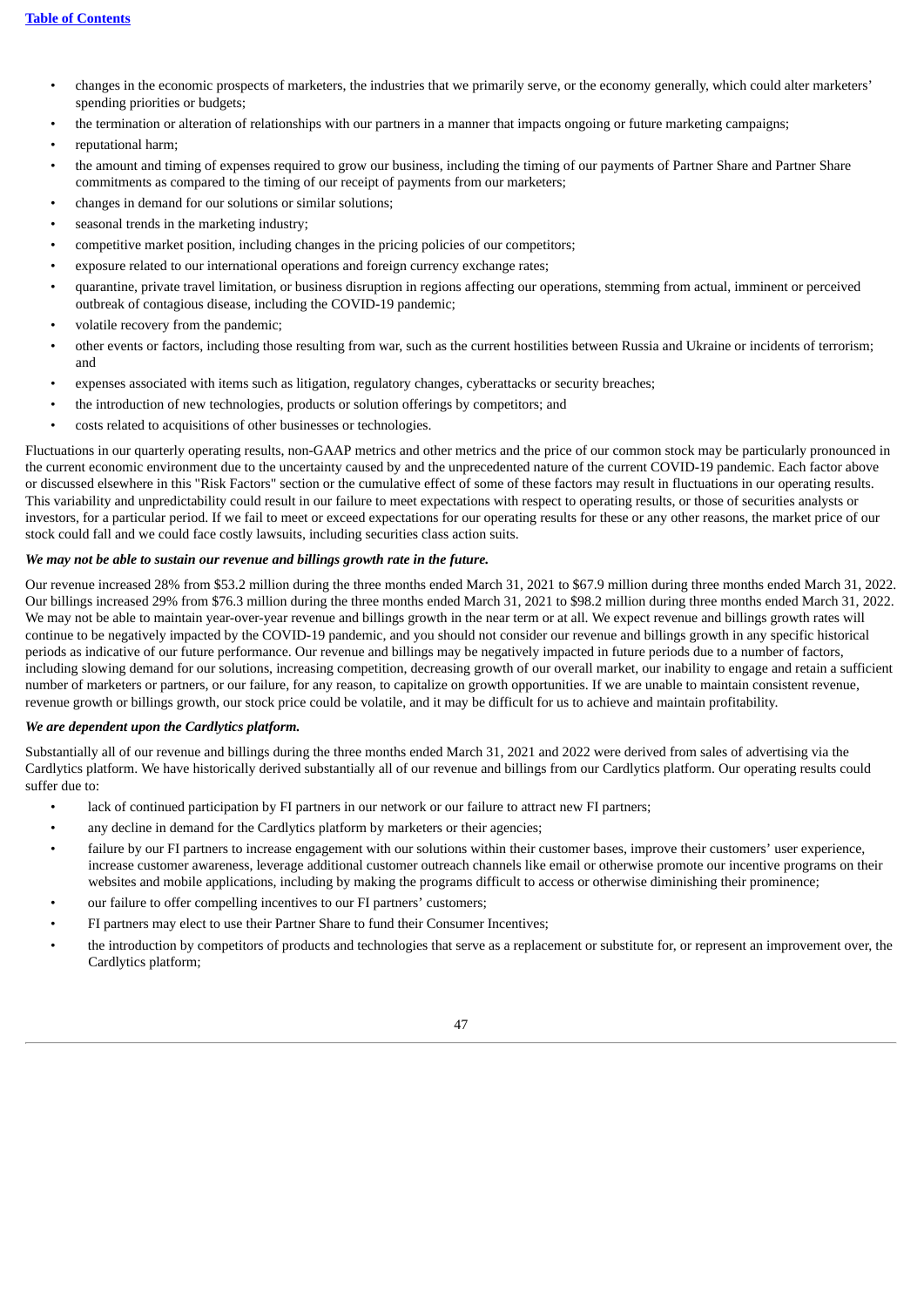- FI partners developing their own technology to support purchase intelligence marketing or other incentive programs;
	- technological innovations or new standards that the Cardlytics platform does not address; and
- sensitivity to current or future prices offered by us or competing solutions.

In addition, in the majority of instances we would be required to pay Consumer Incentives associated with the Cardlytics platform marketing campaigns even if the amount of such Consumer Incentives exceeded the amount of billings that we are paid by the applicable marketer. Further, we are often required to pay such Consumer Incentives before we receive payment from the applicable marketer. Accordingly, if the amount of Consumer Incentives that we are required to pay materially exceeds the billings that we receive or we encounter any significant failure to ultimately collect payment, our business, financial condition and operating results could be adversely affected.

If we are unable to grow our revenue and billings from sales of the Cardlytics platform, our business and operating results would be harmed.

#### *We are substantially dependent on Chase, Bank of America and a limited number of other FI partners.*

We require participation from our FI partners in the Cardlytics platform and access to their purchase data in order to offer our solutions to marketers and their agencies. We must have FI partners with a sufficient number of customers and levels of customer engagement to ensure that we have robust purchase data and marketing space to support a broad array of incentive programs for marketers.

In addition, we pay most of our FI partners a Partner Share, which is a negotiated and fixed percentage of our billings less certain costs. During both the three months ended March 31, 2021 and 2022, Bank of America, National Association ("Bank of America") and JPMorgan Chase Bank, National Association ("Chase") combined to account for over 75% of the total Partner Share we paid to all partners, with each representing over 20%. No other partner accounted for over 10% of Partner Share during these periods.

Our agreements with a substantial majority of our FI partners have three- to seven-year terms but are generally terminable by the FI partner on 90 days or less prior notice. If an FI partner terminates its agreement with us, we would lose that FI as a source of purchase data and online banking customers. Our FI partners may elect to withhold from us or limit the use of their purchase data for many reasons, including:

- a change in the business strategy;
- if there is a competitive reason to do so;
- if new technical requirements arise:
- consumer concern over use of purchase data;
- if they choose to develop and use in-house solutions or use a competitive solution in lieu of our solutions; and
- if legislation is passed restricting the dissemination, or our use, of the data that is currently provided to us or if judicial interpretations result in similar limitations.

To the extent that we breach or are alleged to have breached the terms of our agreement with any FI partner, or a disagreement arises with an FI partner regarding the interpretation of our contractual arrangements, which has occurred in the past and may occur again in the future, such an FI partner may be more likely to cease providing us data or to terminate its agreement with us. The loss of Bank of America, Chase or any other significant FI partner would significantly harm our business, results of operations and financial conditions.

## We may fail to meet our publicly announced quidance or other expectations about our business and future operating results, which would cause our *stock price to decline.*

We have provided and may continue to provide guidance about our business, future operating results and other business metrics. In developing this guidance, our management must make certain assumptions and judgments about our future performance. Some of those key assumptions relate to the impact of COVID-19 and the associated economic uncertainty on our business and the timing and scope of economic recovery globally, which are inherently difficult to predict. Furthermore, analysts and investors may develop and publish their own projections of our business, which may form a consensus about our future performance. Our business results may vary significantly from such guidance or that consensus due to a number of factors, many of which are outside of our control, including due to the global economic uncertainty and financial market conditions caused by the COVID-19 pandemic, which could adversely affect our operations and operating results. Furthermore, if we make downward revisions of any publicly announced guidance, or if our publicly announced guidance of future operating results fails to meet expectations of securities analysts, investors or other interested parties, the price of our common stock would decline.

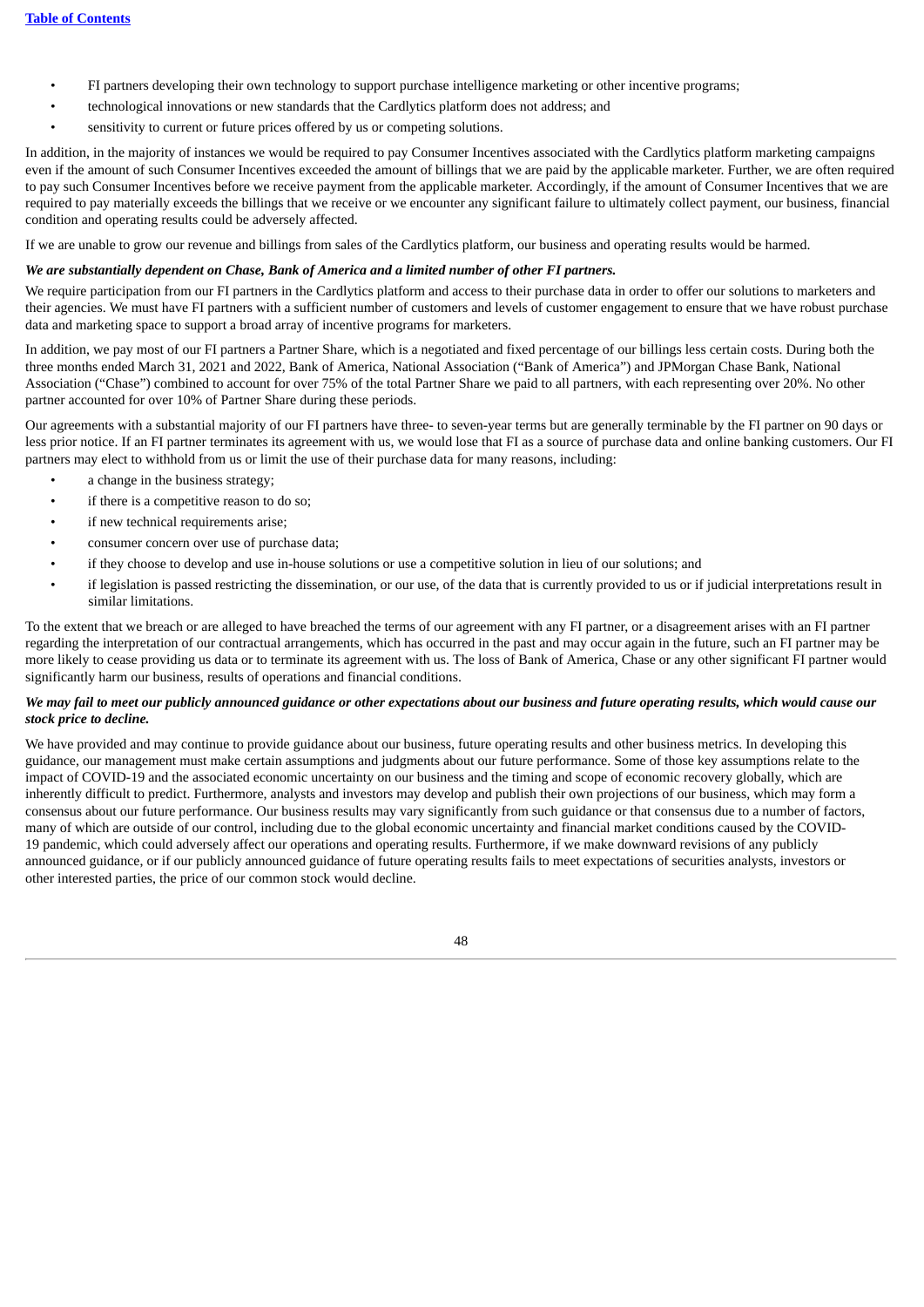## If we fail to maintain our relationships with current FI partners or attract new FI partners, we may not be able to sufficiently grow our revenue, which *could significantly harm our business, results of operations and financial condition.*

Our ability to grow our revenue depends on our ability to maintain our relationships with current FI partners and attract new FI partners. A significant percentage of consumer credit and debit card spending is concentrated with the 10 largest FIs in the U.S., five of which are currently part of our network, while the balance of card spending is spread across thousands of smaller FIs. Accordingly, our ability to efficiently grow our revenue will specifically depend on our ability to maintain our relationships with the large FIs that are currently part of our network and establish relationships with the large FIs that are not currently part of our network. In addition, we must continue to maintain our relationships with our existing bank processor and digital banking provider FI partners and attract new such FI partners because these FI partners aggregate smaller FIs into our network. We have in the past and may in the future be unsuccessful in attempts to establish and maintain relationships with large FIs. If we are unable to maintain our relationships with current FI partners and attract new FI partners, maintain our relationships with our existing bank processor and digital banking provider partners or attract new bank processor and digital provider partners, our business, results of operations and financial condition would be significantly harmed, and we may fail to capture a material portion of the native bank advertising market opportunity.

## *Our future success will depend, in part, on our ability to expand into new industries.*

We have historically generated a substantial majority of our revenue from marketers in the restaurant, brick and mortar retail, telecommunications and cable industries, and have recently entered new industries such as travel and entertainment, direct-to-consumer, grocery and gas, and believe that our future success will depend, in part, on our ability to expand adoption of our solutions in new industries. As we market to a wider group of potential marketers and their agencies, we will need to adapt our marketing strategies to meet the concerns and expectations of customers in these new industries. Our success in expanding sales of our solutions to marketers in new industries will depend on a variety of factors, including our ability to:

- tailor our solutions so that they that are attractive to businesses in such industries:
- hire personnel with relevant industry experience to lead sales and services teams; and
- develop sufficient expertise in such industries so that we can provide effective and meaningful marketing programs and analytics.

If we are unable to successfully market our solutions to appeal to marketers and their agencies in new industries, we may not be able to achieve our growth or business objectives.

## We derive a material portion of our revenue from a limited number of marketers, and the loss of one or more of these marketers could adversely impact *our business, results of operations and financial conditions.*

Our revenue and accounts receivable are diversified among a large number of marketers segregated by both geography and industry. During each of the three months ended March 31, 2021 and 2022, our top five marketers accounted for 38% and 25% of our revenue, respectively, with one marketer accounting for over 10% during each period. As of March 31, 2021, our top five marketers accounted for 32% of our accounts receivable, with one marketer representing over 10%. As of March 31, 2022, our top five marketers accounted for 23% of our accounts receivable, with one marketer representing over 10%.

We do not have material long-term commitments from most of these marketers. If we were to lose one or more of our significant marketers, our revenue may significantly decline. In addition, revenue from significant marketers may vary from period-to-period depending on the timing or volume of marketing spend. Further, our credit risk is concentrated among a limited number of marketers. The loss of one or more of our significant marketers could adversely affect our business, results of operations and financial conditions.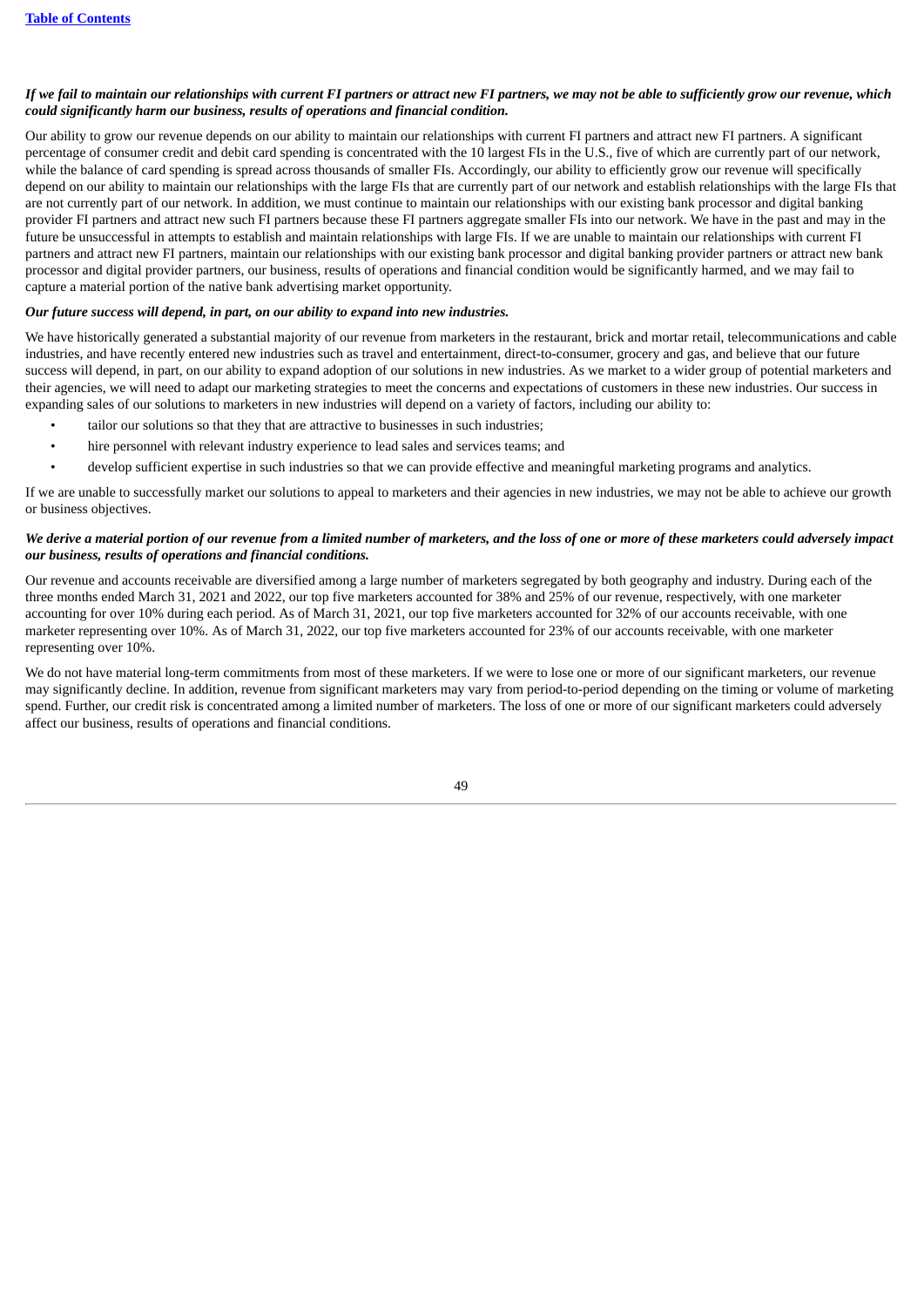# An actual or perceived breach of the security of our systems could result in a disruption of our operations, or a third-party's entry into our FI partners' *systems, which would be detrimental to our business, reputation, financial condition and operating results.*

We leverage our FI partners' purchase data and infrastructures to deliver our Cardlytics platform. We do not currently receive or have access to any personally identifiable information ("PII") from our FI partners, although we may obtain or have access to PII from our FI partners in the future as our business evolves. However, because of the interconnected nature of our infrastructure with that of our FI partners, there is a risk that third parties may attempt to gain access to our systems, or our FI partners' systems through our systems, for the purpose of stealing sensitive or proprietary data, accessing sensitive information on our network, or disrupting our or their respective operations. Additionally, we receive and have access to PII as a result of other aspects of our business. In turn, we may be a more visible target for cyberattacks and/or physical breaches of our databases or data centers, and we may in the future suffer from such attacks or breaches. Cyberattacks, malicious internet-based activity and online and offline fraud are prevalent and continue to increase. In addition to traditional computer "hackers," threat actors, software bugs, malicious code (such as viruses and worms), employee theft or misuse, denial-of-service attacks (such as credential stuffing), and ransomware attacks, sophisticated nation-state and nation-state supported actors now engage in attacks (including advanced persistent threat intrusions). We also may be the subject of phishing attacks, viruses, malware installation, server malfunction, software or hardware failures, loss of data or other computer assets, adware, malicious or unintentional actions or in actions by employees or others with authorized access to our network that create or expose vulnerabilities or other similar issues.

Current or future criminal capabilities, discovery of existing or new vulnerabilities in our systems and attempts to exploit those vulnerabilities or other developments may compromise or breach the technology protecting our systems. Due to a variety of both internal and external factors, including defects or misconfigurations of our technology, our services could become vulnerable to security incidents (both from intentional attacks and accidental causes) that cause them to fail to secure networks and detect and block attacks. In the event that our protection efforts are unsuccessful, and our systems are compromised such that a third-party gains entry to our or any of our FI partners' systems, we could suffer substantial harm. In addition, due to the COVID-19 pandemic, we have transitioned the vast majority of our employees to remote work, which may make us more vulnerable to cyberattacks. A security breach could result in operational or administrative disruptions, or impair our ability to meet our marketers' requirements, which could result in decreased revenue. Also, our reputation could suffer irreparable harm, causing our current and prospective marketers and FI partners to decline to use our solutions in the future. Further, we could be forced to expend significant financial and operational resources to protect against or in response to a security incident, including repairing system damage, increasing cybersecurity protection costs by deploying additional personnel and protection technologies, dealing with regulatory scrutiny, and litigating and resolving legal claims, all of which could divert resources and the attention of our management and key personnel away from our business operations. In any event, an actual or suspected breach of the security of our systems or data could materially harm our business, financial condition and operating results.

We cannot assure you that any limitations of liability provisions in our contracts would be enforceable or adequate or would otherwise protect us from any liabilities or damages with respect to any particular claim relating to a security lapse or breach. While we maintain cybersecurity insurance, our insurance may be insufficient or may not cover all liabilities incurred by such attacks. We also cannot be certain that our insurance coverage will be adequate for data handling or data security liabilities actually incurred, that insurance will continue to be available to us on economically reasonable terms, or at all, or that any insurer will not deny coverage as to any future claim. The successful assertion of one or more large claims against us that exceeds available insurance coverage, or the occurrence of changes in our insurance policies, including premium increases or the imposition of large deductible or co-insurance requirements, could have a material adverse effect on our business, including our financial condition, operating results and reputation.

#### Our business could be adversely affected if marketers or their agencies are not satisfied with our solutions or our systems and infrastructure fail to *meet their needs.*

We derive nearly all of our revenue from marketers and their agencies. Accordingly, our business depends on our ability to satisfy marketers and their agencies with respect to their marketing needs. We are in the process of updating our platforms. Any failure of, or delays in the performance (or in the case of the self-service tool, the rollout) of, our systems could cause service interruptions or impaired system performance. Such failures in our systems could cause us to fail to maximize our earning potential with respect to any given marketing campaign. Such failures in our systems could also cause us to overrun on campaigns, thus committing us to higher redemptions, which may negatively affect the profitability of the affected campaigns. If sustained or repeated, these performance issues could adversely affect our business, financial condition or operating results, and further reduce the attractiveness of our solutions to new and existing marketers and cause existing marketers to reduce or cease using our solutions, which could also adversely affect our business, financial condition or operating results. In addition, negative publicity resulting from issues related to our marketer relationships, regardless of accuracy, may damage our business by adversely affecting our ability to attract new marketers or marketing agencies and maintain and expand our relationships with existing marketers.

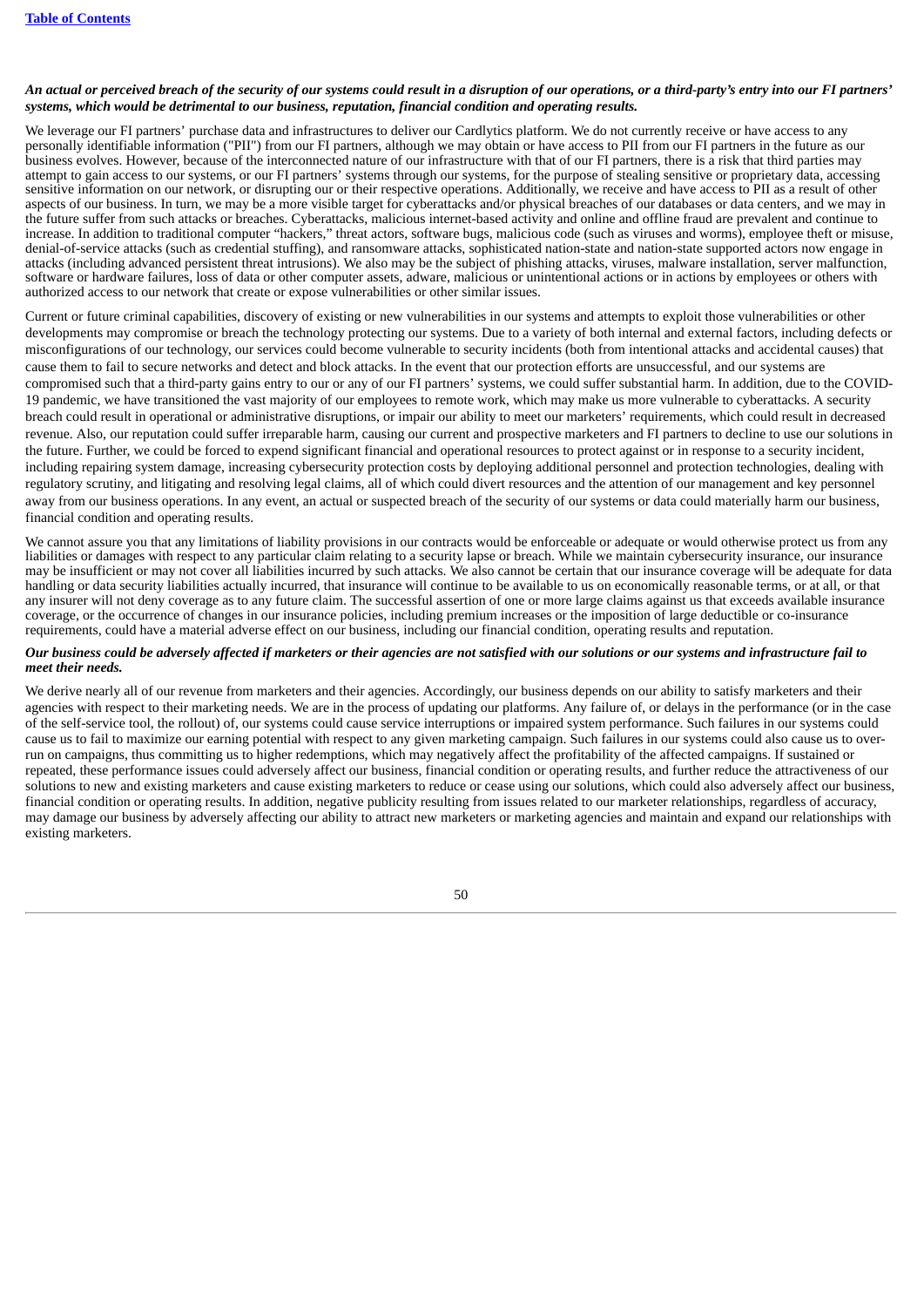If the use of our solutions increases, or if marketers or partners demand more advanced features from our solutions, we will need to devote additional resources to improving our solutions, and we also may need to expand our technical infrastructure at a more rapid pace than we have in the past. This may involve purchasing or leasing data center capacity and equipment, upgrading our technology and infrastructure and introducing new or enhanced solutions. It may take a significant amount of time to plan, develop and test changes to our infrastructure, and we may not be able to accurately forecast demand or predict the results we will realize from such improvements. There are inherent risks associated with changing, upgrading, improving and expanding our technical infrastructure. Any failure of our solutions to operate effectively with future infrastructure and technologies could reduce the demand for our solutions, resulting in marketer or partner dissatisfaction and harm to our business. Also, any expansion of our infrastructure would likely require that we appropriately scale our internal business systems and services organization, including without limitation implementation and support services, to serve our growing marketer base. If we are unable to respond to these changes or fully and effectively implement them in a cost-effective and timely manner, our solutions may become ineffective, we may lose marketers and/or partners, and our business, financial condition and operating results may be negatively impacted.

## If we fail to generate sufficient revenue to offset our contractual commitments to FIs, our business, results of operations and financial conditions could *be harmed.*

We have a minimum Partner Share commitment to a certain FI partner totaling \$10.0 million over a 12-month period which began on April 1, 2022.

To the extent that we are unable to generate revenue from marketers sufficient to offset our Partner Share commitments and other obligations, our business, results of operations and financial conditions could be harmed.

## If we are unable to successfully integrate Dosh's, Bridg's and Entertainment's businesses and employees, it could have an adverse effect on our future *results and the market price of our common stock.*

The success of our acquisitions of Dosh, Bridg and HSP EPI Acquisition, LLC ("Entertainment") will depend, in part, on our ability to integrate Dosh's, Bridg's and Entertainment's operations and to realize the anticipated benefits, including in certain instances annual net operating synergies and cost reductions from combining the businesses. These integrations may be complex and time-consuming.

The failure to successfully integrate and manage the challenges presented by the integration processes may result in our failure to achieve some or all of the anticipated benefits of the acquisitions. Potential difficulties that may be encountered in the integration processes, which may be enhanced as a result of our efforts to integrate both businesses concurrently, include the following:

- complexities associated with managing the larger combined company;
- integrating personnel from Dosh, Bridg and Entertainment with Cardlytics personnel;
- current and prospective employees may experience uncertainty regarding their future roles with our company, which might adversely affect our ability to retrain, recruit and motivate key personnel;
- difficulties ensuring the proper controls and policies are implemented and followed in the acquired and expanded business;
- increased cyber threats due to the expanded profile of the enlarged business as well as the challenges associated with ensuring the integrating and protecting the expanded IT footprint with security and prevention, detection and response protocols;
- potential lost sales and customers if Dosh's or Bridg's or Entertainment's partners or advertising clients, or our partners or advertising clients, decide not to do business with the combined company;
- issues associated with running a consumer-facing mobile application including proper notifications, rewards, and charges;
- potential lost sales and customers if our FI or advertising clients decide not to do business with the combined company;
- potential unknown liabilities and unforeseen expenses associated with the acquisitions; and
- performance shortfalls as a result of the diversion of management's attention caused by integrating the companies' operations;.
- Legal or regulatory hurdles regarding privacy or other data rights in the United States and abroad; and
- Unanticipated challenges in expanding the businesses in the United States and abroad.

In addition, acquisitions are inherently risky, and our due diligence processes in connection with the acquisitions may have failed to identify significant problems, liabilities or other shortcomings or challenges of Dosh's, Bridg's or Entertainment's businesses.

If any of these events were to occur, our ability to maintain relationships with customers, suppliers and employees or our ability to achieve the anticipated benefits of the acquisition could be adversely affected or could reduce our future earnings or otherwise adversely affect our business and financial results and, as a result, adversely affect the market price of our common stock

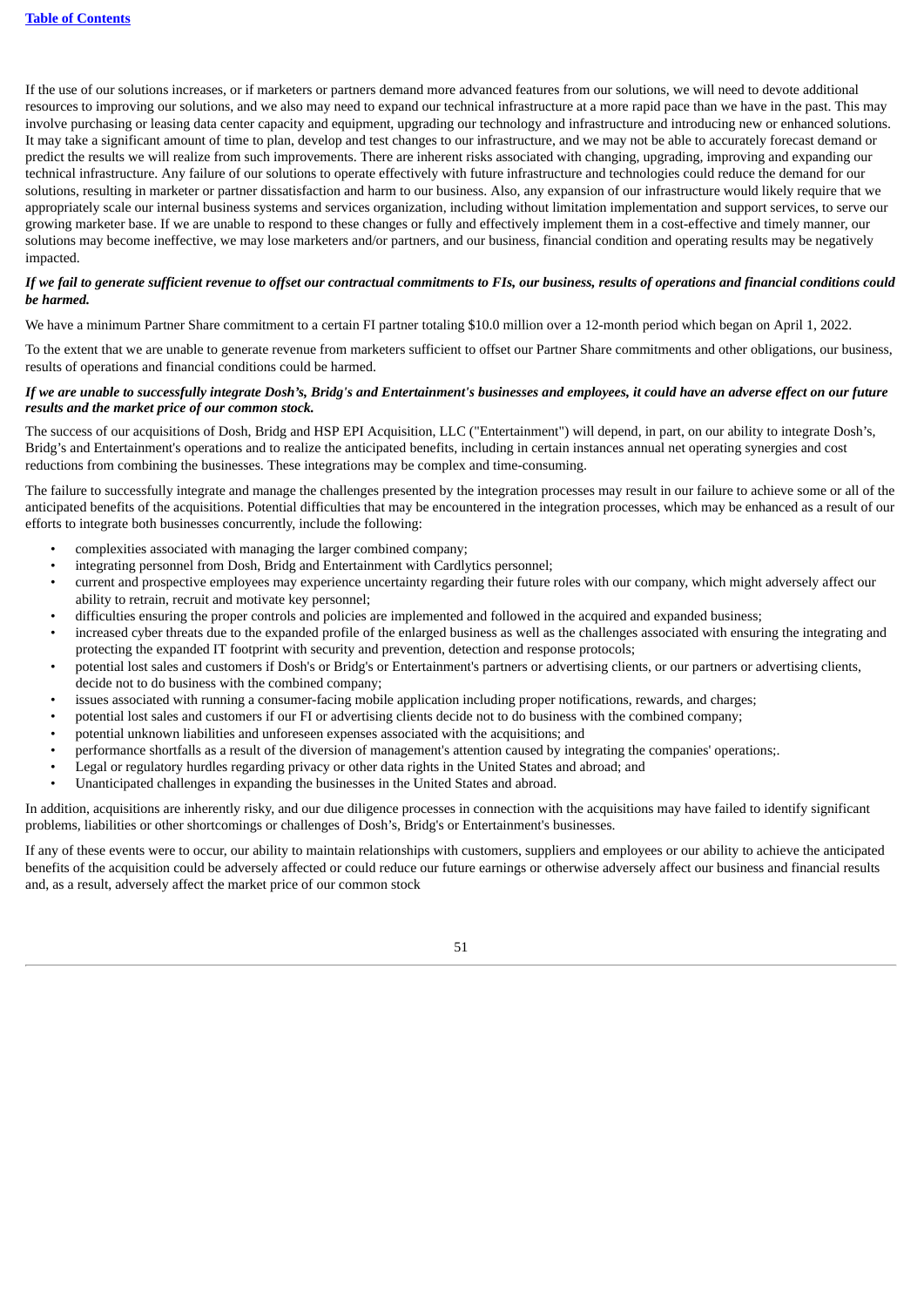## We have a short operating history, which makes it difficult to evaluate our future prospects and may increase the risk that we will not be successful.

We have a relatively short operating history, which limits our ability to forecast our future operating results and subjects us to a number of uncertainties, including with respect to our ability to plan for and model future growth. We have encountered and will continue to encounter risks and uncertainties frequently experienced by growing companies in developing industries. If our assumptions regarding these uncertainties, which we use to manage our business, are incorrect or change in response to changes in our markets, or if we do not address these risks successfully, our operating and financial results could differ materially from our expectations, our business could suffer and our stock price could decline. Any success that we may experience in the future will depend in large part on our ability to, among other things:

- maintain and expand our network of partners.
- build and maintain long-term relationships with marketers and their agencies;
- develop and offer competitive solutions that meet the evolving needs of marketers;
- expand our relationships with partners to enable us to use their purchase data for new solutions;
- improve the performance and capabilities of our solutions;
- successfully expand our business;
- successfully compete with other companies that are currently in, or may in the future enter, the markets for our solutions;
- increase market awareness of our solutions and enhance our brand;
- manage increased operating expenses as we continue to invest in our infrastructure to scale our business and operate as a public company; and
- attract, hire, train, integrate and retain qualified and motivated employees.

# Any failure of our partners to effectively deliver and promote the online incentive programs that comprise the Cardlytics platform could materially and *adversely affect our business.*

We have spent the last several years and significant resources building out technology integrations with our partners to facilitate the delivery of incentive programs to our partners' customers and measuring those customers subsequent in-store or digital spending. We are also reliant on our network of partners to promote their digital incentive programs, increase customer awareness and leverage additional customer outreach channels like email, all of which can increase customer engagement, as well as expand our network of partners. We believe that key factors in the success and effectiveness of our incentive program include the level of accessibility and prominence of the program on the partners' website and mobile applications, as well as the user interface through which a customer is presented with marketing content. In certain cases, we have little control over the prominence of the incentive program and design of the user interface that our partners choose to use. To the extent that our partners de-emphasize incentive programs, make incentive programs difficult to locate on their website and/or mobile applications and/or fail to provide a user interface that is appealing to partners' customers, partners' customers may be less likely to engage with the incentive programs, which could negatively impact the amount of fees that we are able to charge our marketer customers in connection with marketing campaigns, and, therefore, our revenue. In addition, a failure by our partners to properly deliver or sufficiently promote marketing campaigns would reduce the efficacy of our solutions and impair our ability to attract and retain marketers and their agencies. As a result, the revenue we generate from our Cardlytics platform may be adversely affected, which would materially and adversely affect our business, financial condition and results of operations.

## If we do not effectively grow and train our sales team, we may be unable to add new marketers or increase sales to our existing marketers and our *business will be adversely affected.*

We continue to be substantially dependent on our sales team to obtain new marketers and to drive sales with respect to our existing marketers. We believe that the characteristics and skills of the best salespeople for our solutions are still being defined, as our market is relatively new. Further, we believe that there is, and will continue to be, significant competition for sales personnel with the skills and technical knowledge that we require. Our ability to achieve significant revenue growth will depend, in large part, on our success in recruiting, training, integrating and retaining sufficient numbers of sales personnel to support our growth. New hires require significant training, and it may take significant time before they achieve full productivity. Our recent hires and planned hires may not become productive as quickly as we expect, and we may be unable to hire or retain sufficient numbers of qualified individuals in the markets where we do business or plan to do business. In addition, as we continue to grow, a large percentage of our sales team will be new to our company and our solutions. If we are unable to hire and train sufficient numbers of effective sales personnel, or the sales personnel are not successful in obtaining new marketers or increasing sales to our existing marketers, our business will be adversely affected.

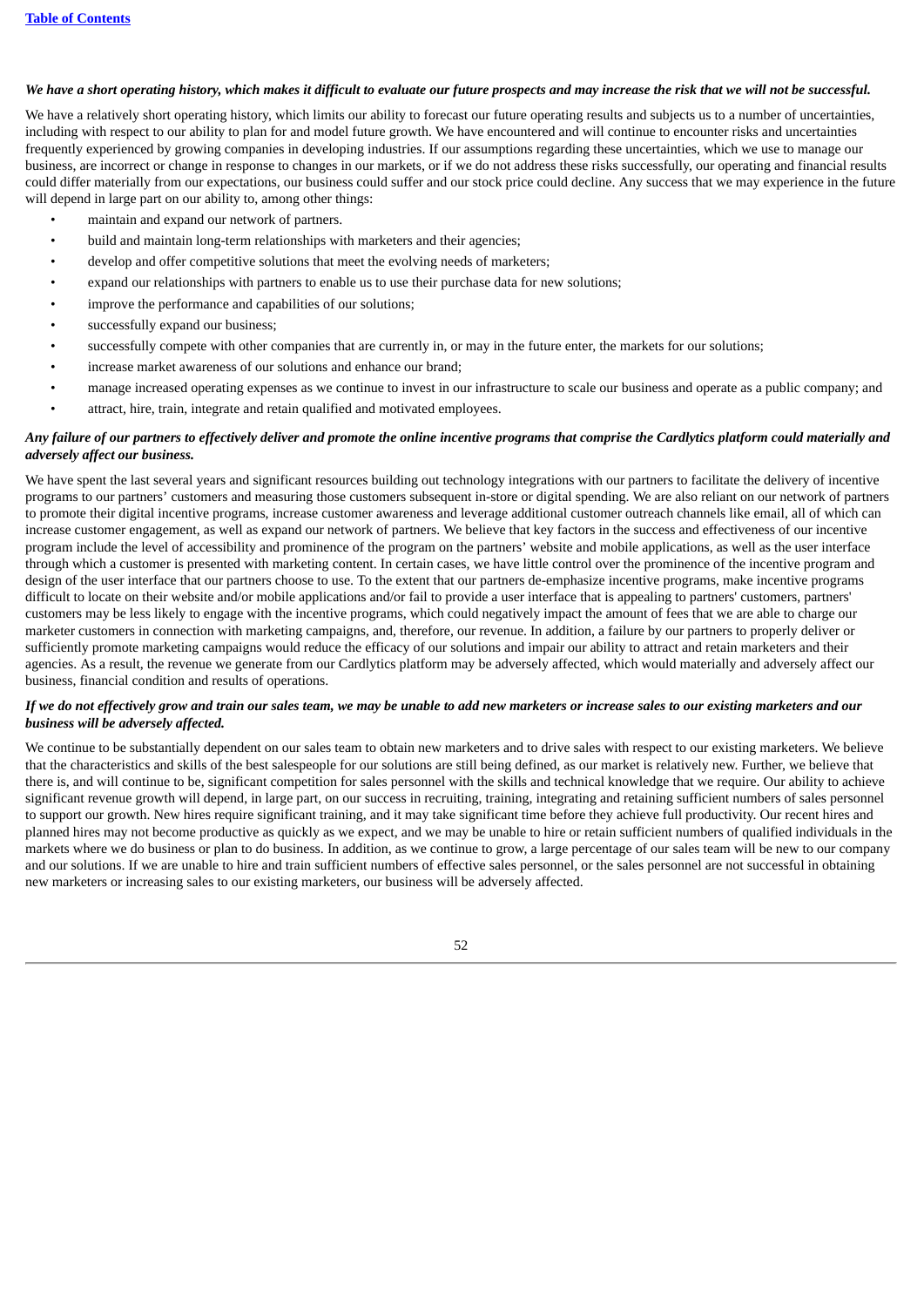## We generally do not have long-term commitments from marketers, and if we are unable to retain and increase sales of our solutions to marketers and their agencies or attract new marketers and their agencies, our business, financial condition and operating results would be adversely affected.

Most marketers do business with us by placing insertion orders for particular marketing campaigns, either directly or through marketing agencies that act on their behalf. We often do not have any commitment from a marketer beyond the campaign governed by a particular insertion order, and we frequently must compete to win further business from a marketer. In most circumstances, our insertion orders may be canceled by marketers or their marketing agencies prior to the completion of all the campaigns contemplated in the insertion orders; provided that marketers or their agencies are required to pay us for services performed prior to cancellation. As a result, our success is dependent upon our ability to outperform our competitors and win repeat business from existing marketers, while continually expanding the number of marketers for which we provide services. To maintain and increase our revenue, we must encourage existing marketers and their agencies to increase their use of our solutions and add new marketers. Many marketers and marketing agencies, however, have only just begun using our solutions for a limited number of marketing campaigns, and our future revenue growth will depend heavily on these marketers and marketing agencies expanding their use of our solutions across campaigns and otherwise increasing their spending with us. Even if we are successful in convincing marketers and their agencies to use our solutions, it may take several months or years for them to meaningfully increase the amount that they spend with us. Further, larger marketers with multiple brands typically have individual marketing budgets and marketing decision makers for each of their brands, and we may not be able to leverage our success in securing a portion of the marketing budget of one or more of a marketer's brands into additional business with other brands. Moreover, marketers may place internal limits on the allocation of their marketing budgets to digital marketing, to particular campaigns, to a particular provider or for other reasons. In addition, we are reliant on our FI network to have sufficient marketing inventory within the Cardlytics platform to place the full volume of advertisements contracted for by our marketers and their agencies. Any failure to meet these demands may hamper the growth of our business and the attractiveness of our solutions.

Our ability to retain and increase sales of our solutions and attract new marketers and their agencies may be adversely affected by competitive offerings, marketing methods that are lower priced or perceived as more effective than our solutions, or a general continued reduction or decline in spending by marketers due to the global economic uncertainty and financial market conditions caused by the COVID-19 pandemic. Larger marketers may themselves have a substantial amount of purchase data and they may also seek to augment their own purchase data with additional purchase, impression and/or demographic data acquired from third-party data providers, which may allow them to develop, individually or with partners, internal targeting and measurement capabilities.

Because many of our agreements with our marketers or their agencies are not long-term, we may not be able to accurately predict future revenue streams, and we cannot guarantee that our current marketers will continue to use our solutions, or that we will be able to replace departing marketers with new marketers that provide us with comparable revenue. If we are unable to retain and increase sales of our solutions to existing marketers and their agencies or attract new marketers and their agencies for any of the reasons above or for other reasons, our business, financial condition and operating results would be adversely affected.

#### *We have a history of losses and may not achieve profitability in the future.*

We have incurred annual net losses since inception and expect to incur net losses in the future. We incurred net losses of \$24.9 million in the three months ended March 31, 2021. As of March 31, 2022, we had an accumulated deficit of \$478.3 million. While we achieved net income during the three months ended March 31, 2022, we have never achieved profitability on an annual basis, and we do not know if we will be able to achieve or sustain profitability. Although our revenue has increased substantially in recent periods, we also do not expect to maintain this rate of revenue growth. We plan to continue to invest in our research and development and sales and marketing efforts, and we anticipate that our operating expenses will continue to increase as we scale our business and expand our operations. We also expect our general and administrative expense to increase as a result of our growth and operating as a public company. Our ability to achieve and sustain profitability is based on numerous factors, many of which are beyond our control. We may never be able to generate sufficient revenue to achieve or sustain profitability.

#### We operate in an emerging industry and future demand and market acceptance for our solutions is uncertain.

We believe that our future success will depend in large part on the growth, if any, in the market for purchase intelligence. Utilization of consumer purchase data to inform marketing is an emerging industry and future demand and market acceptance for this type of marketing is uncertain. If the market for purchase intelligence does not continue to develop or develops more slowly than we expect, our business, financial condition and operating results could be harmed.

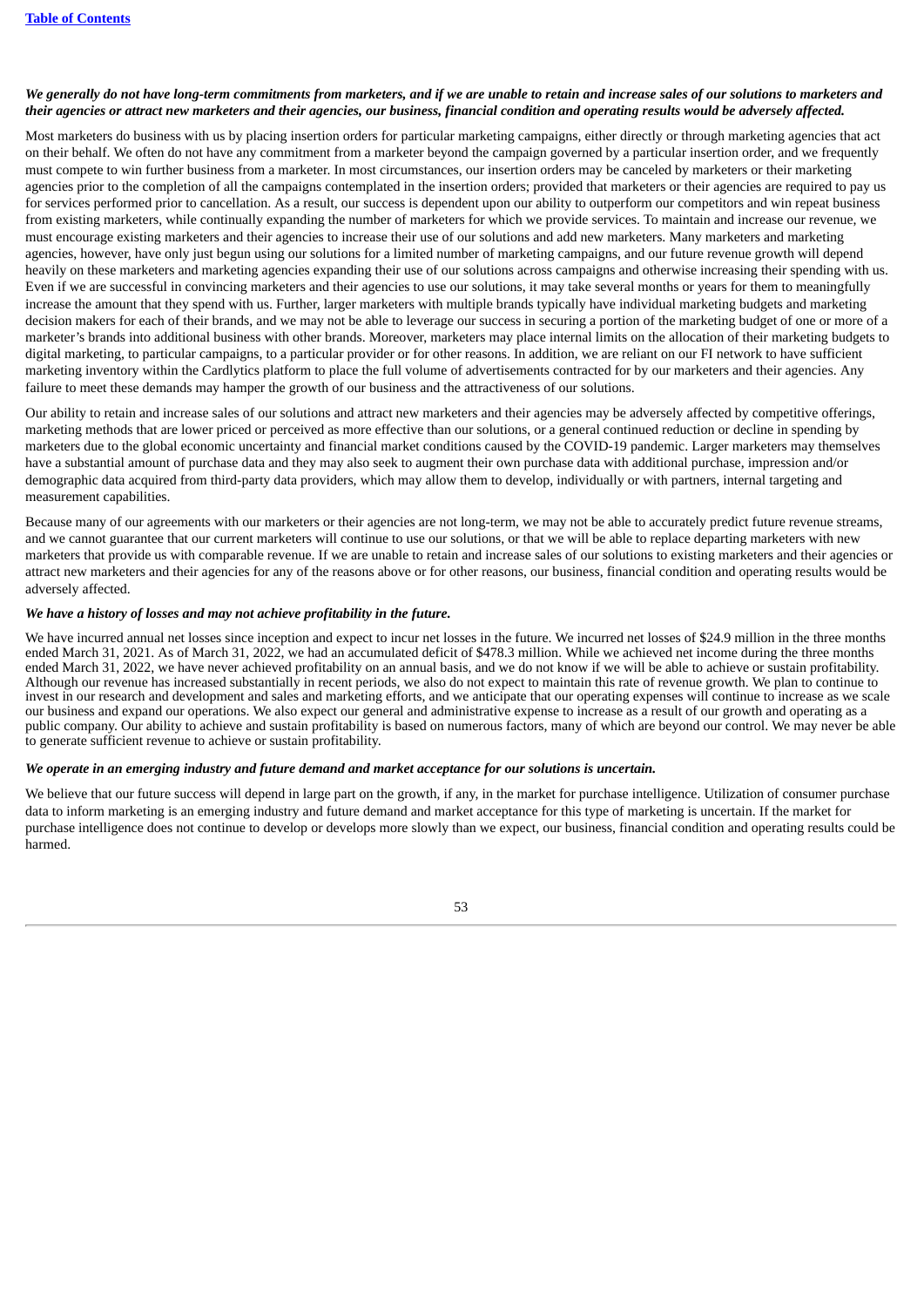### The market in which we participate is competitive and we may not be able to compete successfully with our current or future competitors.

The market for purchase intelligence is nascent and we believe that there is no one company with which we compete directly across our range of solutions. With respect to the Cardlytics platform, we believe that we are the only company that enables marketing through FI channels at scale, although we believe we currently have competition from other companies that deliver similar solutions on a smaller scale. In the future, we may face competition from online retailers, credit card companies, established enterprise software companies, advertising and marketing companies and agencies, digital publishers and mobile pay providers with access to a substantial amount of consumer purchase data. While we may successfully partner with a wide range of companies that are to some extent currently competitive to us, these companies may become more competitive to us in the future. As we introduce new solutions, as our existing solutions evolve and as other companies introduce new products and solutions, we are likely to face additional competition.

Some of our actual and potential competitors may have advantages over us, such as longer operating histories, significantly greater financial, technical, marketing or other resources, stronger brand and recognition, larger intellectual property portfolios and broader global distribution and presence. In addition, our industry is evolving rapidly and is becoming increasingly competitive. Larger and more established companies may focus on purchase intelligence marketing and could directly compete with us. Smaller companies could also launch new products and services that we do not offer and that could gain market acceptance quickly.

Our competitors may be able to respond more quickly and effectively than we can to new or changing opportunities, technologies, standards or customer requirements. Larger competitors are also often in a better position to withstand any significant reduction in capital spending and will therefore not be as susceptible to economic downturns. In addition, current or potential competitors may be acquired by third parties with greater available resources. As a result of such relationships and acquisitions, our current or potential competitors might be able to adapt more quickly to new technologies and customer needs, devote greater resources to the promotion or sale of their products and services, initiate or withstand substantial price competition, take advantage of other opportunities more readily or develop and expand their product and service offerings more quickly than we do. For all of these reasons, we may not be able to compete successfully against our current or future competitors.

## If we fail to identify and respond effectively to rapidly changing technology and industry needs, our solutions may become less competitive or obsolete.

Our future success depends on our ability to adapt and innovate. To attract, retain and increase new marketers and partners, we will need to expand and enhance our solutions to meet changing needs, add functionality and address technological advancements. Specifically, we are migrating to a cloud-based solution hosted by Amazon Web Services. If we are unable to adapt our solutions to evolving trends in the marketing industry, if we are unable to properly identify and prioritize appropriate solution development projects or if we fail to develop and effectively market new solutions or enhance existing solutions to address the needs of existing and new marketers and partners, we may not be able to achieve or maintain adequate market acceptance and penetration of our solutions, and our solutions may become less competitive or obsolete.

In addition, new, more effective or less costly technologies may emerge that use data sources that we do not have access to, that use entirely different analytical methodologies than we do or that use other indicators of purchases by consumers. If existing and new marketers and their agencies perceive greater value in alternative technologies or data sources, our ability to compete for marketers and their agencies could be materially and adversely affected.

### A number of factors could impair our ability to collect the significant amounts of data that we use to deliver our solutions.

Our ability to collect and use data may be restricted or prevented by a number of other factors, including:

- the failure of our network or software systems, or the network or software systems of our partners;
- decisions by our partners to restrict our ability to collect data from them (which decision they may make at their discretion) or to refuse to implement the mechanisms that we request to ensure compliance with our legal obligations or technical requirements;
- decisions by our partners to limit our ability to use their purchase data outside of the applicable banking channel;
- decisions by our partners' customers to opt out of the incentive program or to use technology, such as browser settings, that reduces our ability to deliver relevant advertisements;
- interruptions, failures or defects in our or our partners' data collection, mining, analysis and storage systems;
- changes in regulations impacting the collection and use of data;
- changes in browser or device functionality and settings, and other new technologies, which impact our partners' ability to collect and/or share data about their customers; and

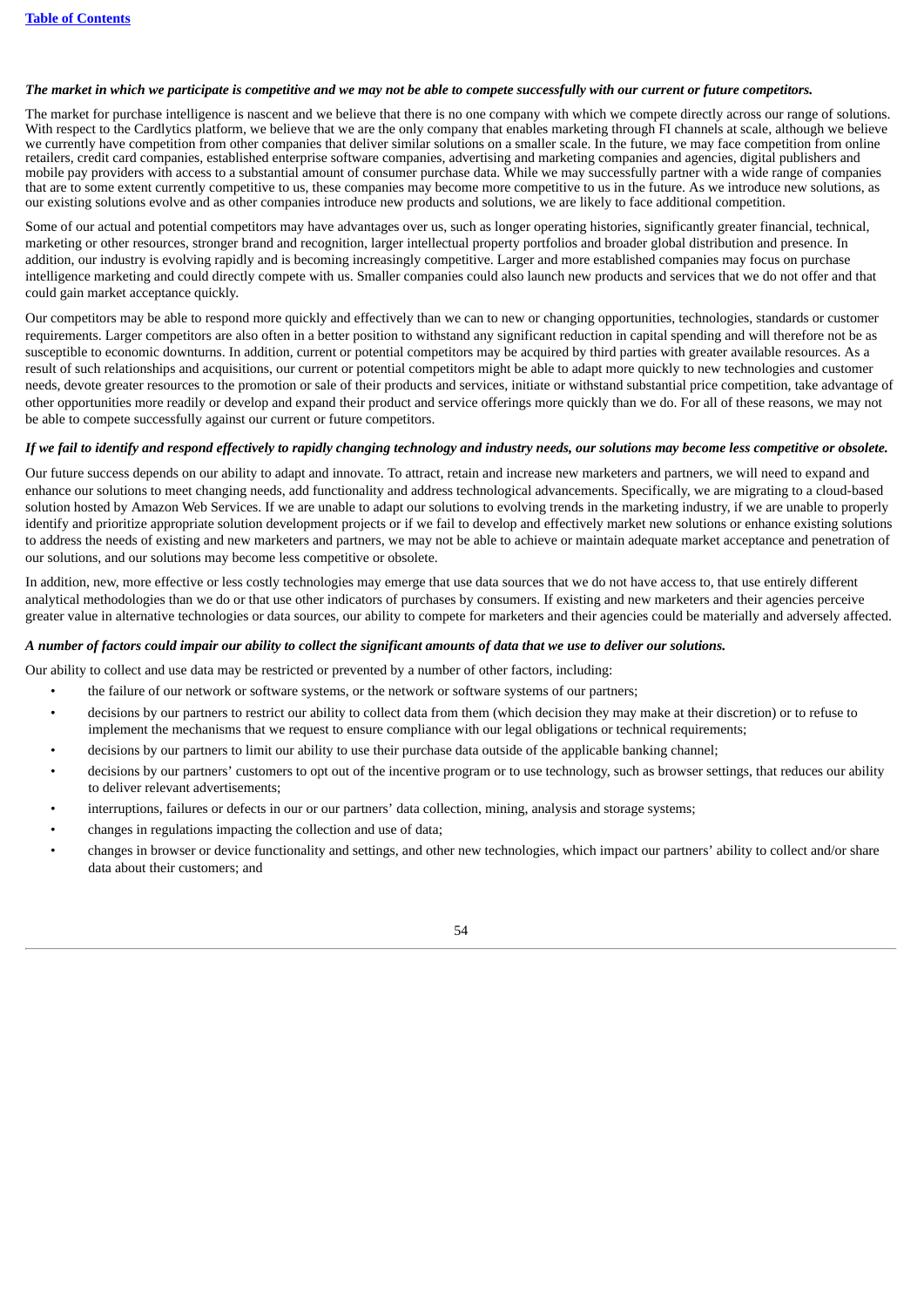• changes in international laws, rules, regulations and industry standards or increased enforcement of international laws, rules, regulations, and industry standards.

Any of the above-described limitations on our ability to successfully collect, utilize and leverage data could also materially impair the optimal performance of our solutions and severely limit our ability to target consumers or bill marketers for our services, which would harm our business, financial condition and operating results.

## *The efficacy of some of our solutions depends upon third-party data providers.*

We rely on several third parties to assist us in matching our anonymized identifiers with third-party identifiers. This matching process enables us to, among other things, use purchase intelligence to measure in-store and online campaign sales impact or provide marketers with valuable visibility into the behaviors of current or prospective customers both within and outside the context of their marketing efforts. If any of these key data providers were to withdraw or withhold their identifiers from us, our ability to provide our solutions could be adversely affected, and certain marketers may severely limit their spending on our solutions or stop spending with us entirely. Replacements for any of these third-party identifiers may not fit the needs of certain marketers or be available in a timely manner or under economically beneficial terms, or at all.

### Defects, errors or delays in our solutions could harm our reputation, which would harm our operating results.

The technology underlying our solutions may contain material defects or errors that can adversely affect our ability to operate our business and cause significant harm to our reputation. This risk is compounded by the complexity of the technology underlying our solutions and the large amounts of data that we leverage and process. In addition, with regard to the Cardlytics platform, if we are unable to attribute Consumer Incentives to our partners' customers in a timely manner, our FI partners may limit or discontinue their use of our solutions. Any such error, failure, malfunction, disruption or delay could result in damage to our reputation and could harm our business, financial condition and operating results.

## Significant system disruptions or loss of data center capacity could adversely affect our business, financial condition and operating results.

Our business is heavily dependent upon highly complex data processing capabilities. We contract with our primary third-party data center, located in Atlanta, Georgia, and our redundancy data center, located in Suwanee, Georgia, pursuant to agreements that expire in 2023, subject to earlier termination upon material breach and a failure to cure. If for any reason our arrangements with our third-party data centers or other data-hosting solutions are terminated, or if we are unable to renew our agreements on commercially reasonable terms, we may be required to transfer that portion of our operations to new data center facilities or other data-hosting solutions, and we may incur significant costs and possible service interruption in connection with doing so. Further, protection of our third-party data centers or other data-hosting solutions against damage or interruption from fire, flood, tornadoes, power loss, telecommunications or equipment failure or other disasters and events beyond our control is important to our continued success. Any damage to, or failure of, the systems of the data centers or other data-hosting solutions that we utilize, or of our own equipment located within such data centers, could result in interruptions to the availability or functionality of our solutions. In addition, the failure of the data centers or other data-hosting solutions that we utilize to meet our capacity requirements could result in interruptions in the availability or functionality of our solutions or impede our ability to scale our operations. Any damage to the data centers or other data-hosting solutions that we utilize, or to our own equipment located within such data centers, that causes loss of capacity or otherwise causes interruptions in our operations could materially adversely affect our ability to quickly and effectively respond to our marketers' or partners' requirements, which could result in loss of their confidence, adversely impact our ability to attract new marketers and/or partners and force us to expend significant resources. The occurrence of any such events could adversely affect our business, financial condition and operating results.

#### *Seasonal fluctuations in marketing activity could adversely affect our cash flows.*

We expect our revenue, operating results, cash flows from operations and other key performance metrics to vary from quarter to quarter in part due to the seasonal nature of our marketers' spending on digital marketing campaigns. For example, many marketers tend to devote a significant portion of their budgets to the fourth quarter of the calendar year to coincide with consumer holiday spending and to reduce spend in the first quarter of the calendar year. Seasonality could have a material impact on our revenue, operating results, cash flow from operations and other key performance metrics from period to period.

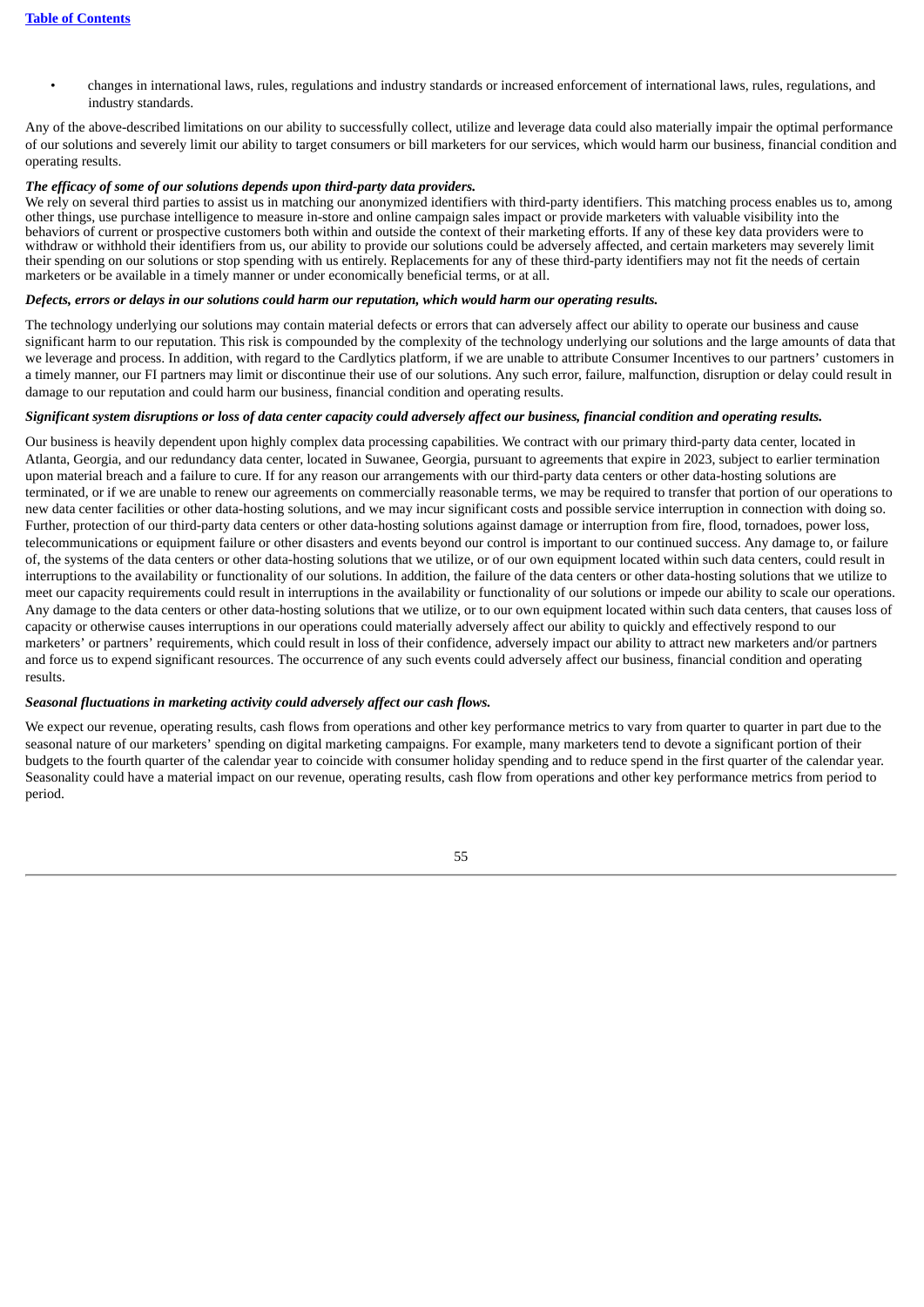# Our corporate culture has contributed to our success, and if we cannot maintain it as we grow, or our corporate culture is negatively impacted by the COVID-19 pandemic, we could lose the innovation, creativity and teamwork fostered by our culture, and our business may be harmed.

As of March 31, 2022, we had 698 full-time employees. We intend to further expand our overall headcount and operations, with no assurance that we will be able to do so while effectively maintaining our corporate culture. Additionally, our corporate culture may be negatively impacted by the COVID-19 pandemic. We believe our corporate culture is one of our fundamental strengths as it enables us to attract and retain top talent and deliver superior results for our customers. As we grow and change, integrate acquired businesses and their employees, and as the COVID-19 pandemic continues, we may find it difficult to preserve our corporate culture, which could reduce our ability to innovate and operate effectively. In turn, the failure to preserve our culture could negatively affect our ability to attract, recruit, integrate and retain employees, continue to perform at current levels and effectively execute our business strategy.

## If we are unable to attract, integrate and retain additional qualified personnel, including top technical talent, our business could be adversely affected.

Our future success depends in part on our ability to identify, attract, integrate and retain highly skilled technical, managerial, sales and other personnel, including top technical talent from the industry and top research institutions. We face intense competition for qualified individuals from numerous other companies, including other software and technology companies, many of whom have greater financial and other resources than we do. These companies also may provide more diverse opportunities and better chances for career advancement. Some of these characteristics may be more appealing to highquality candidates than those we have to offer. In addition, new hires often require significant training and, in many cases, take significant time before they achieve full productivity. We may incur significant costs to attract and retain qualified personnel, including significant expenditures related to salaries and benefits and compensation expenses related to equity awards and we may lose new employees to our competitors or other companies before we realize the benefit of our investment in recruiting and training them. Moreover, new employees may not be or become as productive as we expect, as we may face challenges in adequately or appropriately integrating them into our workforce and culture. In addition, as we move into new geographies, we will need to attract and recruit skilled personnel in those areas. We have little experience with recruiting in geographies outside of the U.S., and may face additional challenges in attracting, integrating and retaining international employees. If we are unable to attract, integrate and retain suitably qualified individuals who are capable of meeting our growing technical, operational and managerial requirements, on a timely basis or at all, our business will be adversely affected.

## We are dependent on the continued services and performance of our senior management and other key personnel, the loss of any of whom could *adversely affect our business.*

Our future success depends in large part on the continued contributions of our senior management and other key personnel, including our cofounder and chief executive officer, Lynne Laube. In particular, the leadership of key management personnel is critical to the successful management of our company, the development of our solutions and our strategic direction. We do not maintain "key person" insurance for any member of our senior management team or any of our other key employees. Our senior management and key personnel are all employed on an at-will basis, which means that they could terminate their employment with us at any time, for any reason and without notice. The loss of any of our key management personnel could significantly delay or prevent the achievement of our development and strategic objectives and adversely affect our business. Further, if members of our management and other key personnel in critical functions across our organization are unable to perform their duties or have limited availability due to COVID-19, we may not be able to execute on our business strategy and/or our operations may be negatively impacted.

## Our international sales and operations subject us to additional risks that can adversely affect our business, operating results and financial condition.

During the three months ended March 31, 2021 and 2022, we derived 8% and 9% of our revenue outside the U.S., respectively. While substantially all of our operations are located in the U.S., we have an office in the U.K. and Canada, and a research and development and support office in Visakhapatnam, India and may continue to expand our international operations as part of our growth strategy. Our ability to convince marketers to expand their use of our solutions or renew their agreements with us is directly correlated to our direct engagement with such marketers or their agencies. To the extent that we are unable to engage with non-U.S. marketers and agencies effectively with our limited sales force capacity, we may be unable to grow sales to existing marketers to the same degree we have experienced in the U.S.

Our international operations subject us to a variety of risks and challenges, including:

- localization of our solutions, including adaptation for local practices;
- increased management, travel, infrastructure and legal compliance costs associated with having international operations;

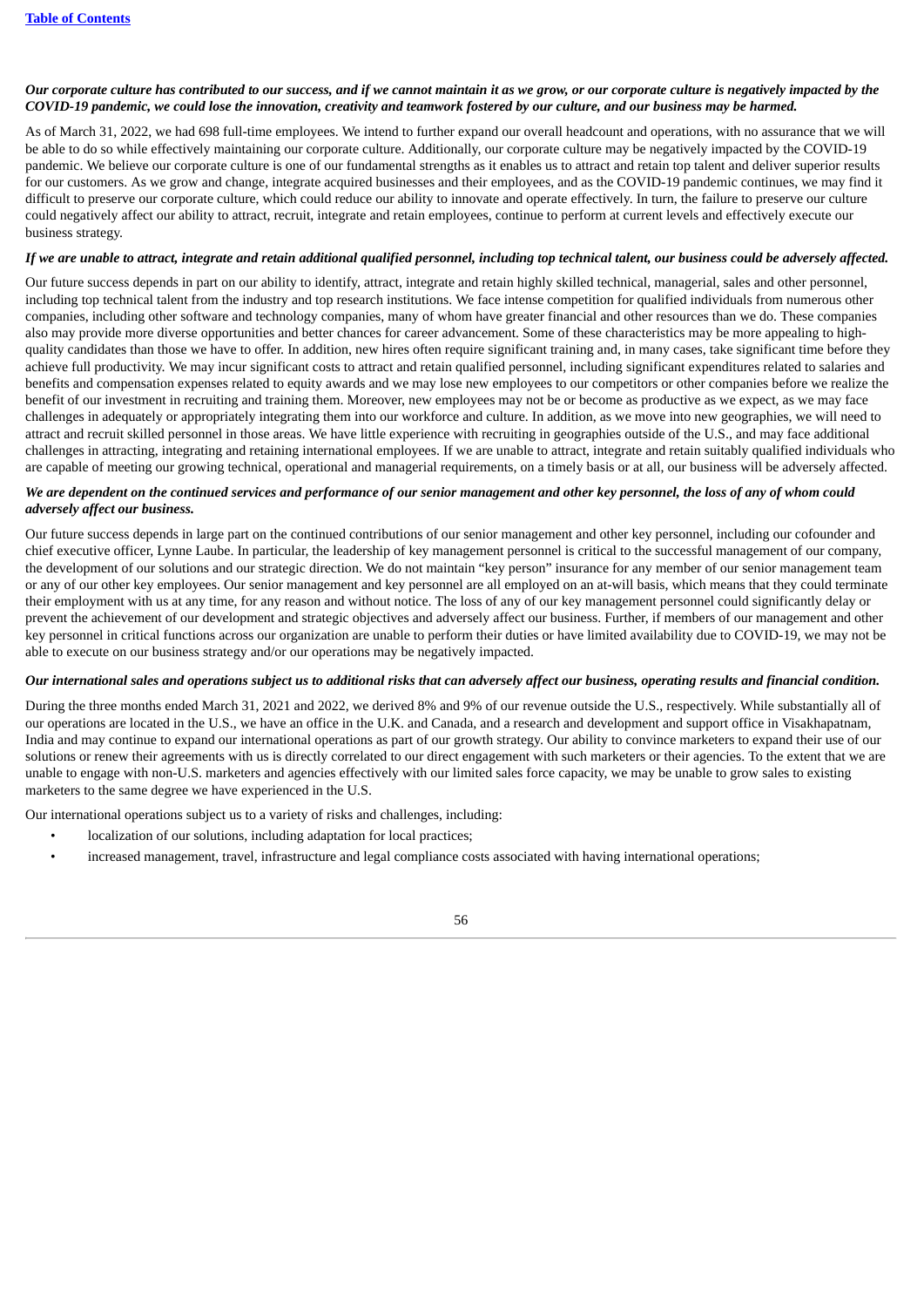- fluctuations in currency exchange rates and related effect on our operating results;
- longer payment cycles and difficulties in collecting accounts receivable or satisfying revenue recognition criteria;
- increased financial accounting and reporting burdens and complexities;
- general economic conditions in each country or region;
- the global economic uncertainty and financial market conditions caused by the COVID-19 pandemic;
- reduction in billings, foreign currency exchange rates, and trade with the European Union;
- contractual and legislative restrictions or changes;
- economic uncertainty around the world;
- compliance with foreign laws and regulations and the risks and costs of non-compliance with such laws and regulations;
- compliance with U.S. laws and regulations for foreign operations, including the Foreign Corrupt Practices Act, the U.K. Bribery Act, import and export control laws, tariffs, trade barriers, economic sanctions and other regulatory or contractual limitations on our ability to sell our software in certain foreign markets, and the risks and costs of non-compliance;
- potential changes in a specific country's or region's political or economic climate, including the current hostilities between Russia and Ukraine;
- heightened risks of unfair or corrupt business practices in certain geographies and of improper or fraudulent sales arrangements that may impact financial results and result in restatements of financial statements and irregularities in financial statements;
- difficulties in repatriating or transferring funds from or converting currencies in certain countries;
- cultural differences inhibiting foreign employees from adopting our corporate culture;
- reduced protection for intellectual property rights in some countries and practical difficulties of enforcing rights abroad; and
- compliance with the laws of foreign taxing jurisdictions and overlapping of different tax regimes.

Any of these risks could adversely affect our international operations, reduce our international revenues or increase our operating costs, adversely affecting our business, financial condition and operating results.

## If we do not manage our growth effectively, the quality of our solutions may suffer, and our business, financial condition and operating results may be *negatively affected.*

The recent growth in our business has placed, and is expected to continue to place, a significant strain on our managerial, administrative, operational and financial resources, as well as our infrastructure. We rely heavily on information technology ("IT") systems to manage critical functions such as data storage, data processing, matching and retrieval, revenue recognition, budgeting, forecasting and financial reporting. To manage our growth effectively, we must continue to improve and expand our infrastructure, including our IT, financial and administrative systems and controls. In particular, we may need to significantly expand our IT infrastructure as the amount of data we store and transmit increases over time, which will require that we both utilize existing IT products and adopt new technologies. If we are not able to scale our IT infrastructure in a cost-effective and secure manner, our ability to offer competitive solutions will be harmed and our business, financial condition and operating results may suffer.

We must also continue to manage our employees, operations, finances, research and development and capital investments efficiently in an environment where nearly all employees are working from home. Our productivity and the quality of our solutions may be adversely affected if we do not integrate and train our new employees quickly and effectively or if we fail to appropriately coordinate across our executive, research and development, technology, service development, analytics, finance, human resources, marketing, sales, operations and customer support teams. If we continue our rapid growth, we will incur additional expenses, and our growth may continue to place a strain on our resources, infrastructure and ability to maintain the quality of our solutions. If we do not adapt to meet these evolving challenges, or if the current and future members of our management team do not effectively manage our growth, the quality of our solutions may suffer and our corporate culture may be harmed. Failure to manage our future growth effectively could cause our business to suffer, which, in turn, could have an adverse impact on our business, financial condition and operating results.

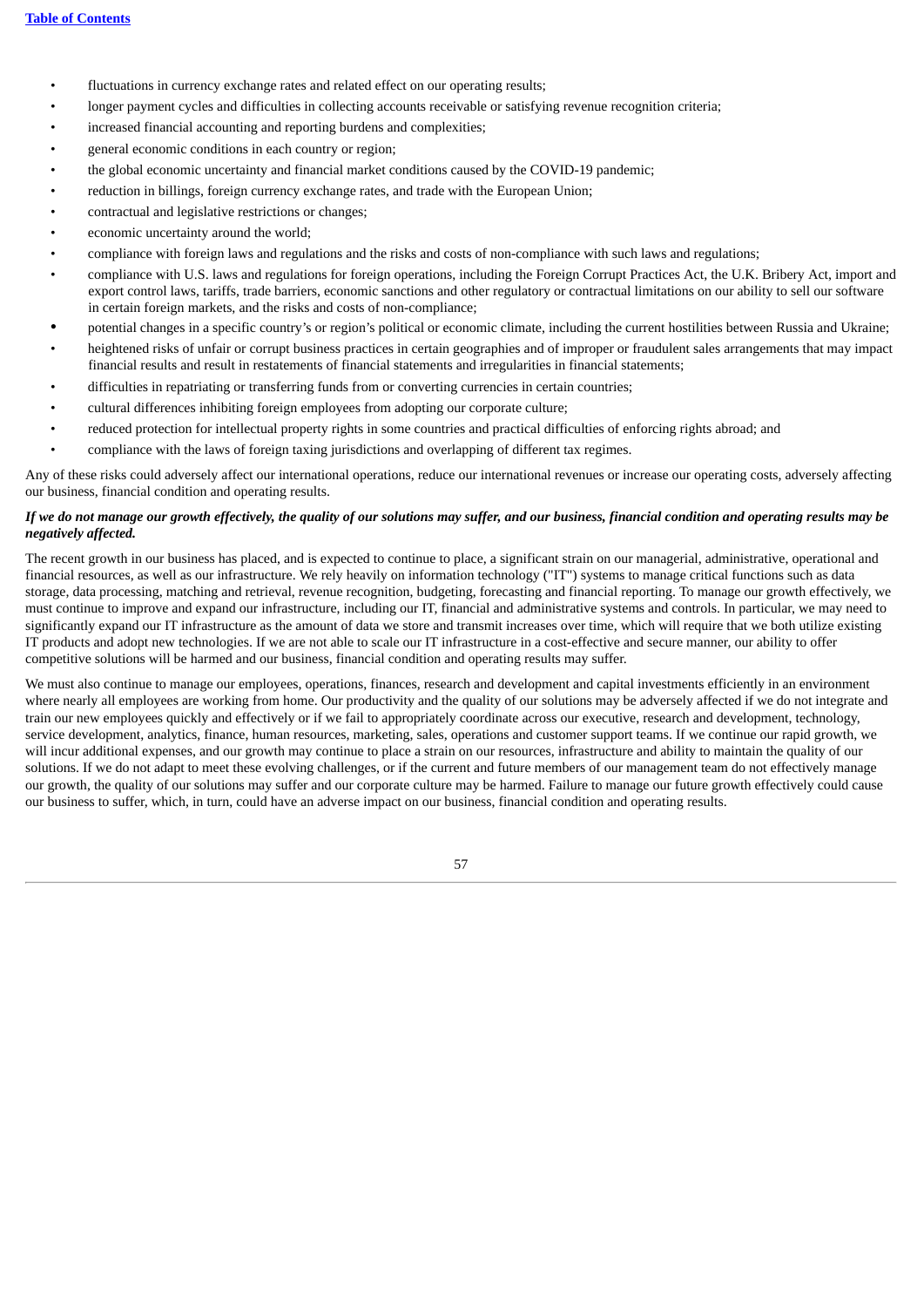# If currency exchange rates fluctuate substantially in the future, the results of our operations could be adversely affected.

Due to our international operations, we may be exposed to the effects of fluctuations in currency exchange rates. We generate revenue and incur expenses for employee compensation and other operating expenses at our U.K. and Indian offices in the local currency. Fluctuations in the exchange rates between the U.S. dollar, British pound, Canadian dollar and Indian rupee could result in the dollar equivalent of such revenue and expenses being lower, which could have a negative net impact on our reported operating results. Although we may in the future decide to undertake foreign exchange hedging transactions to cover a portion of our foreign currency exchange exposure, we currently do not hedge our exposure to foreign currency exchange risks.

## Our ability to use net operating losses and certain other tax attributes to offset future taxable income may be limited.

Our net operating loss ("NOL"), carryforwards could expire unused and be unavailable to offset future tax liabilities because of their limited duration or because of restrictions under U.S. tax law. As of December 31, 2021, we had U.S. federal and state NOLs of \$586.2 million and \$243.6 million, respectively. Our NOLs generated in tax years ending on or prior to December 31, 2017 are only permitted to be carried forward for 20 years under applicable U.S. tax law. Under the Tax Cuts and Jobs Act (the "Tax Act"), as modified by the CARES Act, our federal NOLs generated in tax years ending after December 31, 2017 may be carried forward indefinitely, but the deductibility of federal NOLs, particularly for tax years beginning after December 31, 2020, may be limited. It is uncertain if and to what extent various states will conform to the Tax Act and the CARES Act.

In addition, under Section 382 and Section 383 of the Internal Revenue Code of 1986, as amended, (the "Code") and corresponding provisions of state law, if a corporation undergoes an "ownership change," which is generally defined as a greater than 50% change, by value, in its equity ownership over a threeyear period, the corporation's ability to use its pre-change net operating loss carryforwards and other pre-change tax attributes to offset its post-change income or taxes may be limited. We have experienced "ownership changes" under IRC Section 382 in the past, and future changes in ownership of our stock, including by reason of future offerings, as well as other changes that may be outside of our control, could result in future ownership changes under IRC Section 382. If we are or become subject to limitations on our use of NOLs under IRC Section 382, our NOLs could expire unutilized or underutilized, even if we earn taxable income against which our NOLs could otherwise be offset. Similar provisions of state tax law may also apply to limit our use of accumulated state tax attributes. In addition, at the state level, there may be periods during which the use of NOLs is suspended or otherwise limited, which could accelerate or permanently increase state taxes owed.

## Future acquisitions could disrupt our business and adversely affect our business, financial condition and operating results.

We may choose to expand by making acquisitions that could be material to our business, financial condition or operating results. Our ability as an organization to successfully acquire and integrate technologies or businesses is unproven. Acquisitions involve many risks, including the following:

- an acquisition may negatively affect our business, financial condition, operating results or cash flows because it may require us to incur charges or assume substantial debt or other liabilities, may cause adverse tax consequences or unfavorable accounting treatment, may expose us to claims and disputes by third parties, including intellectual property claims and disputes, or may not generate sufficient financial return to offset additional costs and expenses related to the acquisition;
- we may encounter difficulties or unforeseen expenditures in integrating the business, technologies, products, personnel or operations of any company that we acquire, particularly if key personnel of the acquired company decide not to work for us;
- an acquisition, whether or not consummated, may disrupt our ongoing business, divert resources, increase our expenses and distract our management;
- an acquisition may result in a delay or reduction of purchases for both us and the company that we acquired due to uncertainty about continuity and effectiveness of solution from either company;
- we may encounter difficulties in, or may be unable to, successfully sell any acquired products or solutions;
- an acquisition may involve the entry into geographic or business markets in which we have little or no prior experience or where competitors have stronger market positions;
- challenges inherent in effectively managing an increased number of employees in diverse locations;
- the potential strain on our financial and managerial controls and reporting systems and procedures;
- potential known and unknown liabilities associated with an acquired company;
- our use of cash to pay for acquisitions would limit other potential uses for our cash;
- if we incur debt to fund such acquisitions, such debt may subject us to material restrictions on our ability to conduct our business as well as financial maintenance covenants;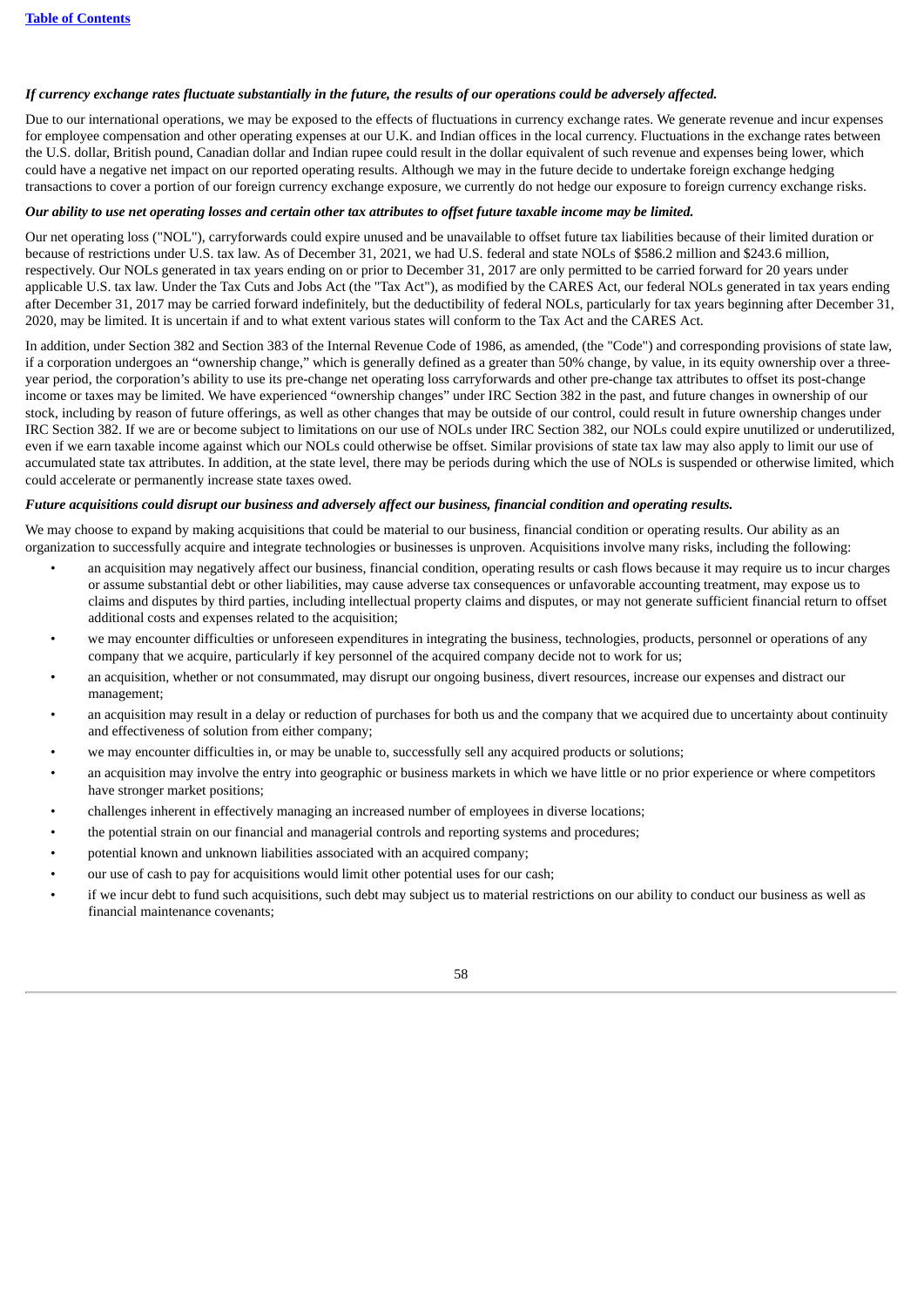- the risk of impairment charges related to potential write-downs of acquired assets or goodwill in future acquisitions; and
- to the extent that we issue a significant amount of equity or convertible debt securities in connection with future acquisitions, existing stockholders may be diluted and earnings (loss) per share may decrease (increase).

We may not succeed in addressing these or other risks or any other problems encountered in connection with the integration of any acquired business. The inability to successfully integrate the business, technologies, products, personnel or operations of any acquired business, or any significant delay in achieving integration, could have a material adverse effect on our business, financial condition and operating results.

#### *Charges to earnings resulting from our acquisitions may cause our operating results to suffer*.

Under accounting principles, we have allocated the total purchase price of Dosh's and Bridg's net tangible assets and intangible assets based on their fair values as of the date of the acquisitions, and we have recorded the excess of the purchase price over those fair values as goodwill. Our management's estimates of fair value will be based upon assumptions that they believe to be reasonable but that are inherently uncertain. The following factors, among others, could result in material charges that would cause our financial results to be negatively impacted:

- impairment of goodwill;
- charges for the amortization of identifiable intangible assets and for stock-based compensation; and
- accrual of newly identified pre-acquisition contingent liabilities that are identified subsequent to the finalization of the purchase price allocation.

Additional costs may include costs of employee redeployment, relocation and retention, including salary increases or bonuses, taxes and termination of contracts that provide redundant or conflicting services. Some of these costs may have to be accounted for as expenses that would negatively impact our results of operations.

#### We may in the future may become involved in securities class action litigation that could divert management's attention and harm our business and *insurance coverage may not be sufficient to cover all costs and damages.*

It is common for securities class-action litigation to follow acquisitions. Responding to any litigation could divert management's attention and harm our business. Moreover, insurance coverage may not be sufficient to cover all costs and damages we incur in connection with the litigation.

#### We may require additional capital to support growth, and such capital might not be available on terms acceptable to us, if at all, which may in turn *hamper our growth and adversely affect our business.*

We intend to continue to make investments to support our business growth and may require additional funds to respond to business challenges, including the need to develop new solutions or enhance our solutions, improve our operating infrastructure or acquire complementary businesses and technologies. Accordingly, we may need to engage in equity, equity-linked or debt financings to secure additional funds. If we raise additional funds through future issuances of equity or equity-linked securities, including convertible debt securities, our existing stockholders could suffer significant dilution, and any new equity securities that we issue could have rights, preferences and privileges superior to those of holders of our common stock. Any debt financing that we secure in the future could involve restrictive covenants relating to our capital-raising activities and other financial and operational matters, including the ability to pay dividends or repurchase shares of our capital stock. This may make it more difficult for us to obtain additional capital, to pursue business opportunities, including potential acquisitions, or to return capital to our stockholders. We also may not be able to obtain additional financing on terms favorable to us, if at all. For example, while the potential impact and duration of the COVID-19 pandemic on the global economy and our business in particular may be difficult to assess or predict, the pandemic has resulted in, and may continue to result in significant disruption of global financial markets, reducing our ability to access capital, which could in the future negatively affect our liquidity. If we are unable to obtain adequate financing or financing on terms satisfactory to us when we require it, our ability to continue to support our business growth, service our indebtedness and respond to business challenges could be significantly impaired, and our business may be adversely affected. Regulatory, legislative or self-regulatory developments regarding Internet privacy matters could adversely affect our ability to conduct our business.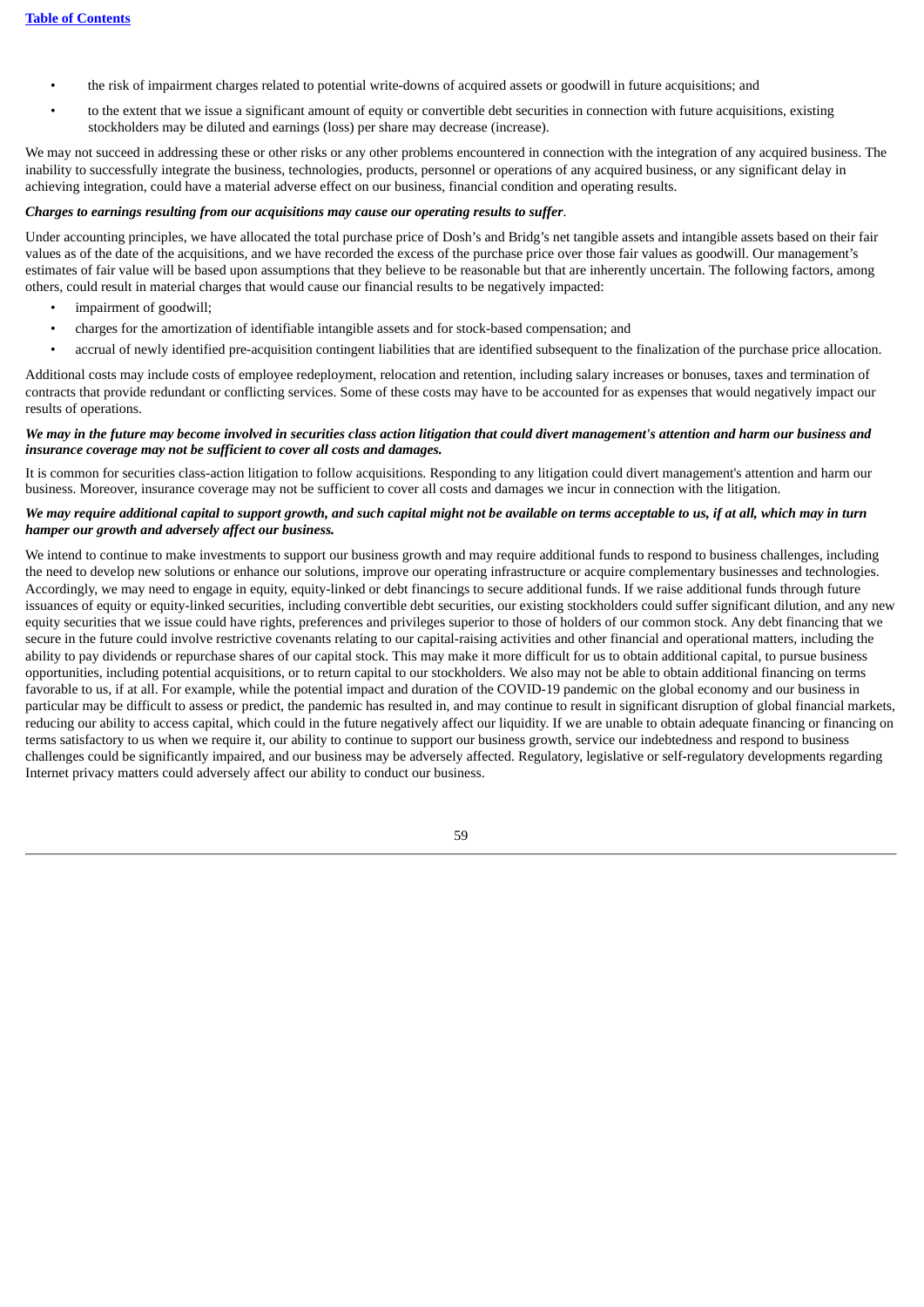# Through our consumer application, users accumulate rewards that could be deemed subject to abandoned property laws and/or could be deemed to constitute stored value subject to certain legal requirements under applicable state and federal laws and regulations.

The Dosh application enables consumers to accumulate non-monetary rewards ("Dosh Rewards") within the application, which may be converted to U.S. dollars only when certain requirements are met. Dosh Rewards have no cash value but users are able to receive U.S. dollar payouts from Dosh based on Dosh Rewards provided that certain requirements are met. State regulators could deem that Dosh Rewards constitute property that is subject to state property laws, which could potentially create a large liability for us as well as legal and related compliance obligations and costs to manage escheatment of any Dosh Rewards constituting abandoned property. Additionally, state and/or federal regulators could conclude that Dosh Rewards constitute monetary value or money and therefore subject to regulation pursuant to laws regulating the issuance, sale, redemption, and maintenance of stored value, prepaid access, or gift cards (or similar terminology). Such laws and regulations may include, but are not necessarily limited to, U.S. state money-transmitter licensing laws and the federal Bank Secrecy Act (including registration requirements), and our failure to comply with applicable laws could expose us to monetary penalties or damages and adversely affect our ability to operate our business in its current form.

### Bringing new FI partners into our network can reguire considerable time and expense and can be long and unpredictable.

Our FI partners and FI partner prospects engage in highly regulated businesses, are often slow to adopt technological innovation and have rigorous standards with respect to providing third parties, like us, with access to their data. Our operating results depend in part on expanding our FI network to maintain and enhance the scale of our solutions. The length of time that it takes to add an FI partner to our network, from initial evaluation to integration into our network, varies substantially from FI to FI and may take several years. Our sales and integration cycle with respect to our FI partners is long and unpredictable, requires considerable time and expense and may not ultimately be successful. It is difficult to predict exactly when, or even if, a new FI partner will join our network and we may not generate revenue from a new FI partner in the same period as we incurred the costs associated with acquiring such FI partner, or at all. Once an FI partner has agreed to work with us, it may take a lengthy period of time for the implementation of our solutions to be prioritized and integrated into the FI partner's infrastructure. Because a substantial portion of our expenses are relatively fixed in the short-term, our operating results will suffer if revenue falls below our expectations in a particular quarter, which could cause the price of our stock to decline. Ultimately, if additions to our FI network are not realized in the time period expected or not realized at all, or if an FI partner terminates its agreement with us, our business, financial condition and operating results could be adversely affected.

### Bringing new FI partners into our network may impede our ability to accurately forecast the performance of our network.

Bringing new FI partners into our network may impede our ability to accurately predict how certain marketing campaigns will perform, and thus may impede our ability to accurately forecast the performance of our network. Such inaccurate predictions could result in marketing campaigns underperforming, which impacts the total fees we can collect from marketers, or over performing, which may result is us paying certain Consumer Incentives to consumers without adequate compensation from the marketers. The amount of time it will take us to be able to understand the impact of a new FI partner on our network is uncertain and difficult to predict. Additionally, our understanding of the impact of any given FI is subject to change at any time, as such understanding can be impacted by factors such as changes to an FI's business strategy, changes to an FI's user interface, or changes in the behavior or makeup of an FI's consumer base.

#### If we are not able to maintain and enhance our brand, our business, financial condition and operating results may be adversely affected.

We believe that developing and maintaining awareness of the Cardlytics brand in a cost-effective manner is critical to achieving widespread acceptance of our existing solutions and future solutions and is an important element in attracting new marketers and partners. Furthermore, we believe that the importance of brand recognition will increase as competition in our market increases. Successful promotion of our brand will depend largely on the effectiveness of our marketing efforts and on our ability to deliver valuable solutions for our marketers, their agencies and our partners. In the past, our efforts to build our brand have involved significant expense. Brand promotion activities may not yield increased revenue and billings, and even if they do, any increased revenue and billings may not offset the expenses that we incurred in building our brand. If we fail to successfully promote and maintain our brand or incur substantial expenses in an unsuccessful attempt to promote and maintain our brand, we may fail to attract enough new marketers or partners or retain our existing marketers or partners and our business could suffer.

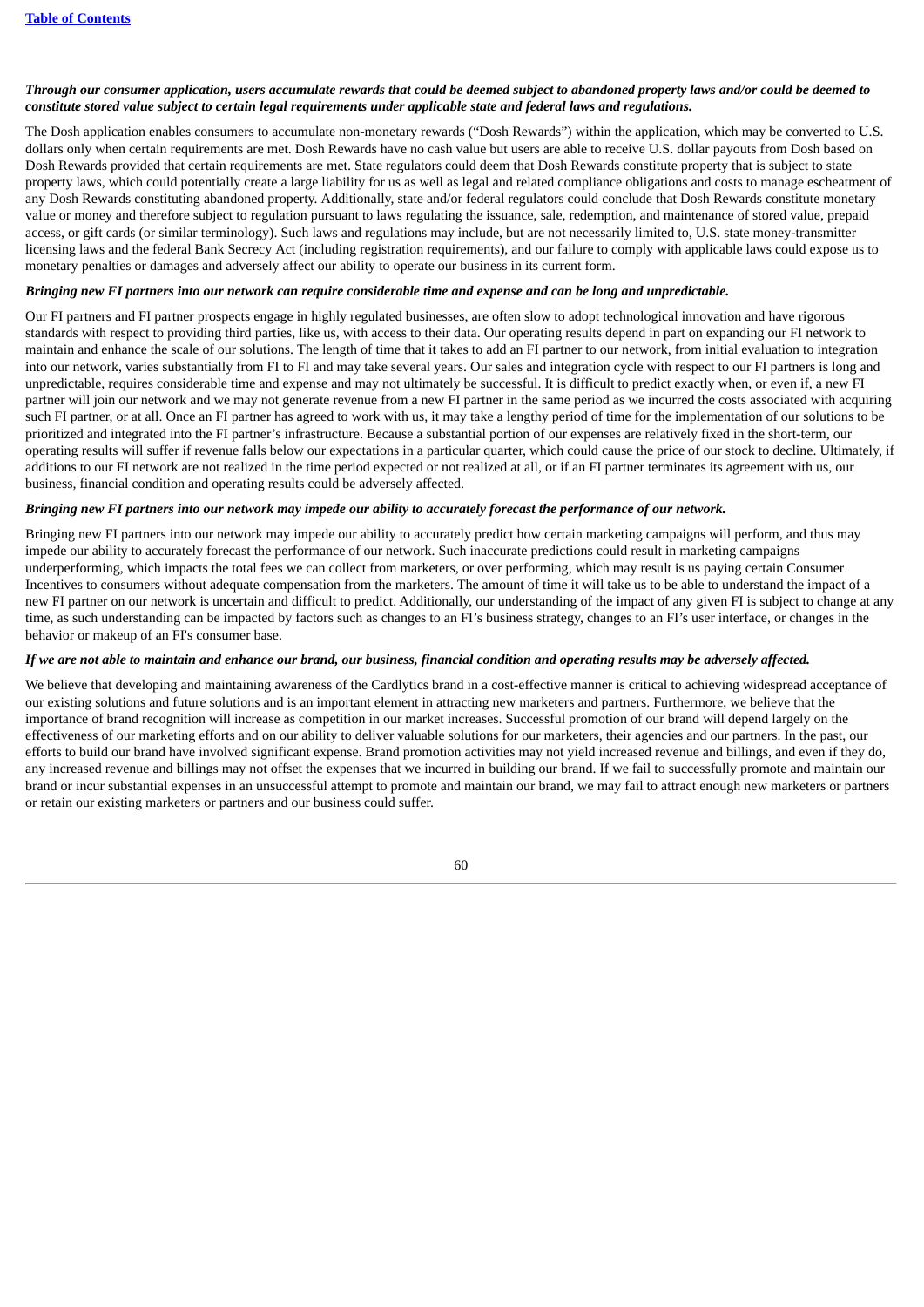#### **Risks Related to our Outstanding Convertible Senior Notes**

## Servicing our debt may require a significant amount of cash. We may not have sufficient cash flow from our business to pay our indebtedness, and we may not have the ability to raise the funds necessary to settle for cash conversions of the Notes or to repurchase the Notes for cash upon a fundamental *change, which could adversely affect our business and results of operations.*

In September 2020, we issued convertible senior notes with an aggregate principal amount of \$230.0 million bearing an interest rate of 1.00% due in 2025 (the "Notes"). The interest rate is fixed at 1.00% per annum and is payable semi-annually in arrears on March 15 and September 15 of each year, beginning on March 15, 2021. Our ability to make scheduled payments of the principal of, to pay interest on or to refinance our indebtedness, including the Notes, depends on our future performance, which is subject to economic, financial, competitive and other factors beyond our control. Our business may not generate cash flows from operations in the future that are sufficient to service our debt. If we are unable to generate such cash flows, we may be required to adopt one or more alternatives, such as selling assets, restructuring debt or obtaining additional debt financing or equity capital on terms that may be onerous or highly dilutive. Our ability to refinance any future indebtedness will depend on the capital markets and our financial condition at such time. We may not be able to engage in any of these activities or engage in these activities on desirable terms, which could result in a default on our debt obligations. In addition, any of our future debt agreements may contain restrictive covenants that may prohibit us from adopting any of these alternatives. Our failure to comply with these covenants could result in an event of default which, if not cured or waived, could result in the acceleration of our debt.

Holders of the Notes have the right to require us to repurchase their Notes upon the occurrence of a fundamental change (as defined in the indenture governing the Notes) at a repurchase price equal to 100% of the principal amount of the Notes to be repurchased, plus accrued and unpaid interest, if any. Upon conversion, unless we elect to deliver solely shares of our common stock to settle such conversion (other than paying cash in lieu of delivering any fractional share), we will be required to make cash payments in respect of the Notes being converted. We may not have enough available cash or be able to obtain financing at the time we are required to make repurchases in connection with such conversion and our ability to pay may additionally be limited by law, by regulatory authority or by agreements governing our existing and future indebtedness. Our failure to repurchase the Notes at a time when the repurchase is required by the indenture governing the Notes or to pay any cash payable on future conversions as required by such indenture would constitute a default under such indenture. A default under the indenture or the fundamental change itself could also lead to a default under agreements governing our existing and future indebtedness. If the repayment of the related indebtedness were to be accelerated after any applicable notice or grace periods, we may not have sufficient funds to repay the indebtedness and repurchase the Notes or make cash payments upon conversions thereof.

In addition, our indebtedness, combined with our other financial obligations and contractual commitments, could have other important consequences. For example, it could:

- make us more vulnerable to adverse changes in general U.S. and worldwide economic, industry, and
- competitive conditions and adverse changes in government regulation;
- limit our flexibility in planning for, or reacting to, changes in our business and our industry;
- place us at a disadvantage compared to our competitors who have less debt;
- limit our ability to borrow additional amounts for funding acquisitions, for working capital, and for other general corporate purposes; and
- make an acquisition of our company less attractive or more difficult.

Any of these factors could harm our business, results of operations, and financial condition. In addition, if we incur additional indebtedness, the risks related to our business and our ability to service or repay our indebtedness would increase.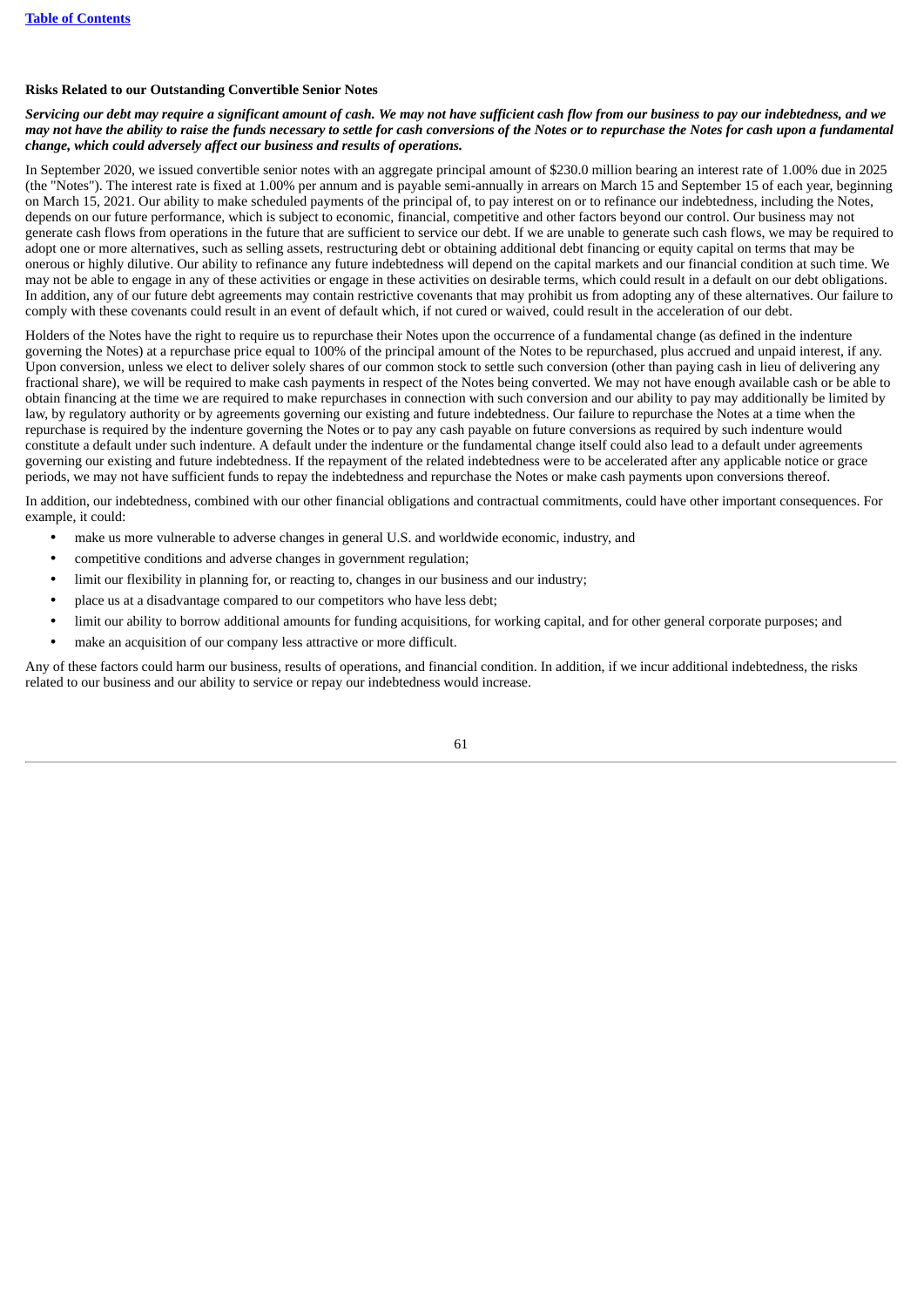## The conditional conversion feature of the Notes, if triggered, may adversely affect our financial condition and results of operations.

In the event the conditional conversion feature of the Notes is triggered, holders of Notes will be entitled to convert the Notes at any time during specified periods at their option. If one or more holders elect to convert their Notes, unless we elect to satisfy our conversion obligation by delivering solely shares of our common stock (other than paying cash in lieu of delivering any fractional share), we would be required to settle a portion or all of our conversion obligation through the payment of cash, which could adversely affect our liquidity. In addition, even if holders do not elect to convert their Notes, we could be required under applicable accounting rules to reclassify all or a portion of the outstanding principal of the Notes as a current rather than long-term liability, which would result in a material reduction of our net working capital.

#### *Transactions relating to our Notes may affect the value of our common stock.*

The conversion of some or all of the Notes would dilute the ownership interests of existing stockholders to the extent we satisfy our conversion obligation by delivering shares of our common stock upon any conversion of such Notes. Our Notes may become in the future convertible at the option of their holders under certain circumstances. If holders of our Notes elect to convert their Notes, we may settle our conversion obligation by delivering to them a significant number of shares of our common stock, which would cause dilution to our existing stockholders.

In addition, in connection with the pricing of the Notes, we entered into capped call transactions (the "Capped Calls") with certain financial institutions (the "Option Counterparties"). The Capped Calls are expected generally to reduce the potential dilution to our common stock upon any conversion or settlement of the Notes and/or offset any cash payments we are required to make in excess of the principal amount of converted Notes, as the case may be, with such reduction and/or offset subject to a cap.

In connection with establishing their initial hedges of the Capped Calls, the Option Counterparties or their respective affiliates entered into various derivative transactions with respect to our common stock and/or purchased shares of our common stock concurrently with or shortly after the pricing of the Notes.

From time to time, the Option Counterparties or their respective affiliates may modify their hedge positions by entering into or unwinding various derivative transactions with respect to our common stock and/or purchasing or selling our common stock or other securities of ours in secondary market transactions prior to the maturity of the Notes (and are likely to do so following any conversion of the Notes, any repurchase of the Notes by us on any fundamental change repurchase date, any redemption date, or any other date on which the Notes are retired by us, in each case, if we exercise our option to terminate the relevant portion of the Capped Calls). This activity could cause a decrease and/or increased volatility in the market price of our common stock.

We do not make any representation or prediction as to the direction or magnitude of any potential effect that the transactions described above may have on the price of the Notes or our common stock. In addition, we do not make any representation that the Option Counterparties will engage in these transactions or that these transactions, once commenced, will not be discontinued without notice.

### *We are subject to counterparty risk with respect to the Capped Calls.*

The Option Counterparties are financial institutions, and we will be subject to the risk that any or all of them might default under the Capped Calls. Our exposure to the credit risk of the Option Counterparties will not be secured by any collateral. Past global economic conditions have resulted in the actual or perceived failure or financial difficulties of many financial institutions. If an Option Counterparty becomes subject to insolvency proceedings, we will become an unsecured creditor in those proceedings with a claim equal to our exposure at that time under the Capped Calls with such Option Counterparty. Our exposure will depend on many factors but, generally, an increase in our exposure will be correlated to an increase in the market price and in the volatility of our common stock. In addition, upon a default by an Option Counterparty, we may suffer adverse tax consequences and more dilution than we currently anticipate with respect to our common stock. We can provide no assurances as to the financial stability or viability of the Option Counterparties.

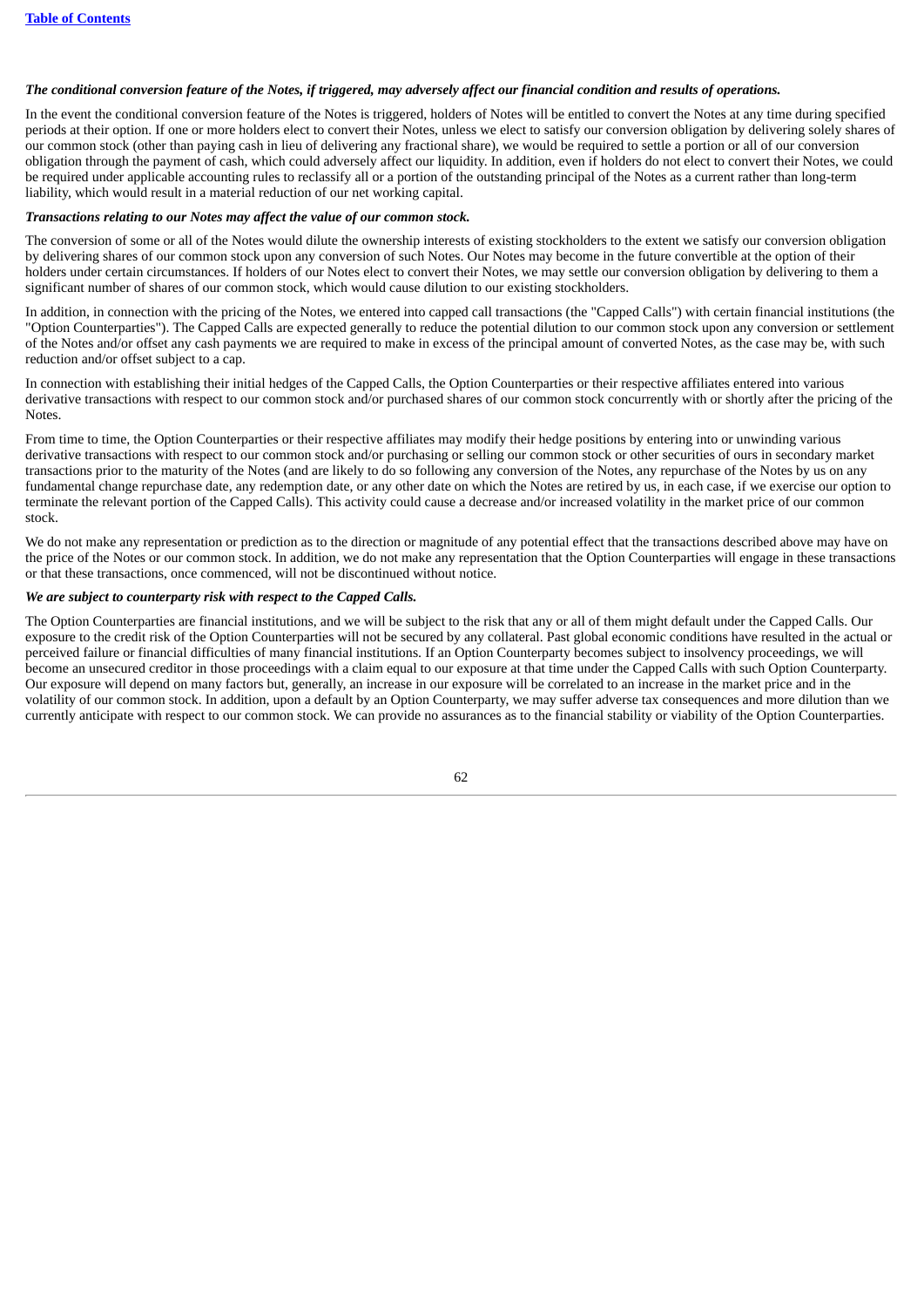## The accounting method for convertible debt securities that may be settled in cash, such as the Notes, could have a material effect on our reported *financial results.*

The accounting method for reflecting the notes on our balance sheet, accruing interest expense for the notes and reflecting the underlying shares of our common stock in our reported diluted earnings per share may adversely affect our reported earnings and financial condition. We expect that, under applicable accounting principles, the initial liability carrying amount of the notes will be the fair value of a similar debt instrument that does not have a conversion feature, valued using our cost of capital for straight, unconvertible debt. We expect to reflect the difference between the net proceeds from this offering and the initial carrying amount as a debt discount for accounting purposes, which will be amortized into interest expense over the term of the notes. As a result of this amortization, the interest expense that we expect to recognize for the notes for accounting purposes will be greater than the cash interest payments we will pay on the notes, which will result in lower reported income or higher reported loss. The lower reported income or higher reported loss resulting from this accounting treatment could depress the trading price of our common stock and the notes. However, in August 2020, the Financial Accounting Standards Board published an Accounting Standards Update ("ASU") 2020-06, eliminating the separate accounting for the debt and equity components as described above. ASU 2020-06 effective for SEC-reporting entities for fiscal years beginning after December 15, 2021, including interim periods within those fiscal years. On January 1, 2022, we adopted this standard using the modified retrospective method which allowed for a cumulative-effect adjustment to the opening balance sheet without restating prior periods. As we did not elect the fair value option in the process, the notes, net of issuance costs, are accounted for as a single liability measured at amortized cost. Upon adoption, we recorded a decrease in accumulated deficit of \$11.2 million, an increase to the notes, net of \$40.2 million and a decrease to additional paid in capital of \$51.4 million.

If accounting standards change in the future and we are not permitted to use the treasury stock method, then our diluted earnings per share may decline. For example, the Financial Accounting Standards Board's ASU described above amends these accounting standards, effective as of the dates referred to above, to eliminate the treasury stock method for convertible instruments that can be settled in whole or in part with equity and instead require application of the "if-converted" method. Under that method, diluted earnings per share would generally be calculated assuming that all the notes were converted solely into shares of common stock at the beginning of the reporting period, unless the result would be anti-dilutive. The application of the if-converted method may reduce our reported diluted earnings per share.

Furthermore, if any of the conditions to the convertibility of the notes is satisfied, then we may be required under applicable accounting standards to reclassify the liability carrying value of the notes as a current, rather than a long-term, liability. This reclassification could be required even if no noteholders convert their notes and could materially reduce our reported working capital.

#### **Risks Related to Regulatory and Intellectual Property Matters**

We and our FI partners are subject to stringent and changing privacy and data security laws, contractual obligations, self-regulatory schemes, government regulation, and standards related to data privacy and security. The actual or perceived failure by us, our customers, our partners, or other third parties upon whom we rely to comply with such obligations could harm our reputation, result in significant expense, subject us to significant fines *and liability or otherwise adversely affect our business.*

We collect, receive, store, process, use, generate, transfer, disclose, make accessible, protect and share personal information and other information ("Process" or "Processing") necessary to operate our business, for legal and marketing purposes, and for other business-related purposes.

We, our FI partners, our marketers and other third parties upon whom we rely are subject to a number of domestic and international privacy and security laws, rules, regulations and guidance regarding privacy, information security and Processing ("Data Protection Laws") as well as laws and regulations regarding online services and the Internet generally. In the U.S., the rules and regulations to which we, directly or contractually through our partners, or our marketers may be subject include those promulgated under the authority of the Federal Trade Commission, the Electronic Communications Privacy Act, the Computer Fraud and Abuse Act, the Health Insurance Portability and Accountability Act, the Gramm-Leach-Bliley Act and state cybersecurity and breach notification laws, as well as regulator enforcement positions and expectations reflected in federal and state regulatory actions, settlements, consent decrees and guidance documents.

The regulatory framework for online services and data privacy and security issues worldwide can vary substantially from jurisdiction to jurisdiction, is rapidly evolving and is likely to remain uncertain for the foreseeable future. Many of these obligations conflict with each other, and interpretation of these laws, rules and regulations and their application to our solutions in the U.S. and foreign jurisdictions is ongoing and cannot be fully determined at this time. A number of existing bills are pending in the U.S. Congress that contain provisions that would regulate how companies can use cookies and other tracking technologies to collect and utilize user information. Additionally, new legislation proposed or enacted in various other states will continue to shape the data privacy environment nationally.

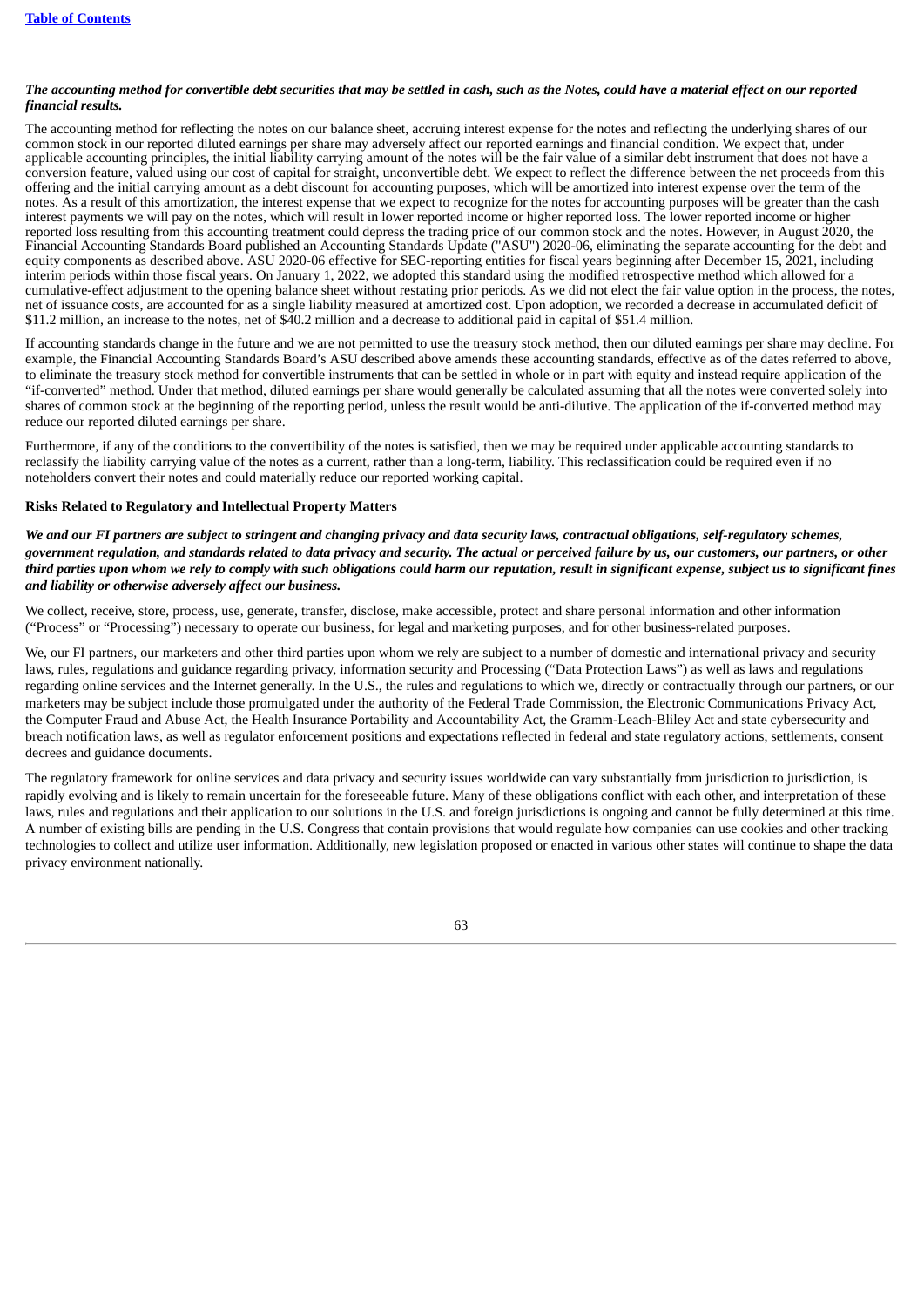U.S. and non-U.S. regulators also may implement "Do-Not-Track" legislation, particularly if the industry does not implement a standard. Effective January 1, 2014, the California Governor signed into law an amendment to the California Online Privacy Protection Act of 2003. Such amendment requires operators of commercial websites and online service providers, under certain circumstances, to disclose in their privacy policies how such operators and providers respond to browser "do not track" signals. In addition, the regulatory environment for the collection and use of consumer data by marketers is evolving in the U.S. and internationally and is currently, in part, a self-regulatory framework, which relies on market participants to ensure self-compliance. The voluntary nature of this self-regulatory framework may change.

The California Consumer Privacy Act ("CCPA"), which took effect on January 1, 2020, is an example of the trend towards increasingly comprehensive privacy legislation being introduced in the United States. The CCPA gives California residents expanded rights to request access to and deletion of their personal information, opt out of certain personal information sharing, and receive detailed information about how their personal information is used. The CCPA also increases the privacy and security obligations on entities handling personal information, which is broadly defined under the law. The CCPA provides for civil penalties for violations, as well as a private right of action for data breaches, and includes statutorily defined damages of up to \$750 per citizen, which is expected to increase data breach litigation. The CCPA also imposes requirements on businesses that "sell" information (which is defined broadly under the CCPA); there is significant ambiguity regarding what constitutes a sale and many of our or our partner's business practices may qualify. Further, California voters approved a new privacy law, the California Privacy Rights Act ("CPRA"), in the November 3, 2020 election. Effective starting on January 1, 2023, the CPRA will significantly modify the CCPA, including by expanding consumers' rights with respect to certain sensitive personal information. The CPRA also creates a new state agency that will be vested with authority to implement and enforce the CCPA and the CPRA.

New legislation proposed or enacted in various other states will continue to shape the data privacy environment nationally. For example, on March 2, 2021, Virginia enacted the Virginia Consumer Data Protection Act, or CDPA, which becomes effective on January 1, 2023, on June 8, 2021, Colorado enacted the Colorado Privacy Act, or CPA, which takes effect on July 1, 2023, and on March 24, 2022 Utah enacted the Utah Consumer Privacy Act which becomes effective on December 31, 2023. The CPA and CDPA are similar to the CCPA and CPRA but aspects of these state privacy statutes remain unclear, resulting in further legal uncertainty and potentially requiring us to modify our data practices and policies and to incur substantial additional costs and expenses in an effort to comply. Complying with the CCPA, CPRA, CDPA, CPA, or other laws, regulations, amendments to or re-interpretations of existing laws and regulations, and contractual or other obligations relating to privacy, data protection, data transfers, data localization, or information security may require us to make changes to our services to enable us or our customers to meet new legal requirements, incur substantial operational costs, modify our data practices and policies, and restrict our business operations. Any actual or perceived failure by us to comply with these laws, regulations, or other obligations may lead to significant fines, penalties, regulatory investigations, lawsuits, significant costs for remediation, damage to our reputation, or other liabilities.

Internationally, virtually every jurisdiction in which we operate has established its own data security and privacy legal frameworks with which we, directly or contractually through our partners, our marketers or other third parties upon whom we rely may be required to comply, even if we are not established or based in such jurisdictions. An example of the type of international regulation to which we may be subject is the U.K.'s Privacy and Electronic Communications Regulations 2011 ("PECR"), which implements the requirements of Directive 2009/136/EC (which amended Directive 2002/58/EC), which is known as the ePrivacy Directive. The PECR regulates various types of electronic direct marketing that use cookies and similar technologies. The PECR also imposes sector-specific breach reporting requirements, but only as applicable to providers of particular public electronic communications services. Additional EU member state laws of this type may follow.

The European General Data Protection Regulation ("GDPR") is another example of the type of data protection legislation that may present a risk to our business. The GDPR imposes additional obligations and risk upon our business and increases substantially the penalties to which we could be subject in the event of any non–compliance. The GDPR imposes more stringent data protection requirements and requires us and our customers to give more detailed disclosures about how we collect, use and share personal information; contractually commit to data protection measures in our contracts with clients; maintain adequate data security measures; notify regulators and affected individuals of certain data breaches; meet extensive privacy governance and documentation requirements; and honor individuals' data protection rights, including their rights to access, correct and delete their personal information. The GDPR provides greater penalties for noncompliance than previous data protection laws. Administrative fines under the GDPR can amount up to 20 million Euros or four percent of the group's annual global turnover, whichever is highest. We may also be obligated to assist our customers, partners, and vendors with their own compliance obligations under the GDPR, which could require expenditure of significant resources. Assisting our customers, partners, and vendors in complying with the GDPR, or complying with the GDPR ourselves, may cause us to incur substantial operational costs or require us to change our business practices.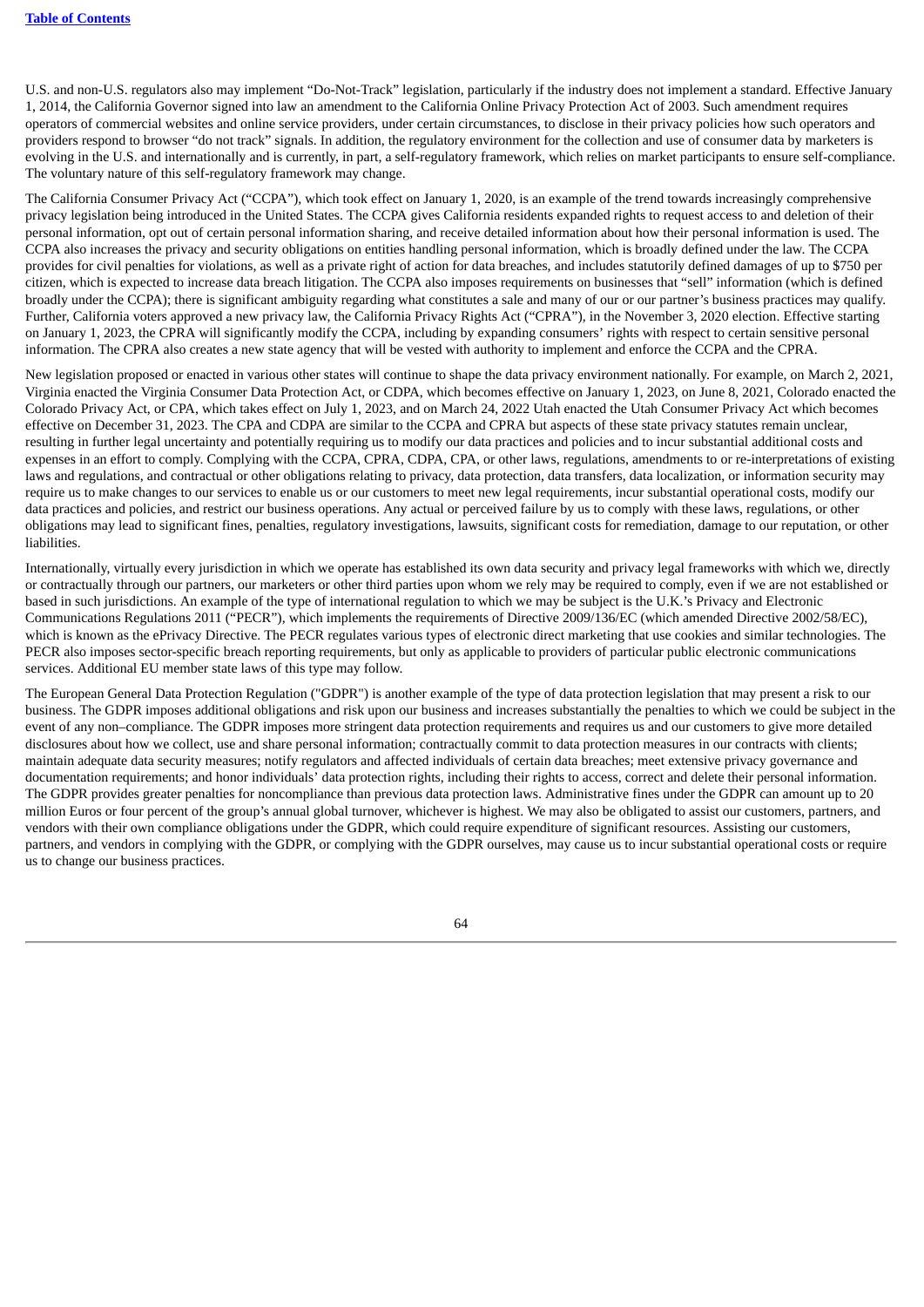The GDPR also imposes strict rules on the transfer of personal data out of the European Economic Area, or EEA, to the United States. Although one of the primary mechanisms for legally transferring personal data (known as Privacy Shield) was invalidated, the European Commission released a set of "Standard Contractual Clauses" in June 2021 that is designed to be a valid mechanism by which entities can validly transfer personal data out of the EEA to jurisdictions that the European Commission has not found to provide an adequate level of protection. The Standard Contractual Clauses, however, require parties that rely upon that legal mechanism to comply with additional obligations, such as conducting transfer impact assessments to determine whether additional security measures are necessary to protect the at-issue personal data. Moreover, due to potential legal challenges, there exists some uncertainty regarding whether the Standard Contractual Clauses will remain a valid mechanism for transfers of personal data out of the EEA.

Additionally, Brexit took effect in January 2020, which will lead to further legislative and regulatory changes. Although the European Commission announced a decision of "adequacy" concluding that the UK ensures an equivalent level of data protection to the GDPR, which provides some relief regarding the legality of continued personal data flows from the EEA to the UK, some uncertainty remains, as this adequacy determination must be renewed after four years and may be modified or revoked in the interim.

In addition to governmental regulation, we are also subject to the terms of our external and internal privacy and security policies, representations, certifications, standards, publications and frameworks, and contractual obligations to third parties related to privacy, information security and Processing ("Data Protection Obligations"), including without limitation, operating rules and standards imposed by industry organizations. Government regulation and industry standards may increase the costs of doing business online.

Given that existing and proposed Data Protection Laws, industry standards and Data Protection Obligations can impose increasingly complex and burdensome obligations, and with substantial uncertainty over the interpretation and application of these requirements, we and our partners have faced and may face additional challenges in addressing and complying with them, and making necessary changes to our privacy policies and practices. In particular, there has been increasing public and regulatory concern and public scrutiny about the use of personally identifiable information. Because the interpretation and application of privacy and data protection laws are still uncertain, it is possible that these laws may be interpreted and applied in a manner that is inconsistent with our existing data management practices. To comply with our data protection and privacy obligations, we may be required to: fundamentally change our business models or practices, including, changing the information we collect or share; incur material costs and expenses; or divert management's time and attention. Any of these effects could materially adversely affect our business operations and financial results, and may limit the adoption and use of, and reduce the overall demand for, our products, which could have an adverse impact on our business. Additionally, our partners may choose to alter or discontinue our program in light of the CCPA or other laws or regulations, which could adversely affect our financial condition.

We may, for example, be required to, or otherwise may determine that it is advisable to, develop or obtain additional tools and technologies for validation of certain of our limited sales related to online purchases to compensate for a potential lack of cookie data. Even if we are able to do so, such additional tools may be subject to further regulation, time consuming to develop or costly to obtain, and less effective than our current use of cookies.

While we strive to comply with applicable Data Protection Laws and Data Protection Obligations to the extent possible, we may at times fail to do so, or may be perceived to have failed to do so. For example, if we inadvertently received personal information from our partners, we may not comply with applicable Data Protection Laws and Data Protection Obligations with respect to that personal information. Moreover, despite our efforts, we may not be successful in achieving compliance if our personnel or vendors do not comply with applicable Data Protection Laws and Data Protection Obligations. Additionally, in many cases we or our partners take steps to anonymize information such that it no longer constitutes personal information; we may fail, or be accused of failing, to properly anonymize such information. We may also be subject to claims of liability or responsibility for the actions of third parties with whom we interact or upon whom we rely in relation to various solutions, including but not limited to our marketers and their agencies and partners. If we, or our business associates or other third parties upon whom we rely fail, or are perceived to have failed, to address or comply with applicable data protection laws, privacy policies and data protection obligations, or if our privacy policies are, in whole or part, found to be inaccurate, incomplete, deceptive, unfair or misrepresentative of our actual practices, it could: increase our compliance and operational costs; expose us to regulatory scrutiny, actions, fines and penalties; result in reputational harm; lead to a loss of consumers; reduce the use of our products by end users or our customers; affect our ability to attract new marketers and partners and maintain relationships with our existing marketers and partners; lead to special, compensatory punitive and statutory damages, litigation, injunctive relief, or consent orders regarding our privacy and security practices; introduce requirements that we provide notices, credit monitoring services and/or credit restoration services or other relevant services to impacted individuals; lead to an inability to Process data; lead to other adverse actions against our licenses to do business; or otherwise adversely affect our business.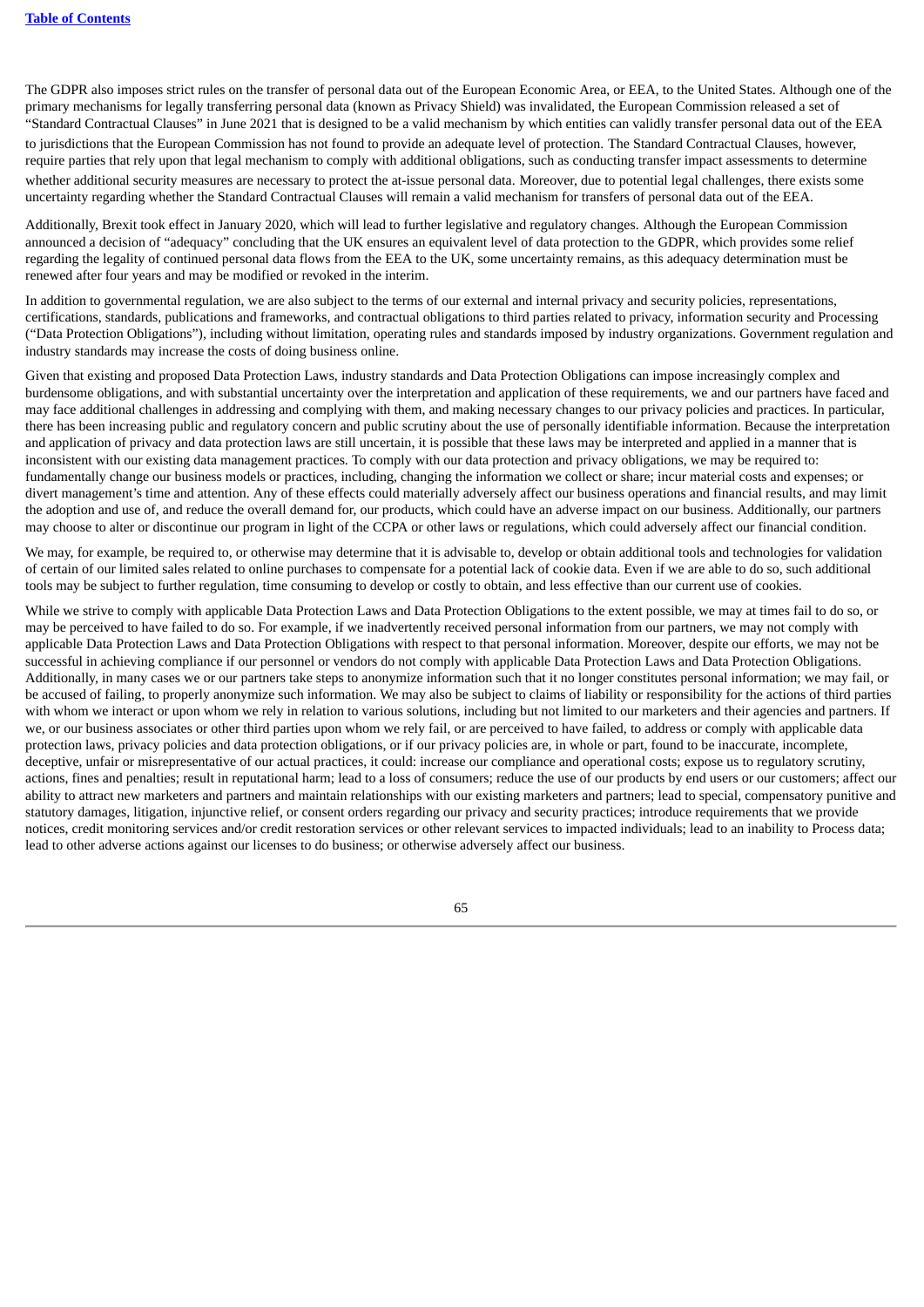# If the use of matching technologies, such as cookies, pixels and device identifiers, is rejected by Internet users, restricted or otherwise subject to unfavorable terms, such as by non-qovernmental entities, our validation methodologies could be impacted and we may lose customers and revenue.

Our solution can be utilized by in-store and online marketers; however, a large majority of consumer purchases continue to be made in-store. For validation of certain of these limited online purchases, our solutions may use digital matching technologies, such as mobile advertising identifiers, pixels and cookies to match the Cardlytics IDs we have assigned to our FIs' customers with their digital presence outside of the FI partners' websites and mobile applications. In most cases, the matching technologies we use relate to mobile advertising identifiers that we use in limited cases to validate that we influenced an online purchase. If our access to matching technology data is reduced, our ability to validate certain online purchases in the current manner may be affected and thus undermine the effectiveness of our solutions.

On occasion, "third-party cookies" may be placed through an Internet browser to validate online purchases. Internet users may easily block and/or delete cookies (e.g., through their browsers or "ad blocking" software). The most commonly used Internet browsers allow Internet users to modify their browser settings to prevent cookies from being accepted by their browsers or are set to block third-party cookies by default. Further, Google recently announced its plans to eliminate third-party cookies from its browser in 2022. If more browser providers and Internet users adopt these settings or delete their cookies more frequently than they currently do, our practices related to the validation of limited online purchases could be impacted, which could result in us needing to implement other available methodologies. Some government regulators and privacy advocates have suggested creating a "Do Not Track" standard that would allow Internet users to express a preference, independent of cookie settings in their browser, not to have website browsing recorded. If Internet users adopt a "Do Not Track" browser setting and the standard either gets imposed by state or federal legislation or agreed upon by standardsetting groups, it may curtail or prohibit us from using non-personal data as we currently do. This could hinder growth of marketing on the Internet generally and cause us to change our business practices and adversely affect our business, financial condition and operating results. In addition, browser manufacturers could replace cookies with their own product and require us to negotiate and pay them for use of such product to record information about Internet users' interactions with our marketers, which may not be available on commercially reasonable terms, or at all.

### Failure to protect our proprietary technology and intellectual property rights could substantially harm our business, financial condition and operating *results.*

Our future success and competitive position depend in part on our ability to protect our intellectual property and proprietary technologies. To safeguard these rights, we rely on a combination of patent, trademark, copyright and trade secret laws and contractual protections in the U.S. and other jurisdictions, all of which provide only limited protection and may not now or in the future provide us with a competitive advantage.

As of the date of filing, we had seven issued patents relating to our software. We cannot assure you that any patents will issue from any patent applications, that patents that issue from such applications will give us the protection that we seek or that any such patents will not be challenged, invalidated, or circumvented. Any patents that may issue in the future from our pending or future patent applications may not provide sufficiently broad protection and may not be enforceable in actions against alleged infringers. We have registered, or are registering, the "Cardlytics," "Dosh," "Bridg" and "Entertainment" names and logos in the U.S. and certain other countries. We have registrations and/or pending applications for additional marks in the U.S. and other countries; however, we cannot assure you that any future trademark registrations will be issued for pending or future applications or that any registered trademarks will be enforceable or provide adequate protection of our proprietary rights. We also license software from third parties for integration into our products, including open source software and other software available on commercially reasonable terms. We cannot assure you that such third parties will maintain such software or continue to make it available.

In order to protect our unpatented proprietary technologies and processes, we rely on trade secret laws and confidentiality agreements with our employees, consultants, vendors and others. Despite our efforts to protect our proprietary technology and trade secrets, unauthorized parties may attempt to misappropriate, reverse engineer or otherwise obtain and use them. Bank of America also has a right to purchase some of the source code underlying the Cardlytics platform upon the occurrence of specified events, which could compromise the proprietary nature of the Cardlytics platform and/or allow Bank of America to discontinue the use of our solutions. Additionally, other FIs have a right to obtain the source code underlying Cardlytics Ad Server through the release of source code held in escrow upon the occurrence of specified events, which could compromise the proprietary nature of the Cardlytics platform and/or allow these FIs to discontinue the use of our solutions.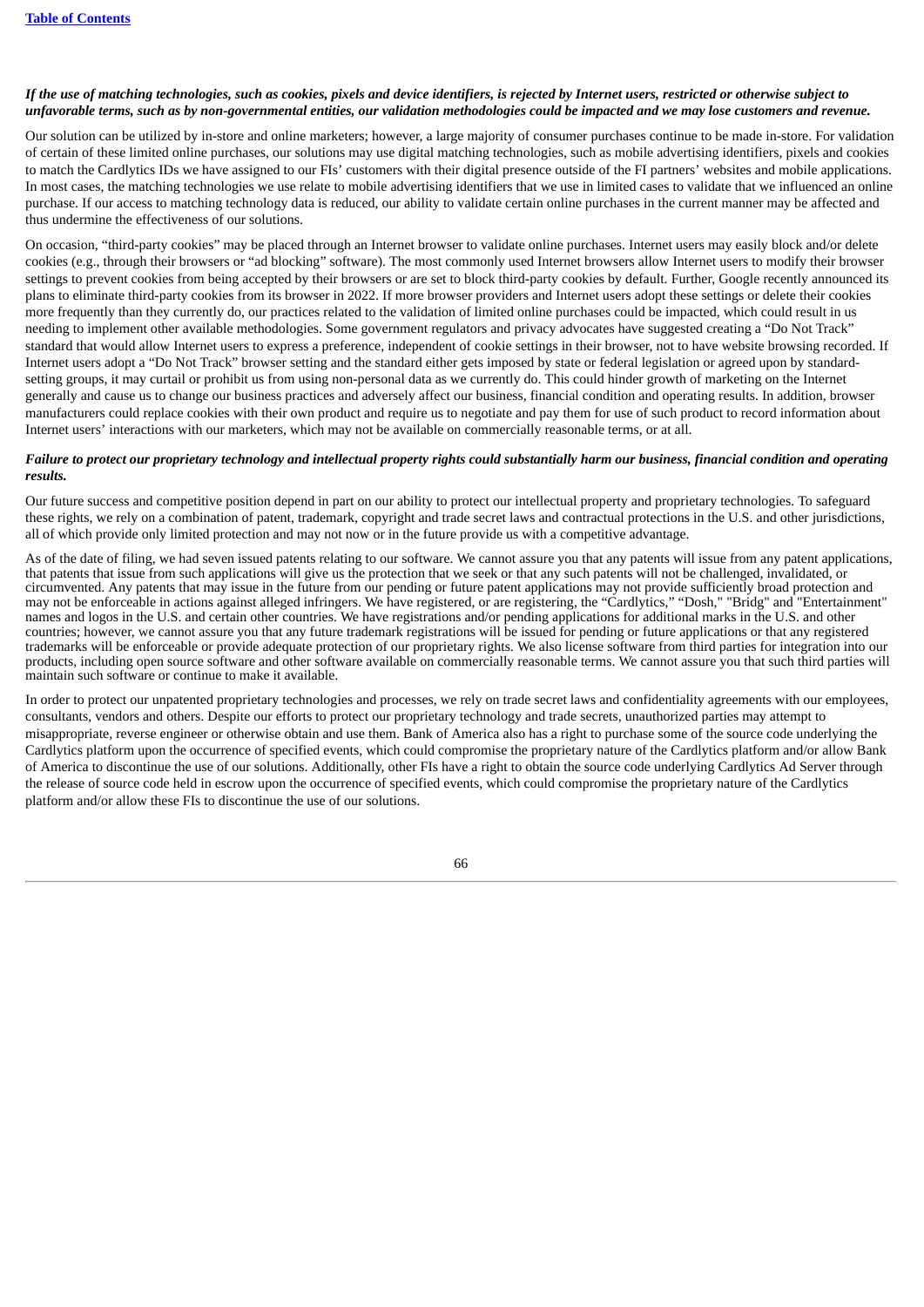In addition, others may independently discover our trade secrets, in which case we would not be able to assert trade secret rights or develop similar technologies and processes. Further, the contractual provisions that we enter into may not prevent unauthorized use or disclosure of our proprietary technology or intellectual property rights and may not provide an adequate remedy in the event of unauthorized use or disclosure of our proprietary technology or intellectual property rights. Moreover, policing unauthorized use of our technologies, trade secrets and intellectual property is difficult, expensive and time-consuming, particularly in foreign countries where the laws may not be as protective of intellectual property rights as those in the U.S. and where mechanisms for enforcement of intellectual property rights may be weak. We may be unable to determine the extent of any unauthorized use or infringement of our solutions, technologies or intellectual property rights.

From time to time, legal action by us may be necessary to enforce our patents and other intellectual property rights, to protect our trade secrets, to determine the validity and scope of the intellectual property rights of others or to defend against claims of infringement or invalidity. Such legal action could result in substantial costs and diversion of resources and could negatively affect our business, financial condition and operating results.

## Assertions by third parties of infringement or other violations by us of their intellectual property rights, whether or not correct, could result in *significant costs and harm our business, financial condition and operating results.*

Patent and other intellectual property disputes are common in our industry. We have in the past and may in the future be subject to claims alleging that we have misappropriated, misused, or infringed other parties' intellectual property rights. Some companies, including certain of our competitors, own larger numbers of patents, copyrights and trademarks than we do, which they may use to assert claims against us. Third parties may also assert claims of intellectual property rights infringement against our partners, whom we are typically required to indemnify. As the numbers of solutions and competitors in our market increases and overlap occurs, claims of infringement, misappropriation and other violations of intellectual property rights may increase. Any claim of infringement, misappropriation or other violation of intellectual property rights by a third-party, even those without merit, could cause us to incur substantial costs defending against the claim and could distract our management from our business.

The patent portfolios of our most significant competitors are larger than ours. This disparity may increase the risk that they may sue us for patent infringement and may limit our ability to counterclaim for patent infringement or settle through patent cross-licenses. In addition, future assertions of patent rights by third parties, and any resulting litigation, may involve patent holding companies or other adverse patent owners who have no relevant product revenues and against whom our own patents may therefore provide little or no deterrence or protection. There can be no assurance that we will not be found to infringe or otherwise violate any third-party intellectual property rights or to have done so in the past.

An adverse outcome of a dispute may require us to:

- pay substantial damages, including treble damages, if we are found to have willfully infringed a third-party's patents or copyrights;
- cease developing or selling solutions that rely on technology that is alleged to infringe or misappropriate the intellectual property of others;
- expend additional development resources to attempt to redesign our solutions or otherwise develop non-infringing technology, which may not be successful;
- enter into potentially unfavorable royalty or license agreements in order to obtain the right to use necessary technologies or intellectual property rights; and
- indemnify our partners and other third parties.

In addition, royalty or licensing agreements, if required or desirable, may be unavailable on terms acceptable to us, or at all, and may require significant royalty payments and other expenditures. Some licenses may also be non-exclusive, and therefore our competitors may have access to the same technology licensed to us. Any of the foregoing events could seriously harm our business, financial condition and operating results.

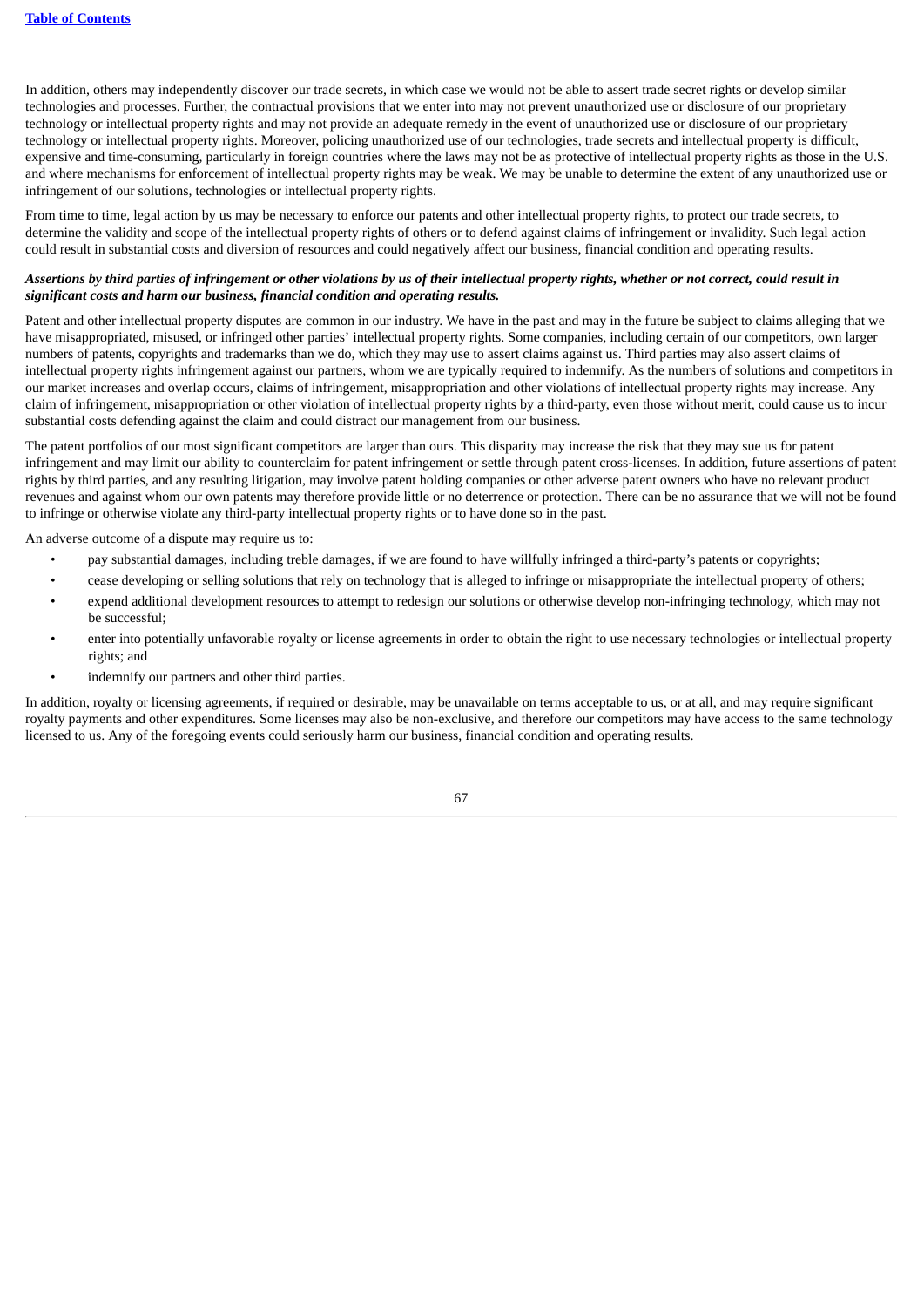## Our use of open source software could negatively affect our ability to sell our solutions and subject us to possible litigation.

We use open-source software to deliver our solutions and expect to continue to use open-source software in the future. Some of these open-source licenses may require that source code subject to the license be made available to the public and that any modifications or derivative works to open-source software continue to be licensed under open source licenses. This may require that we make certain proprietary code available under an open-source license. We may face claims from others claiming ownership of, or seeking to enforce the license terms applicable to such open source software, including by demanding release of the open source software, derivative works or our proprietary source code that was developed using such software. Few of the licenses applicable to open-source software have been interpreted by courts, and there is a risk that these licenses could be construed in a manner that could impose unanticipated conditions or restrictions on our ability to commercialize our products. These claims could also result in litigation, require us to purchase costly licenses or require us to devote additional research and development resources to change the software underlying our solutions, any of which would have a negative effect on our business, financial condition and operating results and may not be possible in a timely manner. We and our customers may also be subject to suits by parties claiming infringement due to the reliance by our solutions on certain open-source software, and such litigation could be costly for us to defend or subject us to an injunction. In addition, if the license terms for the open-source code change, we may be forced to re-engineer our software or incur additional costs. Finally, we cannot assure you that we have not incorporated open-source software into the software underlying our solutions in a manner that may subject our proprietary software to an open-source license that requires disclosure, to customers or the public, of the source code to such proprietary software. In the event that portions of our proprietary technology are determined to be subject to an open source license, we could be required to publicly release portions of our source code, re-engineer all or a portion of our technologies, or otherwise be limited in the licensing of our technologies, each of which could reduce or eliminate the value of our solutions and technologies and materially and adversely affect our ability to sustain and grow our business. Many open-source licenses also limit our ability to bring patent infringement lawsuits against open-source software that we use without losing our right to use such open-source software. Therefore, the use of open-source software may limit our ability to bring patent infringement lawsuits, to the extent we ever have any patents that cover open-source software that we use.

## We are subject to government regulation, including import, export, economic sanctions and anti-corruption laws and regulations that may expose us to *liability and increase our costs.*

Various of our products are subject to U.S. export controls, including the U.S. Department of Commerce's Export Administration Regulations and economic and trade sanctions regulations administered by the U.S. Treasury Department's Office of Foreign Assets Controls. These regulations may limit the export of our products and provision of our solutions outside of the U.S., or may require export authorizations, including by license, a license exception or other appropriate government authorizations, including annual or semi-annual reporting. Export control and economic sanctions laws may also include prohibitions on the sale or supply of certain of our products to embargoed or sanctioned countries, regions, governments, persons and entities. In addition, various countries regulate the importation of certain products, through import permitting and licensing requirements, and have enacted laws that could limit our ability to distribute our products. The exportation, reexportation, and importation of our products and the provision of solutions, including by our partners, must comply with these laws or else we may be adversely affected, through reputational harm, government investigations, penalties and a denial or curtailment of our ability to export our products or provide solutions. Complying with export control and sanctions laws may be time consuming and may result in the delay or loss of sales opportunities. Although we take precautions to prevent our products from being provided in violation of such laws, our products may have previously been, and could in the future be, provided inadvertently in violation of such laws, despite the precautions we take. If we are found to be in violation of U.S. sanctions or export control laws, it could result in substantial fines and penalties for us and for the individuals working for us. Changes in export or import laws or corresponding sanctions, may delay the introduction and sale of our products in international markets, or, in some cases, prevent the export or import of our products to certain countries, regions, governments, persons or entities altogether, which could adversely affect our business, financial condition and results of operations.

We are also subject to various domestic and international anti-corruption laws, such as the U.S. Foreign Corrupt Practices Act and the U.K. Bribery Act, as well as other similar anti-bribery and anti-kickback laws and regulations. These laws and regulations generally prohibit companies and their employees and intermediaries from authorizing, offering or providing improper payments or benefits to officials and other recipients for improper purposes. We rely on certain third parties to support our sales and regulatory compliance efforts and can be held liable for their corrupt or other illegal activities, even if we do not explicitly authorize or have actual knowledge of such activities. Although we take precautions to prevent violations of these laws, our exposure for violating these laws increases as our international presence expands and as we increase sales and operations in foreign jurisdictions.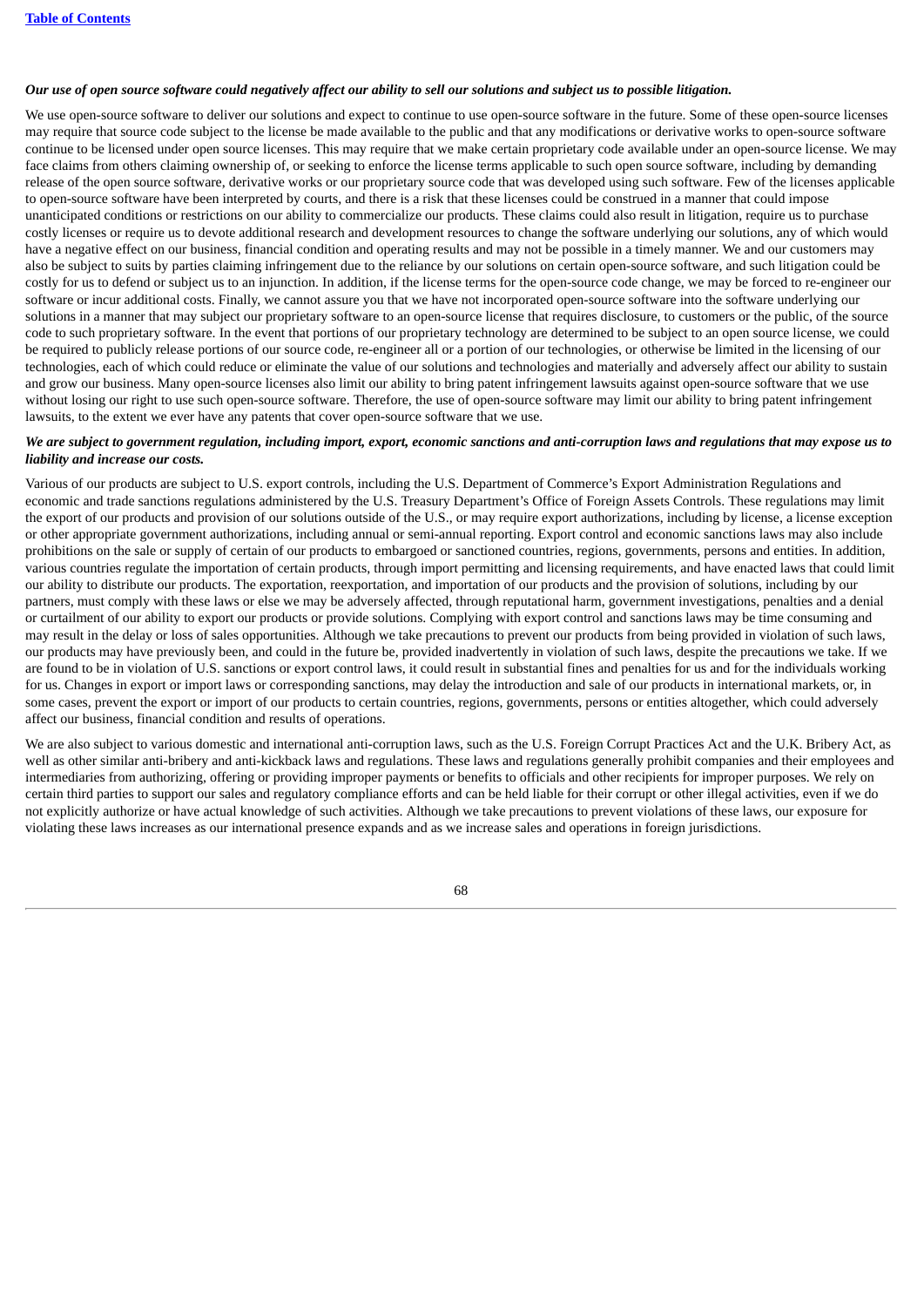# **Risks Related to Ownership of Our Common Stock**

## *The market price of our common stock has been and is likely to continue to be volatile.*

The market price of our common stock may be highly volatile and may fluctuate substantially as a result of a variety of factors, some of which are related in complex ways. Since shares of our common stock were sold in our initial public offering in February 2018 at a price of \$13.00 per share, our stock price has ranged from an intraday low of \$9.80 to an intraday high of \$161.47 through April 29, 2022. Factors that may affect the market price of our common stock include:

- actual or anticipated fluctuations in our financial condition and operating results;
- variance in our financial performance from expectations of securities analysts or investors;
- changes in the prices of our solutions;
- changes in laws or regulations applicable to our solutions;
- announcements by us or our competitors of significant business developments, acquisitions or new offerings;
- our involvement in litigation;
- our sale of our common stock or other securities in the future;
- changes in senior management or key personnel;
- trading volume of our common stock;
- changes in the anticipated future size and growth rate of our market; and
- general economic, regulatory and market conditions.

Recently, the stock markets have experienced extreme price and volume fluctuations that have affected and continue to affect the market prices of equity securities of many companies due to, among other factors, the actions of market participants or other actions outside of our control, including general market volatility caused by expected interest rate changes, inflation and the COVID-19 pandemic. These fluctuations have often been unrelated or disproportionate to the operating performance of those companies. Broad market and industry fluctuations, as well as general economic, political, regulatory and market conditions, may negatively impact the market price of our common stock. In the past, companies that have experienced volatility in the market price of their securities have been subject to securities class action litigation. We may be the target of this type of litigation in the future, which could result in substantial costs and divert our management's attention.

## We do not intend to pay dividends for the foreseeable future and, as a result, your ability to achieve a return on your investment will depend on *appreciation in the price of our common stock.*

We have never declared or paid any cash dividends on our common stock and do not intend to pay any cash dividends in the foreseeable future. We anticipate that we will retain all of our future earnings for use in the development of our business and for general corporate purposes. Any determination to pay dividends in the future will be at the discretion of our board of directors. Accordingly, investors must rely on sales of their common stock after price appreciation, which may never occur, as the only way to realize any future gains on their investments.

## Anti-takeover provisions in our charter documents and under Delaware law could make an acquisition of us more difficult, limit attempts by our *stockholders to replace or remove our current management and limit the market price of our common stock.*

Provisions in our amended and restated certificate of incorporation and amended and restated bylaws may have the effect of delaying or preventing a change in control or changes in our management. Our amended and restated certificate of incorporation and amended and restated bylaws include provisions that:

- authorize our board of directors to issue preferred stock without further stockholder action and with voting liquidation, dividend and other rights superior to our common stock;
- require that any action to be taken by our stockholders be effected at a duly called annual or special meeting and not by written consent, and limit the ability of our stockholders to call special meetings;
- establish an advance notice procedure for stockholder proposals to be brought before an annual meeting, including proposed nominations of persons for director nominees;
- establish that our board of directors is divided into three classes, with directors in each class serving three-year staggered terms;
- require the approval of holders of two-thirds of the shares entitled to vote at an election of directors to adopt, amend or repeal our amended and restated bylaws or amend or repeal the provisions of our amended and restated certificate of incorporation regarding the election and removal of directors and the ability of stockholders to take action by written consent or call a special meeting;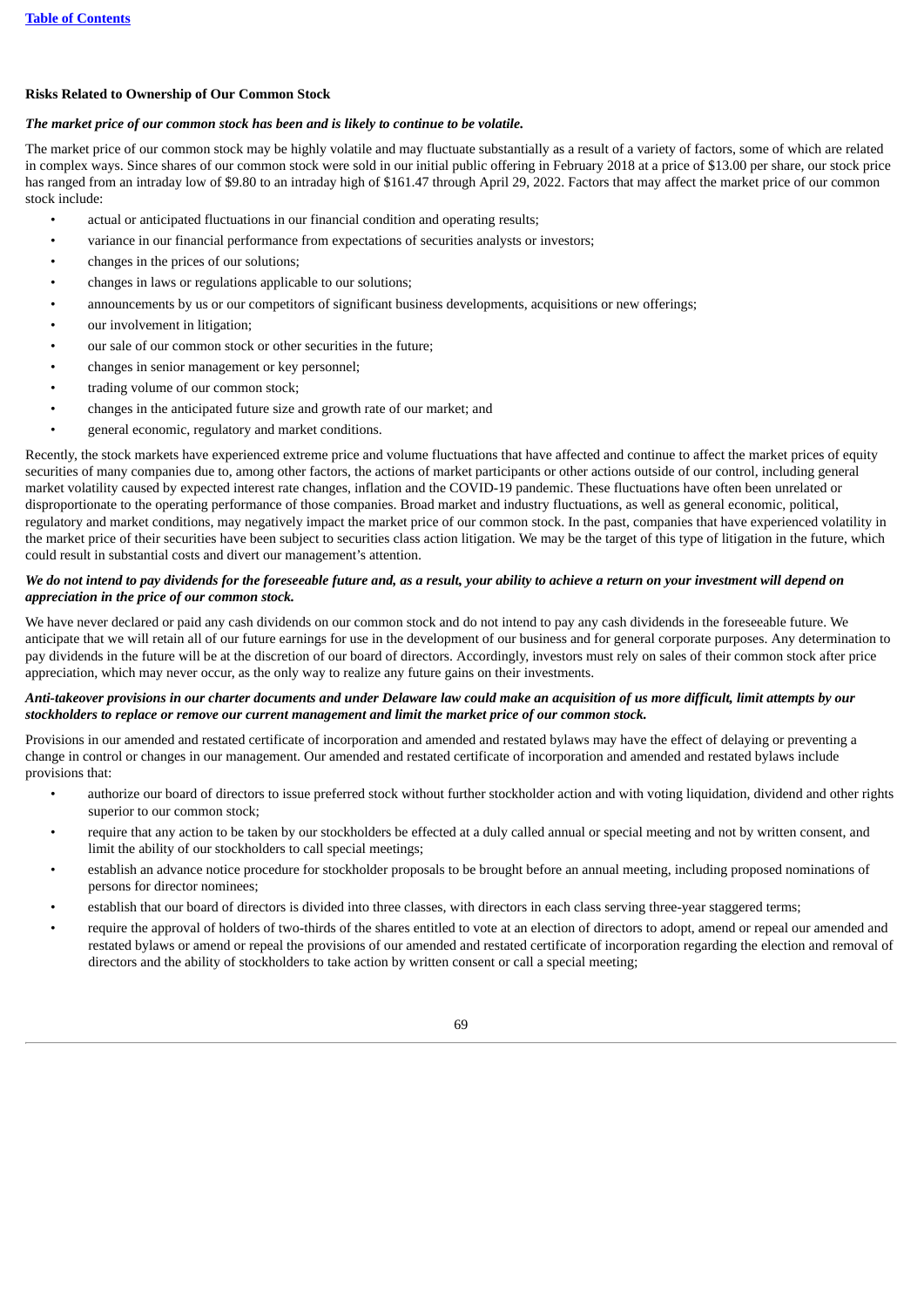- prohibit cumulative voting in the election of directors; and
- provide that vacancies on our board of directors may be filled only by a majority of directors then in office, even though less than a quorum.

These provisions may frustrate or prevent any attempts by our stockholders to replace or remove our current management by making it more difficult for stockholders to replace members of our board of directors, which is responsible for appointing the members of our management. In addition, because we are incorporated in Delaware, we are governed by the provisions of Section 203 of the Delaware General Corporation Law, which generally prohibits a Delaware corporation from engaging in any of a broad range of business combinations with any "interested" stockholder for a period of three years following the date on which the stockholder became an "interested" stockholder. Any of the foregoing provisions could limit the price that investors might be willing to pay in the future for shares of our common stock, and they could deter potential acquirers of our company, thereby reducing the likelihood that you would receive a premium for your shares of our common stock in an acquisition.

# Our amended and restated certificate of incorporation desianates the Court of Chancery of the State of Delaware as the exclusive forum for certain litigation that may be initiated by our stockholders, which could limit our stockholders' ability to obtain a favorable judicial forum for disputes with us.

Pursuant to our amended and restated certificate of incorporation, unless we consent in writing to the selection of an alternative forum, the Court of Chancery of the State of Delaware will be the sole and exclusive forum for the following types of actions or proceedings under Delaware statutory or common law. (1) any derivative action or proceeding brought on our behalf, (2) any action asserting a claim of breach of a fiduciary duty owed by any of our directors, officers or other employees to us or our stockholders, (3) any action asserting a claim arising pursuant to any provision of the Delaware General Corporation Law, our amended and restated certificate of incorporation or our amended and restated bylaws or (4) any action asserting a claim governed by the internal affairs doctrine. However, this exclusive forum provision would not apply to suits brought to enforce a duty or liability created by the Securities Act or the Exchange Act. The forum selection clause in our amended and restated certificate of incorporation may limit our stockholders' ability to obtain a favorable judicial forum for disputes with us.

# We have identified a material weakness in our internal control over financial reporting, and if our remediation of such material weakness is not effective, or if we fail to develop and maintain an effective system of disclosure controls and internal control over financial reportina, our ability to produce timely and accurate financial statements or comply with applicable laws and regulations could be impaired.

In the course of preparing our financial statements for the year ended December 31, 2021, we identified a material weakness in our internal control over financial reporting. A material weakness is a deficiency, or combination of deficiencies, in internal control over financial reporting, such that there is a reasonable possibility that a material misstatement of the annual or interim financial statements will not be prevented or detected on a timely basis. The material weakness identified pertains to significant acquisitions, including the oversight of third-party valuation specialists and sufficiently precise reviews of the related valuation reports for our goodwill and acquired intangible assets, contingent consideration and liabilities assumed.

If we are unable to further implement and maintain effective internal control over financial reporting or disclosure controls and procedures, our ability to record, process and report financial information accurately, and to prepare financial statements within required time periods could be adversely affected, which could subject us to litigation or investigations requiring management resources and payment of legal and other expenses, negatively affect investor confidence in our financial statements and adversely impact our stock price. If we are unable to assert that our internal control over financial reporting is effective, or if our independent registered public accounting firm is unable to express an unqualified opinion as to the effectiveness of our internal control over financial reporting, investors may lose confidence in the accuracy and completeness of our financial reports, the market price of our common stock could be adversely affected and we could become subject to litigation or investigations by Nasdaq, the SEC or other regulatory authorities, which could require additional financial and management resources.

Furthermore, we cannot assure you that the measures we have taken to date, and actions we may take in the future, will be sufficient to remediate the control deficiencies that led to our material weakness in our internal control over financial reporting or that they will prevent or avoid potential future material weaknesses. Our current controls and any new controls that we develop may become inadequate because of changes in conditions in our business. Further, weaknesses in our disclosure controls and internal control over financial reporting may be discovered in the future. Any failure to develop or maintain effective controls or any difficulties encountered in their implementation or improvement could harm our operating results or cause us to fail to meet our reporting obligations and may result in a restatement of our financial statements for prior periods.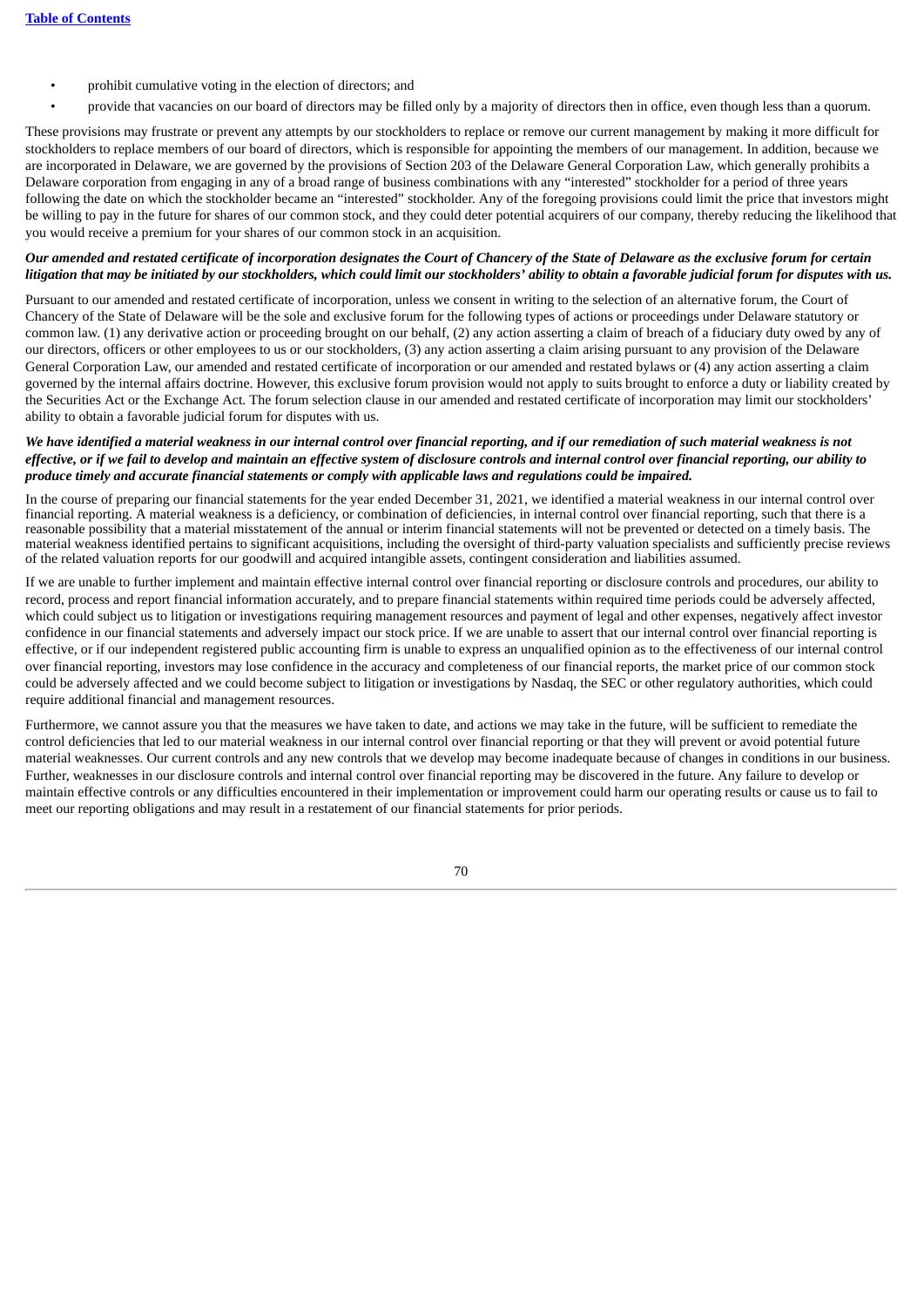Any failure to implement and maintain effective internal control over financial reporting could adversely affect the results of periodic management evaluations and annual independent registered public accounting firm attestation reports regarding the effectiveness of our internal control over financial reporting that we are required to include in our periodic reports that are filed with the SEC. Ineffective disclosure controls and procedures and internal control over financial reporting could also cause investors to lose confidence in our reported financial and other information, which would likely have a negative effect on the trading price of our common stock. In addition, if we are unable to continue to meet these requirements, we may not be able to remain listed on the Nasdaq.

#### **General Risk Factors**

## Natural or man-made disasters, pandemics and other similar events may significantly disrupt our business, and negatively impact our business, *financial condition and operating results.*

A significant public health crisis, epidemic or pandemic (including the ongoing COVID-19 pandemic), or a natural disaster, such as an earthquake, fire or a flood, or a significant power outage could have a material adverse impact on our business, operating results and financial condition. A significant portion of our employee base, operating facilities and infrastructure are centralized in Atlanta, Georgia. Any of our facilities may be harmed or rendered inoperable by natural or man-made disasters, including earthquakes, tornadoes, hurricanes, wildfires, floods, nuclear disasters, acts of terrorism or other criminal activities, infectious disease outbreaks and power outages, which may render it difficult or impossible for us to operate our business for some period of time. Our facilities would likely be costly to repair or replace, and any such efforts would likely require substantial time. Any disruptions in our operations could negatively impact our business, financial condition and operating results, and harm our reputation. In addition, we may not carry business insurance or may not carry sufficient business insurance to compensate for losses that may occur. Any such losses or damages could have a material adverse effect on our business, financial condition and operating results. In addition, the facilities of significant marketers, partners or third-party data providers may be harmed or rendered inoperable by such natural or man-made disasters, which may cause disruptions, difficulties or material adverse effects on our business.

#### *An active trading market for our common stock may not develop or be sustained.*

Although our common stock is listed on the Nasdaq Global Market, we cannot assure you that an active trading market for our shares will be sustained. If an active market for our common stock is not sustained, it may be difficult for investors in our common stock to sell shares without depressing the market price for the shares or to sell the shares at all.

### *Future sales of our common stock in the public market could cause our share price to decline.*

Sales of a substantial number of shares of our common stock in the public market, or the perception that these sales might occur, could depress the market price of our common stock and could impair our ability to raise capital through the sale of additional equity securities. We are unable to predict the effect that sales, particularly sales by our directors, executive officers, and significant stockholders, may have on the prevailing market price of our common stock. With the exception of 172,880 shares issued in the purchase of Entertainment, which are subject to holding periods under the restrictions of Rule 144 under the Securities Act as of the time of this filing, all of our outstanding shares of common stock are available for sale in the public market, subject only to the restrictions of Rule 144 under the Securities Act in the case of our affiliates. In addition, the shares of common stock subject to outstanding options under our equity incentive plans and the shares reserved for future issuance under our equity incentive plans, as well as shares issuable upon vesting of restricted stock unit awards, will become eligible for sale in the public market in the future, subject to certain legal and contractual limitations. In addition, certain holders of our common stock have the right, subject to various conditions and limitations, to request we include their shares of our common stock in registration statements we may file relating to our securities.

We may issue common stock or other securities if we need to raise additional capital. The number of new shares of our common stock issued in connection with raising additional capital could constitute a material portion of our then-outstanding shares of our common stock.

#### If securities or industry analysts do not publish research or reports about our business, or publish negative reports about our business, our stock price *and trading volume could decline.*

The trading market for our common stock will depend, in part, on the research and reports that securities or industry analysts publish about us or our business. We do not have any control over these analysts. If our financial performance fails to meet analyst estimates or one or more of the analysts who cover us downgrade our stock or change their opinion of our business or market value, our share price would likely decline. If one or more of these analysts cease providing coverage of us or fail to regularly publish reports on us, we could lose visibility in the financial markets, which could cause our share price or trading volume to decline.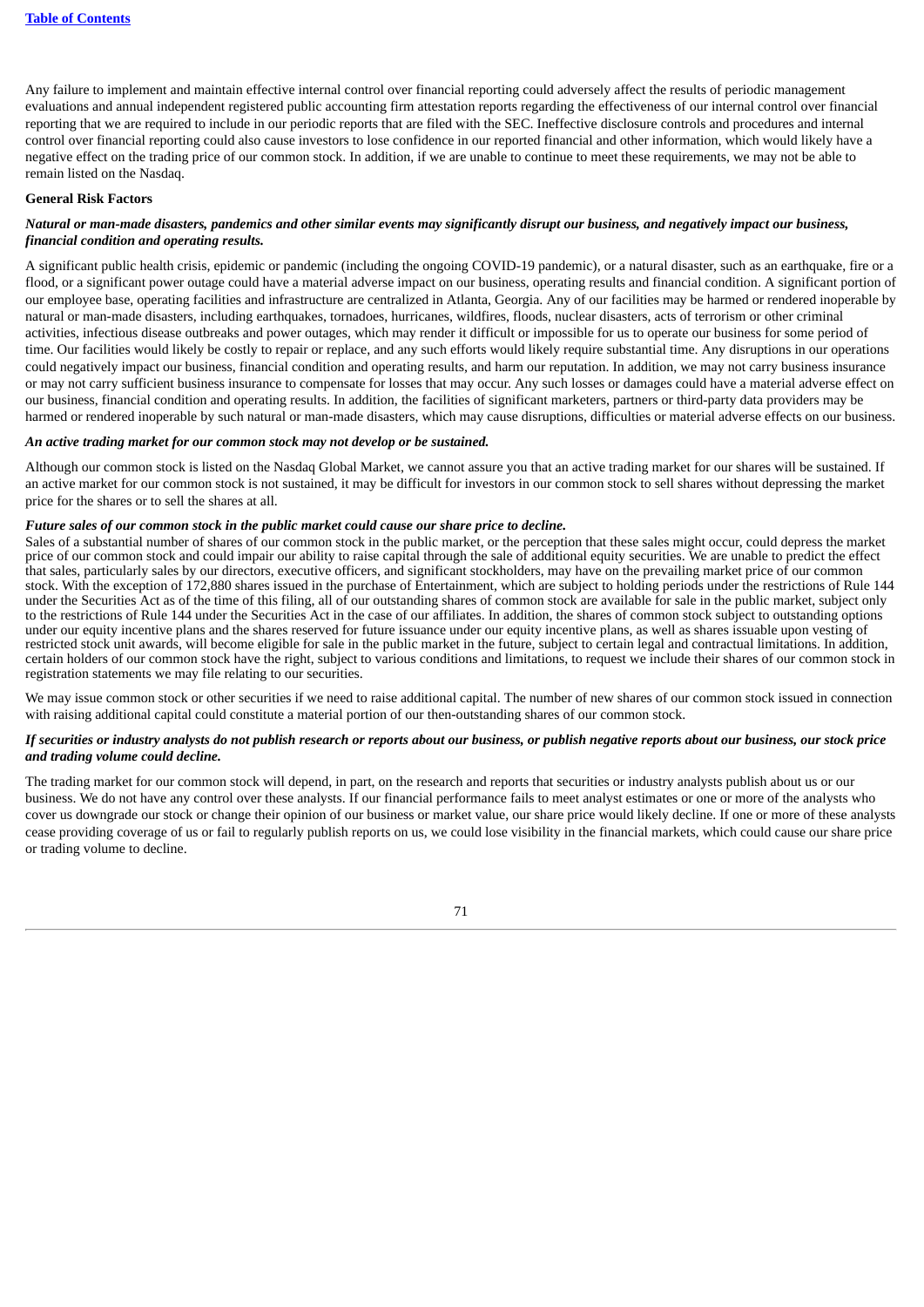#### Our reported financial results may be adversely affected by changes in accounting principles generally accepted in the U.S.

Generally accepted accounting principles in the U.S. are subject to interpretation by the Financial Accounting Standards Board ("FASB"), the SEC, and various bodies formed to promulgate and interpret appropriate accounting principles. A change in these principles or interpretations could have a significant effect on our reported financial results and could affect the reporting of transactions completed before the announcement of a change.

#### *We have incurred and will continue to incur increased costs as a result of being a public company.*

As a public company, and particularly as we are no longer an "emerging growth company," we have incurred and will continue to incur significant legal, accounting and other expenses that we did not incur as a private company. The Sarbanes-Oxley Act, the Dodd-Frank Wall Street Reform and Consumer Protection Act, the listing requirements of the Nasdaq Stock Market and other applicable securities rules and regulations impose various requirements on public companies. We expect that compliance with these requirements will continue to increase certain of our expenses and make some activities more time-consuming than they have been in the past when we were a private company. Such additional costs going forward could negatively affect our financial results.

#### **ITEM 2. UNREGISTERED SALES OF EQUITY SECURITIES AND USE OF PROCEEDS**

#### **Recent Issuances of Unregistered Securities**

In connection with our acquisition of Entertainment described above, during the three months ended March 31, 2022, we issued 172,880 shares of our common stock to former membership interest holders of Entertainment who were "accredited investors," as that term is defined in the Securities Act in reliance on the exemption from registration afforded by Section 4(a)(2) of the Securities Act and Rule 506 of Regulation D promulgated under the Securities Act and corresponding provisions of state securities or "blue sky" laws. In addition, we will issue 22,549 shares of our common stock to these same membership interest holders upon the one year anniversary of the acquisition, subject to adjustment for indemnification. Each of the Entertainment membership interest holders receiving shares as part of the acquisition represented that they were acquiring such shares for investment only and not with a view towards, or for resale in connection with, the public sale or distribution thereof. Such shares have not been registered under the Securities Act and such securities may not be offered or sold in the United States absent registration or an exemption from registration under the Securities Act and any applicable state securities laws.

#### **Issuer Purchases of Equity Securities**

None.

#### **ITEM 5. OTHER INFORMATION**

On April 29, 2022, we amended our loan facility with Pacific Western Bank (the "2018 Loan Facility") to increase the capacity of our asset-backed revolving line of credit (the "2018 Line of Credit") from \$50.0 million to \$60.0 million upon the completion of the bank's audit and an option to increase to \$75.0 million upon syndication (the "Amendment"). The Amendment also extended the maturity date of the 2018 Loan Facility from December 31, 2022 to April 29, 2024. As part of the Amendment, the former cash covenant, as described below, was removed and was replaced with a requirement to maintain a minimum of adjusted contribution and a \$25.0 million adjusted cash minimum.

Except as modified by the Amendment, all terms and conditions of the 2018 Loan Facility remain in full force and effect.

The foregoing description of the Amendment is not intended to be complete and is qualified in its entirety by reference to the full text of the Amendment, a copy of which is filed as an exhibit to this Quarterly Report on Form 10-Q.

72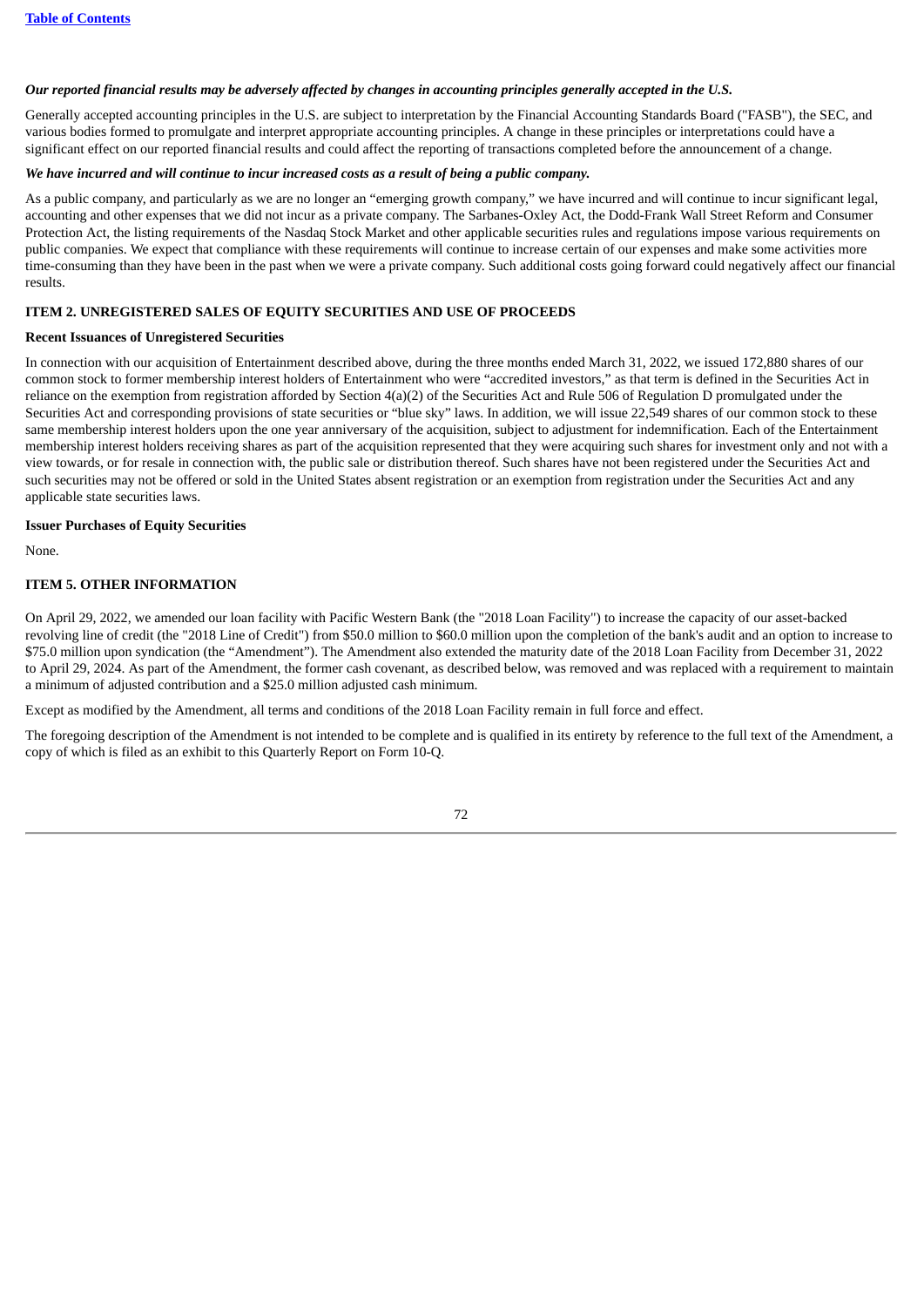# **ITEM 6. EXHIBITS**

The exhibits listed below are filed or incorporated by reference into this Quarterly Report on Form 10-Q.

|                |                                                                                                                                                                                                                        |                          |                              | <b>Incorporated by Reference</b> |                    |                          |
|----------------|------------------------------------------------------------------------------------------------------------------------------------------------------------------------------------------------------------------------|--------------------------|------------------------------|----------------------------------|--------------------|--------------------------|
| <b>Exhibit</b> | <b>Exhibit Description</b>                                                                                                                                                                                             | <b>Schedule</b><br>/Form | <b>File</b><br><b>Number</b> | <b>Exhibit</b>                   | <b>Filing Date</b> | <b>Filed</b><br>Herewith |
| 10.1           | <b>Assumption Agreement and Tenth Amendment to Loan and</b><br>Security Agreement, dated as of April 29, 2022, by and among<br>Cardlytics, Inc., as Borrower and Pacific Western Bank, as<br>Lender                    |                          |                              |                                  |                    | X                        |
| 10.2           | 2021 Amendment to General Services Agreement, dated<br>February 15, 2022, by and between the Registrant and Bank of<br>America, N.A.                                                                                   | $10-K$                   | 001-38386                    | 10.30                            | March 1, 2022      |                          |
| 31.1           | Certification of Principal Executive Officer Pursuant to<br><u>Rules 13a-14(a) and 15d-14(a) under the Securities Exchange</u><br>Act of 1934, as Adopted Pursuant to Section 302 of the<br>Sarbanes-Oxley Act of 2002 |                          |                              |                                  |                    | $\mathbf{X}$             |
| 31.2           | <b>Certification of Principal Financial Officer Pursuant to</b><br>Rules 13a-14(a) and 15d-14(a) under the Securities Exchange<br>Act of 1934, as Adopted Pursuant to Section 302 of the<br>Sarbanes-Oxley Act of 2002 |                          |                              |                                  |                    | X                        |
| $32.1*$        | <b>Certification of Principal Executive Officer and Principal</b><br>Financial Officer Pursuant to 18 U.S.C. Section 1350, as<br><b>Adopted Pursuant to Section 906 of the Sarbanes-Oxley Act of</b><br>2002           |                          |                              |                                  |                    | $\mathbf{X}$             |
| $101$ .ins     | XBRL Instance Document - the instance document does not<br>appear in the Interactive Data File because its XBRL tags are<br>embedded within the Inline XBRL document.                                                  |                          |                              |                                  |                    | X                        |
| $101$ .sch     | XBRL Taxonomy Schema Linkbase Document                                                                                                                                                                                 |                          |                              |                                  |                    | X                        |
| $101$ .cal     | XBRL Taxonomy Calculation Linkbase Document                                                                                                                                                                            |                          |                              |                                  |                    | X                        |
| 101.def        | <b>XBRL Taxonomy Definition Linkbase Document</b>                                                                                                                                                                      |                          |                              |                                  |                    | $\mathbf{X}$             |
| $101$ .lab     | XBRL Taxonomy Label Linkbase Document                                                                                                                                                                                  |                          |                              |                                  |                    | X                        |
| 101.pre        | XBRL Taxonomy Presentation Linkbase Document                                                                                                                                                                           |                          |                              |                                  |                    | X                        |
| 104            | Cover page formatted as Inline XBRL and contained in Exhibit<br>101                                                                                                                                                    |                          |                              |                                  |                    | X                        |

\* The certifications furnished in Exhibit 32.1 hereto are deemed to accompany this Quarterly Report on Form 10-Q and will not be deemed "filed" for purposes of Section 18 of the Securities Exchange Act of 1934, as amended, except to the extent that the registrant specifically incorporates it by reference.

73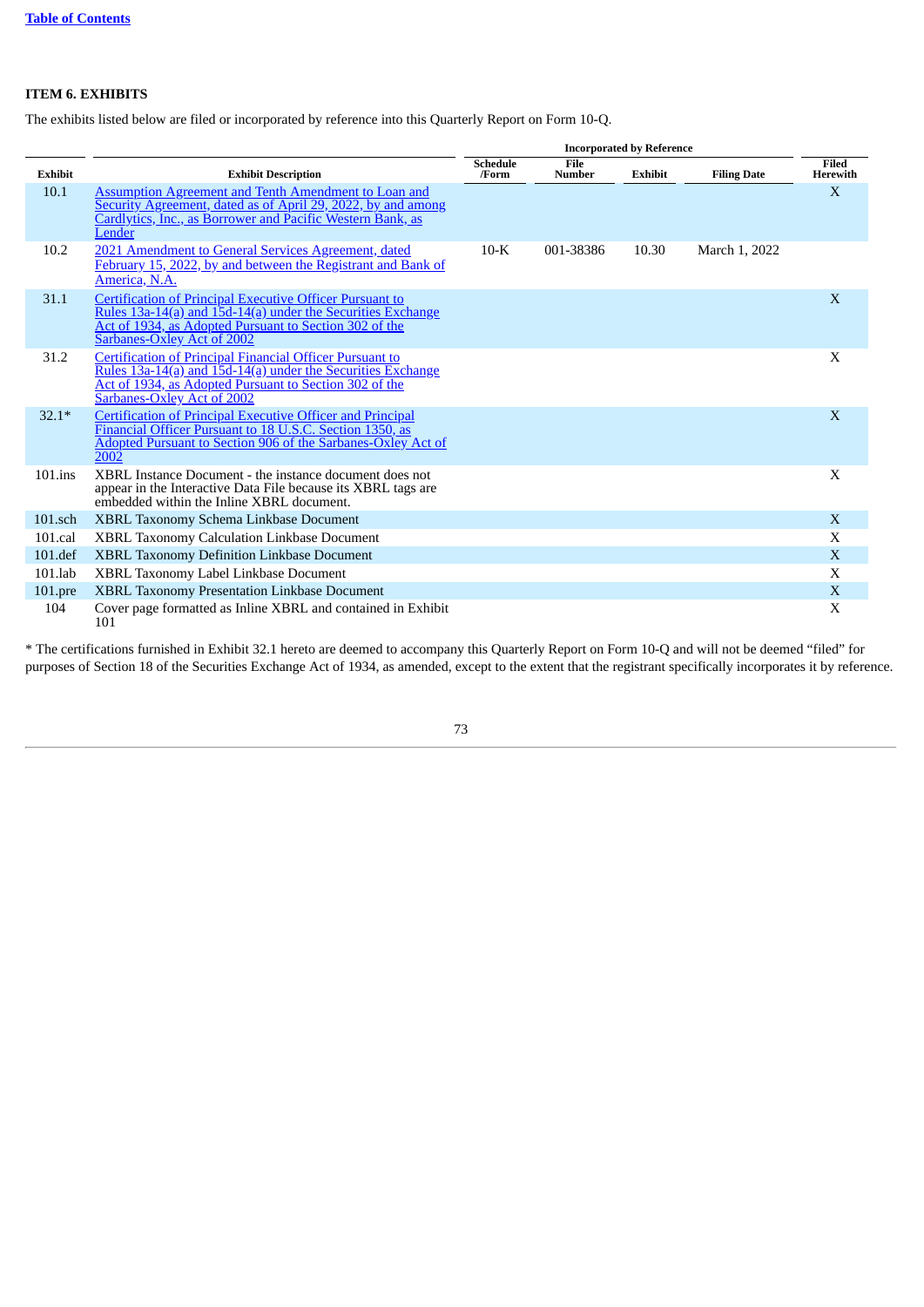# **SIGNATURES**

Pursuant to the requirements of the Securities Exchange Act of 1934, the registrant has duly caused this report to be signed on its behalf by the undersigned thereunto duly authorized.

## **Cardlytics, Inc.**

| Date: May 2, 2022 | Bv: | /s/ Lynne M. Laube<br>Lynne M. Laube<br>Chief Executive Officer<br>(Principal Executive Officer) |
|-------------------|-----|--------------------------------------------------------------------------------------------------|
| Date: May 2, 2022 | Bv: | /s/ Andrew Christiansen<br>Andrew Christiansen                                                   |

Chief Financial Officer

*(Principal Financial and Accounting Officer)*

74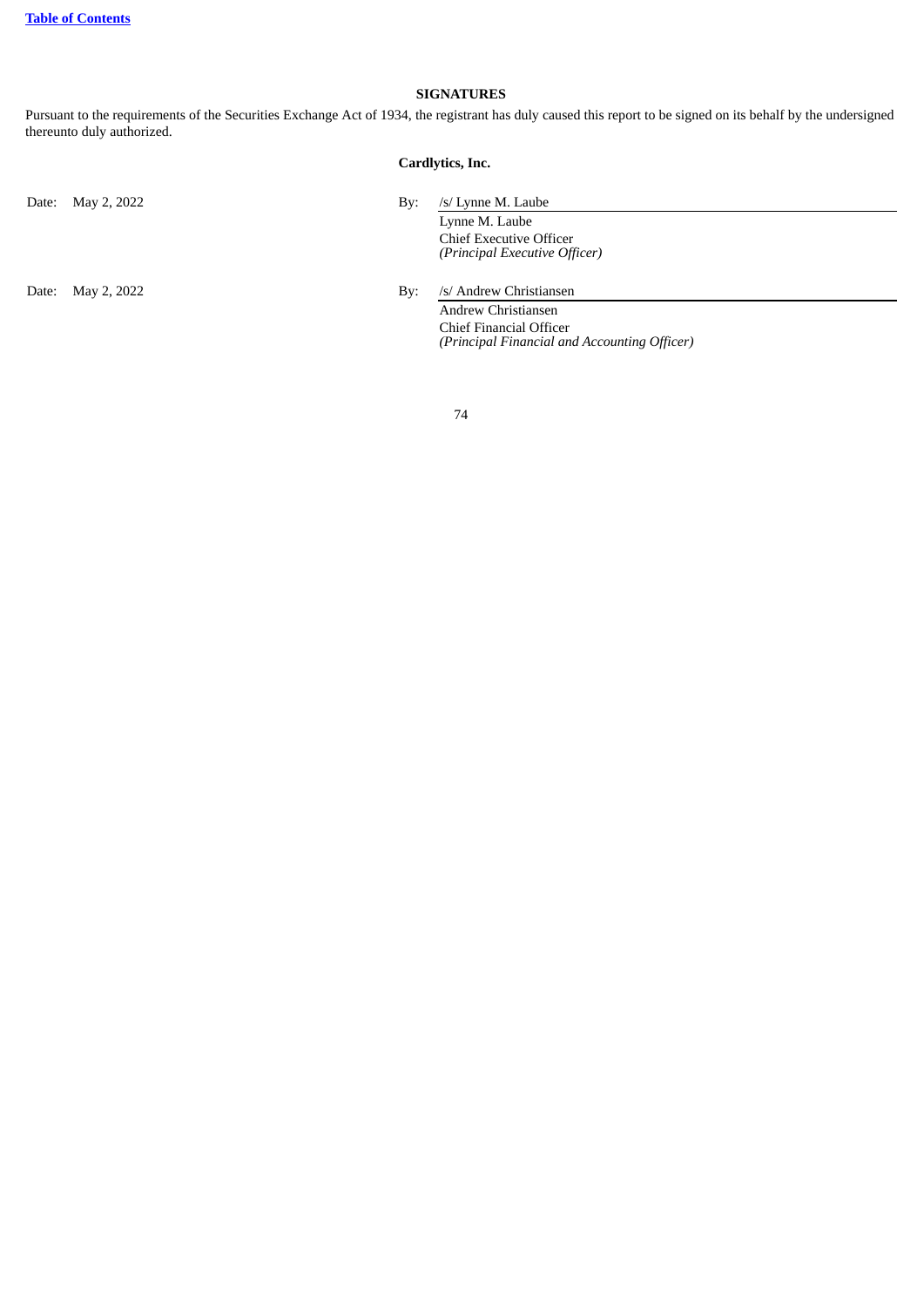# <span id="page-75-0"></span>**Tenth Amendment to Loan and Security Agreement**

**Borrower: (1) Cardlytics, Inc., a Delaware corporation ("Parent")**

- **(2) Dosh Holdings LLC (formerly known as BSpears Merger Sub II, LLC), a Delaware limited liability company**
- **(3) AFIN Intermediate Holdings, Inc. a Delaware corporation**
- **(4) AFIN Holdings Inc., a Delaware corporation**
- **(5) HSP EPI Acquisition, LLC, a Delaware limited liability company**

# **Date: April 29, 2022**

**THIS TENTH AMENDMENT TO LOAN AND SECURITY AGREEMENT** (this "Amendment") is entered into between PACIFIC WESTERN BANK, a California state-chartered bank ("PWB"), as Agent and Lender, the other lenders from time to time party to the Loan Agreement, the existing borrowers named above (each and collectively, the "Existing Borrower"), and the additional borrowers named above (each and collectively, "Additional Borrower" together with the Existing Borrower, the "Borrower"). PWB and lenders that may hereafter join as lenders under the Loan Agreement (as defined below) are herein sometimes collectively referred to as "<u>Lenders</u>" and individually as a "Lender". PWB, in its capacity as administrative and collateral Agent for the Lenders, is referred to herein as the "Agent" (which term shall include any successor Agent in accordance with terms hereof).

Agent, Lenders and Borrower agree to amend the Loan and Security Agreement between them, dated May 21, 2018 (as amended, the "Loan Agreement"), as follows, effective as of the date hereof except as otherwise provided below. (Capitalized terms used but not defined in this Amendment shall have the meanings set forth in the Loan Agreement.)

**1. Amendments to Loan Agreement.** Agent, Lender and Borrower (jointly and severally, Existing Borrower and Additional Borrower) agree to amend the Loan Agreement, as follows:

#### **1.1 Modification to Negative Covenants.** Section 5.5 is hereby amended by

- **(a)** deleting the period at the end of clause (xviii) and adding "; or" in lieu thereof; and
- **(b)** adding a new clause (xix) to the end thereof to read as follows:

"(xix) make any earn-out or deferred purchase price payment in cash in connection with the acquisition of Bridg, Inc. pursuant to the terms of that certain Agreement and Plan of Merger dated as of April 12, 2021 by and among Parent, as the "Parent" therein, Mr. T Merger Sub, Inc., a Delaware corporation and a wholly owned subsidiary of Parent, Bridg, Inc., a Delaware corporation and Shareholder Representative Services LLC, a Colorado limited liability company, solely in its capacity as the representative, agent and attorney-infact of the Company Security Holders, as defined therein ("Bridg Acquisition Agreement"), provided that with respect to the earn-out or deferred purchase price payment that is due under the Bridg Acquisition Agreement in or about May 2022, Borrower shall be permitted to pay the "First Anniversary Payment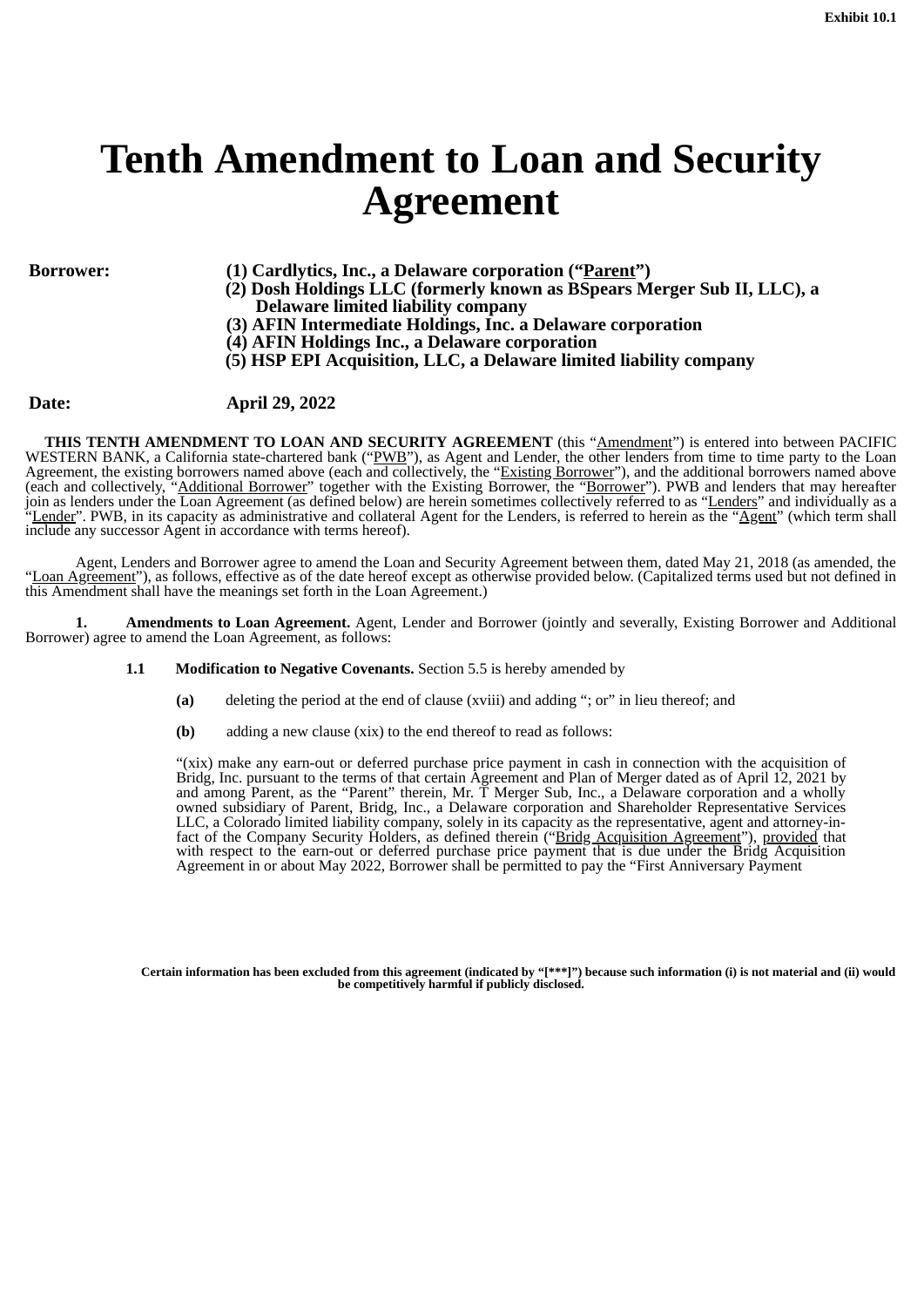Amount" as defined in the Bridg Acquisition Agreement; provided further, that with respect to the earn-out or deferred purchase price payment that is due under the Bridg Acquisition Agreement in or about May 2023, Borrower shall be permitted to make payments in cash of no more than **[\*\*\*]**% of the "Second Anniversary Payment Amount" as defined in the Bridg Acquisition Agreement (estimated to be \$**[\*\*\*]** in the aggregate as of the Tenth Amendment Effective Date)."

**(c) Modification to Definitions**. Section 8 of the Loan Agreement is hereby amended by adding the following definition thereto, in alphabetical order, or to the extent such definition already exists, restating such definition, in each case, to read as follows:

> "Fee and Syndication Sideletter" means that certain side letter dated as of the Tenth Amendment Effective Date, executed by the Borrower and the Agent with respect to certain fees payable in connection with this Agreement and syndication matters, as it may be amended, modified or restated from time to time.

> "Loan Documents" means, collectively, this Agreement, the Representations, the Fee and Syndication Sideletter, and all other present and future documents, instruments and agreements between Agent, or Agent and Lenders and Borrower, including, but not limited to those relating to this Agreement, and all amendments and modifications thereto and replacements therefor.

> "Tenth Amendment" means that certain Tenth Amendment to Loan and Security Agreement, dated as of April 29, 2022 by and among, Agent, Lenders and Borrower.

"Tenth Amendment Effective Date" means April 29, 2022.

**1.2 Modification to Revolving Loans.** Section 1(a)(1)(a) of the Schedule to the Loan Agreement is hereby amended and restated to read as follows:

> "(a) an amount equal to **\$75,000,000** (the "Maximum Revolving Loan Amount"); provided that (x) the Maximum Revolving Loan Amount shall be **\$50,000,000** from the Tenth Amendment Effective Date until Agent has received results of an inspection of the Collateral and Borrower's books and records, which results shall be satisfactory to Agent and Required Lenders in their Good Faith Business Judgment ("RLOC Increase Collateral Audit"), (y) the Maximum Revolving Loan Amount shall be increased to **\$60,000,000** upon Agent's receipt of the RLOC Increase Collateral Audit, and (z) the Maximum Revolving Loan Amounts shall be further increased to **\$75,000,000** upon successful syndication of this credit facility by Agent. The RLOC Increase Collateral Audit is scheduled to commence on or about the Tenth Amendment Effective Date.

**1.3 Modification to Overall Credit Limit.** That portion of Section 1 of the Schedule to the Loan Agreement which currently reads as follows: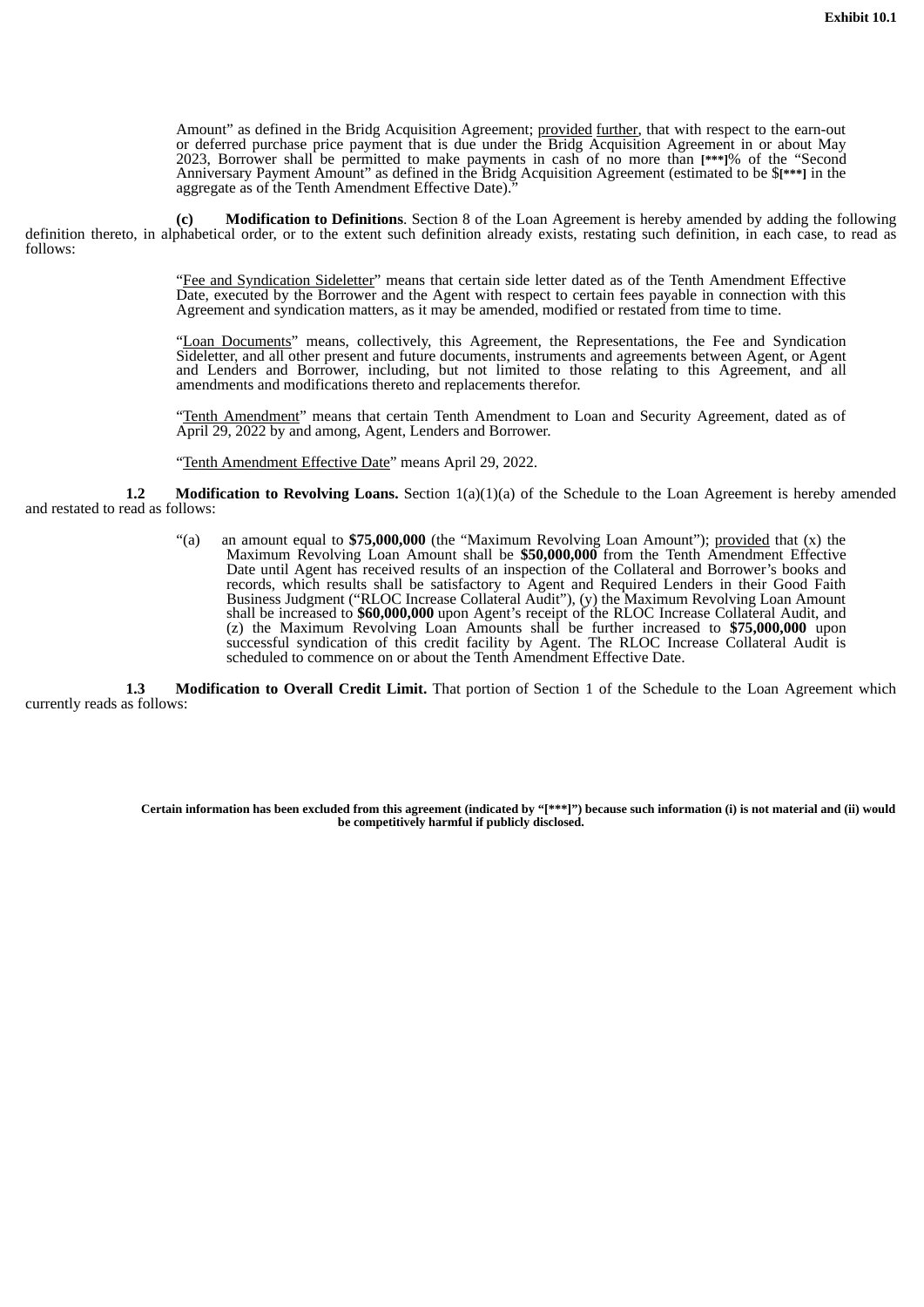*"Overall Credit Limit: Notwithstanding any provisions herein to the contrary, in no event shall the total Obligations (including without limitation the Term Loan, the Revolving Loans, and Obligations relating to Ancillary Services) at any time outstanding exceed \$51,010,000 (the 'Overall Credit Limit')."*

is hereby amended and restated to read as follows:

"Overall Credit Limit: Notwithstanding any provisions herein to the contrary, in no event shall the total Obligations (including without limitation the Revolving Loans, and Obligations relating to Ancillary Services) at any time outstanding exceed **\$76,010,000** (the 'Overall Credit Limit').'

#### **1.4 Modification to Interest Rate.** Section 2(a) of the Schedule to the Loan Agreement is hereby amended and restated

to read as follows:

"(a) Revolving Loans: The Revolving Loans shall bear interest at a rate equal to **[\*\*\*]**, per annum."

**1.5 Modification to Maturity Date.** Section 4 of the Schedule to the Loan Agreement is hereby amended and restated to read as follows:

# "**4. MATURITY DATE**

, 2024; provided that the Maturity Date shall be extended for an additional year (i.e. to April \_\_, 2025) if Borrower achieves positive EBITDA for the fiscal year ending December 31, 2023.

> "EBITDA" means with respect to any fiscal period, on a consolidated basis, an amount equal to the earnings of Borrower and its Subsidiaries before the sum of (a) tax, plus (b) depreciation and amortization, plus (c) interest, plus (d) non-cash expenses and charges, including, without limitation, any non-cash stock compensation expenses."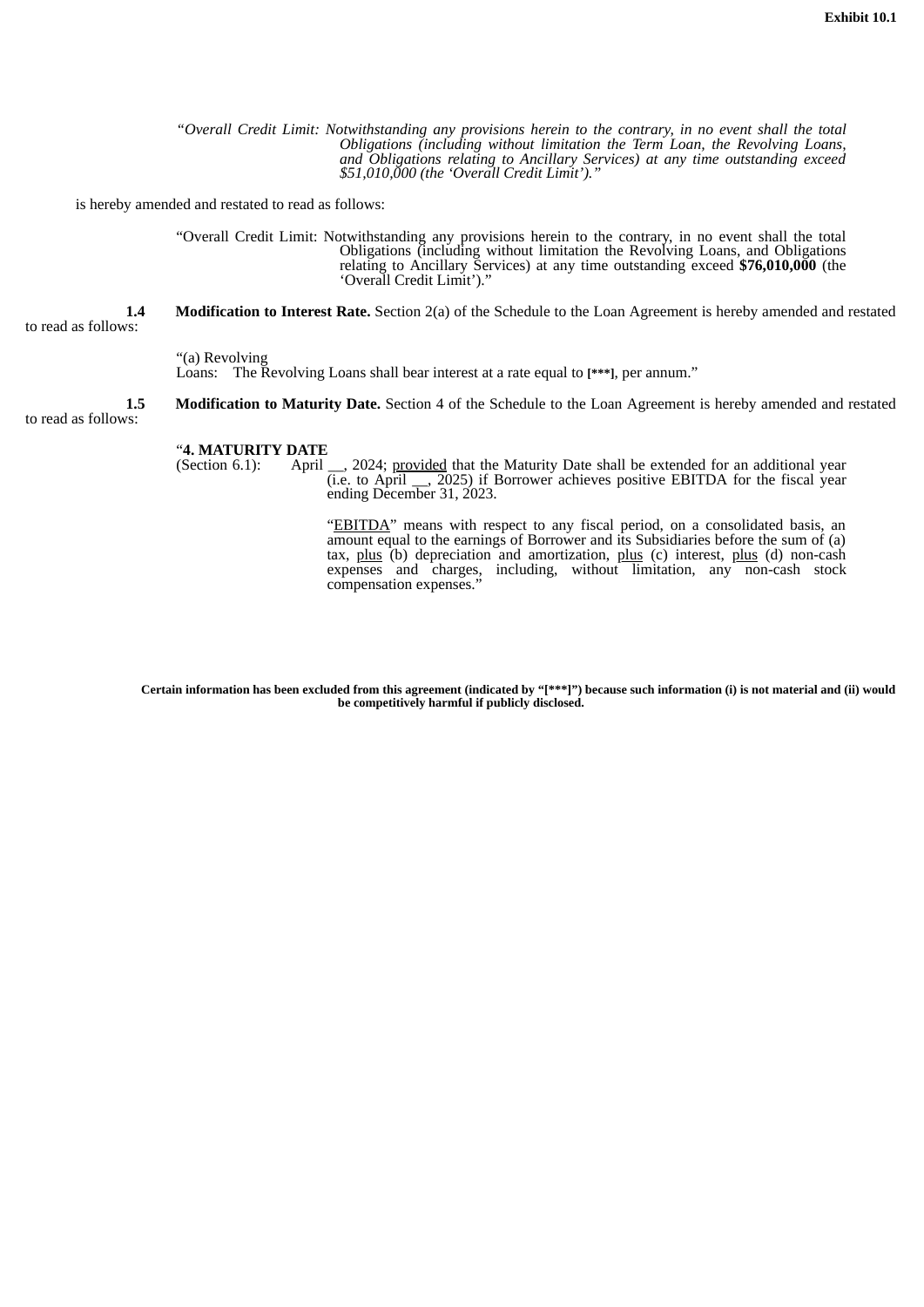**1.6 Amendment to Financial Covenants.** Section 5 of the Schedule to the Loan Agreement are hereby amended and restated to read as follows:

#### "**5. FINANCIAL COVENANTS**

(Section 5.1): Borrower shall comply with each of the following covenants. Compliance shall be determined as of the end of each month, except as otherwise specifically provided below:

Minimum Cumulative

Adjusted Contribution

Margin: Borrower shall maintain a minimum Cumulative Adjusted Contribution Margin of not less than the amount set forth below for the period specified below, measured on a monthly basis commencing with the month ending January 31, 2022 and the end of each calendar month thereafter:

| <b>Period Ended</b>                      | Minimum Cumulative Adjusted Contribution Margin<br>(000s omitted) |
|------------------------------------------|-------------------------------------------------------------------|
| 1 month period ending January 31, 2022   | ั∗**`                                                             |
| 2 month period ending February 28, 2022  | [***]                                                             |
| 3 month period ending March 31, 2022     | ⊺***]                                                             |
| 4 month period ending April 30, 2022     | [***]                                                             |
| 5 month period ending May 31, 2022       | [***]                                                             |
| 6 month period ending June 30, 2022      | [***]                                                             |
| 7 month period ending July 31, 2022      | [***]                                                             |
| 8 month period ending August 31, 2022    | [***]                                                             |
| 9 month period ending September 30, 2022 | [***]                                                             |
| 10 month period ending October 31, 2022  | [***]                                                             |
| 11 month period ending November 30, 2022 | [***]                                                             |
| 12 month period ending December 31, 2022 | [***]                                                             |
| ∗                                        | *                                                                 |

\* For periods after December 31, 2022, the minimum cumulative Adjusted Contribution Margin shall be determined on a trailing twelve month basis and shall reflect **[\*\*\*]**% growth over the prior trailing twelve month period; provided that, in no event shall the minimum cumulative Adjusted Contribution Margin for the year 2023 be less than the following: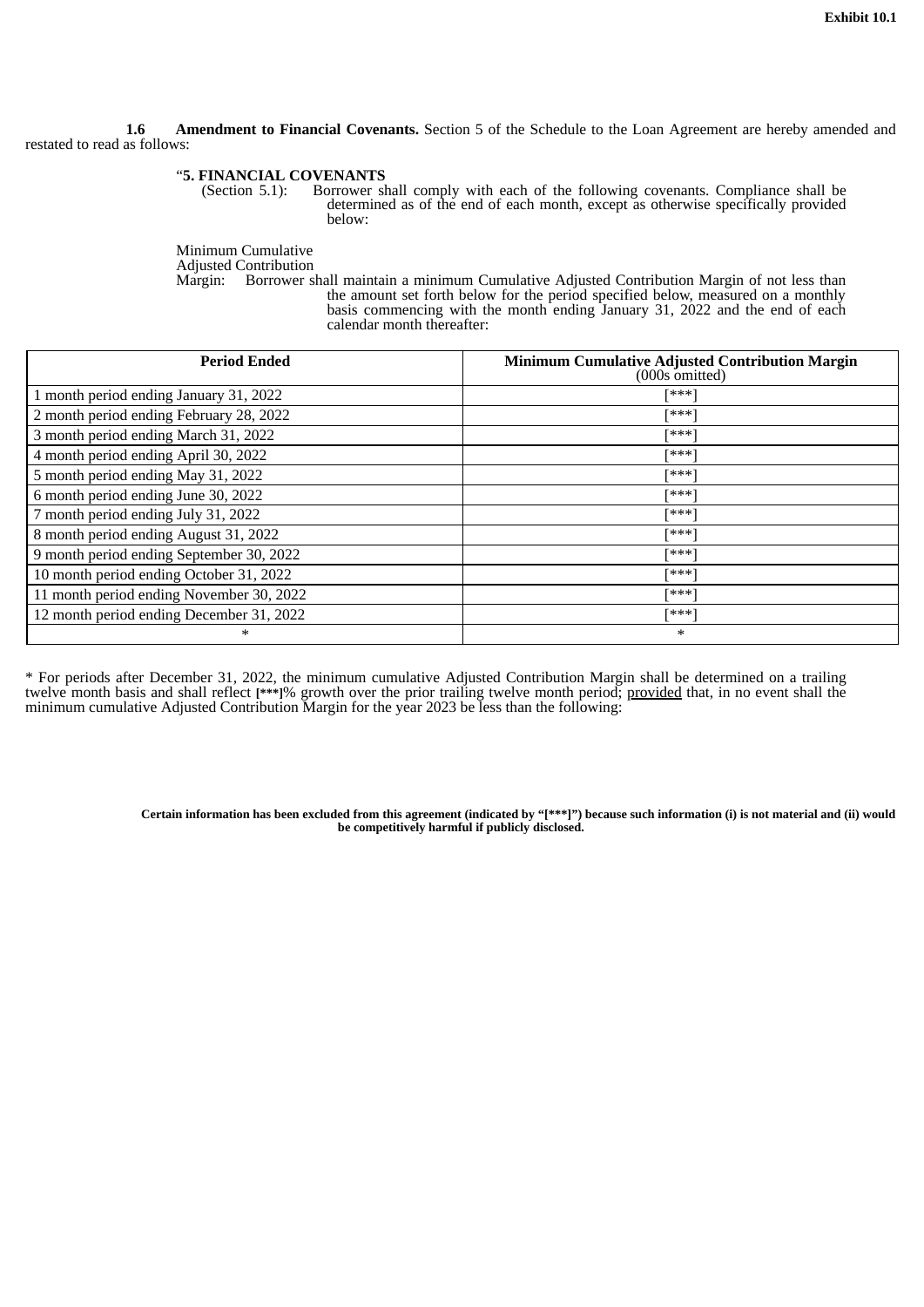| <b>Trailing Twelve Month Period Ended</b> | <b>Minimum Cumulative Adjusted Contribution Margin</b><br>(000s omitted) |
|-------------------------------------------|--------------------------------------------------------------------------|
| January 31, 2023                          | [***`                                                                    |
| February 28, 2023                         | [***`                                                                    |
| March 31, 2023                            | 「***]                                                                    |
| April 30, 2023                            | [***`                                                                    |
| May 31, 2023                              | [***`                                                                    |
| June 30, 2023                             | 「***]                                                                    |
| July 31, 2023                             | [***`                                                                    |
| August 31, 2023                           | [***`                                                                    |
| September 30, 2023                        | 「***]                                                                    |
| October 31, 2023                          | [***`                                                                    |
| November 30, 2023                         | 「***]                                                                    |
| December 31, 2023                         | 「***]                                                                    |

As used herein, "Adjusted Contribution Margin" shall mean, for any period of determination, the sum of (a) revenue of the Borrower and its Subsidiaries, determined in accordance with GAAP, less (b) the FI Share.

As used herein, "FI Share" shall mean, for any period of determination, the aggregate amount of payments made to Borrower's financial institution partners, which shall be determined in accordance with the Borrower's calculation of such amount in effect on the Tenth Amendment Effective Date.

Adjusted Minimum<br>Cash:

Cash: Borrower shall at all times maintain the Adjusted Minimum Cash, which shall be measured (i) on a monthly basis commencing with the month ending March 31, 2022 and the end of each calendar month thereafter and (ii) in connection with each request for Revolving Loans.

As used herein, "Adjusted Minimum Cash" means, as of the date of determination, unrestricted cash in demand deposit accounts with Agent of not less than the sum of (a) **\$25,000,000** minus (b) the Suppressed Availability; provided that in no event shall unrestricted cash in demand deposit accounts with Agent fall below **\$5,000,000**.

> As used herein, "Suppressed Availability" means, the amount by which (a) the total amount of all Eligible Accounts (as set forth in the most recent borrowing base certificate provided to the Agent) exceeds (b) the Maximum Revolving Loan Amount.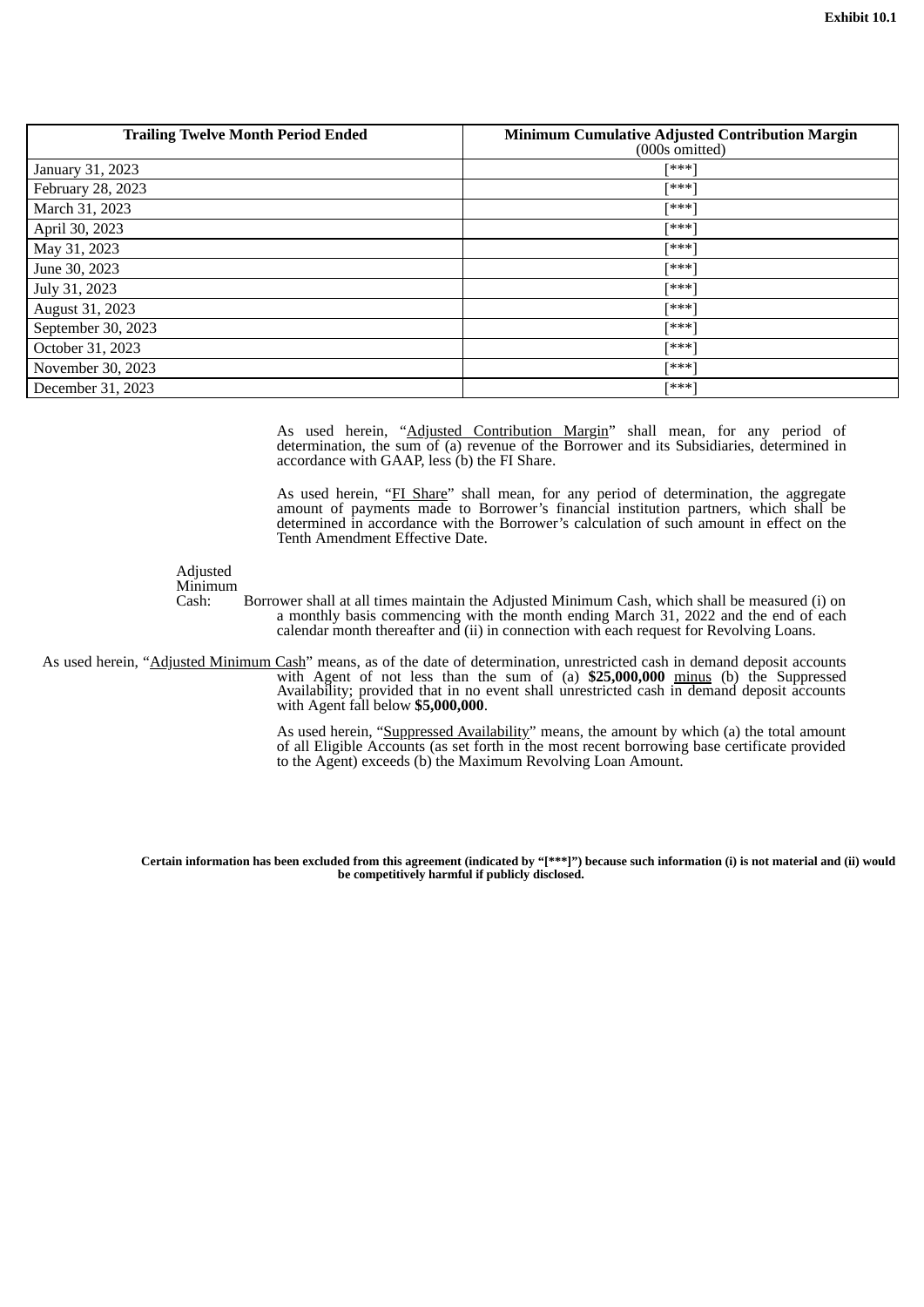By way of example, if the Maximum Revolving Loan Amount is \$75,000,000, and the total amount of all Eligible Accounts is \$90,000,000, then the Suppressed Availability is \$15,000,000 (\$90,000,000 - \$75,000,000) and the Adjusted Minimum Cash is \$10,000,000 (\$25,000,000 - \$15,000,000).

read as follows

- **1.7 Amendment to Reporting.** Section 6(a) of the Schedule to the Loan Agreement is hereby amended and restated, to
	- "(a) Monthly accounts receivable agings, aged by invoice date, with borrowing base certificate, within 30 days after the end of each month and in connection with each request for Revolving Loan;

**1.8 Amendment to Additional Provisions.** Section 8(b) of the Schedule to the Loan Agreement is hereby amended and restated to read as follows:

> "**(b) Deposit Accounts.** Borrower shall at all times maintain all of its Deposit Accounts and all of its investment accounts with PWB; provided Borrower may maintain up to a total not to exceed \$**[\*\*\*]** in Deposit Accounts at other institutions in the United States, in each case, subject to a control agreement among Borrower, such institution and Agent, in form and substance satisfactory to Agent in its Good Faith Business Judgment; provided further that for a Borrower joining the Loan Agreement after the date hereof, additional time may be granted to obtain such control agreements, as set forth in the terms of such joinder agreement; provided further, that with respect to any accounts transferred from Bridg Inc. to Parent prior to its dissolution, Parent shall obtain a control agreement in favor of Agent (in form and substance reasonably satisfactory to Agent) within 60 days after the Ninth Amendment Effective Date; provided further, that notwithstanding anything to the contrary in the Ninth Amendment, within 60 days of the Tenth Amendment Effective Date, HSP EPI shall close its accounts with Huntington National Bank and transition all funds to an account with Agent."

**1.9 Amendment to Exhibit A – Agented Credit Provisions.** The definition of Total Credit Exposure set forth in Exhibit A (Agented Credit Provisions) to the Loan Agreement is hereby amended and restated to read as follows:

> "Total Credit Exposure" of all Lenders is \$76,010,000, subject to the limits set forth in Section 1 of the Schedule to the Loan Agreement. The "Total Credit Exposure" of PWB is \$61,010,000, which amount may be adjusted as of the date additional Persons join as Lenders in accordance herewith.

**2. Conditions to Effectiveness.** The effectiveness of this Amendment is conditioned on Agent and Lenders receiving from Borrower such additional documents, instruments and agreements as Agent shall specify in its good faith business judgment, in such form as Agent shall specify in its good faith business judgment, including, without limitation, the following:

- **2.1** this Amendment, executed by Borrower;
- **2.2** a Certified Resolution and Incumbency Certificate for each Borrower;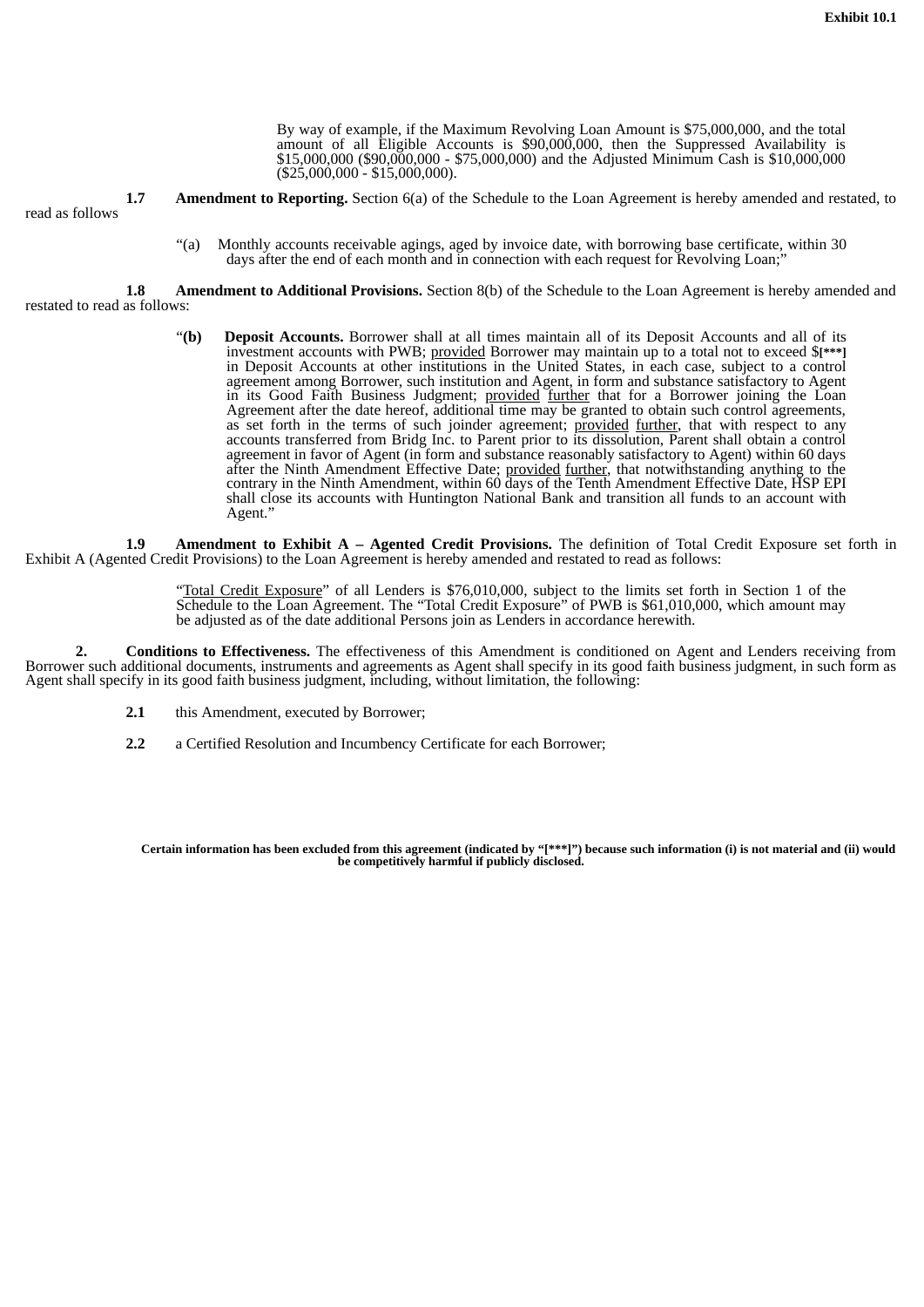- **2.3** the Fee and Syndication Sideletter;
- **2.4** Agent's receipt of the facility fee set forth in Section 3 below; and
- **2.5** such other documents, certificates, or agreements as Agent may reasonably request in connection herewith.

**3. Facility Fee**. In consideration for Agent and Lenders entering into this Amendment, Borrower shall concurrently pay to Agent for the benefit of Lenders a fee in the amount of **\$[\*\*\*]**, which shall be non-refundable and in addition to all interest and other fees payable to Agent for benefit of Lenders under the Loan Documents. Agent is authorized to charge said fee to Borrower's loan account or any of Borrower's deposit accounts with Agent.

**4. Legal Expenses.** Without limitation on the terms of the Loan Documents, Borrower agrees to reimburse Bank for all its documented costs and expenses (including reasonable attorneys' fees) incurred in connection with this Amendment.

**5. Representations True.** Borrower represents and warrants to Agent and Lenders that all representations and warranties set forth in the Loan Agreement, as amended hereby, are true and correct in all material respects, except as to representations and warranties that relate to a different date, in which case said representations and warranties continue to be true in all material respects as of said date and those representations and warranties that are conditioned by materiality, which shall be true and correct in all respects.

**6. General Release.** In consideration for Agent and Lenders entering into this Amendment, Borrower hereby irrevocably releases and forever discharges Agent, Lenders, and their successors, assigns, agents, shareholders, directors, officers, employees, agents, attorneys, parent corporations, subsidiary corporations, affiliated corporations, affiliates, participants, and each of them (collectively, the "Releasees"), from any and all claims, debts, liabilities, demands, obligations, costs, expenses, actions and causes of action, of every nature and description, known and unknown, which Borrower now has or at any time may hold, by reason of any matter, cause or thing occurred, done, omitted or suffered to be done prior to the date of this Amendment arising under or in any way related to the Loan Agreement, this Amendment or any other Loan Document or any of the transactions contemplated herein or therein (collectively, the "Released Claims"). Borrower hereby irrevocably waives the benefits of any and all statutes and rules of law to the extent the same provide in substance that a general release does not extend to claims which the creditor does not know or suspect to exist in its favor at the time of executing the release. Borrower represents and warrants that it has not assigned to any other Person any Released Claim, and agrees to indemnify Agent and Lenders against any and all actions, demands, obligations, causes of action, decrees, awards, claims, liabilities, losses and costs, including but not limited to reasonable attorneys' fees of counsel of Lenders' choice and costs, which Lenders may sustain or incur as a result of a breach or purported breach of the foregoing representation and warranty.

**7. No Waiver.** Nothing herein constitutes a waiver of any default or Event of Default under the Loan Agreement or any other Loan Documents, whether or not known to Agent.

**8. General Provisions.** Borrower hereby ratifies and confirms the continuing validity, enforceability and effectiveness of the Loan Agreement and all other Loan Documents. This Amendment, the Loan Agreement, any prior written amendments to the Loan Agreement signed by Agent, Lenders and Borrower, and the other written documents and agreements between Agent, Lenders and Borrower set forth in full all of the representations and agreements of the parties with respect to the subject matter hereof and supersede all prior discussions, representations, agreements and understandings between the parties with respect to the subject hereof. Except as herein expressly amended, all of the terms and provisions of the Loan Agreement, and all other documents and agreements between Agent and Lenders on the one hand and Borrower on the other hand shall continue in full force and effect and the same are hereby ratified and confirmed. This Amendment may be executed in multiple counterparts, by different parties signing separate counterparts, and all of the same taken together shall constitute one and the same agreement.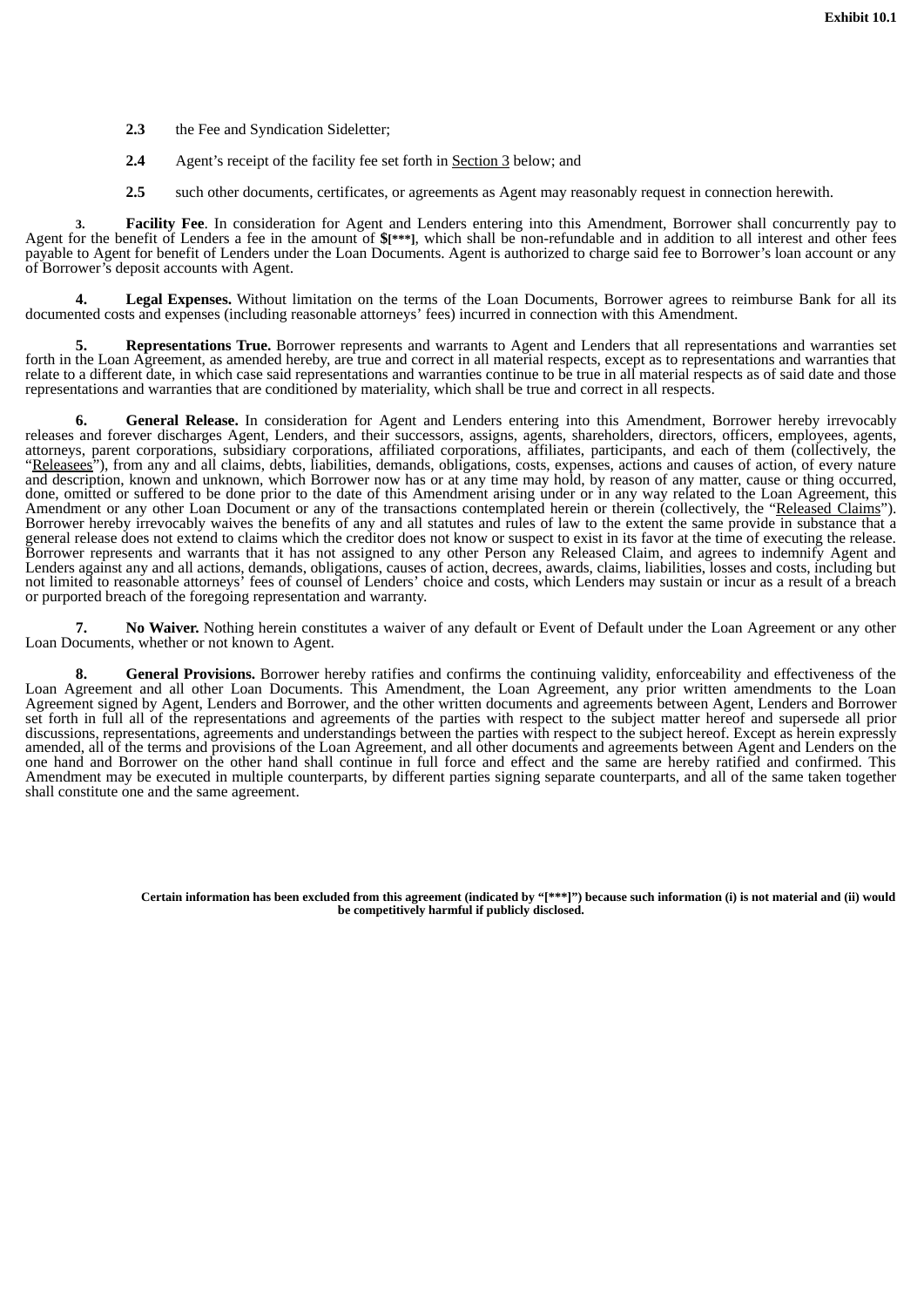**9. Mutual Waiver of Jury Trial. AGENT AND LENDERS AND BORROWER EACH ACKNOWLEDGE THAT THE** RIGHT TO TRIAL BY JURY IS A CONSTITUTIONAL RIGHT, BUT THAT IT MAY BE WAIVED. EACH OF THE PARTIES, **AFTER CONSULTING OR HAVING HAD THE OPPORTUNITY TO CONSULT, WITH COUNSEL OF THEIR CHOICE, KNOWINGLY, VOLUNTARILY AND INTENTIONALLY WAIVES ANY RIGHT IT MAY HAVE TO A TRIAL BY JURY IN ANY LITIGATION BASED UPON OR ARISING OUT OF THIS AMENDMENT, THE LOAN AGREEMENT, OR ANY RELATED INSTRUMENT OR LOAN DOCUMENT OR ANY OF THE TRANSACTIONS CONTEMPLATED BY THIS AMENDMENT OR ANY COURSE OF CONDUCT, DEALING, STATEMENTS (WHETHER ORAL OR WRITTEN), ACTION OR INACTION OF ANY OF THEM. THESE PROVISIONS SHALL NOT BE DEEMED TO HAVE BEEN MODIFIED IN ANY RESPECT OR RELINQUISHED BY ANY PARTY HERETO, EXCEPT BY A WRITTEN INSTRUMENT EXECUTED BY EACH OF THEM. IF FOR ANY REASON THE PROVISIONS OF THIS SECTION ARE VOID, INVALID OR UNENFORCEABLE, THE SAME SHALL NOT AFFECT ANY OTHER TERM OR PROVISION OF THIS AMENDMENT, AND ALL OTHER TERMS AND PROVISIONS OF THIS AMENDMENT SHALL BE UNAFFECTED BY THE SAME AND CONTINUE IN FULL FORCE AND EFFECT.**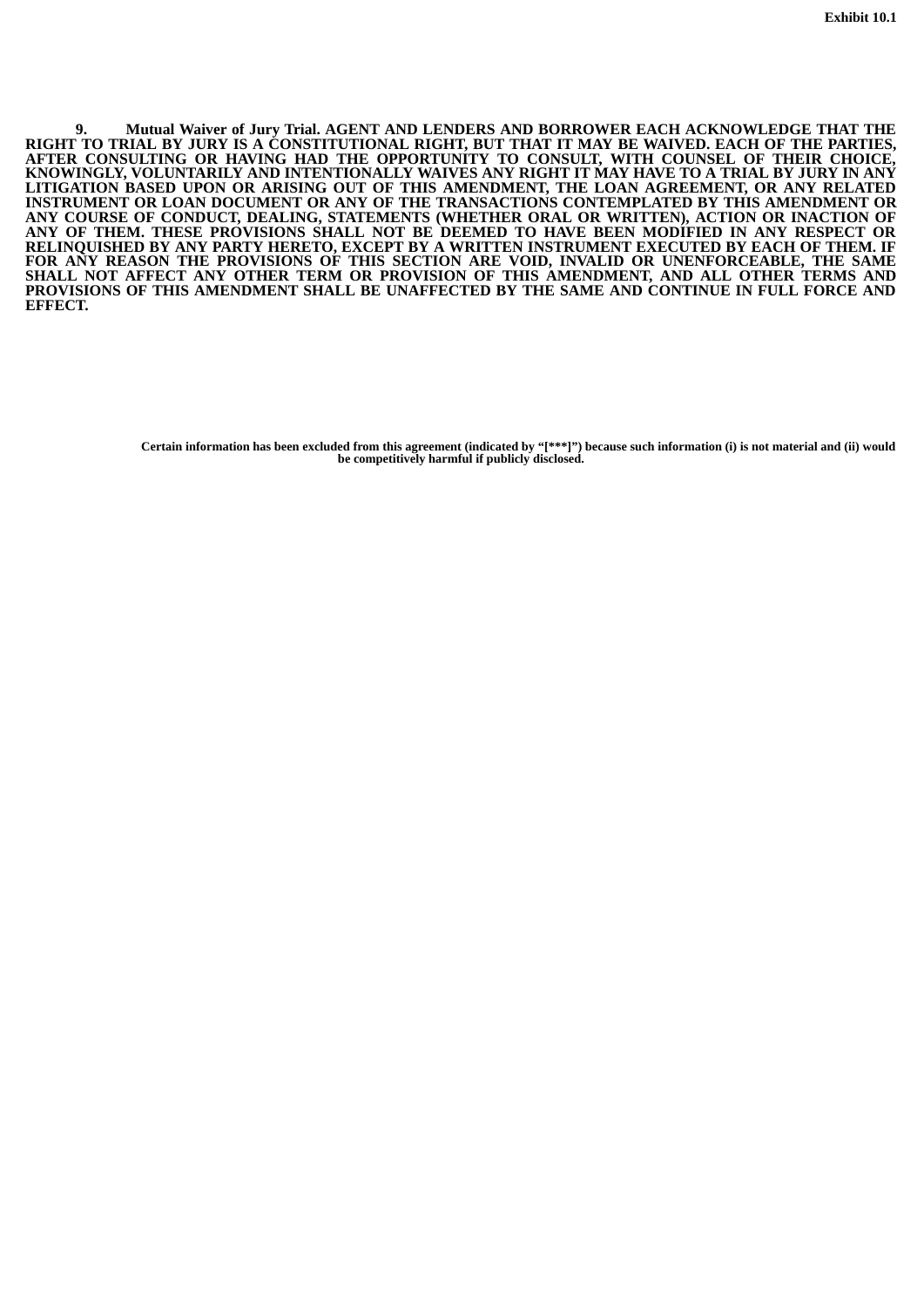#### **Agent and Lender**:

# PACIFIC WESTERN BANK

CARDLYTICS, INC.

By:  $\angle$  /s/ Kirk Somers Name: Kirk Somers Title: Chief Legal and Privacy Officer

#### **Borrower**:

**Borrower**:

DOSH HOLDINGS LLC (formerly known as BSPEARS MERGER SUB II, LLC)

By:  $\angle$  /s/ Kirk Somers Name: Kirk Somers Title: Manager **Borrower**:

AFIN INTERMEDIATE HOLDINGS INC.

By: /s/ Kirk Somers Name: Kirk Somers Title: President, Treasurer and Secretary **Borrower**:

AFIN HOLDINGS INC.

By:  $\angle$  /s/ Kirk Somers Name: Kirk Somers Title: President, Treasurer and Secretary **Borrower**:

HSP EPI ACQUISITION, LLC

By:  $\angle$  /s/ Kirk Somers Name: Kirk Somers Title: Manager and President

By: <u>/s/ Mykas Degesys</u>

Name: Mykas Degesys Title: Senior Vice President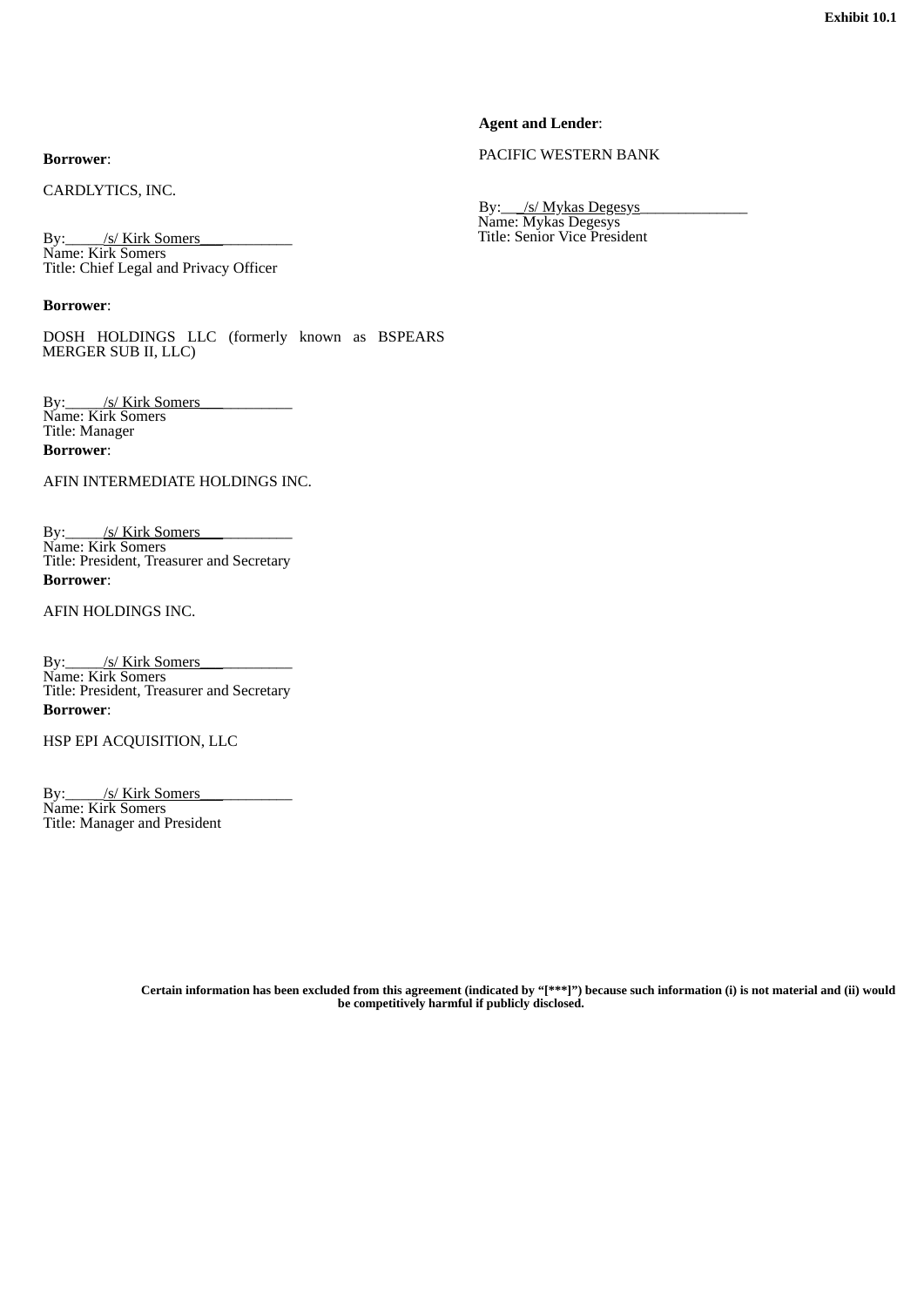#### **CERTIFICATION OF PRINCIPAL EXECUTIVE OFFICER PURSUANT TO SECTION 302 OF THE SARBANES-OXLEY ACT OF 2002**

<span id="page-84-0"></span>I, Lynne M. Laube, certify that:

- 1. I have reviewed this Quarterly Report on Form 10-Q of Cardlytics, Inc. (the "registrant");
- 2. Based on my knowledge, this report does not contain any untrue statement of a material fact or omit to state a material fact necessary to make the statements made, in light of the circumstances under which such statements were made, not misleading with respect to the period covered by this report;
- 3. Based on my knowledge, the financial statements, and other financial information included in this report, fairly present in all material respects the financial condition, results of operations and cash flows of the registrant as of, and for, the periods presented in this report;
- 4. The registrant's other certifying officer(s) and I are responsible for establishing and maintaining disclosure controls and procedures (as defined in Exchange Act Rules 13a-15(e) and 15d-15(e)) and internal control over financial reporting (as defined in Exchange Act Rules 13a-15(f) and 15d-15(f)) for the registrant and have:
	- a. Designed such disclosure controls and procedures, or caused such disclosure controls and procedures to be designed under our supervision, to ensure that material information relating to the registrant, including its consolidated subsidiaries, is made known to us by others within those entities, particularly during the period in which this report is being prepared;
	- b. Designed such internal control over financial reporting, or caused such internal control over financial reporting to be designed under our supervision, to provide reasonable assurance regarding the reliability of financial reporting and the preparation of financial statements for external purposes in accordance with generally accepted accounting principles;
	- c. Evaluated the effectiveness of the registrant's disclosure controls and procedures and presented in this report our conclusions about the effectiveness of the disclosure controls and procedures, as of the end of the period covered by this report based on such evaluation; and
	- d. Disclosed in this report any change in the registrant's internal control over financial reporting that occurred during the registrant's most recent fiscal quarter (the registrant's fourth fiscal quarter in the case of an annual report) that has materially affected, or is reasonably likely to materially affect, the registrant's internal control over financial reporting; and
- 5. The registrant's other certifying officer(s) and I have disclosed, based on our most recent evaluation of internal control over financial reporting, to the registrant's auditors and the audit committee of the registrant's board of directors (or persons performing the equivalent functions):
	- a. All significant deficiencies and material weaknesses in the design or operation of internal control over financial reporting which are reasonably likely to adversely affect the registrant's ability to record, process, summarize and report financial information; and
	- b. Any fraud, whether or not material, that involves management or other employees who have a significant role in the registrant's internal control over financial reporting.

Date: May 2, 2022 By: /s/ Lynne M. Laube

Lynne M. Laube Chief Executive Officer *(Principal Executive Officer)*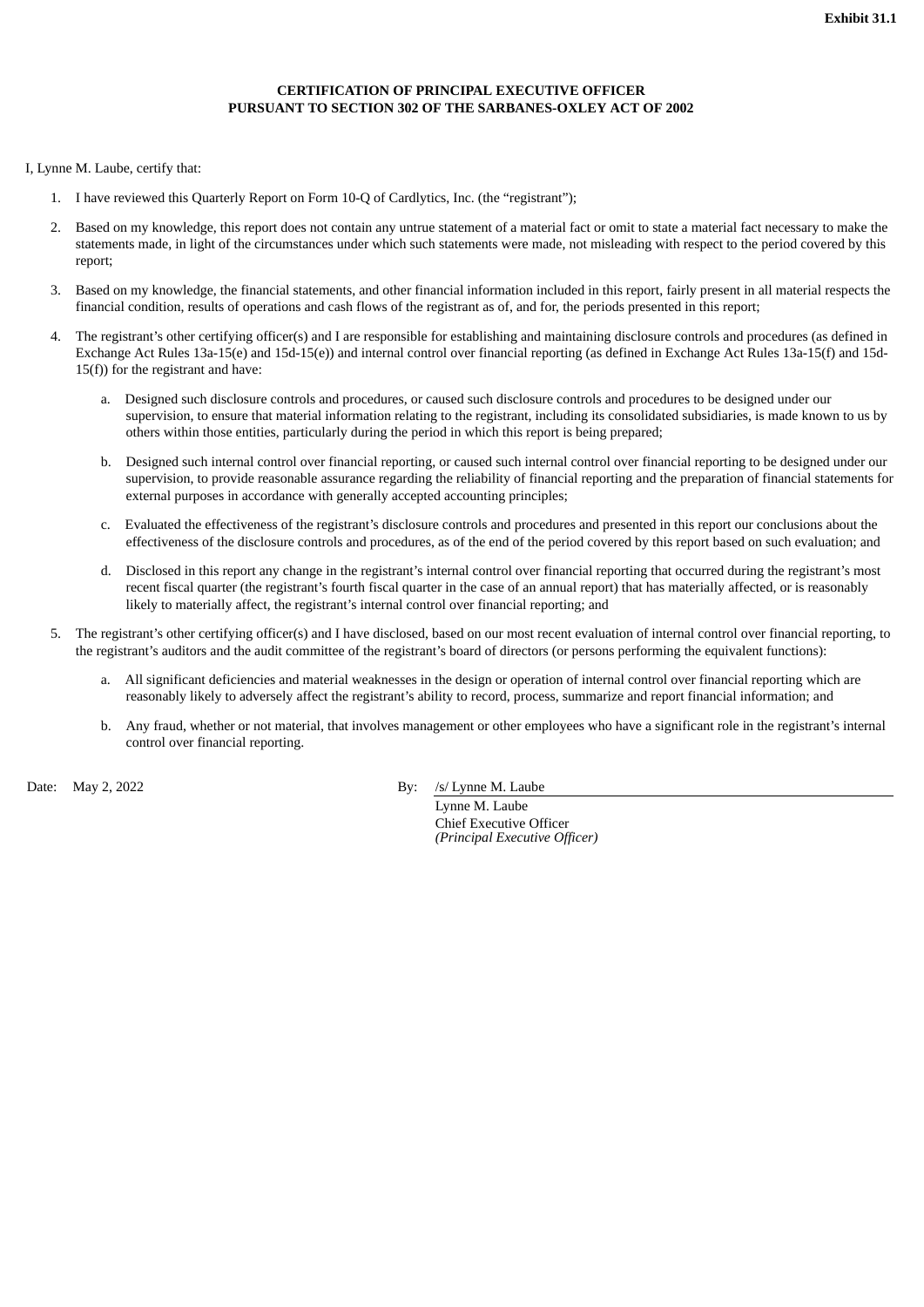#### **CERTIFICATION OF PRINCIPAL FINANCIAL OFFICER PURSUANT TO SECTION 302 OF THE SARBANES-OXLEY ACT OF 2002**

<span id="page-85-0"></span>I, Andrew Christiansen, certify that:

- 1. I have reviewed this Quarterly Report on Form 10-Q of Cardlytics, Inc. (the "registrant");
- 2. Based on my knowledge, this report does not contain any untrue statement of a material fact or omit to state a material fact necessary to make the statements made, in light of the circumstances under which such statements were made, not misleading with respect to the period covered by this report;
- 3. Based on my knowledge, the financial statements, and other financial information included in this report, fairly present in all material respects the financial condition, results of operations and cash flows of the registrant as of, and for, the periods presented in this report;
- 4. The registrant's other certifying officer(s) and I are responsible for establishing and maintaining disclosure controls and procedures (as defined in Exchange Act Rules 13a-15(e) and 15d-15(e)) and internal control over financial reporting (as defined in Exchange Act Rules 13a-15(f) and 15d-15(f)) for the registrant and have:
	- a. Designed such disclosure controls and procedures, or caused such disclosure controls and procedures to be designed under our supervision, to ensure that material information relating to the registrant, including its consolidated subsidiaries, is made known to us by others within those entities, particularly during the period in which this report is being prepared;
	- b. Designed such internal control over financial reporting, or caused such internal control over financial reporting to be designed under our supervision, to provide reasonable assurance regarding the reliability of financial reporting and the preparation of financial statements for external purposes in accordance with generally accepted accounting principles;
	- c. Evaluated the effectiveness of the registrant's disclosure controls and procedures and presented in this report our conclusions about the effectiveness of the disclosure controls and procedures, as of the end of the period covered by this report based on such evaluation; and
	- d. Disclosed in this report any change in the registrant's internal control over financial reporting that occurred during the registrant's most recent fiscal quarter (the registrant's fourth fiscal quarter in the case of an annual report) that has materially affected, or is reasonably likely to materially affect, the registrant's internal control over financial reporting; and
- 5. The registrant's other certifying officer(s) and I have disclosed, based on our most recent evaluation of internal control over financial reporting, to the registrant's auditors and the audit committee of the registrant's board of directors (or persons performing the equivalent functions):
	- a. All significant deficiencies and material weaknesses in the design or operation of internal control over financial reporting which are reasonably likely to adversely affect the registrant's ability to record, process, summarize and report financial information; and
	- b. Any fraud, whether or not material, that involves management or other employees who have a significant role in the registrant's internal control over financial reporting.

Date: May 2, 2022 By: /s/ Andrew Christiansen

Andrew Christiansen Chief Financial Officer *(Principal Financial and Accounting Officer)*